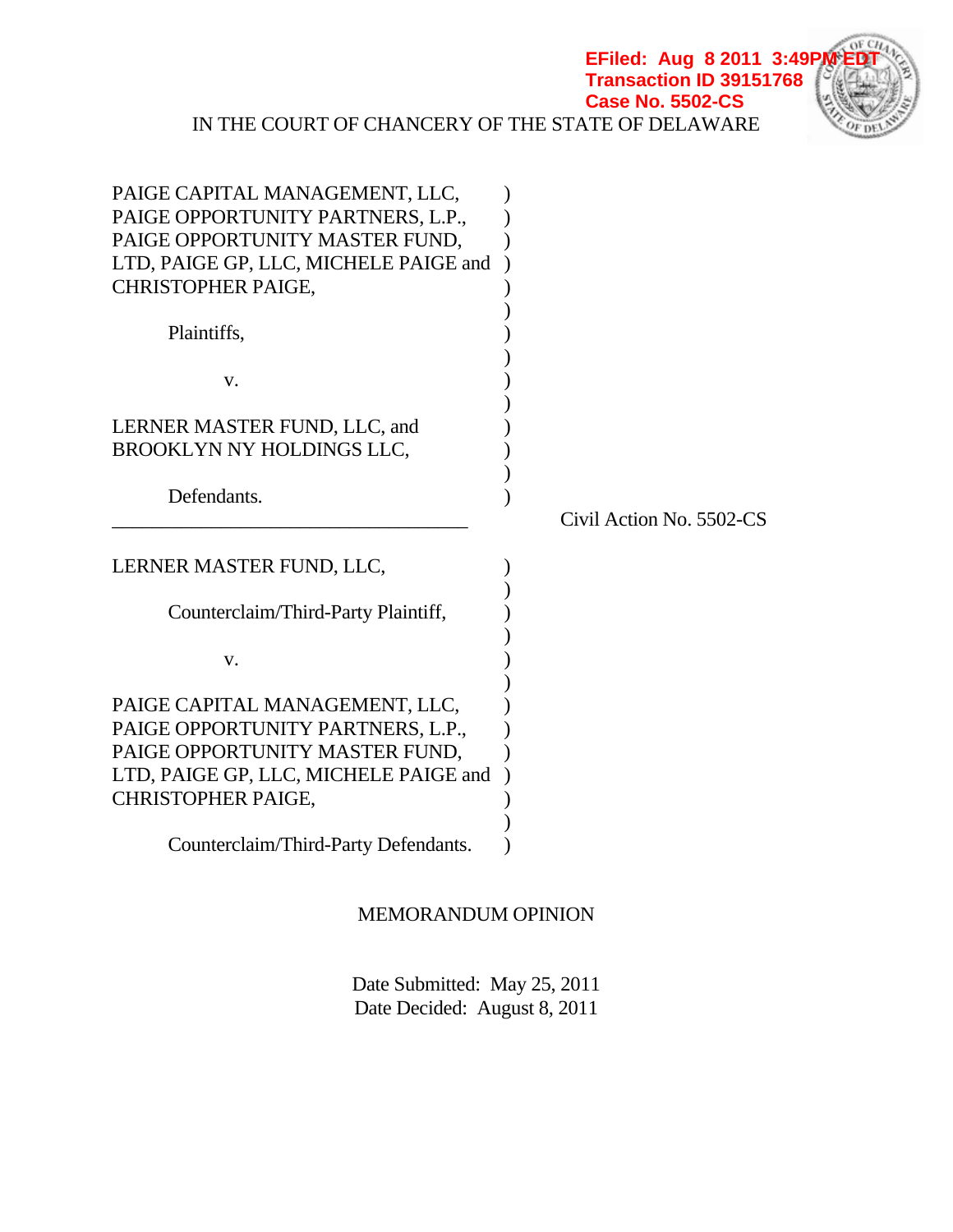Steven K. Kortanek, Esquire, Michael G. Busenkell, Esquire, WOMBLE CARLYLE SANDRIDGE & RICE, PLLC, Wilmington, Delaware; William M. Dolan III, Esquire, Katherine S. Bromberg, Esquire, Jessica Calagione, Esquire, BROWN RUDNICK LLP, New York, New York, *Attorneys for Plaintiffs, Counterclaim Defendants and Third Party Defendants.* 

Joel Friedlander, Esquire, Jeffrey M. Gorris, Esquire, BOUCHARD MARGULES & FRIEDLANDER, P.A., Wilmington, Delaware; David Boies, Esquire, BOIES, SCHILLER & FLEXNER LLP, Armonk, New York; Steven I. Froot, Esquire, Christopher E. Duffy, Esquire, BOIES, SCHILLER & FLEXNER LLP, New York, New York, *Attorneys for Defendant, Counterclaim/Third-Party Plaintiff.* 

**STRINE, Chancellor.**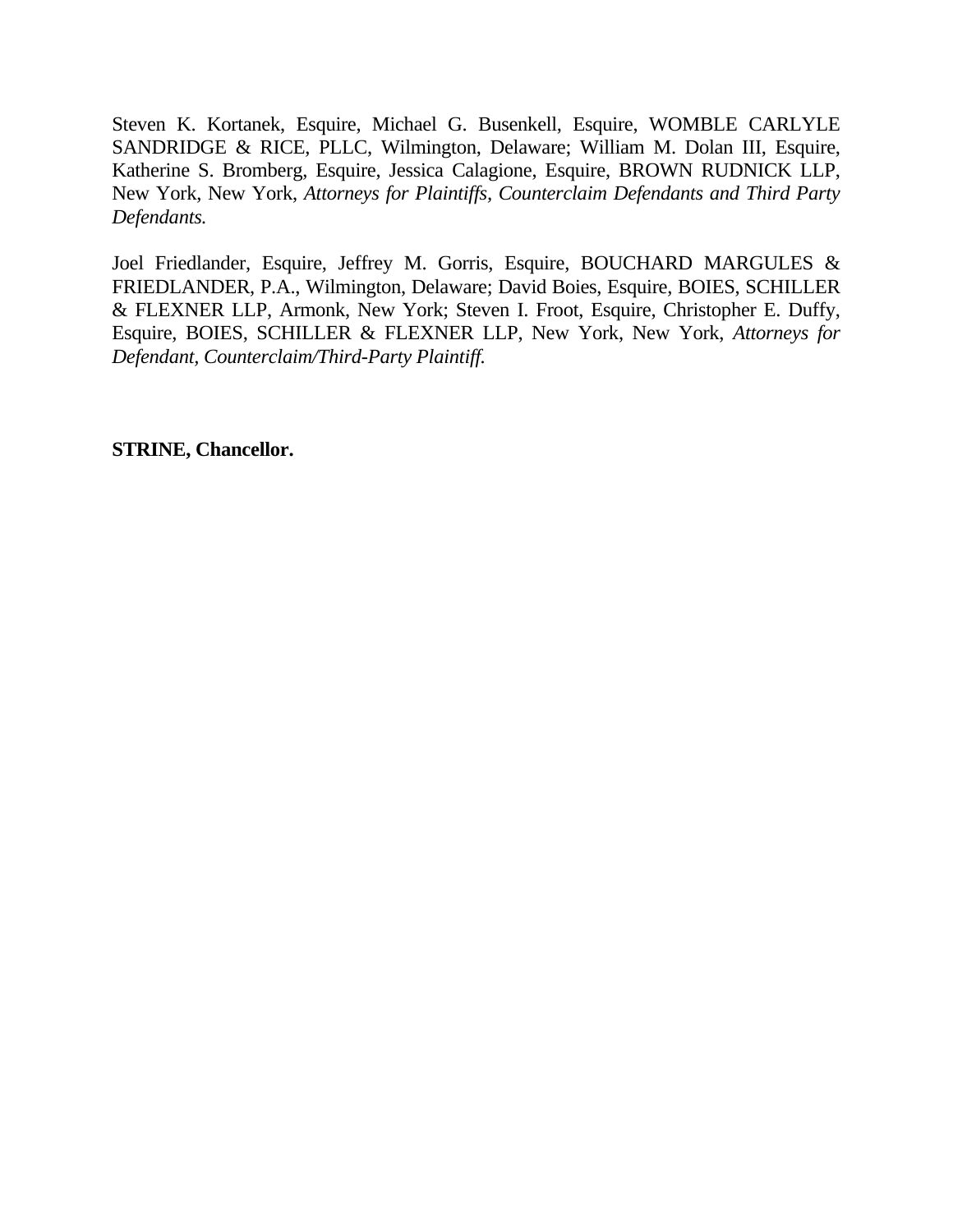#### I. Introduction

 This is a dispute between a hedge fund manager and the hedge fund's seed investor. The hedge fund manager had achieved some success working for other established investment firms and hoped to strike out on her own.

 She bargained with the seed investor for it to invest in the first investment fund she had ever managed on her own. The idea was that the seed investor would benefit not only from the gains on its investment, but would also share some of the fees that would be generated when the "Hedge Fund" found additional investors.

 To facilitate the investment, the hedge fund manager and the seed investor negotiated a specific contract governing their relationship. That contract was executed by the seed investor and the seed investor also signed on to the Limited Partnership Agreement (the "Partnership Agreement") that would govern all investors in the Fund, because investors in the Fund were, as a formal matter, limited partners in the partnership that was the Hedge Fund.

 In the specifically negotiated Revenue Sharing Agreement (the "Seeder Agreement"), the seed investor was generally precluded from withdrawing its capital for three years upon penalty of paying an identified sum of liquidated damages and could only withdraw without cost if the hedge fund manager committed a breach of fiduciary duty, lost a key individual, failed to abide by risk covenants, or materially breached the Seeder Agreement. After that time, the Seeder Agreement permitted the seed investor to withdraw without the payment of any fee.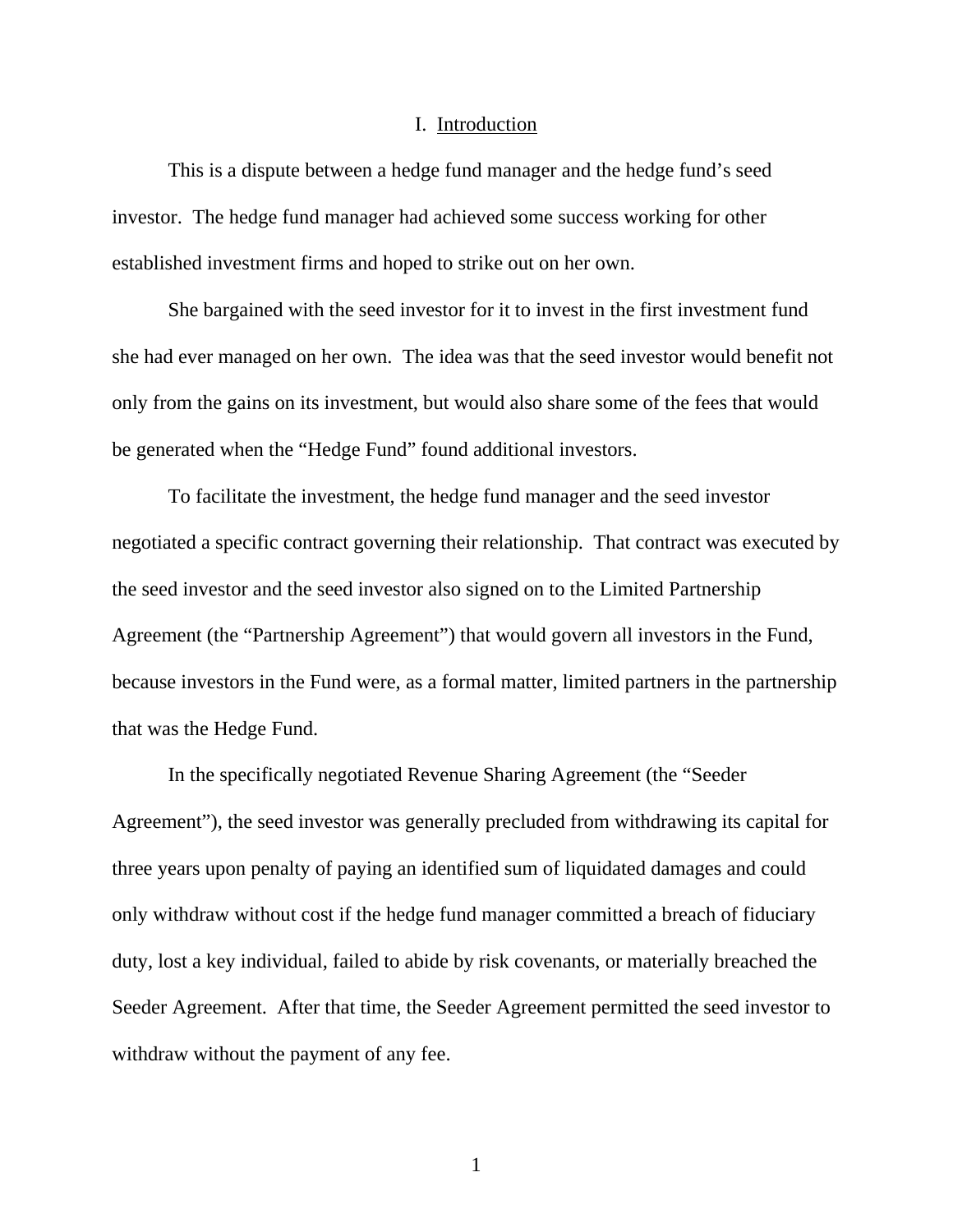The seed investor made its investment on October 31, 2007. During the first year or so of the investment, the hedge fund manager kept the fund invested mostly in cash or other short-term instruments, concluding that the distressed and special situation investments in which the fund was to specialize were too expensive. The hedge fund manager also made no progress in obtaining other investors.

 About a year into the three-year period, the seed investor began to evaluate all of its investments in hedge funds given the weakened state of the market. It held several meetings with the hedge fund manager and came away concerned about her ability to secure other investors for the fund and her investment strategy. After some period of reflection, the seed investor informed the hedge fund manager that it would likely withdraw all of its capital at the end of the three-year lock up period in the Seeder Agreement but that if acceptable terms could be negotiated, it would prefer to withdraw sooner.

 No such terms were reached and when the third anniversary of the investment approached, the seed investor, after trying once more in vain to reach a business solution to the problem, sent formal notice of its intention to withdraw its entire investment as of October 31, 2010 — the end of the three-year investment period. In response, the hedge fund manager refused to return the seed investor's capital, arguing that it was entitled to raise the "Gates" contained in the generally applicable Partnership Agreement. The "Gate Provision" enabled the hedge fund manager to restrict a withdrawal of capital if it would result in more than 20% of the total assets of the Hedge Fund being withdrawn in any six-month period. Because the hedge fund manager had never secured any other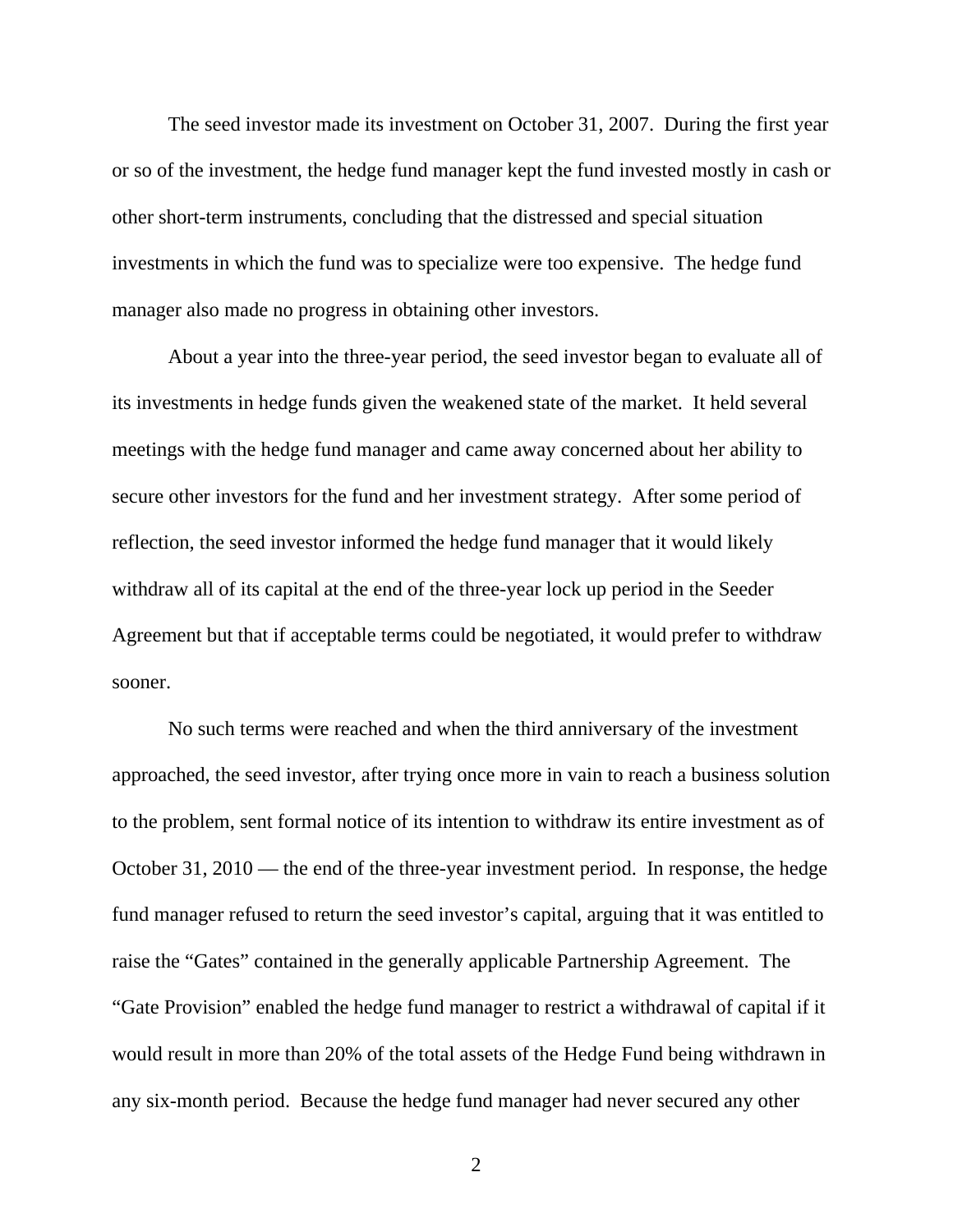outside investor in the Fund, the seed investor's \$40 million investment comprised over 99.9% of the Fund's invested capital. The only other investor was the hedge fund manager herself, and she had only \$40,000 invested, a sum that paled in comparison to the management fees she would receive by keeping the seed investor's capital locked up. Furthermore, there was no basis to conclude that the hedge fund manager's invested capital was put at risk by the return of the seed investor's capital. Rather, the Gates were erected solely for the self-interested benefit of the hedge fund manager as manager, and not for the benefit of the Fund's investors.

Litigation arose. Claims proliferated.

 The central issue is contractual, however, and involves whether the hedge fund manager could use the Gate Provision in the Partnership Agreement to lock up the seed investor. In this decision, I find that the hedge fund manager was not contractually entitled to raise the Gates. The Partnership Agreement is a general agreement that specifically contemplates agreements like the Seeder Agreement between the hedge fund manager and the seed investor. When pertinent principles of contract law are considered, the terms of the Seeder Agreement setting forth the conditions and time frame under which the seed investor could withdraw must be read as exclusive and as excluding any application of the Gates, which would undercut the specifically negotiated withdrawal arrangements in the Seeder Agreement. That finding is also consistent with the expectation created by the hedge fund manager and her representatives during negotiations, when she made clear that the Partnership Agreement contemplated specific bargains with particular large investors like the seed investor and thus that the specific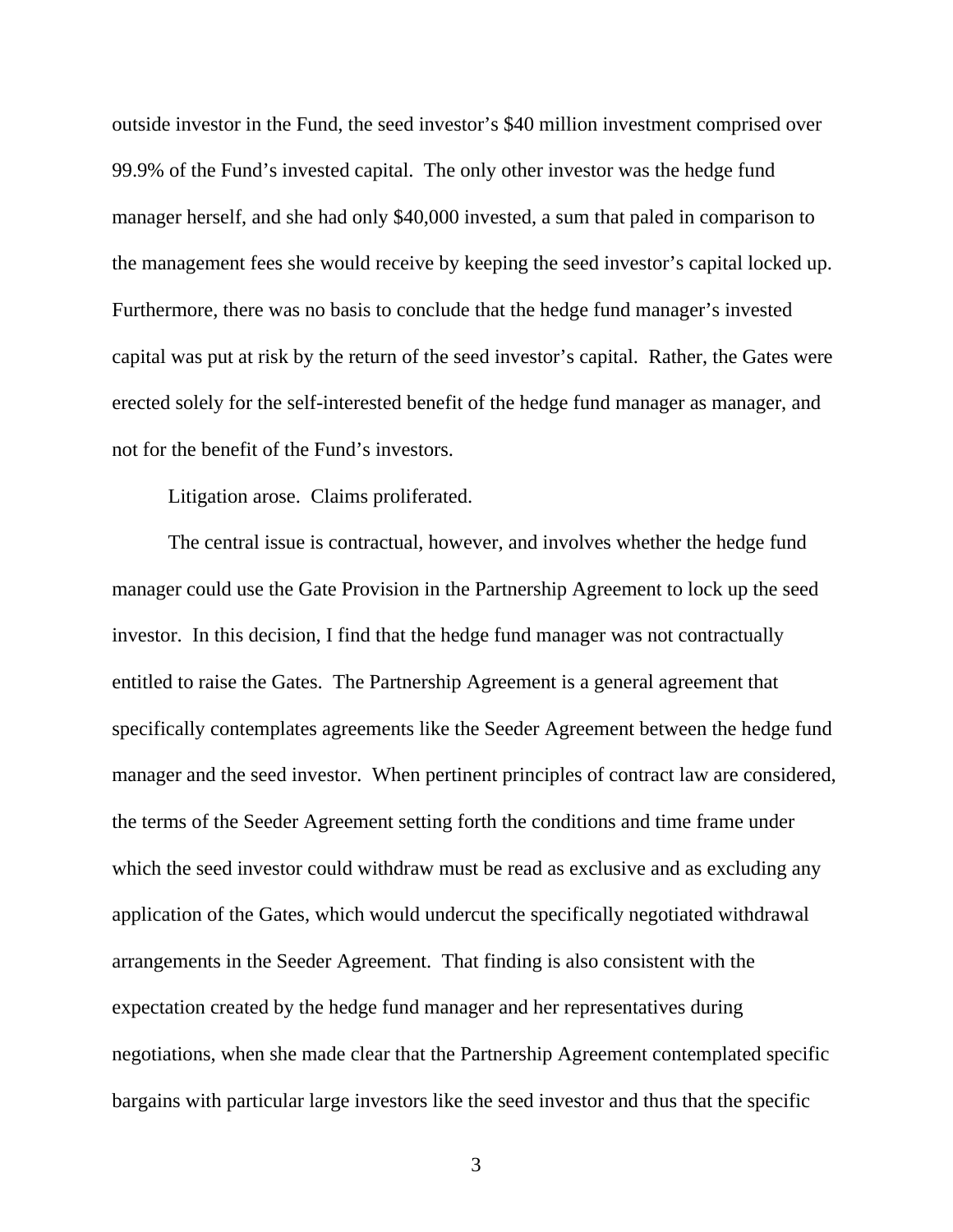deal embodied in the Seeder Agreement was in essence, the deal. Therefore, as a matter of contract law, I conclude that the hedge fund manager's refusal to honor the withdrawal request and return the seed investor's capital in full was a violation of the Seeder Agreement and a breach of contract.

 Alternatively, even if the Gates were potentially applicable, I conclude that it was a breach of fiduciary duty for the hedge fund manager to use the Gates solely for a selfish reason. The only rational reason for the failure to take down the Gates was to enable the manager to continue to receive management fees for as long as possible. The manager's purported rationale was based on the manager's unconvincing assertion that the Gates in the Partnership Agreement are not only designed to protect the Fund and its investors from harm, but also as a contractual provision intended to guarantee a cash flow to the manager for a longer period of time. But that is a rationale that was never advanced in the contractual negotiations. The discretion granted to the hedge fund manager to determine whether to waive the Gates is a fiduciary authority that must be used for the benefit of those whom the Hedge Fund is intended to benefit, and not for the selfish interest of the manager. Because the decision to use the Gates was a selfish one, inimical to the interests of the Fund's 99.9% investor and not intended to, nor needed to, protect the minor investment of the hedge fund manager herself, it was a breach of the duty of loyalty.

 For these reasons, I order a remedy requiring the immediate return to the seed investor of all of its capital and of an award of interest to compensate it for the delay.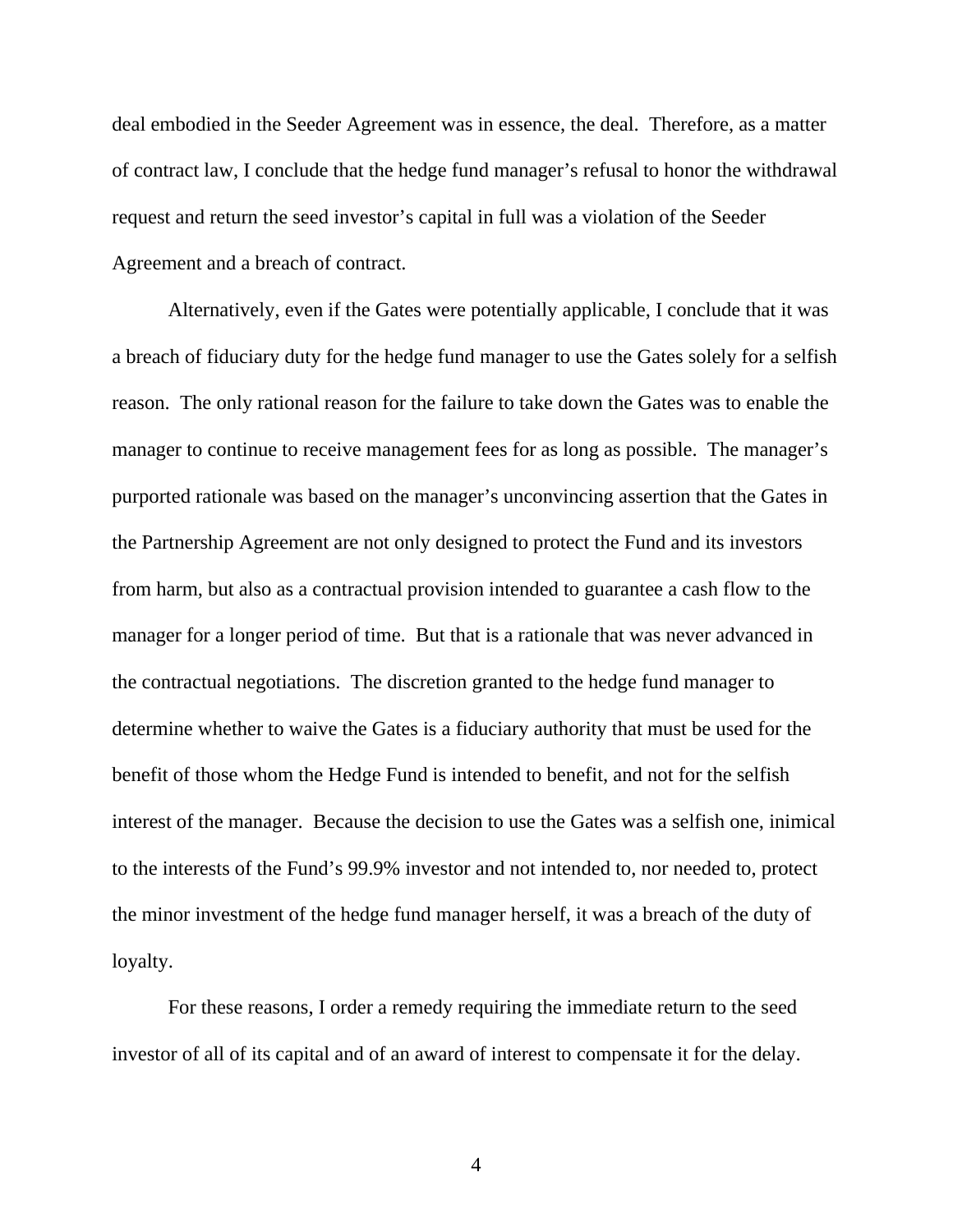Because the hedge fund manager and the seed investor have brought several other claims, I also dispose of those.

### II. Factual Background

These are the facts as I find them after trial.

### A. The Formation Of The Hedge Fund

After establishing a stellar academic record at some of our nation's leading higher education institutions, Michele Paige, a Yale-trained lawyer, decided to embark on a career in investing. She had some success, beginning her career with Icahn Associates before leaving for an opportunity to work at a large hedge fund, King Street. Her progress coincided with a hot time in the investment industry, as so-called "sophisticated investors," a class that legally included not just wealthy individuals but also pension funds and universities, sought to deploy their capital in investment funds of various kinds that promised to employ active trading strategies to beat the market, deliver "alpha," and thus defy the ECMH/CAPM odds.

Michele Paige wanted to take advantage of this and to be her own boss by creating a hedge fund of her own with its own investors. Thus, in May 2006, Michele Paige left her job at King Street to create her own hedge fund.

To that end, Michele Paige created a series of entities that would serve as the vehicle for the formation of the Hedge Fund that she would manage. Thus, she created Paige Capital Management, LLC, the investment manager for the Hedge Fund, Paige Opportunity Partners, L.P. and Paige Opportunity Master Fund, Ltd., the entities that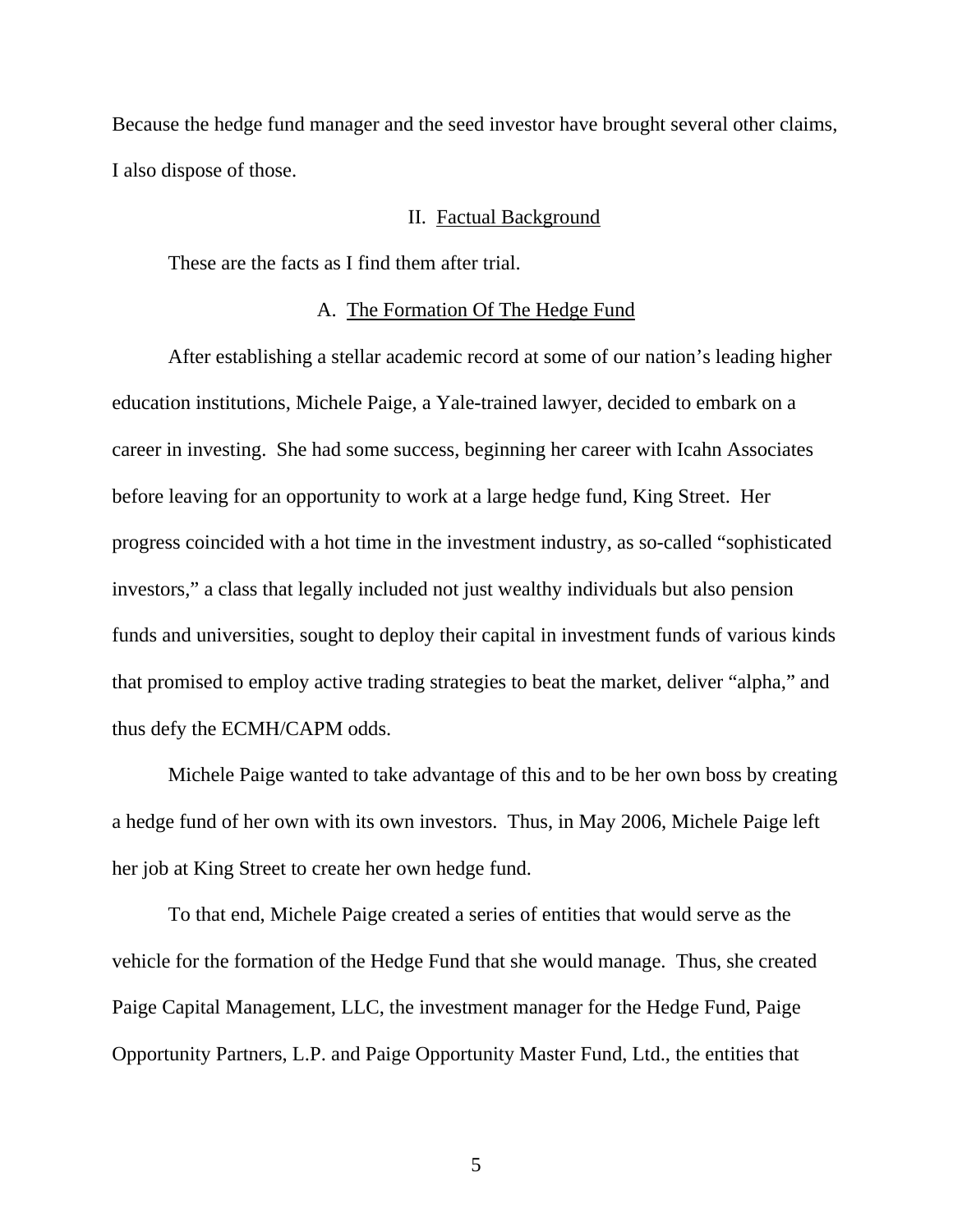would serve as the "offshore" and "onshore" halves of the Hedge Fund,  $\frac{1}{1}$  and Paige GP, LLC ("Paige General Partner"), which served as the general partner of the "onshore" Fund. Together with her husband who was also a Yale-trained lawyer, Christopher Paige, Michele controlled the Paige entities and the Hedge Fund they comprised. Each of the Paige entities and each of the Paiges themselves are plaintiffs and counterclaim defendants in this case (collectively, the "Paiges").

### B. The Paiges Negotiate An Agreement For The Lerner Fund To Be Their Seed Investor

Creating a hedge fund on paper, however, is the comparatively easy part.

The market space that Michele Paige wished to enter was one focusing on distressed and special situation investments. Indeed, Michele Paige hoped to raise enough capital to be an activist investor who could influence issuers to take valuemaximizing action. These goals required that the Hedge Fund raise a large amount of capital to succeed, and Michele Paige herself was intent on raising billions, not merely millions, in funds to invest.

To embark on that successfully, a nascent fund manager needs an initial investor who will provide a base of core capital for operations and also give the hedge fund manager some lent credibility. In exchange for taking that risk, a seed investor can be rewarded with a share of the management and incentive fees that the hedge fund manager

<sup>&</sup>lt;sup>1</sup> Separate onshore and offshore funds were created because certain investors preferred investing in one over the other for tax reasons. But, the funds were operated and invested in the same manner to whatever extent possible and Paige Capital Management, i.e., Michele Paige, served as the investment manager for both of the funds. Tr. at 22-23 (Michele Paige). The parties focus their energy almost exclusively on addressing the operation of the onshore fund and the Partnership Agreement that governs its operation. This opinion, therefore, will be similarly focused, but my conclusions apply equally to the Lerner Fund's capital invested in both funds.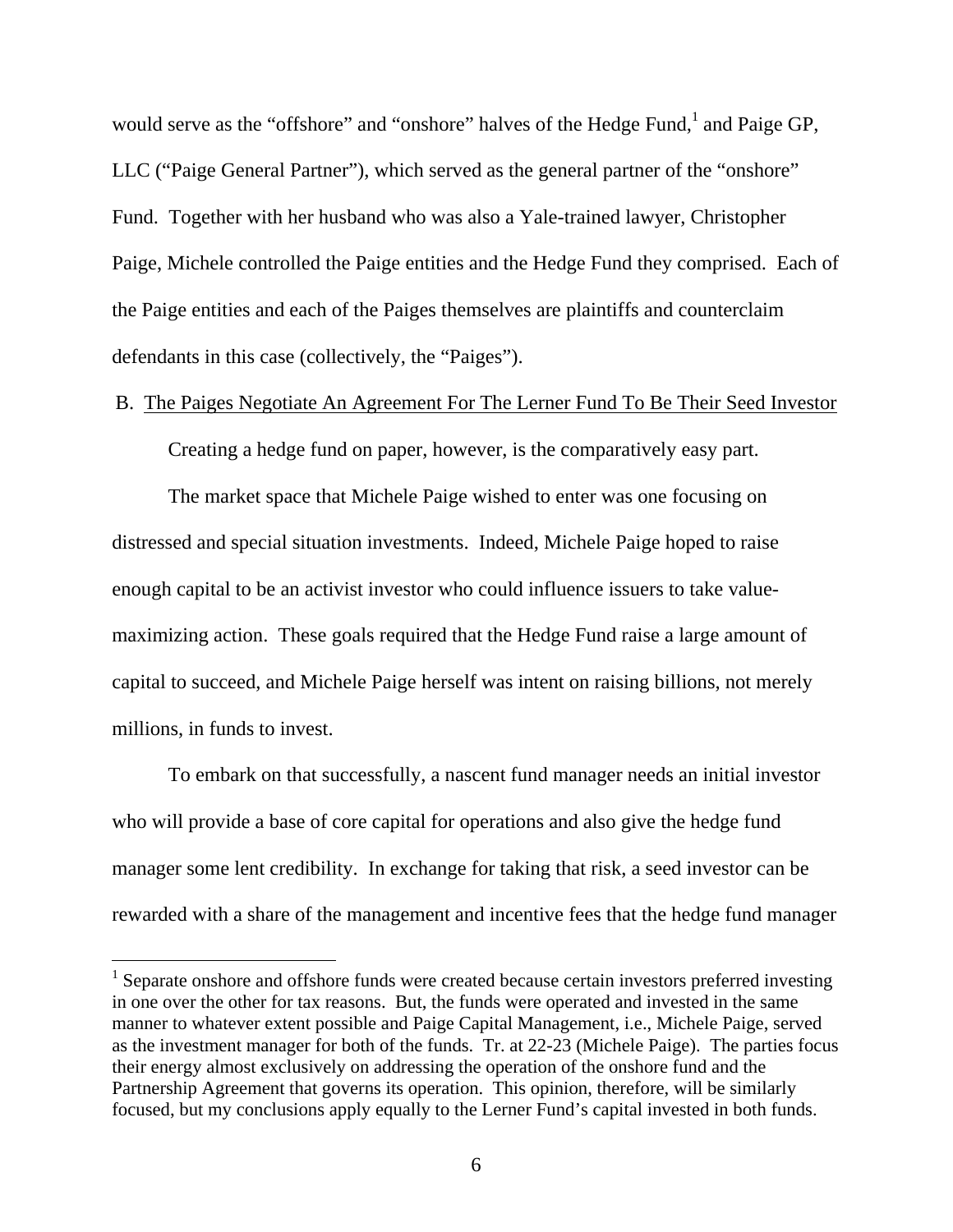makes on top of the investment return on its capital. In the fall of 2007, the Paiges entered into negotiations with Brooklyn NY Holdings LLC, an entity that managed the fortune of the Lerner family (the "Lerner Fund"). The Lerner family's wealth was created in the first instance by Alfred Lerner, a founder of MBNA, which was later sold to Bank of America. After his death, Alfred Lerner's son, Randy Lerner, took control of the Lerner Fund, and serves as among other things, the owner of the Cleveland Browns, which his father had owned since that venerable name was revived after a short period of dormancy when Cleveland was given a new NFL franchise in 1999.

The negotiations with the Lerner Fund centered on the drafting and execution of the Seeder Agreement that outlined the special terms of the Lerner Fund's seed investment. The relationship between the Seeder Agreement and the Partnership Agreement for the onshore portion of the Hedge Fund is central to the parties' competing positions in this case. The importance of the relationship between the two Agreements was not lost on the parties during the negotiations. The Lerner Fund sought to have a provision in the Seeder Agreement that acknowledged that the Seeder Agreement was amending the Partnership Agreement to ensure the primacy of the Seeder Agreement.<sup>2</sup>

The Paiges did not agree to that provision, instead insisting that the Seeder Agreement contain a provision stating that the Seeder Agreement "shall not be deemed to amend in any manner" the Partnership Agreement.<sup>3</sup> But, on October 18, 2007, Michele

<sup>&</sup>lt;sup>2</sup> JX-24 (Lerner Fund draft of Seeder Agreement (October 22, 2007)) (containing a provision that stated that the Seeder Agreement did not amend the Partnership Agreement "except as expressly provided for herein.").

 $3$  JX-2 ("Revenue Sharing Agreement" (October 31, 2007)) ("Seeder Agreement")  $\S$  9.8.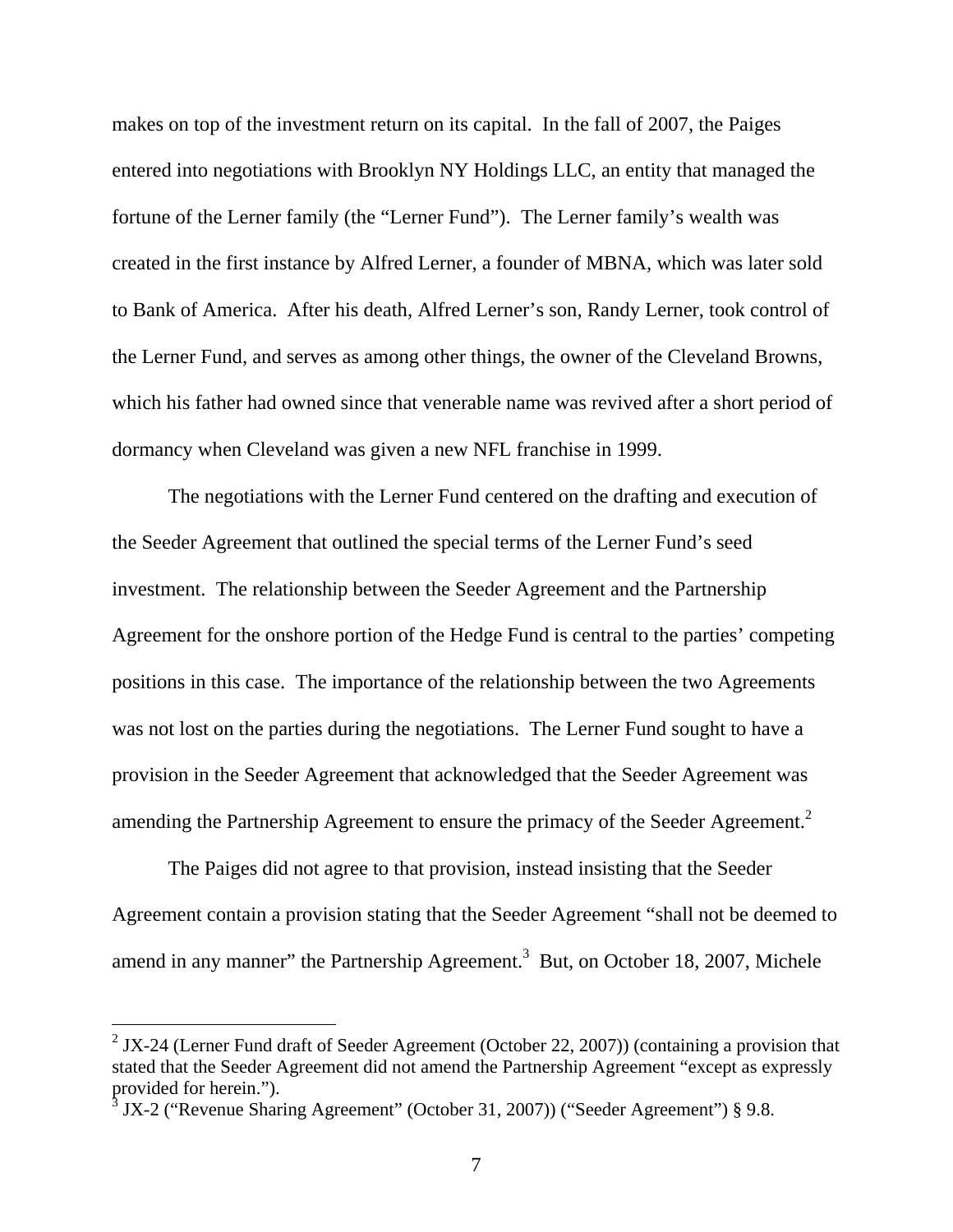Paige sent an email to the Lerner Fund explaining the relationship between the Seeder Agreement and the offering documents generally applicable to all investors, such as the Partnership Agreement. In that email, the Paiges wrote:

Also, we're making it clear in [the Seeder Agreement] that we're not amending the offering docs [(like the Partnership Agreement)] because the offering docs expressly permit agreements like [the Seeder Agreement] & thus, [the Seeder Agreement] doesn't conflict with the offering docs. (Technically, [the Seeder Agreement] is more like a side letter than an amendment. Frankly, I don't know why this distinction matters, so I'd leave it to the lawyers.). $<sup>4</sup>$ </sup>

Her counsel sent a similar communication, assuring the Lerner Fund that the

Seeder Agreement was permitted by the Partnership Agreement and creating the

reasonable impression that it was understood that the terms in the Seeder Agreement

governed the specific relationship between the Paiges and the Lerner Fund.<sup>5</sup> Consistent

with that communication, the Partnership Agreement provided that the Paiges could

"waive or modify" the Partnership Agreement's provisions for "certain large or strategic

investors" in three areas: withdrawal fees; management fees; and incentive allocation.<sup>6</sup>

On October 31, 2007, the Lerner Fund and the Paiges executed both the Seeder Agreement and the Partnership Agreement and the Lerner Fund invested \$40,000,000 in the Hedge Fund. At that time, the Hedge Fund had investments totaling \$40,040,000,

 $4$  JX-22 (email from Michele Paige to Ben Alimansky (October 18, 2007)). Although the email was sent from Michele Paige's email account, Christopher Paige wrote it. Tr. at 248-249 (Michele Paige).

 $5$  JX-29 (email from Michael Wolf to Daniel Berick and others (October 24, 2007)) ("The reductions in management fee and incentive allocation are permitted by the terms of the [P]artnership [A]greement without requiring an amendment. In some ways, the [Seeder Agreement] is no different than a side letter.").

 $6$  Partnership Agreement §§ 8.02(d), 4.04, 6.01(b).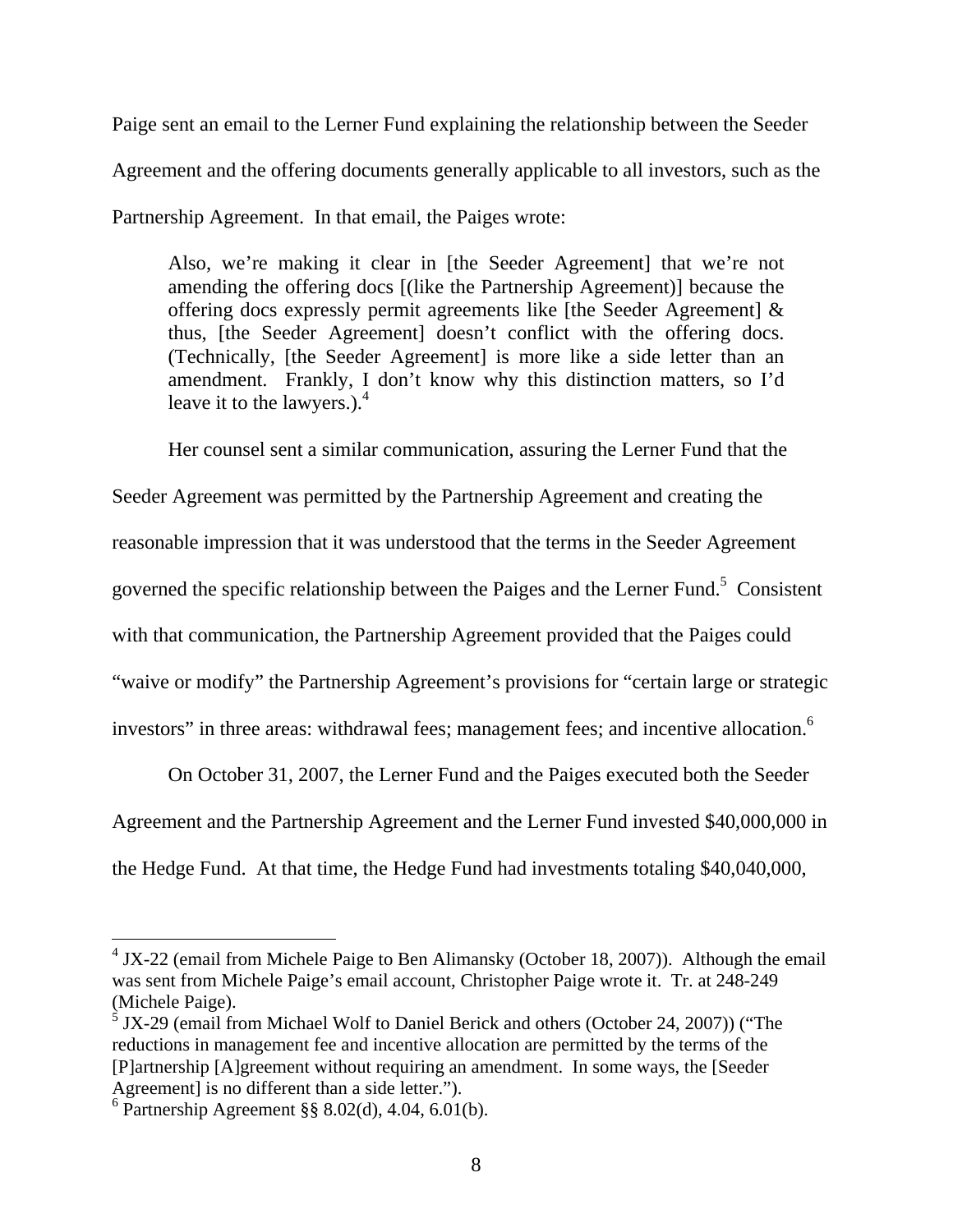comprised of the Lerner Fund's \$40,000,000 investment and a \$40,000 investment by Michele Paige. These initial investments turned out to be the only ones ever made in the Hedge Fund and the Lerner Fund and Michele Paige remain the Hedge Fund's only two investors today.

Although I will save a detailed discussion of the contractual provisions of the Seeder and Partnership Agreements for my analysis of the parties' contract claims, for purposes of understanding the factual background, some key points of the Agreements must be noted now. The basic premise of the Seeder Agreement was that the Lerner Fund agreed to "lock up" its capital in the Hedge Fund for three years and bear the additional risk associated with investing a large amount of money in an unproven fund in exchange for more favorable investment terms. What the Lerner Fund got was a share of the gross management and incentive fees that the Paiges earned,<sup>7</sup> as well as a reduction in the management and incentive fees that it had to pay itself, $^8$  and was granted extensive information rights.<sup>9</sup>

But, in exchange for that share in the upside, the Lerner Fund was prohibited by the Seeder Agreement from withdrawing its capital without triggering a severe liquidated damages provision until October 31, 2010, three years after the Agreement's execution. This limitation had a safe harbor that allowed the Lerner Fund to withdraw in the first three years if the Paiges breached their fiduciary duties, materially breached the Seeder

 $7$  Seeder Agreement § 5.1.

<sup>8</sup> Seeder Agreement §§ 4.1, 4.2.

<sup>9</sup> *See, e.g.,* Seeder Agreement § 8.2.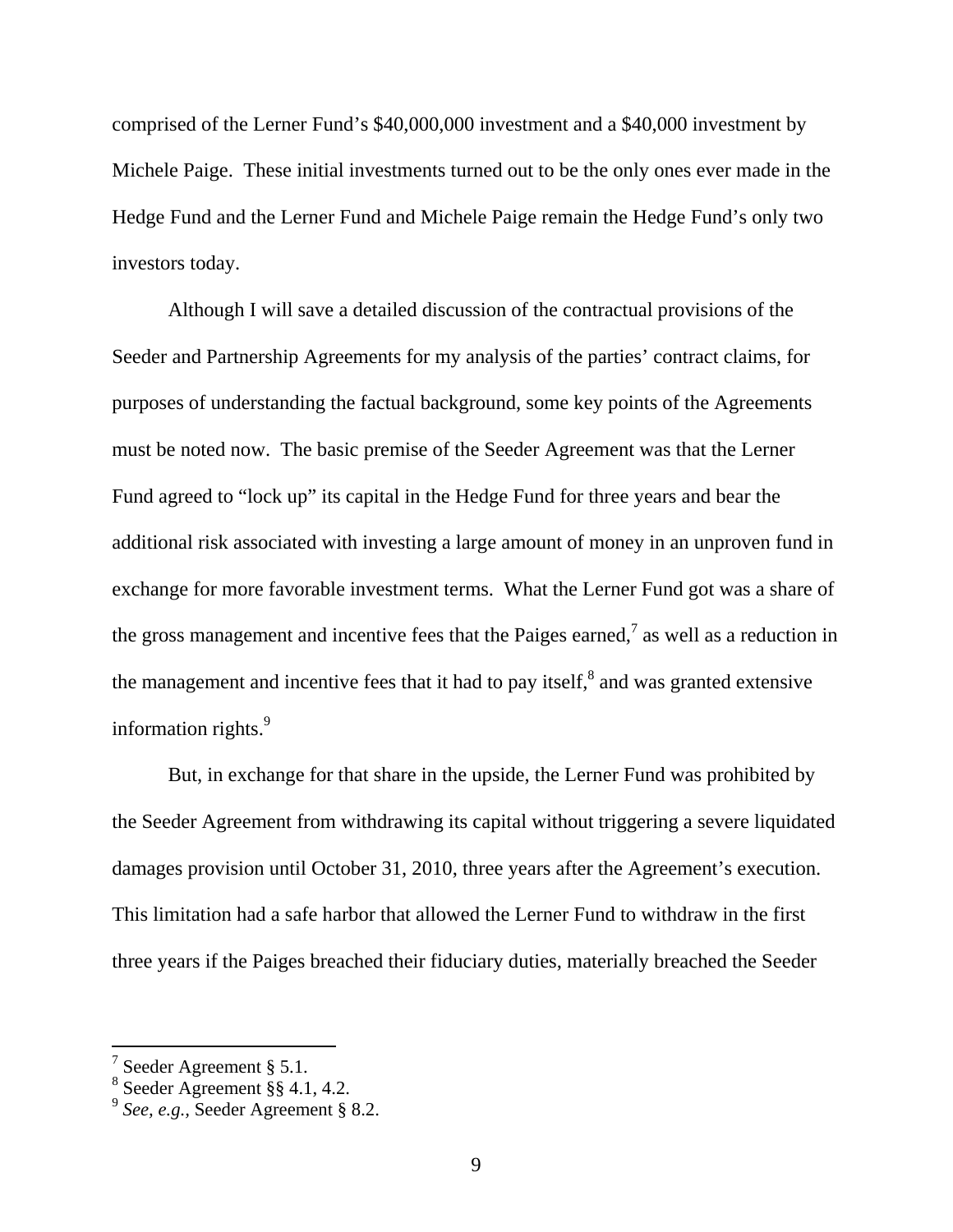Agreement, or in certain other limited circumstances.<sup>10</sup> The liquidated damages amount was substantially higher than the amounts set forth in the Partnership Agreement for early withdrawals. $^{11}$ 

As I discuss in more detail later, I find no basis to conclude that the Paiges told the Lerner Fund that the Gate Provision in the Partnership Agreement could be used to restrict the Lerner Fund from withdrawing at the end of the three-year lock up period in the Seeder Agreement.

### C. The Hedge Fund Initiates Operations But No Forward Progress Occurs

During the first year of the Lerner Fund's investment, there was little interaction between the Paiges and the Lerner Fund. But nor, apparently, was there much positive action of any kind at the Hedge Fund.

On the investment front, Michele Paige was convinced that despite a slowdown in the equity markets and a substantial tightening in the debt markets, the United States had not hit bottom and that there was going to be an even greater crash.<sup>12</sup> Michele Paige wanted to husband the Fund's capital to deploy at that time. As a result, 2007 and much of 2008 passed with very little deployment of the Fund's capital.

 $10$  The Seeder Agreement also allows the Lerner Fund to withdraw its entire investment before the third anniversary of the Agreement if Michele Paige is no longer involved with the Hedge Fund, the Hedge Fund fails to properly recruit a Chief Operating Officer, or the Hedge Fund fails to comply with certain risk covenants. Seeder Agreement §§ 6.4(a), (b), (d).

<sup>&</sup>lt;sup>11</sup> *Compare* Seeder Agreement § 8.10(c) (calling for payment of 10% of the Lerner Fund's investment if the Lerner Fund withdraws its investment in the first year) *with* Partnership Agreement § 8.02(a)(ii) (calling for payment of 5% of the investor's investment if the investor withdraws its investment in the first year).

 $12$  JX-65 (Paige Capital Management Quarterly Investment Letter (April 15, 2008)) ("Despite recent volatility, we believe debt and equity securities remain overvalued.").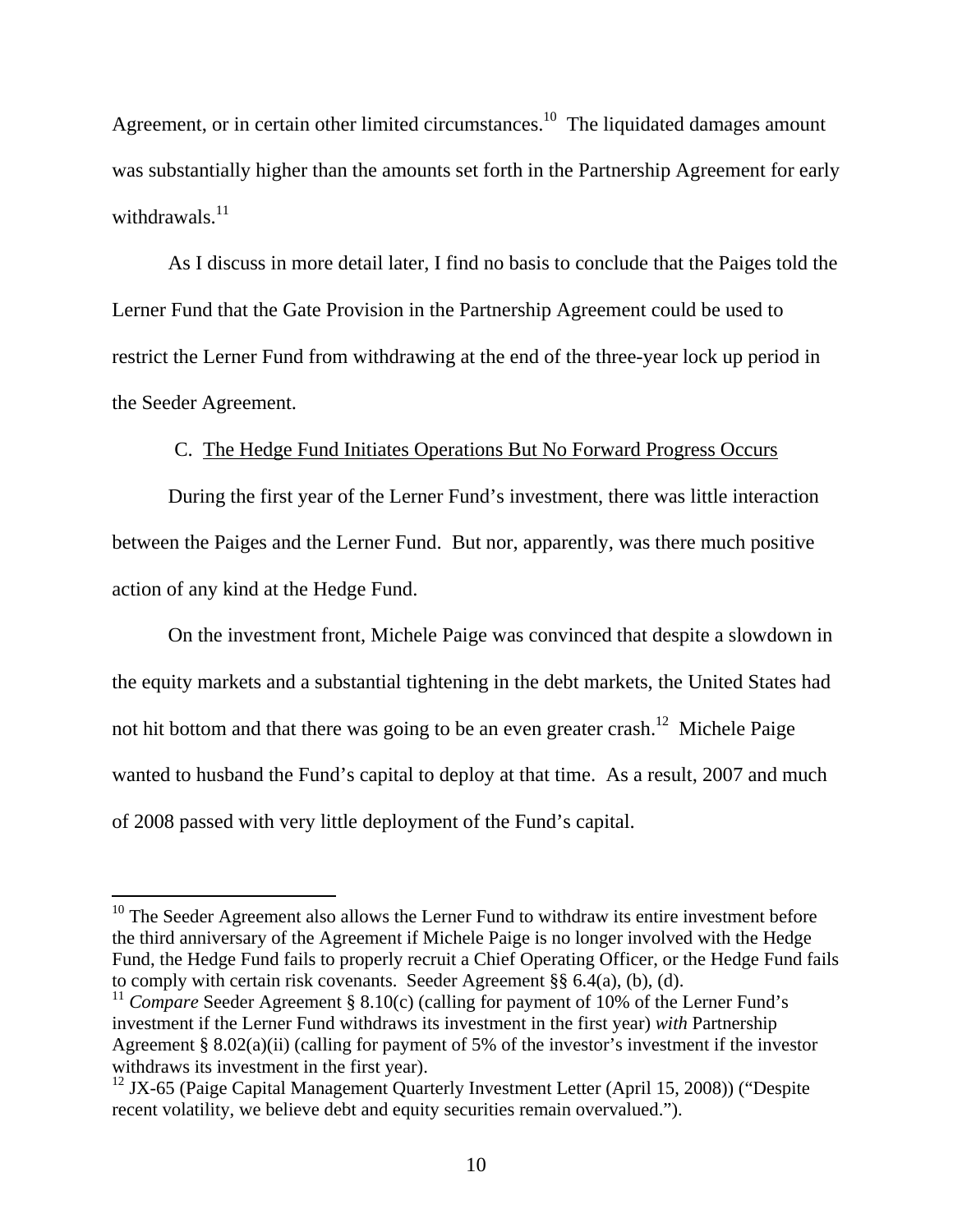On another key front — the recruitment of other investors — the Paiges made no progress at all. By the time the Lerner Fund was signed up, the economy was already in difficulty and it was a challenging time to raise money for hedge funds. But whether it was the economy or the inability of Michele Paige and her team to impress institutional investors with their promise or some other cause, the result itself is undeniable, which is that the Paiges did not raise any additional capital. As a result, the Lerner Fund's \$40,000,000 investment remained over 99.9% of the Fund's invested capital.

# D. In Late 2008, The Lerner Fund Meets With The Paiges As Part Of A Reassessment Of Its Overall Investment Strategy

In the second half of 2008, about a year into the three-year lock up period established by the Seeder Agreement, Randy Lerner decided to reevaluate the Lerner Fund's overall investment strategy. Lerner wanted to move the Lerner Fund away from its initial concept of building a "portfolio of multiple strategies that would include hedge funds and private equity involvements."13 Instead, Lerner wanted to emphasize owning operating companies and keeping the Lerner Fund's other capital in more liquid cash and cash-related instruments. The Paiges claim that the Lerner Fund was experiencing severe financial distress as of that time because the family had retained a substantial block of Bank of America stock it had received when MBNA was sold to Bank of America and the value of that stock had decreased from \$40.56 per share at the beginning of 2008 to \$14.08 per share by the end of 2008. Although I find this claim to have no substantial basis, for reasons I later discuss, I have little doubt that the decline in Bank of America's

 $13$  Tr. at 1240 (Lerner).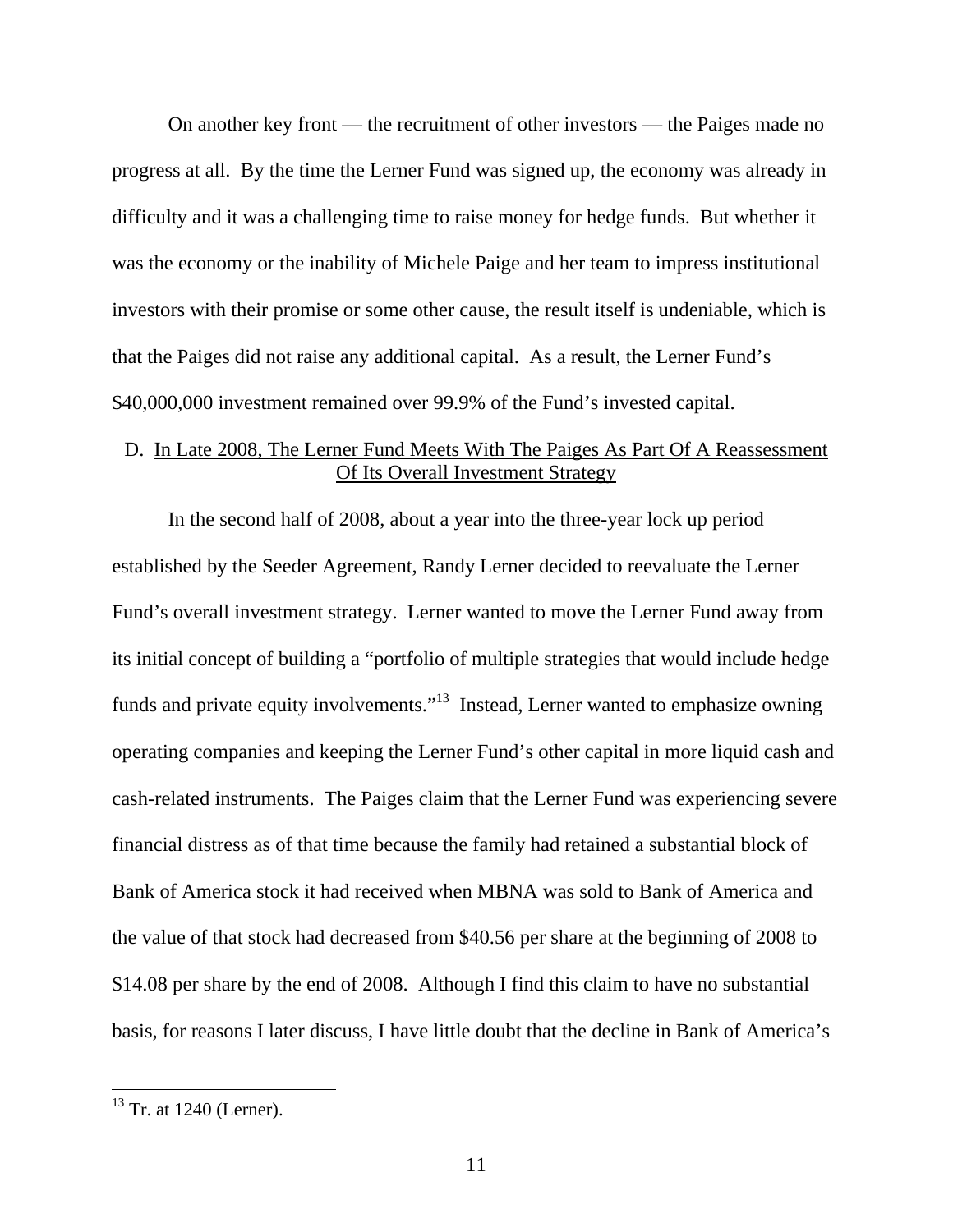value and the general market conditions led the Lerner Fund to look closely at its investments and to review whether they were prudent. But, I find no reliable basis to conclude that the Lerner Fund was in emergency mode or faced a liquidity or solvency crisis.

As part of that process of portfolio review, Lerner and two of his employees at the Lerner Fund, Murray Rabinowitz and Robert Bolandian, met with the various fund managers with whom the Lerner Fund had invested.

In late 2008, representatives of the Lerner Fund met with Michele Paige four times. These were information gathering meetings that were not contentious. But the meetings instilled doubt in the Lerner Fund as to the Paiges' ability to make the Hedge Fund a success. In particular, the Lerner Fund representatives left the meetings with less confidence in Michele Paige's acumen as an investor. As noted, Michele Paige had largely kept the Fund in cash, and according to the Lerner Fund she was unable to articulate in the meetings how she was going to execute her investment strategy in the market conditions facing the Fund. As important, the Lerner Fund came away from the meetings realizing not only that the Paiges had not secured any additional investors, but also that they did not have any good prospects for doing so.

As to this topic, a delicate but inescapable point arises. Although Wall Street is hardly Milan in terms of fashion, there is a certain expectation of a crisp, professional appearance, especially for those who have not proven themselves over the long term. Likewise, there is a certain expectation about clarity, focus, and confidence in substantive presentation. The Paiges came across as more professorial than professional to the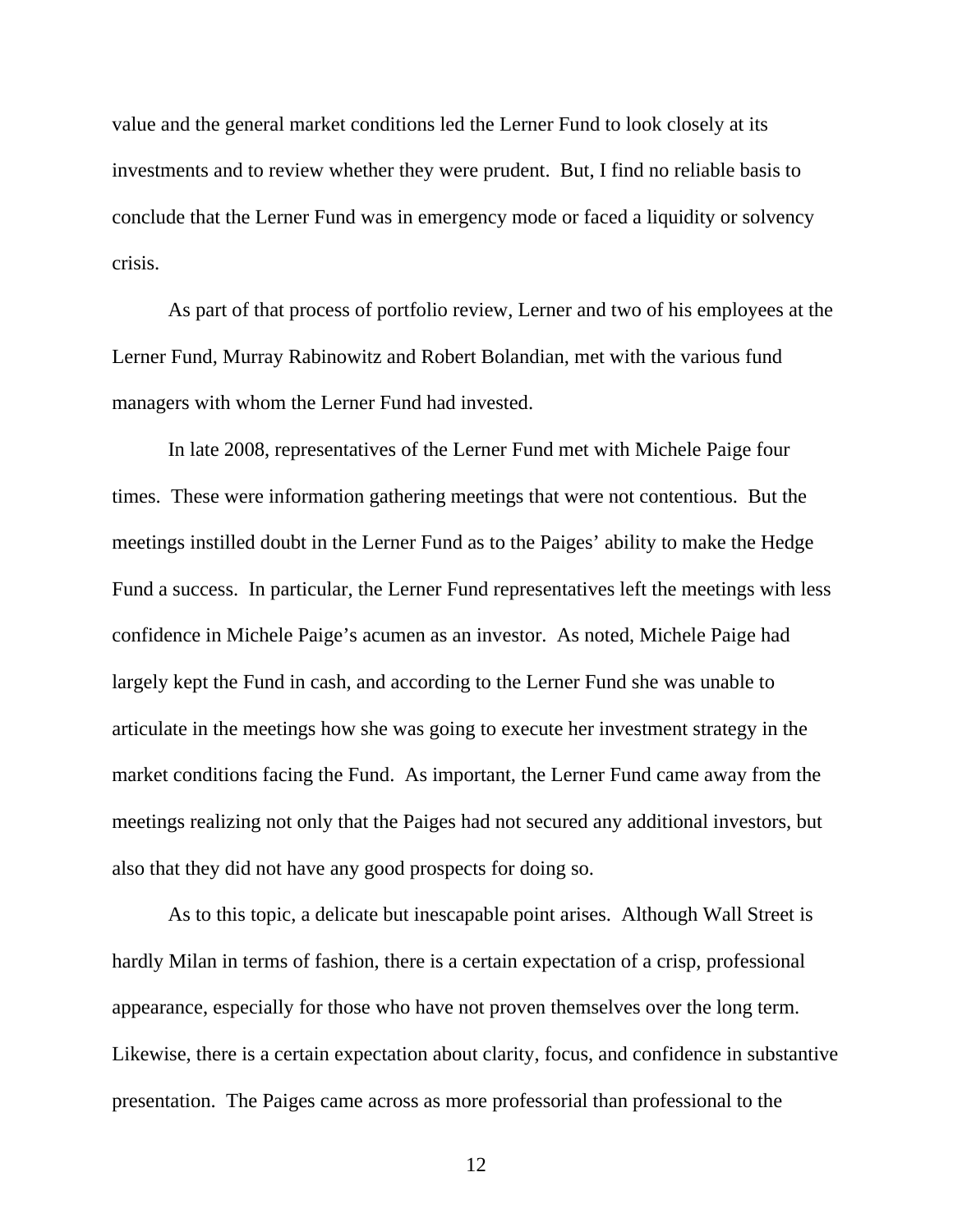Lerner Fund representatives, and Michele Paige, as the key person, in particular emerged as someone who was clearly very bright in an academic sense, but not so clearly equipped to handle all the tasks necessary to run a hedge fund. In particular, Randy Lerner, Rabinowitz, and Bolandian all perceived that in a challenging marketplace, a nascent fund manager like Michele Paige was going to have great trouble raising funds because her presentation skills were not up to what they felt the market was likely to expect.<sup>14</sup> In other words, because part of what a fund manager has to do is sell, and because Michele Paige was not perceived as good at presenting herself effectively and her human capital was the product, the Lerner Fund questioned whether it would ever gain as a seed investor from continuing with the Paiges. This sales concern was, of course, rational because the premise of its investment was that it would gain if the Hedge Fund secured other investors, and Michele Paige gave them no basis to believe this was a reasonable prospect in the coming years.

<sup>&</sup>lt;sup>14</sup> *See, e.g., JX-695* (email from Randy Lerner to Michael Martin and Robert Bolandian (November 15, 2008)) ("Paige. Here I'm concerned. I've met with them. And a couple of times with the head woman. Probably more than anything here is that I don't feel that they have the personalities to promote themselves to build a serious asset base. Clearly they're talented, educated people but as independent free-standing investors, I'm concerned."); Tr. at 686 (Rabinowitz) ("I also developed a contradictory notion. On the one hand, she seemed arrogant about her ability to attract and manage a large amount of capital. At the same time, she seemed incredibly lacking in confidence. She struggled to maintain eye contact. She shifted in her chair. She avoided answering questions directly*."); id.* at 537 (Bolandian) ("Her communication skills were certainly not up to par anywhere near what a portfolio manager, hedge fund manager should be. We've been in front of plenty of hedge fund managers over time. There were certain quirks and mannerisms that were -- that sat outside the bounds of normal business interactions, therefore suggesting that if she came anywhere close to doing those types of things in front of potential investors, the immediate answer would be no.").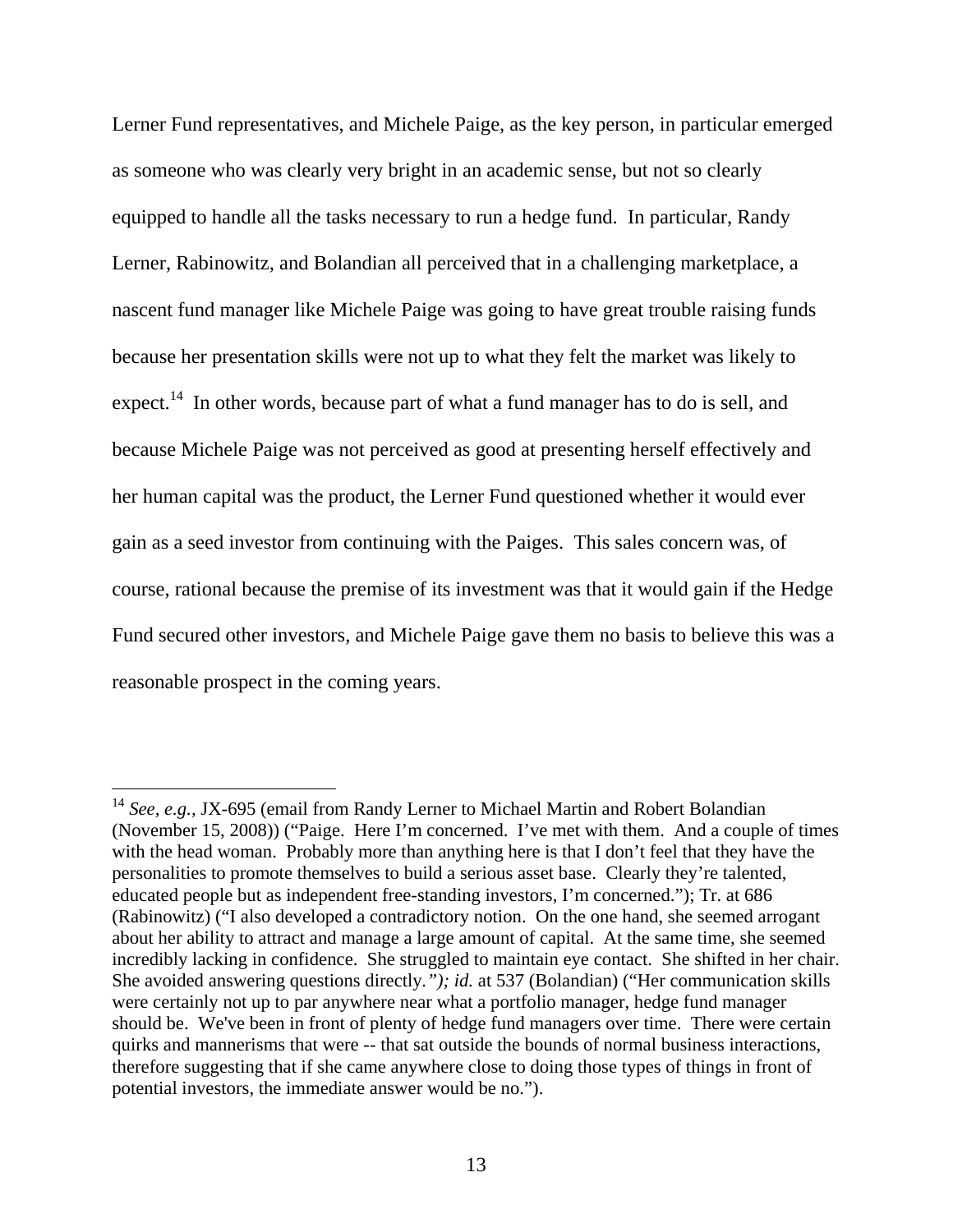### E. A Detour To The Gutter

Regrettably, but unavoidably, this decision must address an issue that was literally discovered during discovery in this case. At all the meetings in the autumn of 2008 and thereafter between representatives of the Lerner Fund and the Paiges, the representatives of the Lerner Fund behaved professionally and treated the Paiges with decency and respect.

But during discovery, the Lerner Fund produced emails from its files. As it happens, the key person at the Lerner Fund dealing with the investment with the Paiges was Robert Bolandian. During the course of the meetings in the fall of 2008, Bolandian began to come back to the office and engage in inappropriate and derogatory email banter about Michele Paige's appearance with certain of his male office colleagues.<sup>15</sup> These comments were of an insulting sexual nature. When considered from an objective perspective, the emails make Bolandian, not Michele Paige, look bad, but had to be hurtful for Michele Paige and her husband to read when they emerged in document production. By any reasonable measure, the comments are immature and degrading and the sort of thing that an adolescent bully seeking to ingratiate himself with his male buddies who are equally lacking in self-awareness and deeply, but perhaps not consciously, insecure might send.<sup>16</sup>

<sup>15</sup> *See, e.g.*, JX-88 (email from Ron Mann to Bolandian and others (December 3, 2008)); JX-94 (email from Ron Mann to Bolandian (January 13, 2009)).

<sup>&</sup>lt;sup>16</sup> I do not believe repeating the content of the emails is fair to the Paiges, although their own litigation strategy has featured them time and again. Suffice it to say that I have read them, and can best describe them as repulsive and strikingly devoid of wit. Put simply, Lorne Michaels, or even Jason Friedberg, will not be ringing up Bolandian looking to employ him.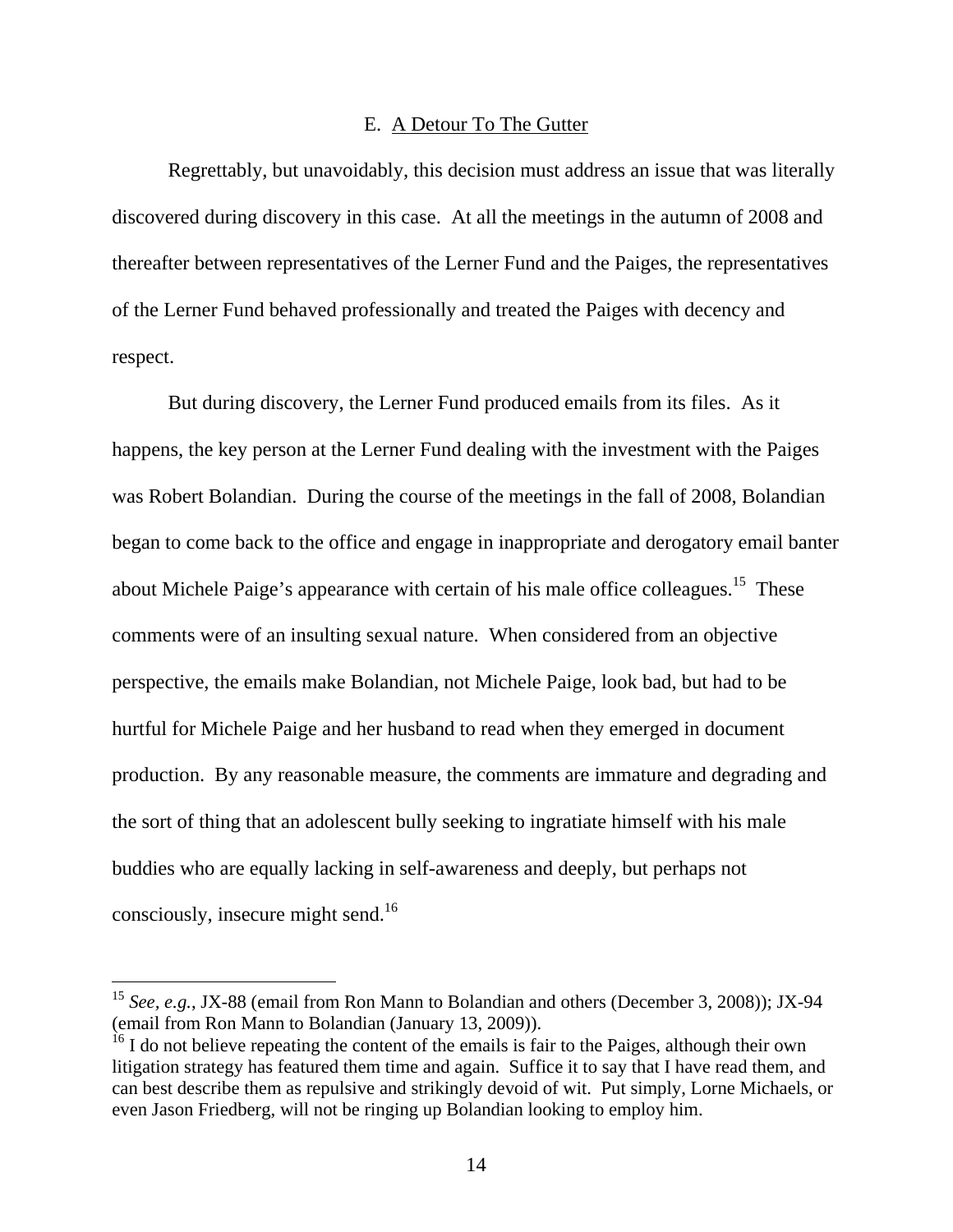Without in any way excusing these emails, I do pause to address an argument that the Paiges make about them. The Paiges seek to portray the emails as evidence that the Lerner Fund was inspired by personal antipathy to injure Michele Paige and that this explains its behavior toward its investment in the Hedge Fund. A careful reading of the entire record does not support that inference.

That Bolandian behaved like a boor (and a boar)<sup>17</sup> and that others, as we shall see, at times chimed in, does not mean that he, and certainly not the Lerner Fund's leader, Randy Lerner, took action regarding the Lerner Fund's investment in the Hedge Fund for personal reasons. To the contrary, the causal direction of this behavior seems to run in the other direction. To the extent that Bolandian interacted with Michele Paige, and even Christopher Paige, and came to regard them as not clear communicators, sloppy dressers, reluctant to share information, and not likely to yield profits for the Lerner Fund, he expressed his frustration through inappropriate crude banter with his office buddies.

This is not to excuse in any way Bolandian's wrongful behavior. But it was not a motivating factor for the Lerner Fund. If Michele Paige had been securing new investors for the Fund and had undertaken an investment plan promising good returns, Bolandian's view of her appearance or her diffidence in dealings with him would not have mattered. The bottom line concern for even Bolandian was the bottom line. In fact, people who behave like Bolandian will often do business with anyone who serves their selfish ends.

 $17$  I am sure that the thought that Bolandian should lose one of the attributes of a boar has crossed the Paiges' mind.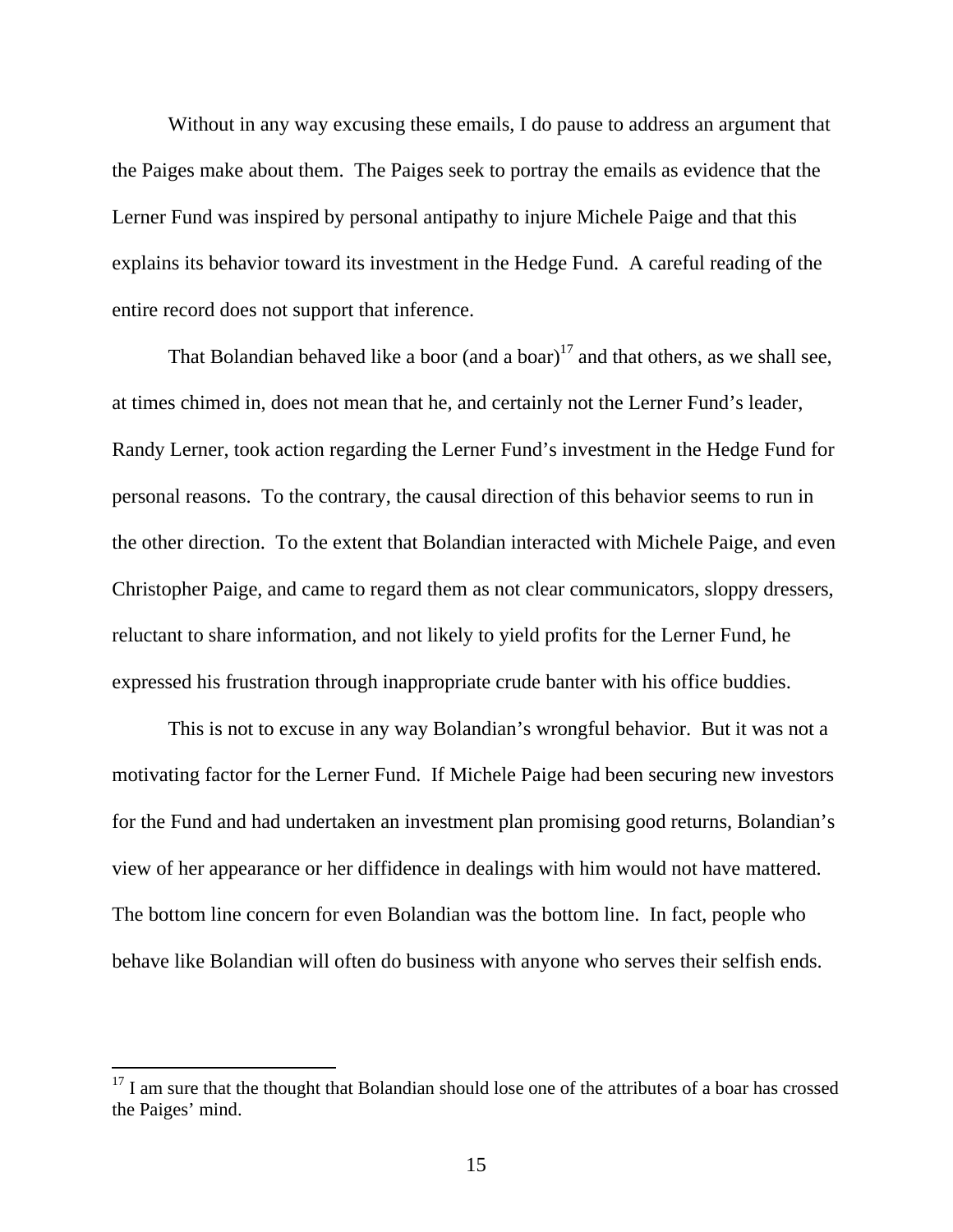# F. The Lerner Fund Communicates Its Concerns To The Paiges And The Parties Begin To Discuss A Termination Of Their Relationship

After the four meetings in the fall of 2008 between the Lerner Fund and the Paiges, the Lerner Fund thought it would be more productive to put its concerns about the Paiges into writing rather than retread the same topics at meetings that the Lerner Fund increasingly viewed as leading nowhere. On January 20, 2009, the Lerner Fund sent a memorandum to the Paiges outlining the concerns that the Lerner Fund had developed over the course of its fall meetings with the Paiges.<sup>18</sup> In that memorandum, the Lerner Fund outlined three primary concerns. First, the Lerner Fund communicated that it was concerned that "the duration of opportunities [the Hedge Fund] seeks to pursue in the distressed/bankruptcy arena may exceed the remaining term of [the Lerner Fund's] investment period."19 In other words, the Lerner Fund was worried that at the end of the three-year investment term the money in the Hedge Fund would be invested in long-term instruments and unavailable for withdrawal if the Lerner Fund chose to withdraw its capital at that time. Second, the Lerner Fund communicated its concern that the Hedge Fund had "not yet committed serious capital to the types of deep distressed/bankruptcy opportunities it hopes to identify and pursue."20 Finally, the Lerner Fund communicated its concern that the Paiges had not been able to raise any outside capital and its

 $18$  JX-95 (Memorandum from the Lerner Fund to the Paiges (January 20, 2009)).

*<sup>19</sup> Id.* at LMF-PAIGE 00002993.

<sup>20</sup> *Id.*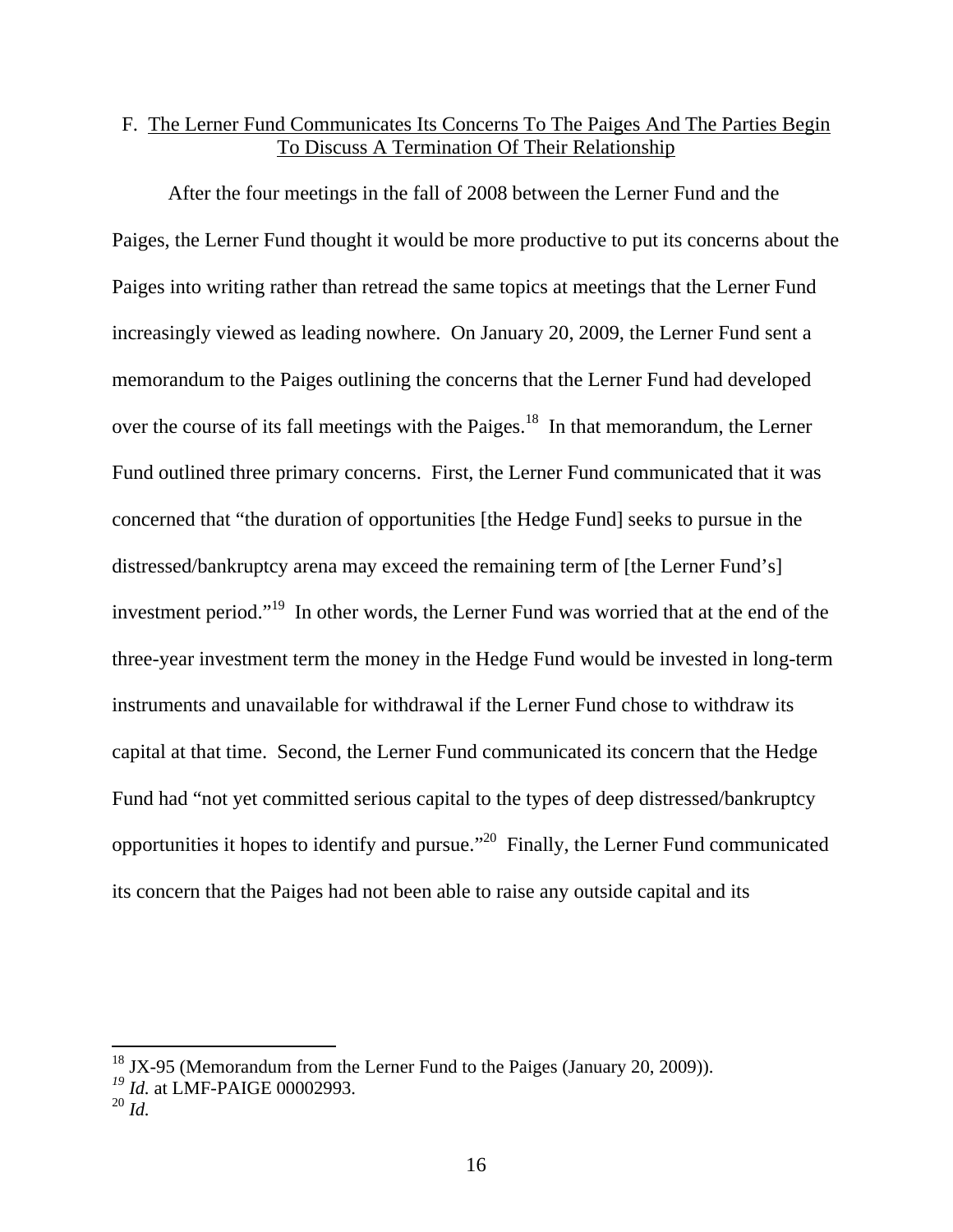conclusion that the Paiges would be unlikely to successfully raise capital given the investment climate at that time.<sup>21</sup>

The Paiges responded to the Lerner Fund's memorandum in a letter dated January 26, 2009.<sup>22</sup> In that letter, the Paiges failed to respond meaningfully to the concerns raised by the Lerner Fund. Instead, the letter mischaracterizes the issues raised by the Lerner Fund and dodges the Lerner Fund's concerns and requests rather than addressing them head on.<sup>23</sup> Fairly read, the letter was a rather snide, contentious response that displayed a striking insensitivity, inconsistent with the normal way one would communicate with a valued client.

As a result, the Paiges' response to the Lerner Fund did nothing to assuage the

Lerner Fund's concerns. Rather, the letter helped solidify the Lerner Fund's belief that

the Paiges were "not  $\iint$  particularly good steward[s] of [its] capital"<sup>24</sup> and its realization

 $\overline{a}$ 

 $24$  Tr. at 705 (Rabinowitz).

<sup>21</sup> *Id.* at LMF-PAIGE 00002994.

<sup>&</sup>lt;sup>22</sup> JX-99 (Letter from the Paiges to the Lerner Fund (January 26, 2009)).

 $^{23}$  For instance, in the portion of its memorandum dealing with its concerns about the Paiges' ability to redeem its capital at the end of its investment period, the Lerner Fund expressed its concern that there was a "growing likelihood that [the Paiges] will not be able to redeem [the Lerner Fund's] investment using third party capital." JX-95. In other words, the Lerner Fund was concerned that the Paiges would invest the capital that the Lerner Fund had contributed in illiquid investments that could not be easily unwound if the Lerner Fund wished to redeem and exit the Hedge Fund especially because the Paiges were unable to attract any other investors and thus, no new capital was coming in the door that could be kept more liquid and used to satisfy any redemption requests. Rather than address either of the two concerns embedded in that portion of the Lerner Fund's memorandum the Paiges retorted that they do not "repay old investors with new investors' money – that would make us a Ponzi scheme, not a hedge fund." JX-99 at LMF-PAIGE 00003363. In response to the Lerner Fund's assertion that it would be difficult for the Paiges to raise additional capital given the then-current economic environment, the Paiges outlined their fundraising efforts to date and then suggested that if the Lerner Fund was concerned that the Hedge Fund did not have adequate capital, the Lerner Fund itself should invest an additional \$60 million. *Id.* at LMF-PAIGE 00003365.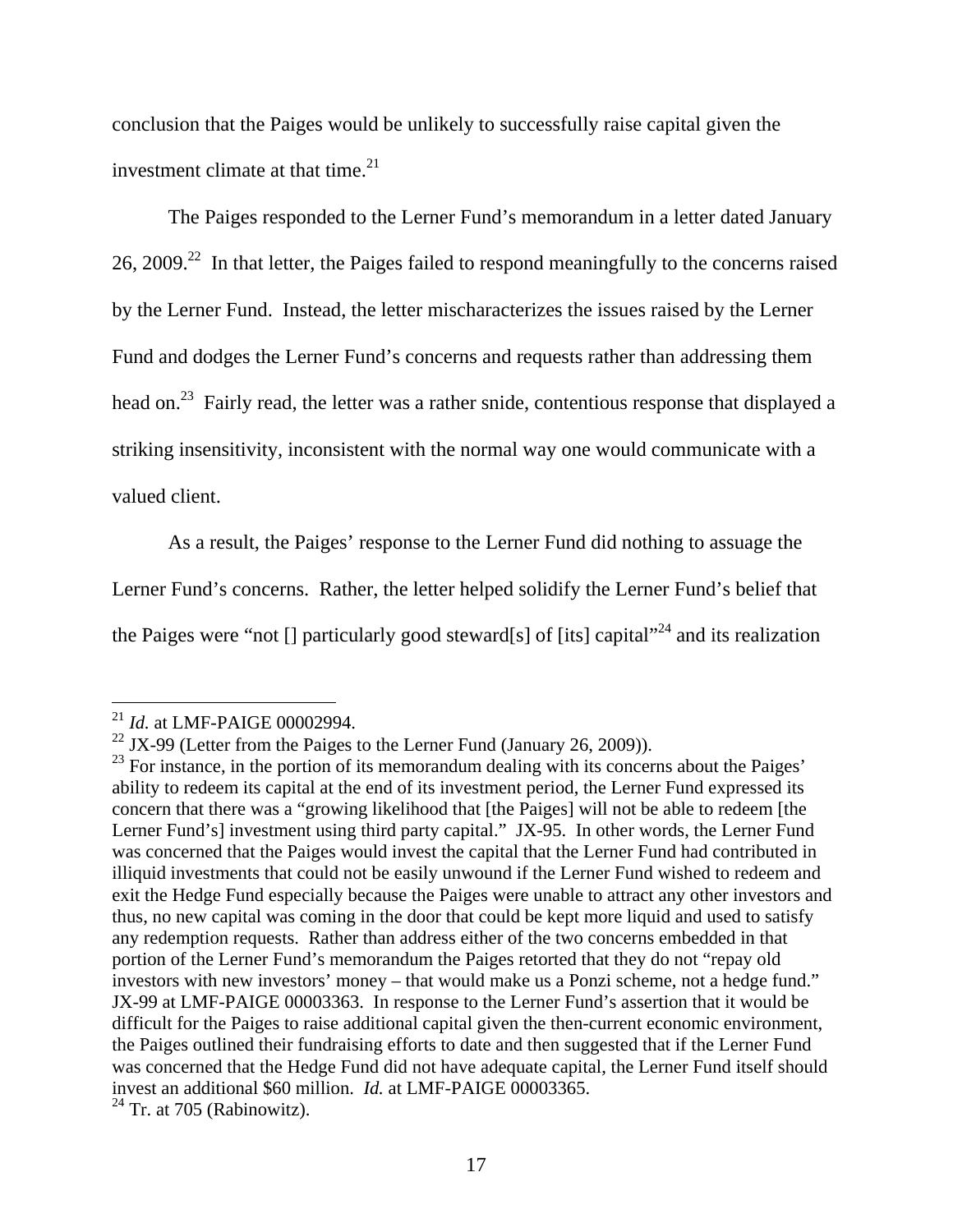that its goal in entering into the Seeder Agreement — participating in the upside of a growing business — was unlikely to be realized because the Paiges would be unable to attract any new investors. It was after the Paiges sent the January 26, 2009 letter that the Lerner Fund decided it did not intend to stay invested in the Hedge Fund after the expiration of the three-year lock up period contained in the Seeder Agreement. In fact, Rabinowitz drafted a reply letter to the Paiges, that although he never sent, reflected the Lerner Fund's decision that it "intend[ed] to redeem its capital upon [the] conclusion of the three year investment period."25 Instead of sending the letter that Rabinowitz had drafted, Lerner instructed Bolandian and Rabinowitz to set up a meeting with the Paiges and "express very, very clearly that . . . it [is] not our intention to go beyond the threeyear period."<sup>26</sup>

On February 17, 2009, Bolandian and Rabinowitz met with the Paiges. Michele Paige secretly recorded the meeting. In advance of the meeting, the inappropriate internal emails at the Lerner Fund about Michele Paige continued.<sup>27</sup> But, the tone of the meeting was civil. At that meeting, the Lerner Fund stated, as planned, that the "relationship is going to come to a natural end" but that it "wanted to give [the Paiges] as much heads up as humanly possible."<sup>28</sup> The Lerner Fund expressed its desire to "have kind of a collaborative effort" moving forward about how to proceed with the remainder of the investment term, to which Christopher Paige replied, "Okay. We can work on

 $25$  JX-100.

 $26$  Tr. at 1255 (Lerner).

<sup>&</sup>lt;sup>27</sup> JX-104 (email from Bolandian to Ron Mann (February 17, 2009)).

<sup>&</sup>lt;sup>28</sup> JX-105 (transcript of audio recording of February 17, 2009 meeting (February 17, 2009)) at 2.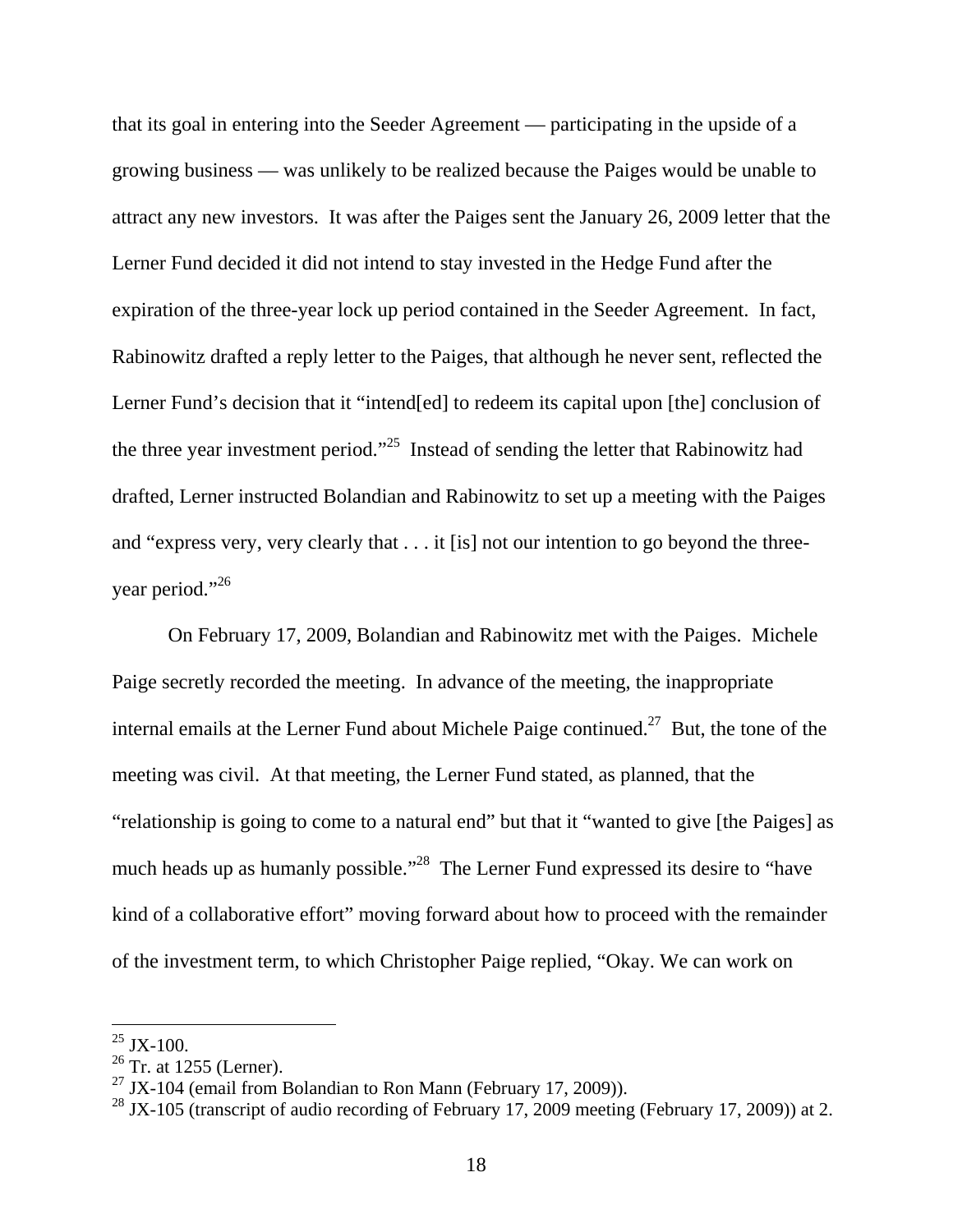that."29 With regards to the timing of the Lerner Fund's planned exit, there were various exchanges in the meeting in which the Paiges manifested an understanding that the Lerner Fund wished to exit the Hedge Fund sooner rather than later but was prepared to stay for the three-year investment period if no mutually agreeable exit plan could be reached before then. For instance, after joining the meeting, Christopher Paige asked the Lerner Fund: "In other words you would like to get out if we could arrange for you to get out quicker you'd be happier. Is that right?"30 Bolandian responded "Yes" and Christopher Paige said "Okay that's fine. We can work on that."31 When one of the Paiges' employees raised questions about the timing of the Lerner Fund's planned exit, Michele Paige stated that "I think they're open to staying *for the three years* is that correct?" to which Bolandian replied, "right."<sup>32</sup> Michele Paige then clarified that it was her understanding that the Lerner Fund was "open to staying *for the three years* but if but if [sic] they can get out earlier we can accommodate them. $133$ 

The meeting transcript thus reflects a general understanding by the Paiges that the Lerner Fund was free to withdraw its capital after three years. Neither the Paiges nor the Lerner Fund raised the issue of the Gates at the meeting. In fact, the terms of the parties' Agreements were not discussed at the meeting at all and there was no intimation by the Paiges that anything would stand in the way of the Lerner Fund withdrawing all of its invested capital after three years. The overall tone of the meeting was collegial, and

<sup>29</sup> *Id.* at 4.

<sup>30</sup> *Id.* 

<sup>31</sup> *Id.*

<sup>32</sup> *Id.* at 7 (emphasis added).

<sup>33</sup> *Id.* (emphasis added).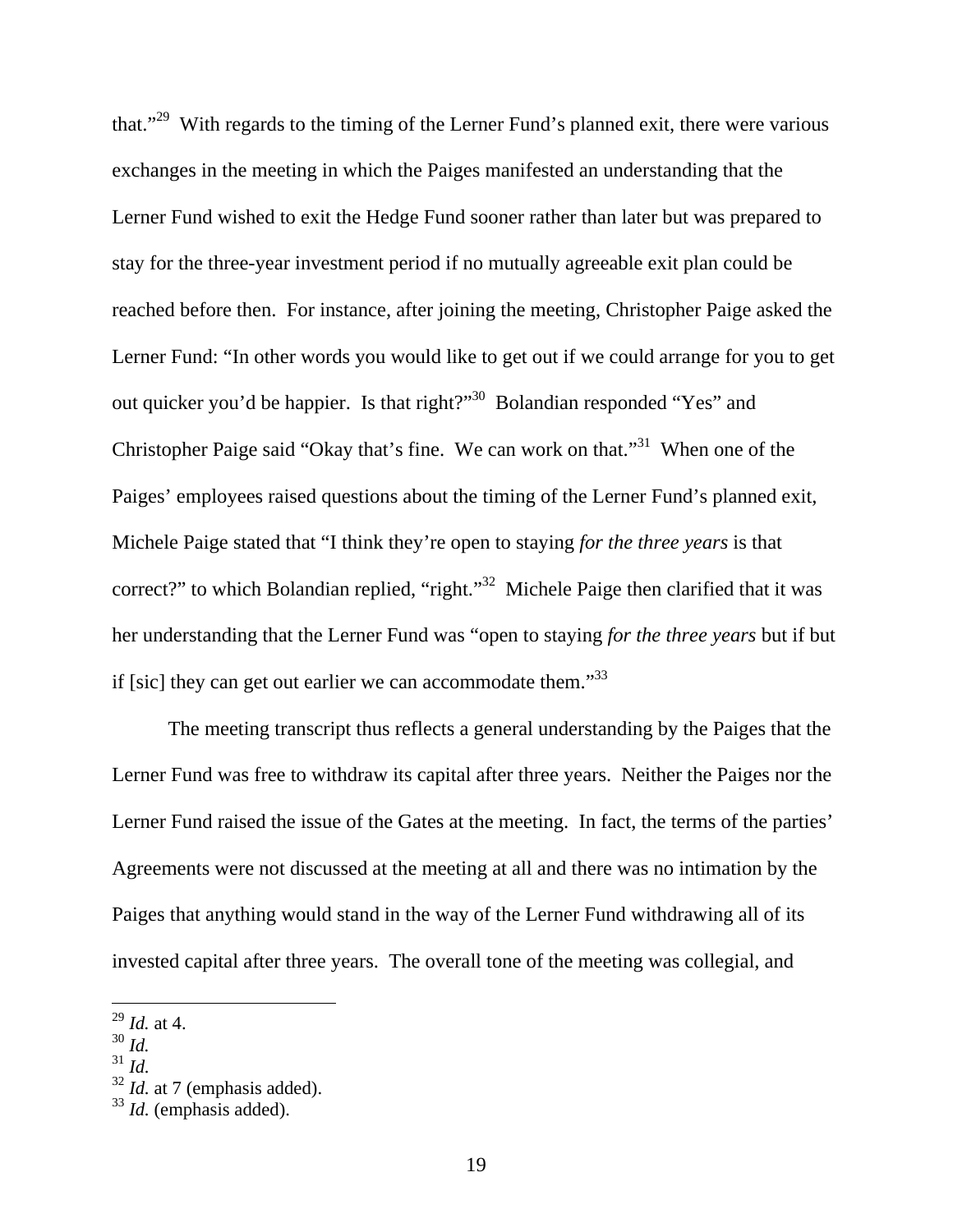Bolandian and Rabinowitz left after the parties agreed to talk a week later and "keep going back and forth until something works for both sides."34 But, as soon as Bolandian and Rabinowitz had left the meeting, Christopher Paige declared that the Paiges were now in "litigation mode."<sup>35</sup>

# G. Throughout The Rest Of 2009, The Lerner Fund Continues To Remind The Paiges Of Their Intention To Redeem At The End Of The Three-Year Investment Period

After the parties' meeting in February 2009, Bolandian became increasingly frustrated with the Paiges as business partners,  $36$  and soon lost hope that the Paiges and the Lerner Fund would be able to work out an early exit for the Lerner Fund from the Hedge Fund. Yet again, employees of the Lerner Fund, including Bolandian, allowed their frustration with the Paiges to spill over into inappropriate email traffic.<sup>37</sup> On March 16, Bolandian shared his thoughts with Lerner in an email, stating that the Paiges "most likely, internally made up their minds that they want to keep the money and not negotiate a deal."38 In that same email, Bolandian told Lerner that he had made it "very clear to [the Paiges] to be ultra respectful of our liquidity needs."<sup>39</sup> Going forward, Bolandian suggested that he would be "as annoying as possible in terms of micromanaging" if the Paiges were not going to cooperate with the Lerner Fund's efforts to negotiate an early

<sup>34</sup> *Id.* at 8.

<sup>35</sup> *Id.* at 10.

<sup>&</sup>lt;sup>36</sup> Tr. at 572 (Bolandian) ("The Paiges] would not cooperate in any sense of the word in order to have conversations and/or meet.").

 $37$  JX- 107 (email from Ron Mann to Bolandian (March 5, 2009)).

 $38$  JX-111 (email from Bolandian to Lerner (March 16, 2009)).

<sup>39</sup> *Id.*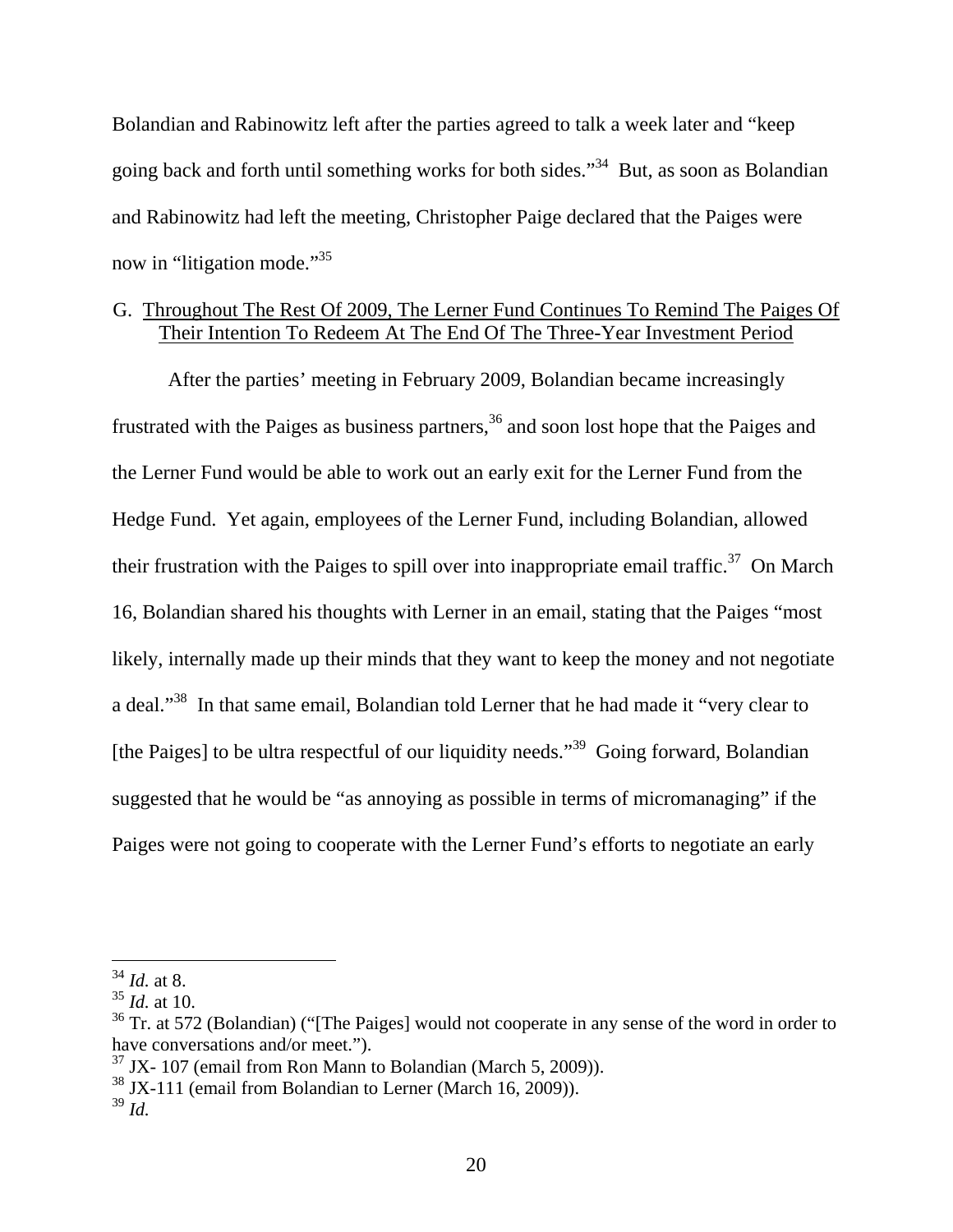exit from the Hedge Fund.<sup>40</sup> But, Lerner rejected Bolandian's idea and instead instructed Bolandian to take a "hands-off" approach to dealing with the Paiges.<sup>41</sup>

After that, Bolandian communicated with the Paiges via email to remind them of the Lerner Fund's desire to redeem at the end of the three-year term and asked that the Paiges be mindful of the liquidity required to redeem the Lerner Fund at that point when making their investment decisions.<sup>42</sup> Bolandian's emails to the Paiges reminding them to be mindful of the Hedge Fund's liquidity with regard to the Lerner Fund's planned redemption were genial. But, throughout the remainder of 2009, Bolandian and others at the Lerner Fund continued the stream of inappropriate internal emails about Michele and Christopher Paige.<sup>43</sup> At one point, in August 2009, Randy Lerner himself got involved, and although not nearly as graphic as some of the emails sent by his subordinates, his inappropriate email is nonetheless indicative of the frat house attitude that permeated the staff of the Lerner Fund and the frustration they were all feeling about being unable to exit the investment with the Paiges.<sup>44</sup> For the most part, that environment remained

<sup>40</sup> *Id.*

<sup>41</sup> Tr. at 1256 (Lerner); *see also* JX-148 (email from Bolandian to Lerner (August 25, 2009)) ("I know you wanted to take a hands-off approach with [the Paiges] . . . .").

<sup>&</sup>lt;sup>42</sup> *See, e.g., JX-780* (email from Bolandian to Christopher and Michele Paige (April 6, 2009)) ("Please continue to be careful with our capital, being mindful of our liquidity and duration concerns, such that you will be in a position to distribute cash per our redemption at the end of our contract."); JX-141 (email from Bolandian to Christopher and Michele Paige (July 7, 2009)) ("Once again, just a reminder to be mindful of our liquidity needs as our redemption date approaches.").

<sup>43</sup> JX-121; JX-124; JX-145; JX-131; JX-147.

<sup>44</sup> JX-148 (email from Lerner to Bolandian (August 25, 2009)).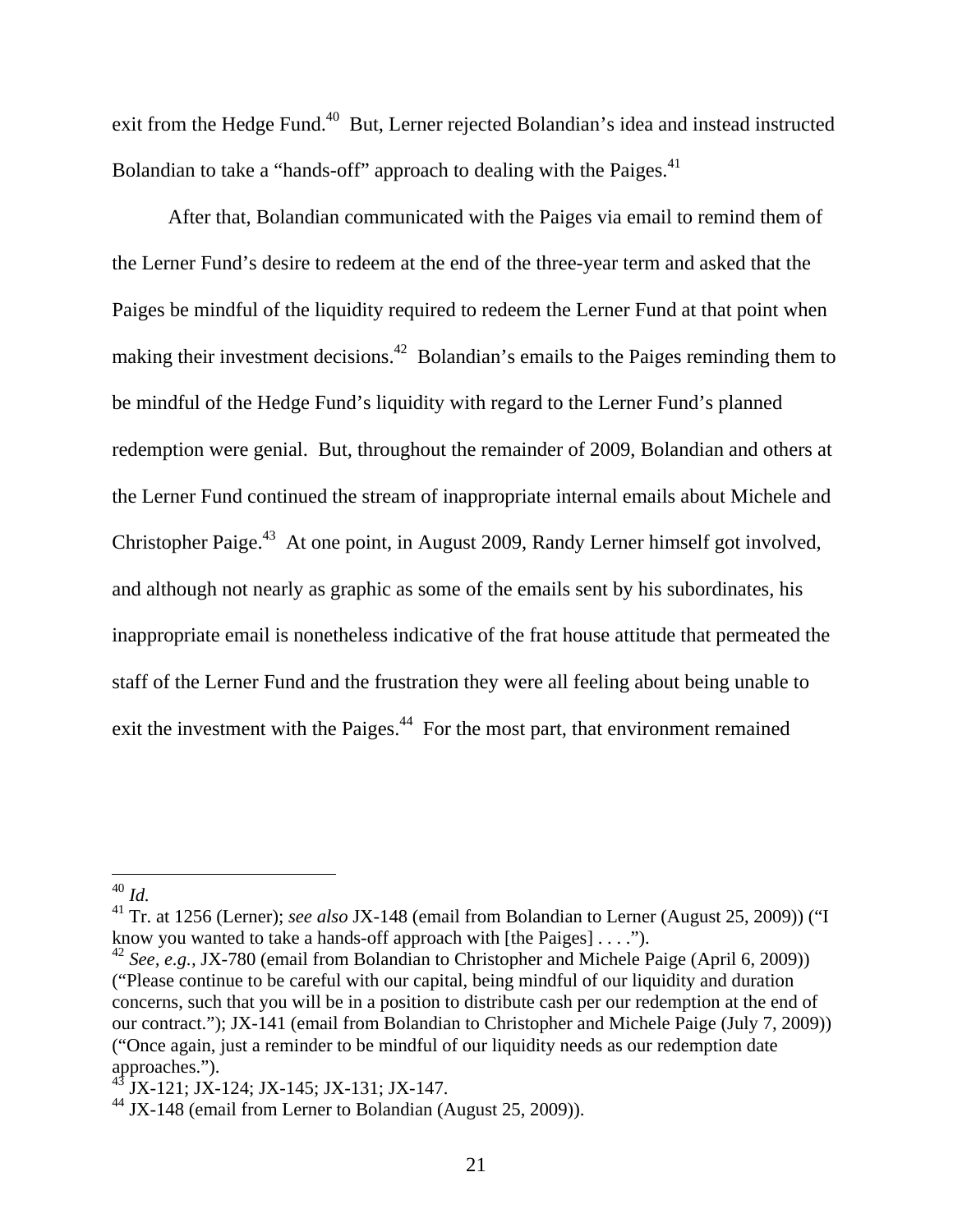contained internally at the Lerner Fund, and in their meetings with the Paiges, the Lerner Fund's representatives were never anything but professional.<sup>45</sup>

### H. Michele Paige's Investment Strategy In 2009 And Her Reasons For Pursuing It

Throughout this litigation, Michele Paige has insisted that the Lerner Fund sought to withdraw its capital from the Hedge Fund not because the Fund had poor prospects, but because the Lerner Fund was under severe economic stress as a result of the collapse in the value of the Lerner Fund's stake in Bank of America. According to Michele Paige, this was confided in her by Bolandian and Rabinowitz at another in-person meeting in the spring of 2009 at the Lerner Fund's offices. During that meeting — the date of which Michele Paige could not specify — she claims that Bolandian and Rabinowitz revealed to her the dire liquidity needs of the Lerner Fund and the fact that the Lerner Fund might need access to the capital it had invested in her Hedge Fund at a moment's notice.

As of that date, most of the Hedge Fund had been kept in very liquid positions with no big upside because Michele Paige believed the market had not bottomed. She claims that she was ready to enter the fray in spring of 2009 and to actually deploy the

<sup>&</sup>lt;sup>45</sup> But, in April and October 2009, Bolandian emailed his friend at JPMorgan about Michele Paige. JX-134 (email from Bolandian to Robert Blanch (April 29, 2009)); JX-151 (email from Bolandian to Robert Blanch (October 23, 2009)). At trial, Bolandian explained that the person he emailed was not merely a business contact at JPMorgan but was also his best friend. Tr. at 489 (Bolandian). Bolandian's emails to his friend at JPMorgan represent a particularly improper example of Bolandian's poor judgment about the appropriate content of work email at the Lerner Fund and serve as yet another cautionary tale about the perils of emailing. In their post-trial briefs, the Paiges do not argue that Bolandian's emails constituted defamation, but instead argue that that they manifested contractual bad faith in that they evidenced that the Lerner Fund was undermining the Paiges' effort to attract new investors. *See, e.g.,* Pl. Op. Pre-Tr. Br. at 17; Pl. Op. Post-Tr. Br. at 25. In light of the fact that the Paiges failed to present any reliable evidence indicating that JPMorgan was ever a serious prospect to invest with the Hedge Fund and that Bolandian's communication with his friend interfered with that prospect, I cannot conclude that the Paiges suffered any harm from Bolandian's email to his friend at JPMorgan.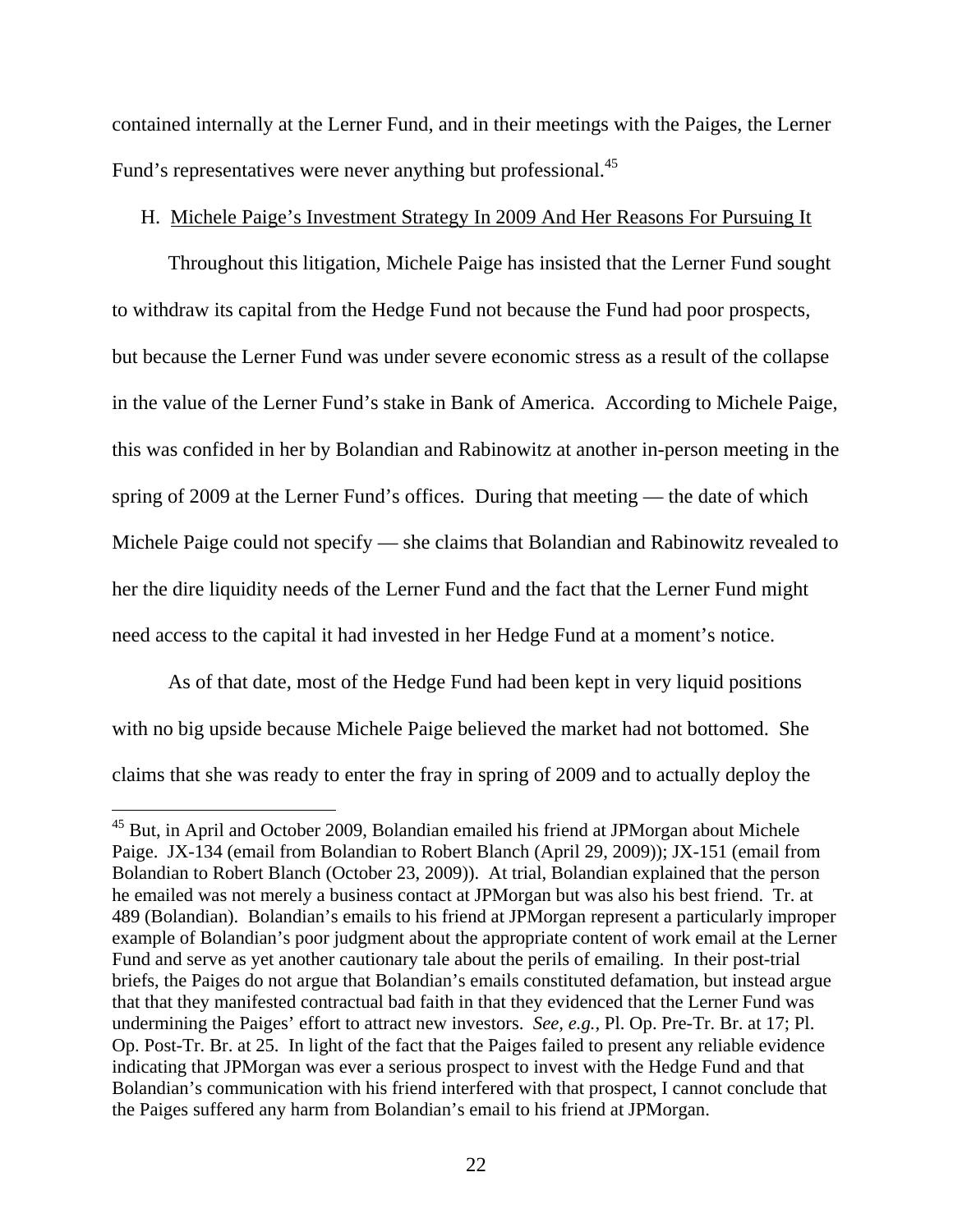capital of the Hedge Fund in the type of distressed and other risky investments that would yield the superior returns the Fund promised. But she claims she balked because of her concern for the Lerner Fund.

By stark contrast, the Lerner Fund denied that the meeting occurred at all.

I conclude that the meeting likely did not occur. It is true that Bolandian initially testified in his deposition that he recalled another meeting, saying "we met in our office, I am not sure if it was March of '09."46 Bolandian had originally testified at his deposition that he "believe[d]" the meeting was in March of 2009 but later used the errata sheet to change "believe" to "am not sure if" to "clarify the record" and "conform to the facts."<sup>47</sup>

There are several reasons I find that Michele Paige is likely incorrect in asserting that there was an additional in-person meeting at which Bolandian and Rabinowitz confided to her about the supposedly dire circumstances of the Lerner Fund. For starters, Rabinowitz testified that the Lerner Fund possessed no record of any in-person meeting with Michele Paige between February 17, 2009 and January 2010, and that the only context in which liquidity was ever discussed was the Lerner Fund's desire for the Paiges to maintain sufficient liquidity in the Hedge Fund to accommodate the Lerner Fund's redemption at the end of the three-year period. Consistent with that, Bolandian has no recollection of a meeting where the substance of what Michele Paige insists was conveyed was said. He and the other Lerner Fund witnesses, including Randy Lerner, deny that the Lerner Fund ever experienced a credit or liquidity crisis. Moreover, I find

<sup>&</sup>lt;sup>46</sup> Bolandian Dep. at 141.

 $47$  Tr. at 1169 (Bolandian).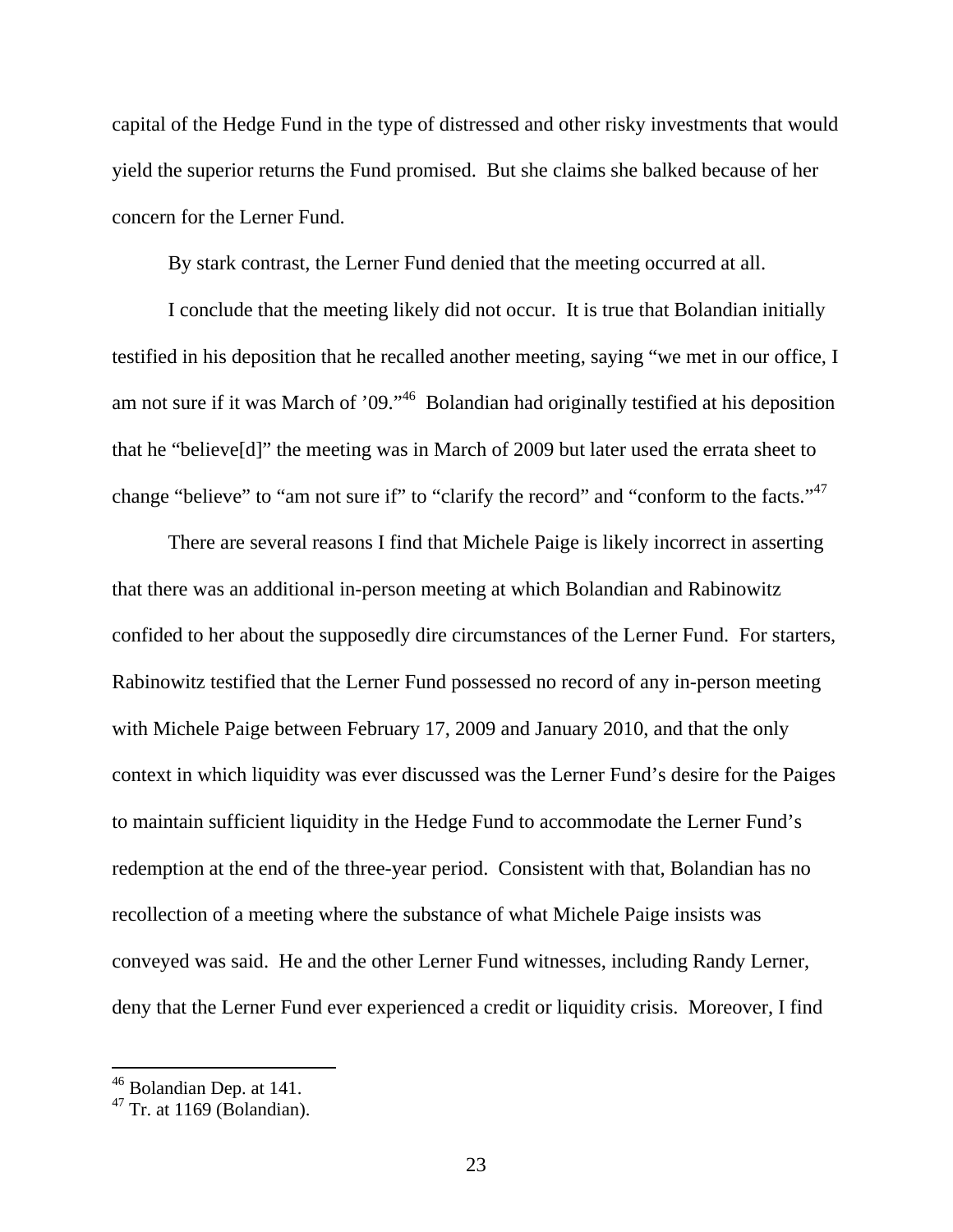them to be credible in saying that they never communicated any such thing to Michele Paige, and certainly not in the spring of 2009. By that time, relations between the Lerner Fund and the Paiges were strained and they had no confidence in her judgment. Given that, it seems highly unlikely that they entrusted the Paiges with what would be very sensitive information that the Lerner Fund was experiencing financial distress. Not only that, the Paiges did not submit evidence at trial showing that the Lerner Fund was experiencing a financial crisis.

Furthermore, there are no corroborating documents evidencing that this meeting occurred, where it occurred, or precisely when it occurred. That is in contrast to other meetings, about which there was a good deal of email traffic. And, of course, at the prior meeting, the Paiges had even made a surreptitious tape recording.<sup>48</sup> If this was such a piquant period in their relations and the meeting was as sensitive as Michele Paige describes, the absence of any written communications from her or Christopher Paige is striking. Reticence in written communication is not their trademark; nor that of their counterparts at the Lerner Fund.<sup>49</sup>

At bottom, therefore, I cannot find that the meeting occurred only by relying on Michele Paige's say so. I find that problematic for a few reasons. As a general matter, it is difficult to credit Michele Paige's testimony on most subjects. Perhaps because the

 $48$  At that meeting the Lerner Fund stated that it was open to staying the full three years and made no mention of a liquidity crisis. *See, e.g.,* JX-105 at 7 ("Michele Paige: Well I think they're open to staying for the three years is that correct? Robert Bolandian: Right.").

In fact, after the February 17, 2009 meeting, Christopher Paige was in "litigation mode." Tr. at 1096. One thing that Christopher Paige did as part of being in "litigation mode" was to create documents that would support the Paiges' position in the event of litigation. *Id.*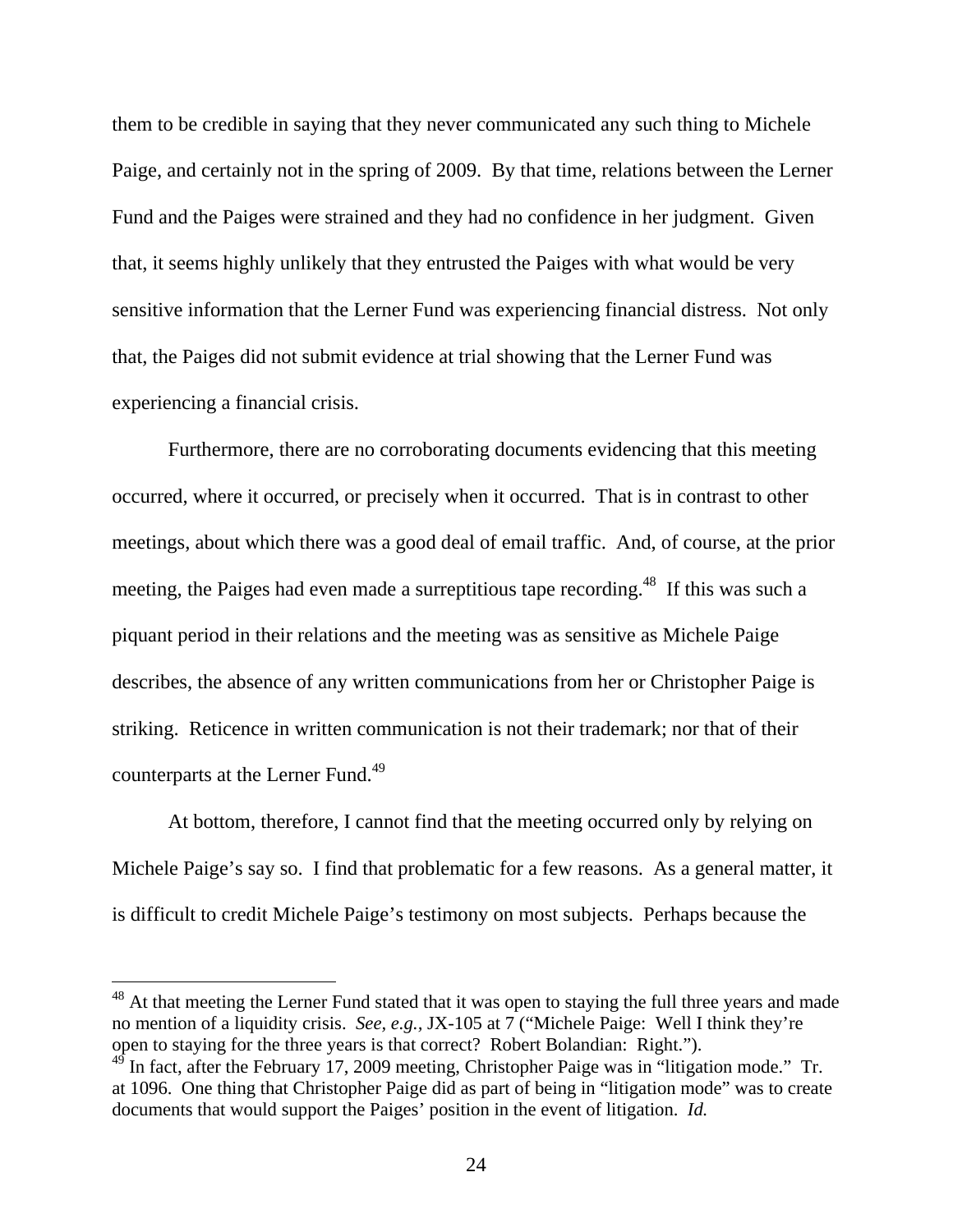subject matter of this case is so important to her, her emotions about the case seemed to lead her to testify in exaggerated, hyperbolic terms,<sup>50</sup> often using simple questions from her counsel as a jumping off point to extensive rambling statements. The length of her statements was often not correlated with an ability to set forth a convincing recitation of factual events, with a clear narrative about who did and said what and when. Given these realities and her strong self-interest, Michele Paige's testimony alone is not something I tend to find sufficient, in general, to prove a contested fact. This is not to distinguish her entirely from many of the Lerner Fund witnesses, Bolandian in particular. But it is to say that in general, this is a case where one puts more weight on the documentary evidence than on the self-interested testimony of either side. And as to the issue at hand, this is a subject where Michele Paige is the only witness who recalls the events she contends transpired, with only weak support from even her loyal husband and co-plaintiff Christopher who "think[s]" she told him about it.<sup>51</sup> But, Christopher Paige prepared a March 14, 2010 letter to the Lerner Fund that goes through, in great detail, the history of the parties' dealings and specifically how those dealings have harmed the Paiges as well

<sup>&</sup>lt;sup>50</sup> For instance, Michele Paige testified that it was her desire to run the Hedge Fund until she was 99 years old. Tr. at 18 (Michele Paige) ("It was a dream of mine that I wanted to start my own fund, run it until I was 99."); *id*. at 40 (Michele Paige) ("I told them I wanted to invest and I wanted -- that this was my dream. That I wanted to continue doing these vehicles for, you know, until I was 99."); *id.* at 158 (Michele Paige) ("I told them I wanted to do this until I was 99. It was my dream.").

<sup>&</sup>lt;sup>51</sup> *Id.* at 1098 (Christopher Paige) ("I think I may have even walked her [to the meeting], but yes, I think she told me about it."). Christopher Paige also testified that he recalled an email being sent about the meeting, but that the email could not be found during discovery. *Id.* at 1099.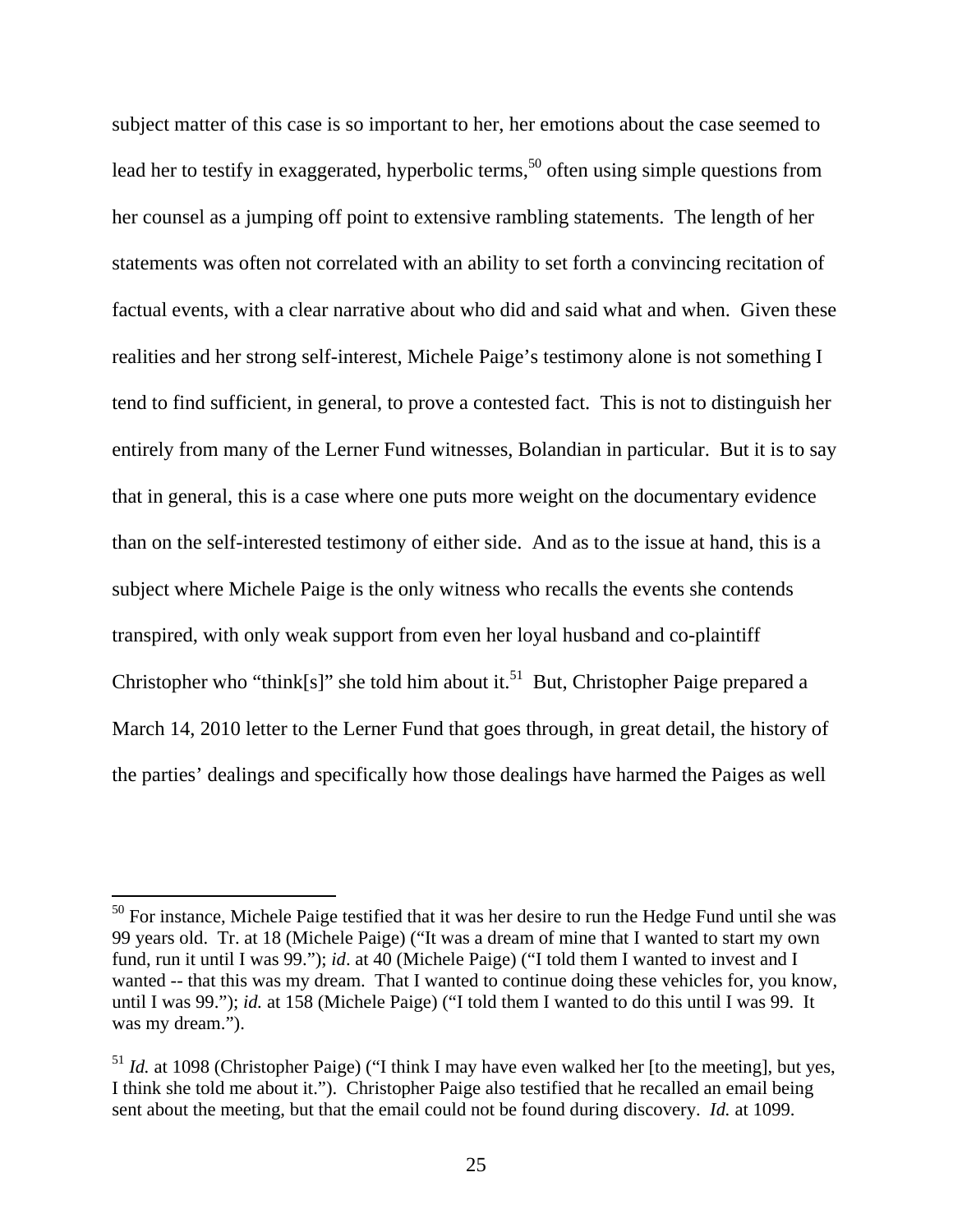as a timeline that he prepared for litigation, and in neither of those documents does Christopher Paige mention this supposed meeting. $52$ 

Michele Paige's credibility is further undermined because her description at trial of why she undertook the investment strategy she did — attributing it to her concern for the Lerner Fund and its supposed liquidity crisis — is undercut by her own writings and by the credible testimony of her own sister.

Despite the fact that the Paiges only had one outside investor, they prepared investment letters that were disseminated to "Friends and Fellow Investors."<sup>53</sup> Those letters give a different perspective than Michele Paige's testimony on why she kept the Fund out of the market. Throughout 2009, Michele Paige believed that the market was on the verge of a downward adjustment that would create unprecedented opportunities in the distressed debt market and said so in her letters to the Paiges' investors.<sup>54</sup> Rather than pursuing the distressed debt investment strategy that was to be the Paiges' hallmark, therefore, Michele Paige caused the Hedge Fund to remain invested mostly in cash, and waited. But, as Christopher Paige stated in a proposed investment letter in January 2010, "[the Paiges] simply underestimated how powerful and long-lasting this governmentinduced speculation would be . . . . As loyal readers know, we have been expecting an unprecedented distressed debt cycle, which many now believe will never come to pass."<sup>55</sup>

 $52$  JX-1004; JX-1225.

<sup>53</sup> *See, e.g.,* JX-870 (Paige Capital Management investor letter (July 15, 2009)).

<sup>54</sup> *See, e.g., id.* ("In short, the combined wealth of North America, Western Europe and developed Asia is about to go on sale at once-in-a-lifetime prices.").

 $<sup>55</sup>$  JX-967. That Michele Paige's real reason for not investing more heavily in 2009 was that she,</sup> like so many others, simply misjudged the market, rather than a meeting with the Lerner Fund is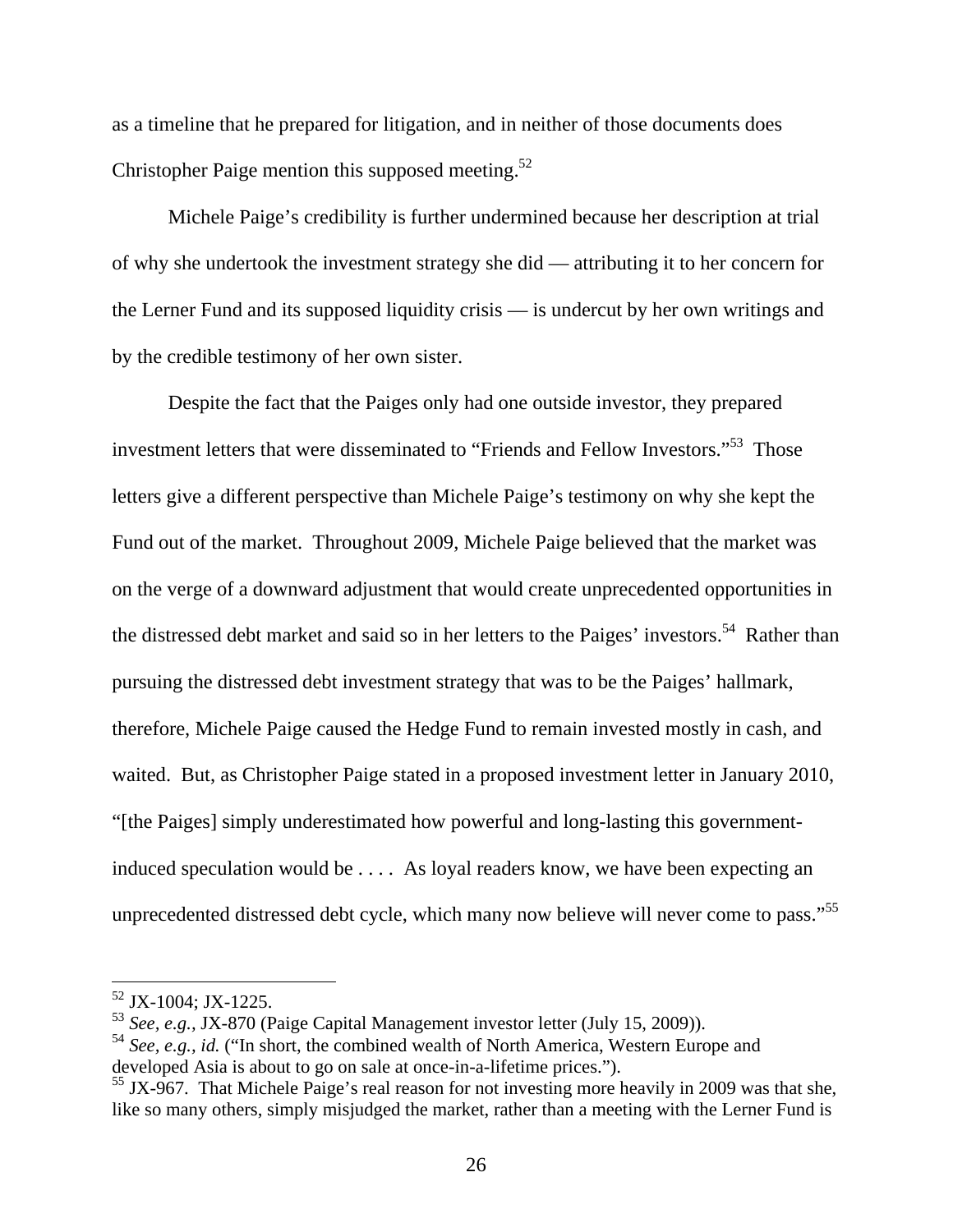At trial, Michele Paige's sister, who worked at Paige Capital Management from 2007 through October 2009 and again for several months in 2010, testified credibly about her understanding of Michele's view of the marketplace in 2009 and confirmed that she understood that the reason that Michele Paige did not invest heavily in 2009 was that she could "get things cheaper if she waited."56 In fact, Jessica Paige testified that Michele had never told her about the meeting with the Lerner Fund until after this litigation was under way,  $57$  and that she doubted the veracity of Michele's story.  $58$ 

For all these reasons, Michele Paige's claim that a meeting in the spring of 2009 caused her to secretly change her investment strategy without telling anyone else at the Hedge Fund about her true motivations for doing so is not one that I find convincing.

That said, I also do not ignore the reality that to the extent that Michele Paige was slow to enter the market for illiquid investments in 2007, 2008 and through much of 2009, it was also likely the case that the closer she got to the end of the three-year lock up period in the Seeder Agreement, the more she had to consider the Hedge Fund's lack of other outside investors as a factor in her investment strategy in light of the Lerner Fund's stated intention to withdraw its capital in full at the expiration of that period. But the major reason that Michele Paige had not invested any of the Lerner Fund's capital in the

also supported by the fact that despite claiming to be totally open with her team at Paige Capital Management, Michele Paige never told anyone about the meeting in the spring of 2009. JX-105 ("Michele Paige: No no I am very open with them. To the extent that every conversation that we have I tell them exactly what we had I don't want them to think I am holding back anything or not telling them anything . . . .").

 $56$  Tr. at 1182 (Jessica Paige).

<sup>57</sup> *Id.* at 1172-75 (Jessica Paige).

<sup>58</sup> *Id.*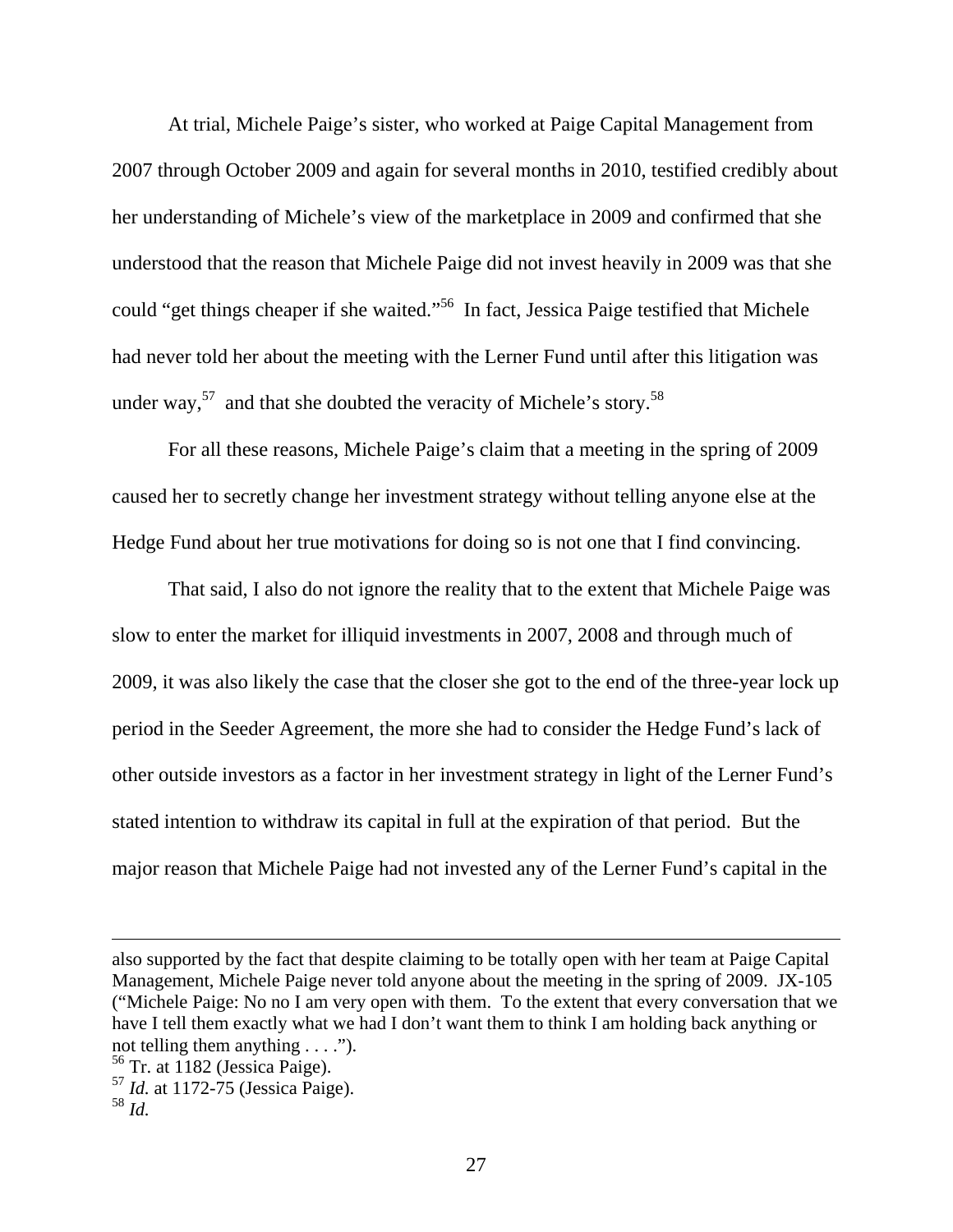kind of investments that were intended to be the core categories for the Hedge Fund was her deep belief that a deepening of the recession was going to happen. From the inception of the Hedge Fund to well into 2009, she kept waiting for an even lower bottom before investing.

# I. The Parties Meet Again In Early 2010 And Attempt To Find A Way To Amicably Unwind Their Relationship

In January 2010, the Lerner Fund reached out to the Paiges and attempted to find a business solution that would allow for an early withdrawal of its capital before filing a formal notice that it planned to redeem its investment on October 31, 2010, the end of the three-year lock up period. To that end, Bolandian and Rabinowitz met with Michele and Christopher Paige at the Lerner Fund's offices. At that meeting, the Lerner Fund offered to pay the Paiges the management fees that the Paiges would collect on the Lerner Fund's capital between January and October (the end of the three-year lock up) if the Paiges would allow the Lerner Fund to withdraw its capital immediately. The Lerner Fund gave the Paiges until February 5, 2010 to respond to its offer before it would formally submit its withdrawal notice.<sup>59</sup>

On February 5, Michele Paige emailed Bolandian but did not accept or reject the Lerner Fund's offer explicitly, and instead informed him that the Paiges "will agree to dissolve the [Hedge Fund] for the financial terms specified in our original agreements."<sup>60</sup> Almost a month later, on March 1, 2010, Michele Paige sent Bolandian the Paiges' draft agreement that would implement their proposal to permit the Lerner Fund to withdraw

 $^{59}$  JX-160 (email from Bolandian to Lerner (January 15, 2010)).

 $60$  JX-161 (email from Michele Paige to Bolandian (February 5, 2010)).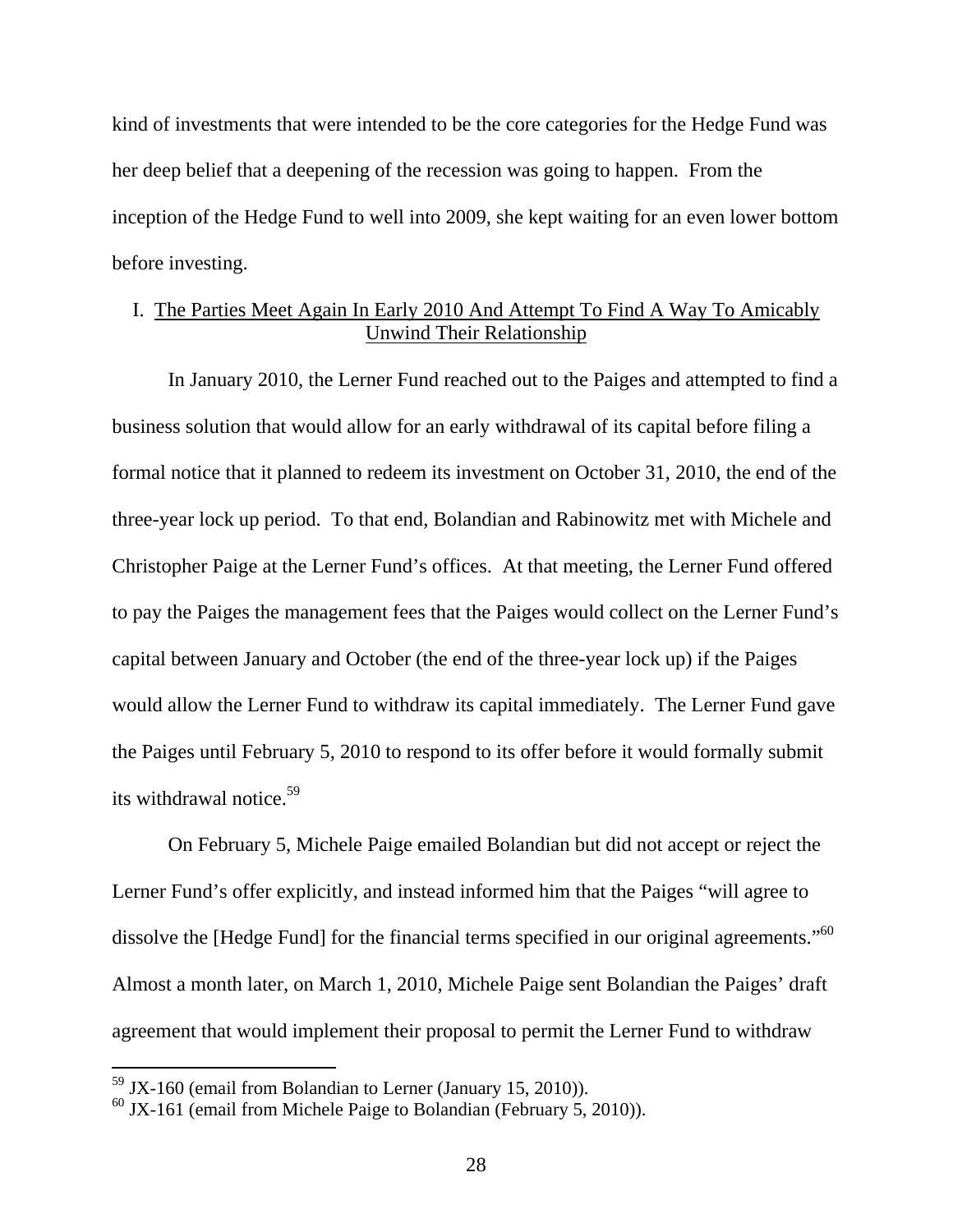from the Hedge Fund "according to the terms specified in our previous agreements."<sup>61</sup> The proposed agreement that the Paiges sent called for the Lerner Fund to pay 5% of its total capital balance in the Hedge Fund plus legal and accounting fees in order to withdraw its money immediately.<sup>62</sup> That 5% figure represented the sum of the fees required for an early withdrawal in the third year under the Partnership Agreement  $(2\%)^{63}$ and the liquidated damages that were the remedy for a violation of the three-year lock up in the Seeder Agreement  $(3\%)$ .<sup>64</sup> In other words, the Paiges believed that their Agreements with the Lerner Fund required it to pay *both* the early withdrawal fee in the Partnership Agreement and the liquidated damages in the Seeder Agreement in order to effect an early withdrawal of its capital. The Lerner Fund did not like the Paiges' offer. Randy Lerner thought that it was "time to just let this thing go and provide [the Paiges] with a withdrawal notice."<sup>65</sup> Therefore, on March 11, 2010, the Lerner Fund sent the Paiges formal notice of its intention to withdraw all of its capital from the Hedge Fund on October 31, 2010.<sup>66</sup> In the cover letter enclosing the notice, the Lerner Fund stated that it was providing the notice "well in advance of October 31 in order to allow you sufficient time to take such actions with respect to the composition of the [Hedge Fund's] portfolios

 $61$  JX-176 (email from Michele Paige to Bolandian (March 1, 2010)).

 $62$  *Id.* at 3,  $\hat{g}$  3(a).

<sup>63</sup> *See* Partnership Agreement § 8.02(a)(ii).

<sup>64</sup> *See* Seeder Agreement § 8.10(c).

 $65$  Tr. at 1258 (Lerner).

 $\frac{66 \text{ JX}-182 \text{ (Withdrawal Notice and Cover Letter (March 11, 2010))}.$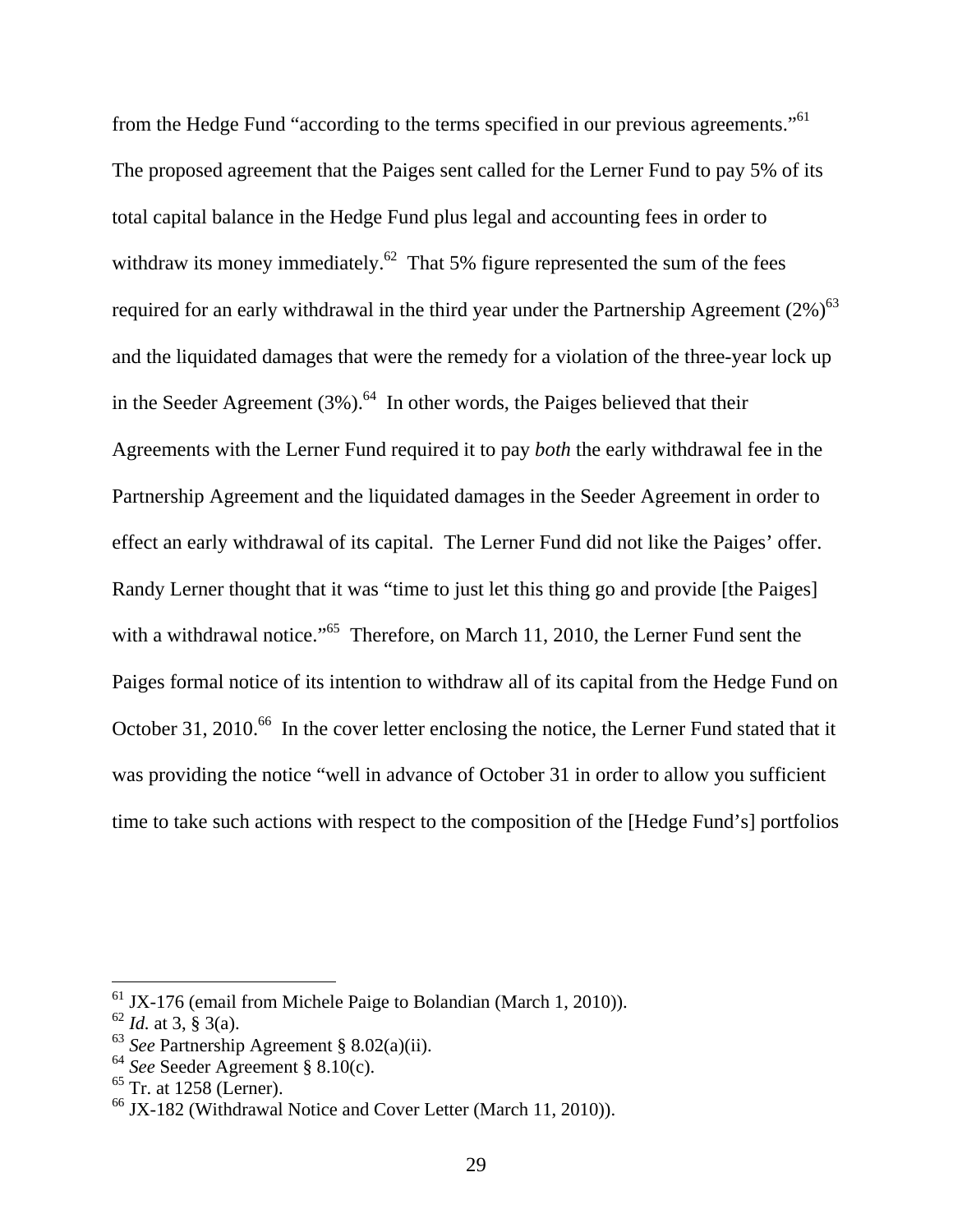as may be necessary or appropriate in order to satisfy the withdrawal and redemption in full in cash on a timely basis."<sup>67</sup>

# J. The Paiges React Rashly To The Redemption Notice And The Parties' Relationship Deteriorates Into Litigation

 On March 14, 2010, in response to the withdrawal request, the Paiges sent the Lerner Fund a letter drafted by Christopher Paige (the "March 2010 Letter").<sup>68</sup> In that letter, Christopher Paige, in a purported attempt to settle the parties' dispute, uses nine single-spaced typed pages to summarize the history of the parties' dealings, and the weakness of the Lerner Fund's position. The March 2010 Letter was a hostile screed rather than a healing, conciliatory overture. In the letter, Christopher Paige suggested that the Paiges would take unilateral action harmful to the Lerner Fund if it did not accede to the Paiges' settlement demands. For instance, in the March 2010 Letter, the Paiges surface for the first time the prospect of using the Gate Provision in the Partnership Agreement to tie up the Lerner Fund's investment and to mire them in lengthy litigation:

"[The Lerner Fund] should remember that our right to raise the [G]ates ensures that we will continue to manage your money throughout the litigation. Similarly, you should remember that you will be responsible for your pro rata share of the [Hedge Fund's] legal expenses, so — in a very

real sense — you will be paying our attorneys' fees as well as your own.

. . . [W]e are fully prepared to litigate this matter to the bitter end because we will continue to manage your money, and collect management and incentive fees, until this matter is resolved many years hence. The

 $^{67}$  *Id.* 

<sup>. . . .</sup> 

 $68$  JX-1004 (Letter from the Paiges to the Lerner Fund (March 14, 2010)) ("March 2010 Letter").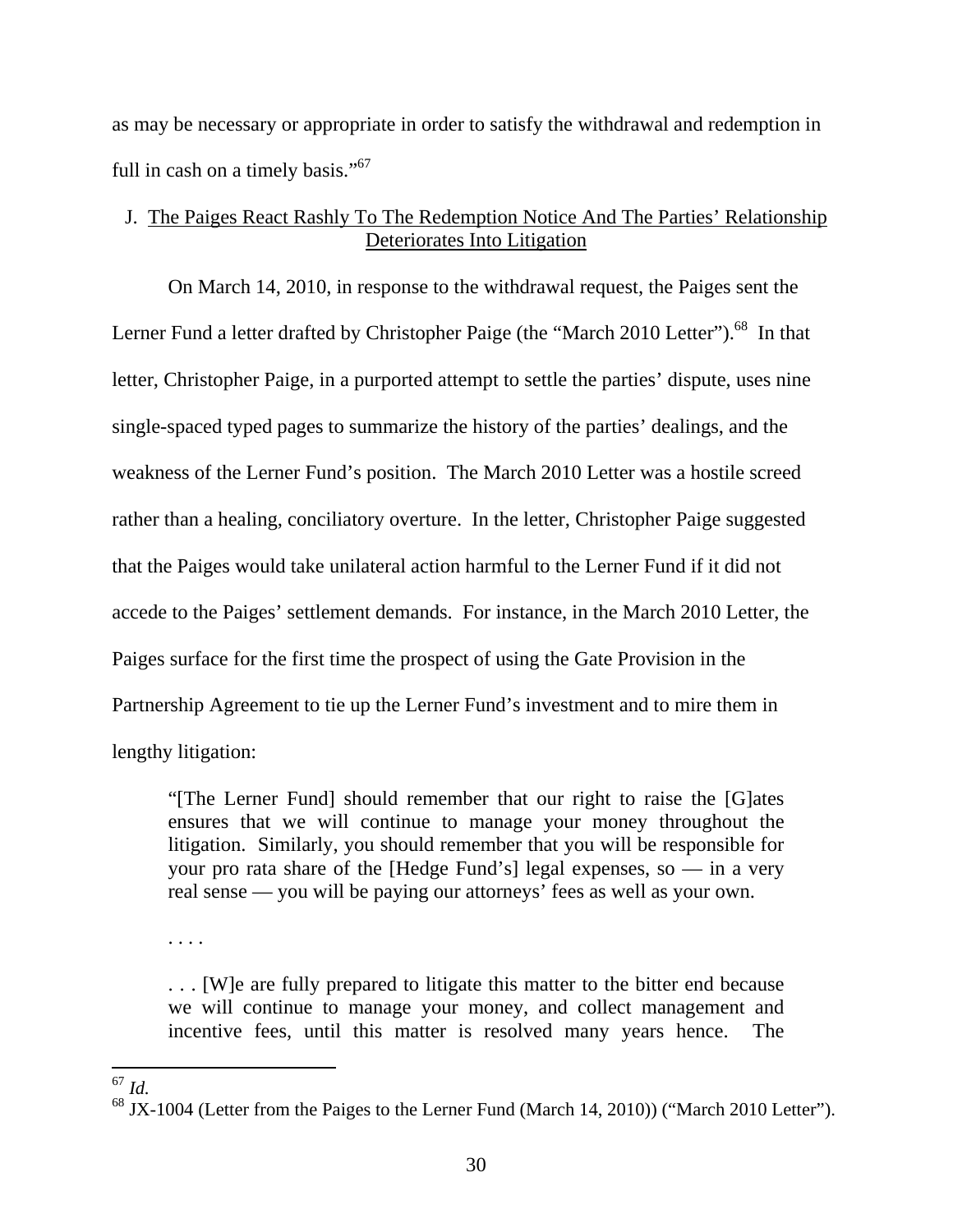economic reality, therefore, is that you cannot win because you will spend more litigating than we're fighting over.

If this matter is not resolved quickly, we will mitigate our damages by investing the portfolio in the high risk, long-term, illiquid, activist securities in which we specialize, and we will turn the matter over to the [Hedge Fund's] attorneys with instructions to spend whatever it takes to defend the [Hedge Fund]. (*Please remember that you are responsible for your pro rata share of the [Hedge Fund's] expenses*.)."69

In threatening to raise the Gates, the Paiges never identified a justification for using the Gates in view of the Hedge Fund's investment portfolio. The only motivation for raising the Gates was to enable the Paiges to continue to receive the management fees payable under the Seeder Agreement for a longer period. The record is devoid of any basis to believe that a redemption by the Lerner Fund would impair Michele Paige's modest investment in the Hedge Fund. That is, the only way that a decision on the Gates could harm any investor in the Fund was if the Gates were raised, preventing that investor from withdrawing its capital when it desired. A decision that the Gates were not applicable or would not be employed by the Paiges did not threaten any harm to any investor in the Hedge Fund. But it did mean that the Paiges would not receive as large a management fee and would have to find new investors, or new jobs, relatively soon.

At trial, the parties hotly contested the admissibility of the March 2010 Letter. In an opinion dated May 5, 2011, I admitted the letter into evidence. In that opinion, I described two types of threats that the letter could be read as making: first, that the Paiges would "engage in improper, frivolous and delaying litigation tactics effectively using the Lerner Fund's own money, thus thwarting the ability of the Lerner Fund to get

<sup>&</sup>lt;sup>69</sup> March 2010 Letter (emphasis added).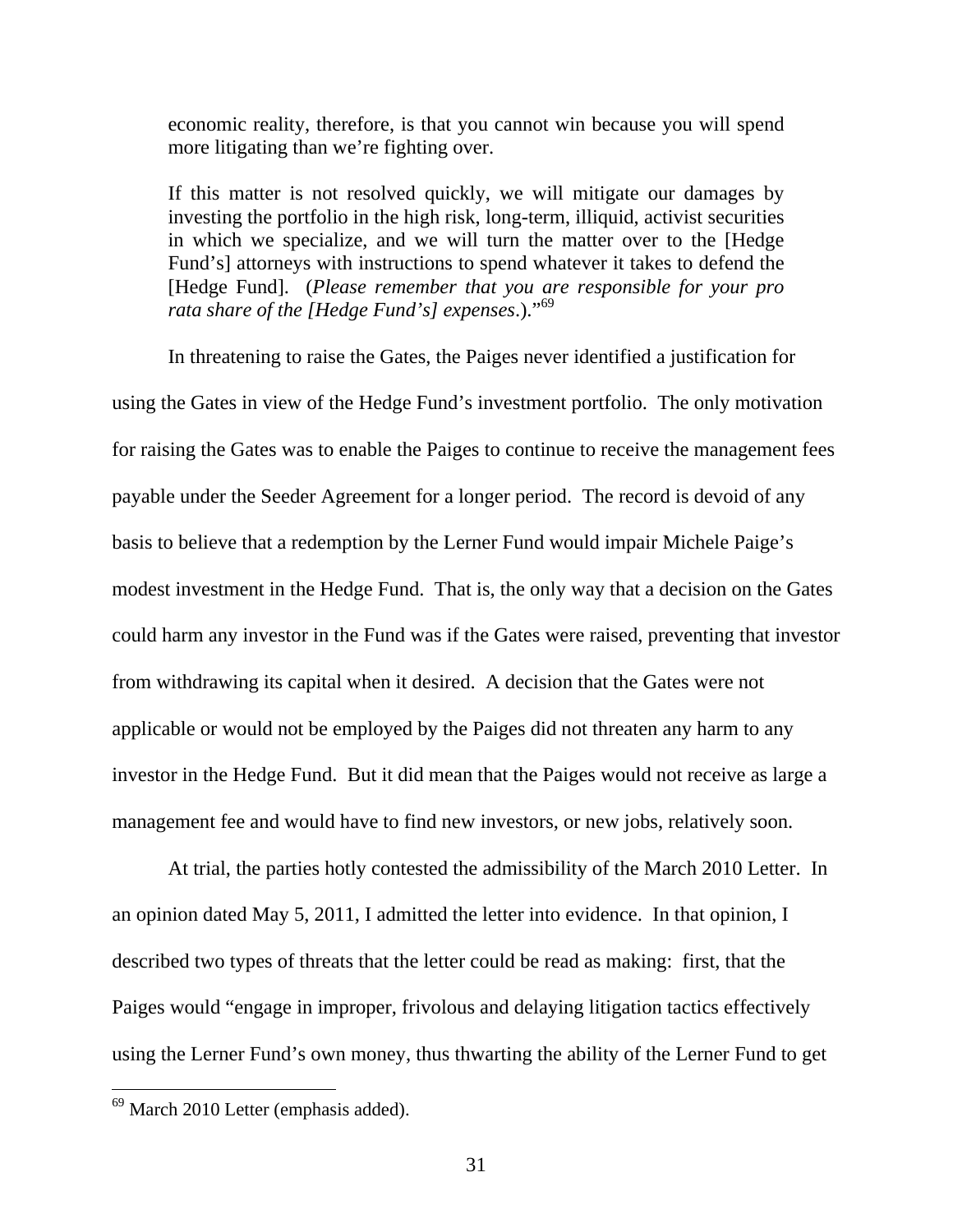justice;"<sup>70</sup> and second, that the Paiges would "invest<sup>[]</sup> the Lerner Fund's money, not to advance the best interests of the Hedge Fund or its investors, but solely to aid the selfinterest of the Paiges in tying up the Lerner Fund's investment and ensuring that the Paiges could draw their management fees for the longest time possible."<sup>71</sup> Whether those threats constituted a breach of the Paiges' fiduciary duties is a question I will address in my analysis below, but for now, the key point is that the Paiges' March 2010 Letter, a letter which Randy Lerner found to be "personally threatening" and "predatory,"<sup>72</sup> led the Lerner Fund to believe that its "money was at risk."<sup>73</sup>

The day after receiving the March 2010 Letter, Bolandian emailed Michele Paige asking for "a list of [the Hedge Fund's] current position, and the most recent custodian statement."<sup>74</sup> The Lerner Fund wanted to "satisfy [itself] that the funds were, in fact, intact and basically looked for a heightened level of information to assuage [its] concerns."75

On March 16, at around five p.m., the Paiges responded that they would "prepare the information you requested."76 But, less than three hours later, the Paiges changed their mind. In a second email sent at around eight p.m. on March 16, the Paiges informed

 $\overline{a}$ 

<sup>73</sup> *Id.*

<sup>70</sup> *Paige Capital Mgmt., LLC v. Lerner Master Fund, LLC*, 2011 WL 1707346, at \*3 (Del. Ch. May 5, 2011).<br> $^{71}$  *Id.* 

<sup>&</sup>lt;sup>72</sup> Tr. at 1259 (Lerner).

 $74$  JX-194 (email from Bolandian to Michele Paige (March 15, 2010)).

 $75$  Tr. at 727 (Rabinowitz).

<sup>76</sup> *Id.* (email from Michele Paige to Bolandian (March 16, 2010)).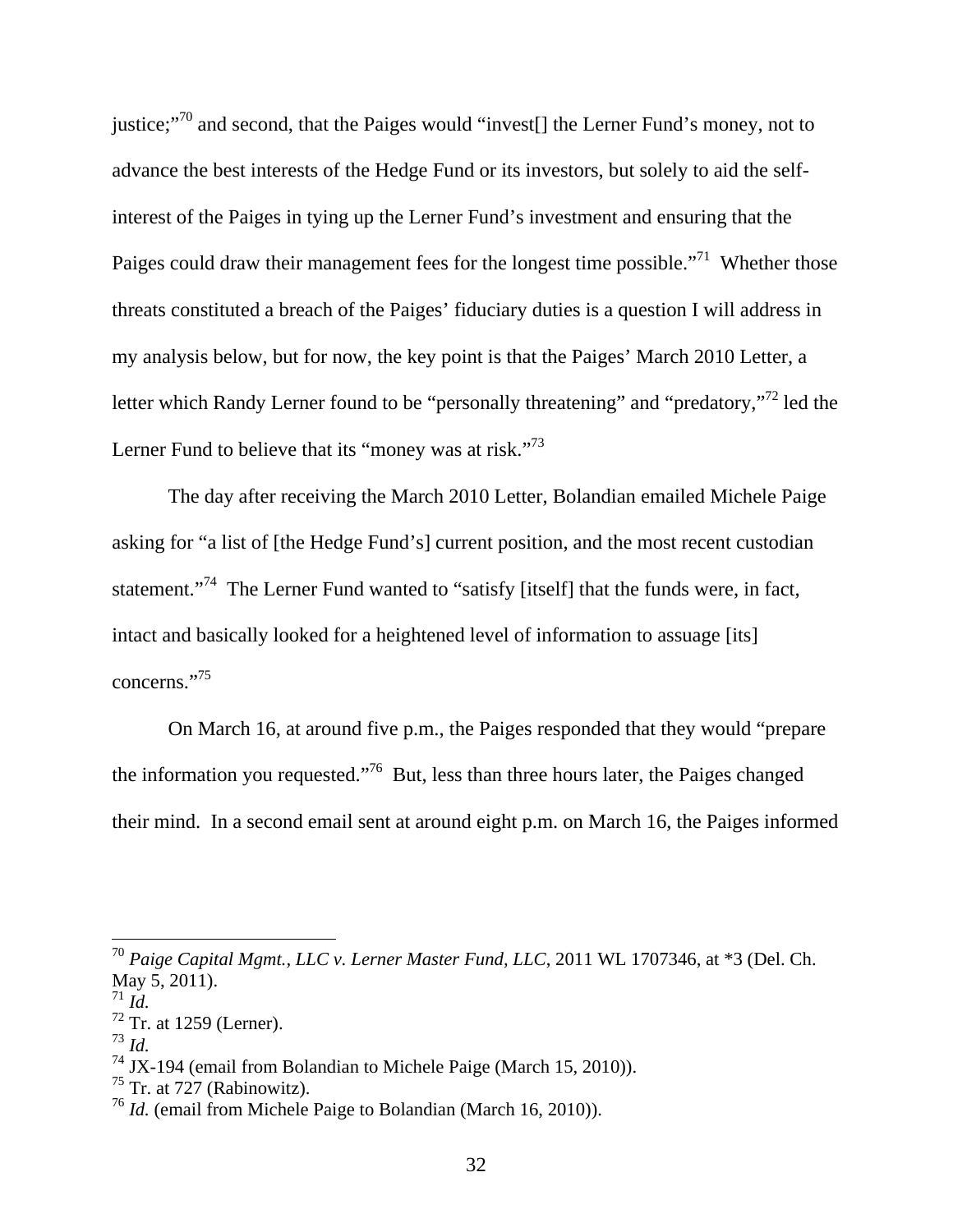Bolandian that they could not provide the Lerner Fund with the information it sought because "[the Lerner Fund's] request is unreasonable, and we cannot comply."<sup>77</sup>

About two months later, on May 18, 2010, the Paiges filed the first complaint in this lawsuit, seeking: 1) a declaratory judgment that the Partnership Agreement's Gate Provision allowed them to restrict the Lerner Fund's ability to withdraw all of its capital on October 31, 2010 notwithstanding the existence of the Seeder Agreement;<sup>78</sup> and 2) a declaratory judgment that they were entitled to indemnification from the Hedge Fund for the prosecution of their lawsuit.<sup>79</sup> Three days later, on May 21, 2010, the Lerner Fund filed a Summons with Notice in New York state court.<sup>80</sup> In that action, the Lerner Fund sought damages "in excess of \$40,000,000" for "fraud and breach of fiduciary duty in connection with the [Paiges'] misrepresentations and omissions in their solicitation of funds from [the Lerner Fund] for investment purposes, and [the Paiges'] subsequent misuse of [the Lerner Fund's] funds."<sup>81</sup>

After the Lerner Fund filed the Summons with Notice in New York, but before it answered the Paiges' complaint in this case, the Lerner Fund continued to pursue the information it sought from the Paiges. On July 15, the Lerner Fund, via its counsel, Boies, Schiller & Flexner LLP, sent the Paiges a letter, through the Paiges' outside counsel, in which the Lerner Fund outlined its position in the dispute and its take on the

 $77$  JX-194.

<sup>78</sup> Original Compl. ¶ 41.

 $^{79}$  *Id.* ¶ 42.

 $80$  JX-208 (Summons with Notice filed in the Supreme Court of the State of New York (May 21, 2010)).

<sup>81</sup> *Id.*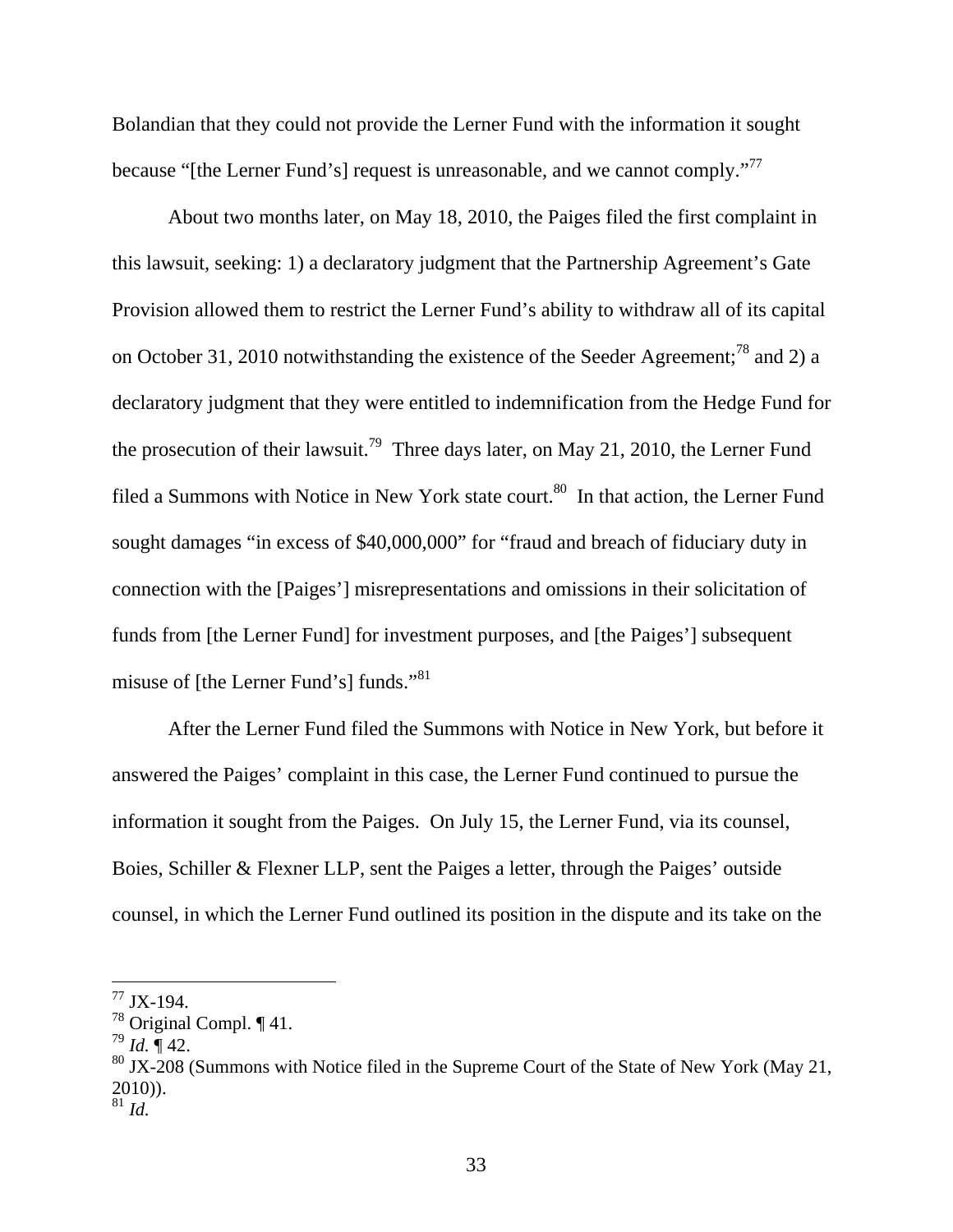events that had transpired to date.<sup>82</sup> In that letter, the Lerner Fund stated that "the Paiges, in breach of their legal obligations, have repeatedly refused [the Lerner Fund's] requests for information regarding the [Hedge Fund's] balances and portfolio positions,"83 and that the Paiges had also failed to provide the Lerner Fund with 2009 audited financial statements for the Hedge Fund.<sup>84</sup> That letter ended with the Lerner Fund warning the Paiges that it saw "no value in continuing the fruitless discussions that [the parties] have had, and will proceed instead to a speedy judicial resolution and a judgment against [the Paiges]."<sup>85</sup>

But despite the Lerner Fund's apparent decision that a resort to litigation was the only way to vindicate its rights described in the July 15 letter, the Lerner Fund continued to try to get the information that it felt entitled to by the terms of the Seeder Agreement. To that end, Boies Schiller worked with the Paiges' outside counsel to arrange a time when the Lerner Fund could inspect the Paiges' books and records.<sup>86</sup> The parties settled on July 29, 2010 as the date on which the Lerner Fund, along with its advisor from Ernst & Young, could come inspect the Paiges' books and records at the Paiges' office. $87$ 

But, when the representatives of the Lerner Fund arrived at the Paiges' offices on July 29, accompanied by Ernst & Young but unaccompanied by counsel, they were met

 $82$  JX-1090 (Letter from the Lerner Fund's counsel to the Paiges' counsel (July 15, 2010)).

*<sup>83</sup> Id.* at 2.

<sup>84</sup> *Id.*

<sup>85</sup> *Id.*

<sup>86</sup> *See* JX-1091 (email from the Lerner Fund's outside counsel to the Paiges' outside counsel (July 23, 2010)).

 $\frac{87}{1}$ *Id.* (confirming a date of July 29, 2010 for a books and records inspection at the Paiges' office).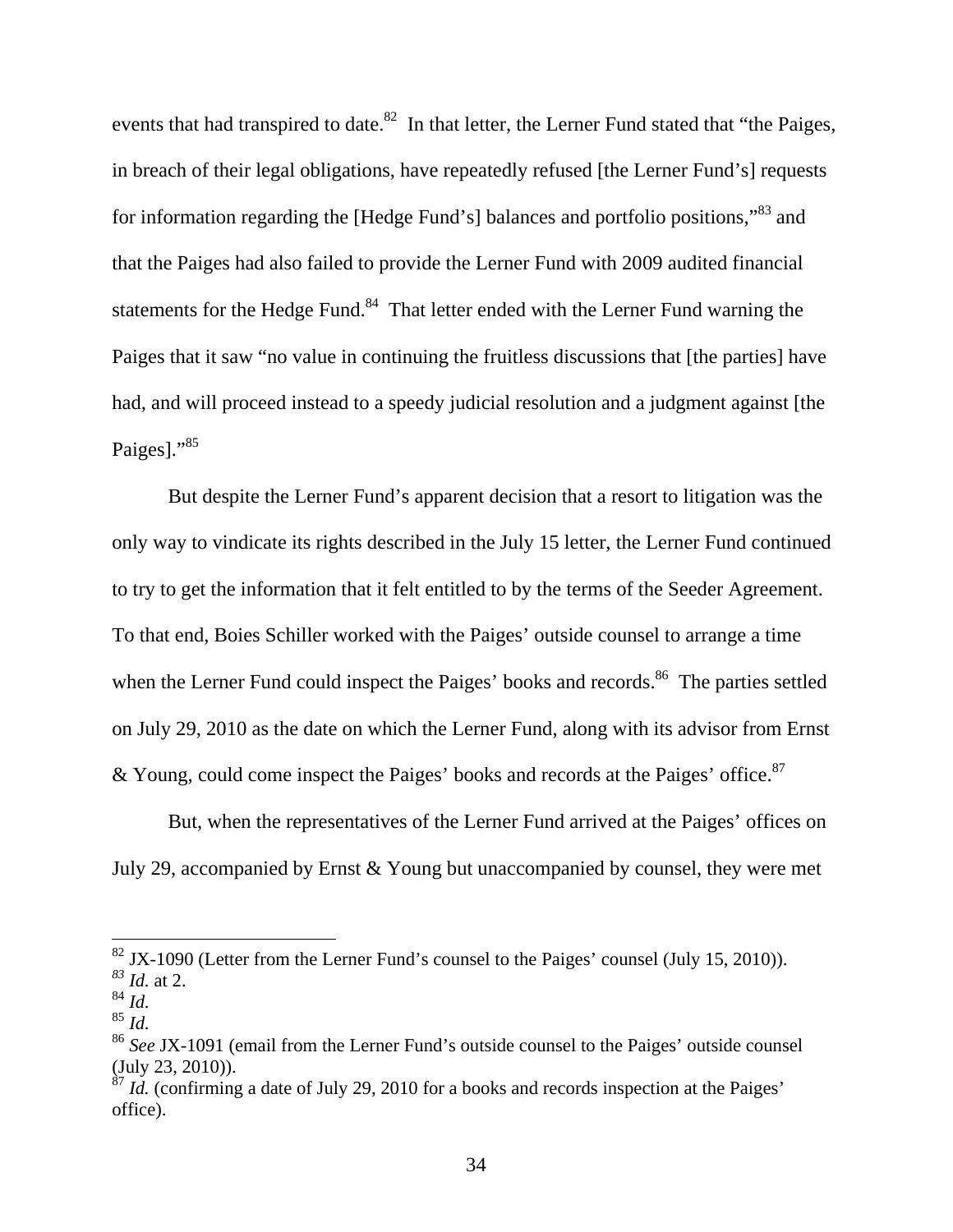by the Paiges' litigation counsel, refused access to the offices, and given 70 pages of documents that were "generally irrelevant," such as copies of Michele Paige's driver's license and passport, and a general ledger for Paige Capital Management showing, for instance, payment for utilities and lunches.<sup>88</sup>

 The Lerner Fund never pursued the New York action after filing the Summons with Notice. But, on July 30, 2010, the Lerner Fund filed its answer and counterclaims in this court. The Lerner Fund's counterclaims contain four counts: 1) breach of contract against the Paiges for failing to honor their obligations under their agreements with the Lerner Fund by refusing to allow the Lerner Fund to withdraw all of its investment, violating their fiduciary duties, and not honoring the Lerner Fund's information rights; 2) a declaratory judgment count to enforce the Lerner Fund's right to withdraw all of its money without application of the withdrawal restrictions found in the Partnership Agreement, i.e., the Gate Provision; 3) breach of fiduciary duty against the Paiges; and 4) a claim for judicial dissolution under 6 *Del. C.* § 17-802 on the ground that it is no longer reasonably practicable to carry on the Hedge Fund's "business in conformity with the [P]artnership [A]greement."89

## K. This Case Is Covered By The Media And The Paiges Amend Their Complaint

 On October 8, 2010, a website called HedgeFund.net, which bills itself as a "leading source for hedge fund performance, news and information,"90 published an article entitled "Cleveland Browns Owner [(Randy Lerner)] to Hedge Fund: Give My

 $88$  Tr. at 736 (Rabinowitz); JX-1096.

<sup>89 6</sup> *Del. C.* § 17-802.

 $^{90}$  HEDGEFUND.NET, http://www.hedgefund.net (last visited July 25, 2011).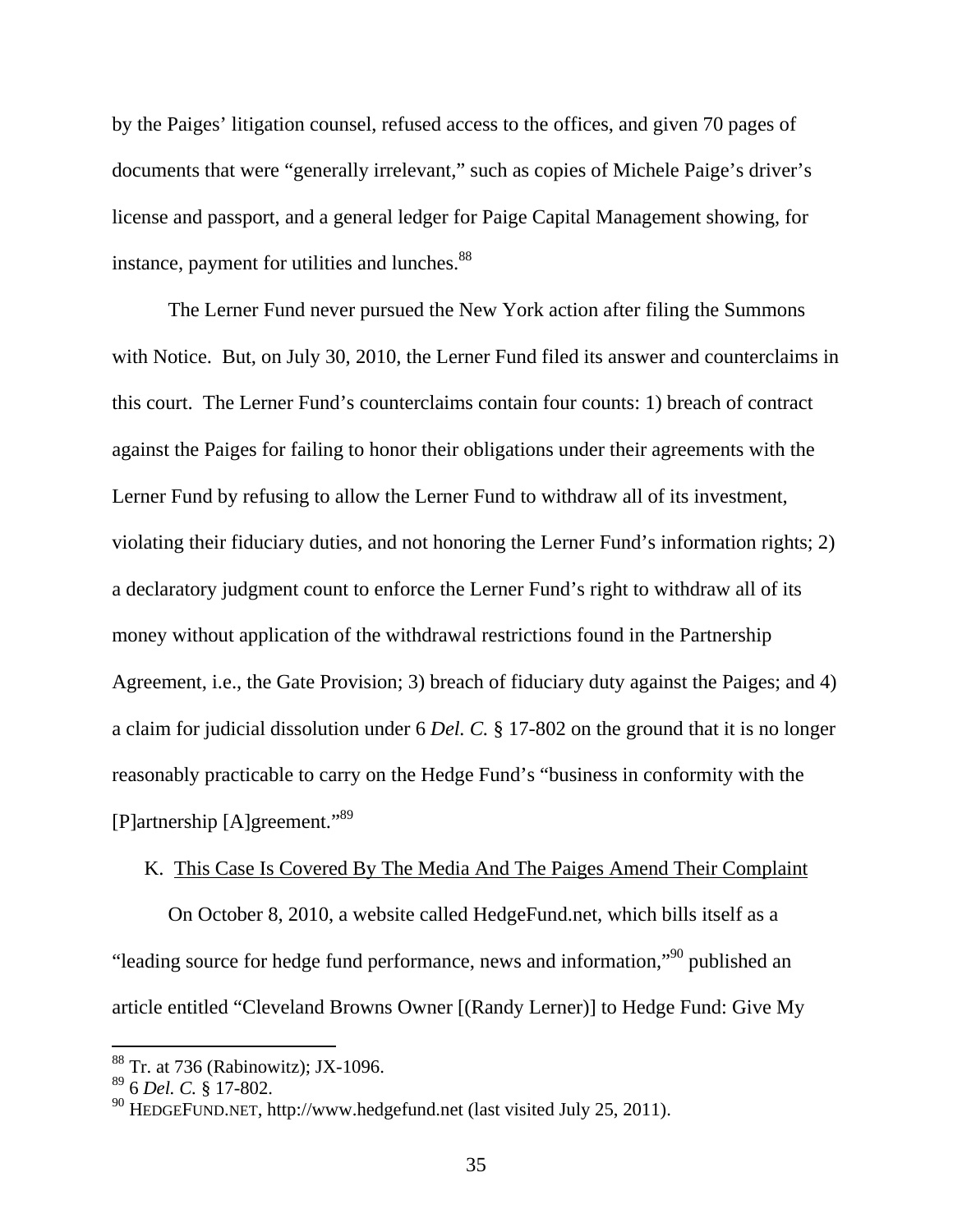\$40M Back."<sup>91</sup> In that article, an attorney from Boies Schiller provided information regarding the case and the Lerner Fund's claims. For instance, the article states that the "[The Lerner Fund] also lost confidence in the [H]edge [F]und because it wasn't getting the documentation that had been promised  $\mathfrak{[}$ , a Boies Schiller attorney $\mathfrak{[}$  said."<sup>92</sup>

 On November 24, 2010, the Paiges filed an amended complaint with a defamation count, alleging that statements in the Summons with Notice filed in New York and the statements made by the Lerner Fund's counsel to HedgeFund.net were defamatory.<sup>93</sup> The amended complaint also accused the Lerner Fund of violating the implied covenant of good faith and fair dealing in the Seeder Agreement by having requested that the Paiges allow it to withdraw its capital before the end of the three-year lock up if suitable arrangements could be made.<sup>94</sup> When October 31, 2010 arrived, the Paiges applied the Gates to the Lerner Fund, and returned only 20% of the Lerner Fund's investment. No intervening event had arisen to change the reality that the only justification for using the Gates was to ensure that the Paiges would continue to receive management fees for a

  $91$  JX-229.

 $^{92}$  *Id.* at 1.

 $93$  JX-208 (Summons with Notice (May 21, 2010)).

<sup>&</sup>lt;sup>94</sup> The amended complaint contains eight counts. Count I seeks a declaratory judgment that the Paiges are entitled to apply the Gate Provision in the Partnership Agreement to the Lerner Fund's capital. Count II seeks a declaratory judgment that the Paiges are entitled to indemnification and advancement of their expenses of the litigation. Count III seeks a declaratory judgment that the Paiges are entitled to indemnification for any losses suffered as a result of this litigation. Count IV is a claim for breach of the Hedge Fund agreements by the Lerner Fund by attempting to withdraw its money early without paying the proper termination fees. Count V is a claim for breach of the Lerner Fund's alleged oral agreement to help find a replacement seed investor for the Paiges. Count VI is for breach of the implied covenant of good faith and fair dealing claiming that the Lerner Fund prevented the Paiges from enjoying the benefit of their bargain by improperly dealing with them regarding its planned withdrawal. Count VII is for breach of fiduciary duty against the Lerner Fund. And Count VIII is for defamation.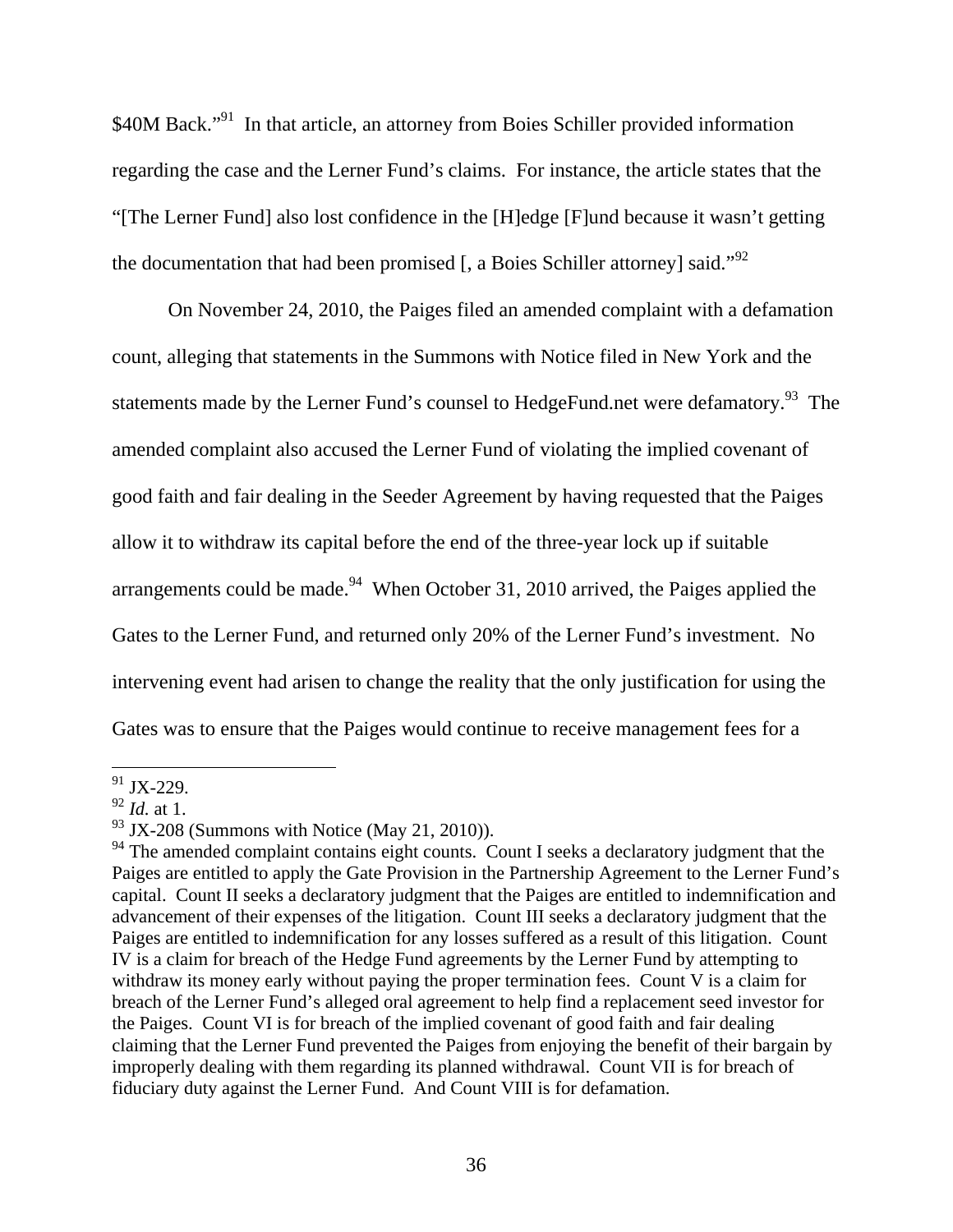longer period of time. No rationale based on the best interests of the Hedge Fund's investors qua investors existed, and it was solely the Paiges' own self-interest that motivated the decision to erect the Gates.

### III. Analysis

The parties' claims have proliferated since the filing of the Paiges' original complaint seeking a declaratory judgment relating to the interpretation of the Partnership and Seeder Agreements on May 18, 2010. But, at its heart, this remains a case about the interpretation of those Agreements. Many of the other claims either fall away or are influenced by a determination of the issue of whether the Paiges' decision to gate the Lerner Fund's capital was: 1) within its contractual authority under the Partnership Agreement in light of the parties' execution of the Seeder Agreement; and 2) whether that decision complied with the fiduciary duties owed by the Paiges to the Lerner Fund as an investor of the Hedge Fund.

Because of the centrality of these questions, I analyze them first before resolving the parties' various other claims. And, as is standard in the examination of a business law case challenging the actions of a fiduciary, I first determine whether the fiduciary had the legal authority to make the decision in question, the source of the legal authority in this case being a contract. After doing that, I determine whether, assuming there was proper legal authority, that authority was used in conformity with the fiduciary duties owed by the fiduciary.<sup>95</sup>

<sup>95</sup> *See, e.g., Sample v. Morgan*, 914 A.2d 647, 664 n.54 (Del. Ch. 2007) (quoting Adolphe A. Berle, *Corporate Powers As Powers In Trust,* 44 HARV. L. REV. 1049, 1049 (1931)) ("That the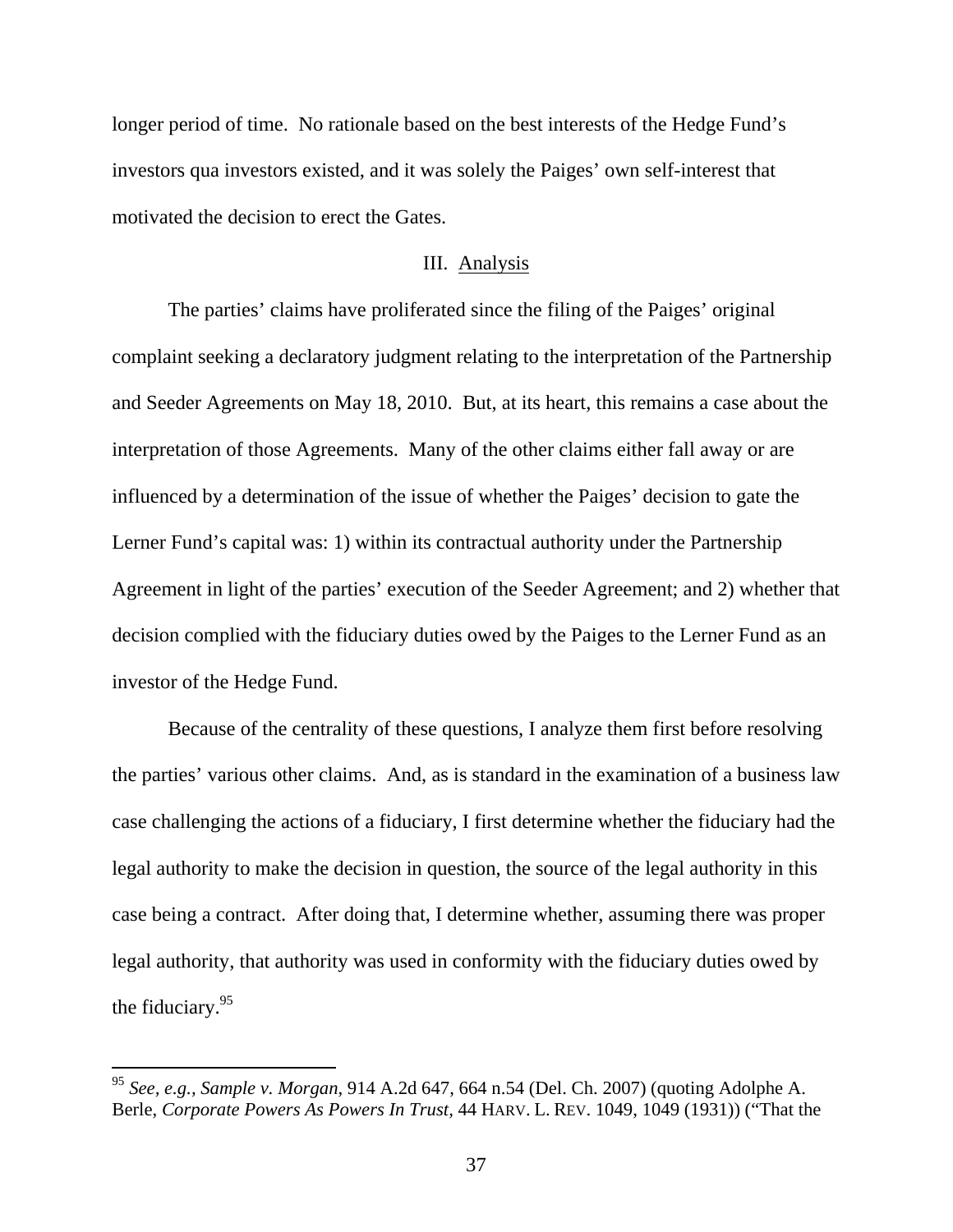### A. The Parties' Contract Claims

The parties' relationship in this case is governed primarily by two agreements: the generic Partnership Agreement that any investor in the Hedge Fund would sign; and the separately negotiated Seeder Agreement between the Paiges and the Lerner Fund that contained the specific terms under which the Lerner Fund would provide the Hedge Fund with its seed capital. There are two main issues about the interpretation of those Agreements in this case: 1) whether the withdrawal provisions, i.e., the Gates, in the Partnership Agreement apply at all to the Lerner Fund in light of the separately negotiated Seeder Agreement; and 2) whether the Paiges breached the Seeder Agreement in a way so as to allow the Lerner Fund to withdraw its investment immediately without penalty. The resolution of both of those issues is governed by New York law.<sup>96</sup>

operation of Delaware corporate law depends importantly on the subjection of action in conformity with legal rules to equitable principles has long been understood. In an historicallyimportant article, Adolphe Berle captured thusly the two fundamental inquiries that determine the propriety of any corporate action: '[I]n every case, corporate action must be twice tested: first, by the technical rules having to do with the existence and proper exercise of the power; second, by equitable rules somewhat analogous to those which apply in favor of a cestui que truest to the trustee's exercise of wide powers granted to him in the instrument making him a fiduciary.'").

<sup>&</sup>lt;sup>96</sup> The Seeder Agreement is governed by New York law. Seeder Agreement § 9.3. Therefore, the issue of whether the Seeder Agreement was breached thereby permitting a penalty-free withdrawal is governed by New York law. Similarly, the parties agree that the issue of whether the Seeder Agreement supersedes the withdrawal provisions of the Partnership Agreement should also be determined by New York law because it is in essence an exercise in determining the effect of the Seeder Agreement on the Partnership Agreement. Pl. Op. Br. at 21 n.15 (stating that New York law governs the question of whether the Gate Provision has been superseded or amended by the Seeder Agreement); Def. Op. Br. at 47 (citing New York law in support of its argument that the Seeder Agreement superseded the Gate Provision in the Partnership Agreement).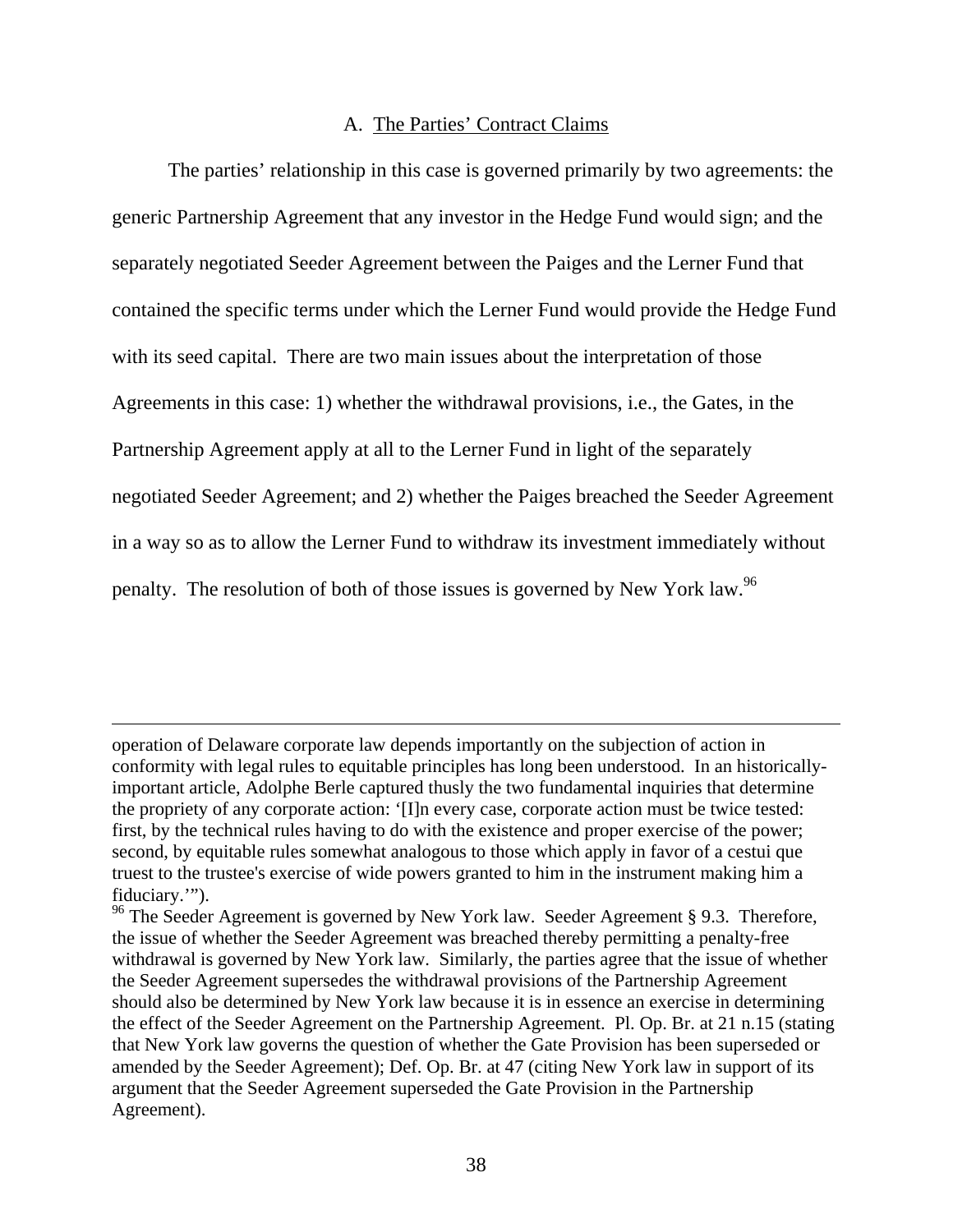#### 1. The Key Terms Of The Seeder And Partnership Agreements Relating To Withdrawals

Article VIII of the Partnership Agreement deals with "Withdrawals from Capital Accounts and Retirements."97 Section 8.02 of the Partnership Agreement addresses "Withdrawal Procedures" and establishes a system whereby limited partners may withdraw their funds from the Hedge Fund only on certain dates and only in certain amounts, and establishes fees for early withdrawals. Specifically, § 8.02(a)(ii) sets forth the general procedure for withdrawal for limited partners owning class two interests, like the Lerner Fund, and the fees associated with an early withdrawal.<sup>98</sup> That section provides that:

(ii) A Limited Partner owning Class Two Interests may withdraw all or any portion of a particular capital contribution for a Class Two Interest as of the last business day of the calendar month occurring on or after the three-year anniversary of the date of such capital contribution and on each six month anniversary thereafter; provided, however, that a Limited Partner may withdraw all or any portion of a Class Two Interest prior to the threeyear anniversary of the date of such capital contribution upon the payment of a withdrawal fee, payable to the Partnership according to the following schedule: (i) 5% of the withdrawal proceeds for withdrawal prior to the one-year anniversary of the date of such capital contribution, (ii) 3% of the withdrawal proceeds for withdrawals on or after the one-year anniversary of the date of such capital contribution and prior to the two-year anniversary of the date of such capital contribution and (iii) 2% of the withdrawal proceeds for withdrawals on or after the two-year anniversary of the date [sic] such capital contribution and prior to the three-year

<sup>&</sup>lt;sup>97</sup> Partnership Agreement art. VIII.

<sup>&</sup>lt;sup>98</sup> The only difference between class one and class two interests are the withdrawal procedures and the incentive allocation. Class one interests are shorter term interests that pay a higher incentive allocation but can withdraw without any fees after one year. *See* Partnership Agreement §§ 6.01(b), 8.02(a)(i). Class two interests are longer term interests that pay a lower incentive allocation but pay withdrawal fees for the first three years. *See* Partnership Agreement §§ 6.01(b), 8.02(a)(ii).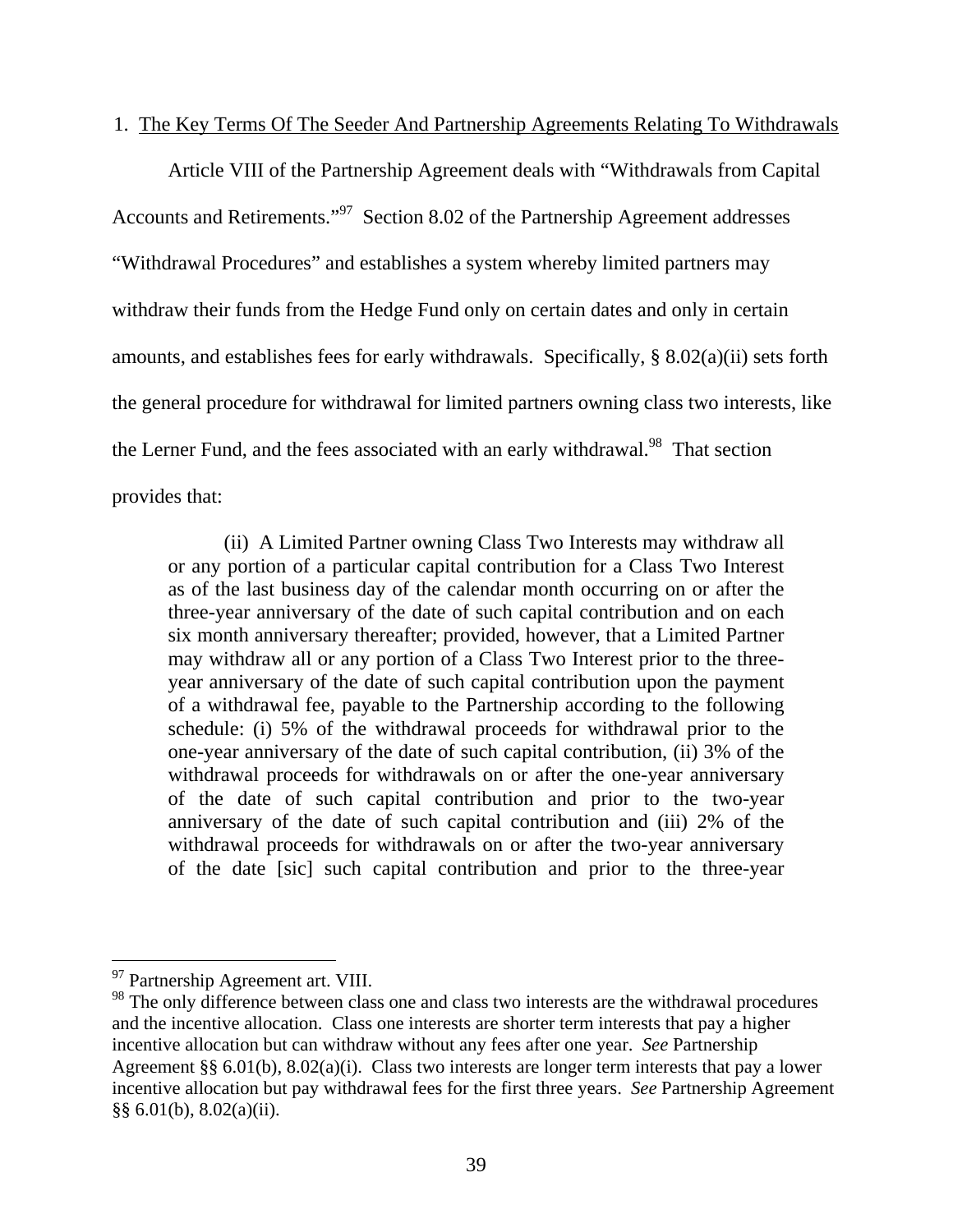anniversary of the date of such capital contribution. All withdrawal fees are payable to the [Hedge Fund].<sup>99</sup>

Section 8.02(a)(ii), therefore, allows limited partners like the Lerner Fund to withdraw their capital from the Hedge Fund at any time, but forces them to pay an early withdrawal fee that gets less expensive the longer the capital is left in the Fund and eventually allows for penalty-free withdrawal after the three-year anniversary of the initial capital contribution. But, the Partnership Agreement also contains another limitation on a limited partner's ability to withdraw. Section 8.02(b) of the Partnership Agreement contains the so-called Gate Provision that restricts the total amount of capital that can be withdrawn from the fund at any given time. Specifically, the Gate Provision provides:

 In all cases, if as of any withdrawal date, withdrawal requests are received that, when combined with all other withdrawal requests, would result in a withdrawal of more than 20% of the total value of the [Hedge Fund]'s net assets (the "Threshold Level"), [Paige] General Partner will reduce on a pro-rata basis the amounts requested to be withdrawn to such extent as is necessary to ensure that the Threshold Level is not exceeded and will carry forward the balance of withdrawal requests to the next earliest withdrawal date of the [Hedge Fund] and, if necessary, for successive withdrawal dates until each request has been satisfied in full (the "Gate[s]"). Withdrawal requests which have been carried forward from an earlier withdrawal date (and which have not been withdrawn by the Limited Partner) will have priority over subsequent requests.<sup>100</sup>

The effect of the Gate Provision, in other words, when coupled with  $\S 8.02(a)(ii)'s$ 

timing requirements for withdrawals, is to limit the amount of withdrawals from the

Hedge Fund to 20% of the total amount in the Fund in any given six-month period. In

this case, because the Lerner Fund is the only investor in the Hedge Fund other than

<sup>&</sup>lt;sup>99</sup> Partnership Agreement § 8.02(a)(ii).

 $100$  *Id.* § 8.02(b).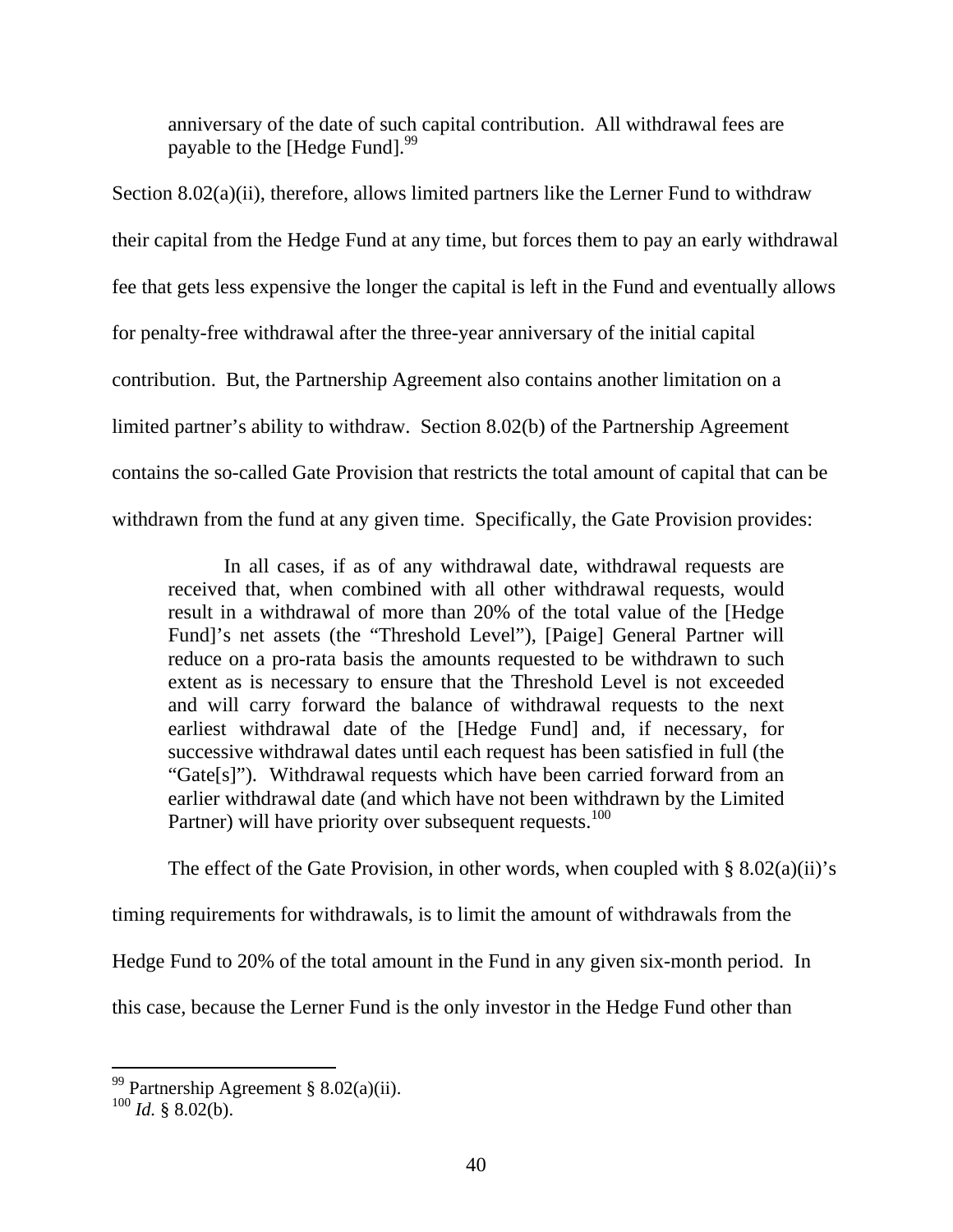Michele Paige, the Gate Provision would, in essence, only allow the Lerner Fund to withdraw 20% of its capital every six months.

But, § 8.02(d) of the Partnership Agreement provides the process for notifying the Hedge Fund of a withdrawal, and, more importantly, allows the Paiges to waive or modify the withdrawal conditions for certain investors. That section provides in relevant part that:

[Paige] General Partner, in its sole discretion, may waive or modify the conditions relating to withdrawals for Limited Partners that are employees or affiliates of [Paige] General Partner or the [Paige Capital Management], relatives of such persons, and for *certain large or strategic investors*. 101

The parties do not dispute that the Lerner Fund was a "large or strategic investor[]" as that term is used in the Partnership Agreement.<sup>102</sup> What the parties do intensely dispute is what effect, if any, the provisions of the Seeder Agreement have on the operation of the Partnership Agreement. Specifically, the parties disagree about whether by executing the Seeder Agreement, the Paiges used the authority granted to them in § 8.02(d) and "waive[d] or modif[ied]" the conditions relating to the withdrawal of the Lerner Fund's capital from the Hedge Fund. In order to analyze that issue, it is first necessary to understand the other contractual provisions of the Partnership and Seeder Agreements that bear on that issue.

 Unlike the Partnership Agreement that allows a limited partner to withdraw money subject only to the Gate Provision and the requirement to pay the early withdrawal fees

<sup>&</sup>lt;sup>101</sup> Partnership Agreement § 8.02(d) (emphasis added).

 $102$  Tr. at 250 (Michele Paige) ("Q: Would you consider [the Lerner Fund] a large or strategic investor? A: Yes.").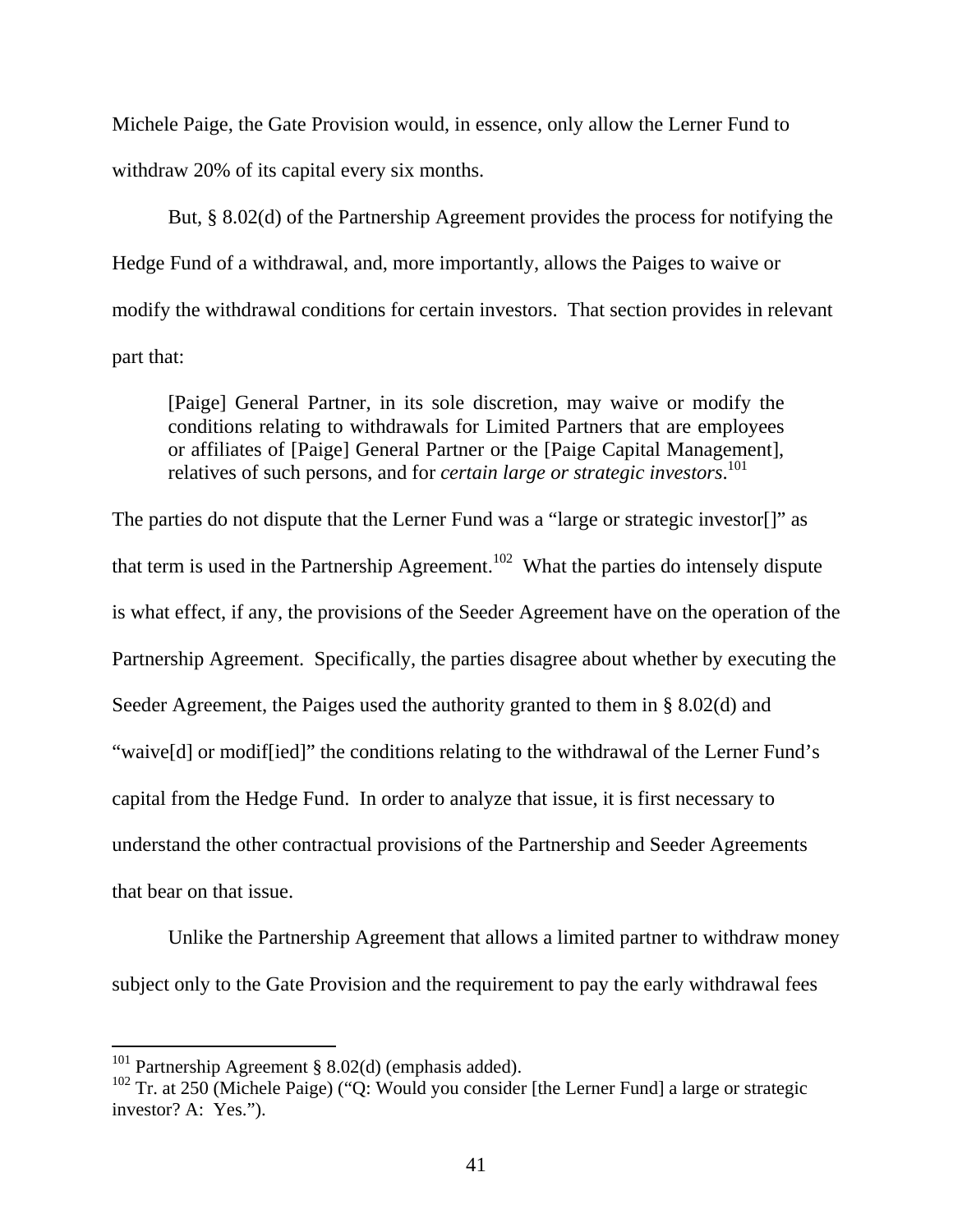set forth in § 8.02(a)(ii), the Seeder Agreement contains an explicit prohibition on any withdrawals in the first three years of the investment. Section 6.3 of the Seeder Agreement, entitled "Lock-Up" provides that:

 Notwithstanding anything to the contrary in the Partnership Agreement or the Articles, [the Lerner Fund] may not withdraw all or any portion of the [Lerner Fund's] Initial Capital Contribution and any investment returns thereon prior to the third anniversary of this Agreement, other than as expressly provided in Section 6.4.<sup>103</sup>

Section 6.4 then provides the Lerner Fund with a right of withdrawal (the "§ 6.4 Right of Withdrawal") that is triggered under certain circumstances. Specifically, the Seeder Agreement allows the Lerner Fund to exercise its § 6.4 Right of Withdrawal and withdraw all of its invested capital immediately without penalty if: 1) Michele Paige is no longer able to devote her full time to the operation of the Hedge Fund;<sup>104</sup> 2) the Hedge Fund fails to abide by certain risk covenants;<sup>105</sup> 3) the Paiges engage "in any activity in the course of the [Hedge Fund's] business or investment management which constitutes gross negligence, willful misconduct, a material breach of fiduciary duty, or a knowing violation of any applicable material law, regulation or order. . . .";<sup>106</sup> 4) the Paiges fail to hire a chief operating officer in accordance with the terms of the Agreement;<sup>107</sup> or 5) the Paiges materially breach the Seeder Agreement and such breach is not cured within ten days from the receipt of written notice of the breach.<sup>108</sup>

 $103$  Seeder Agreement § 6.3.

 $104$  *Id.* § 6.4(a).

 $105$  *Id.* § 6.4(b).

 $106$  *Id.* § 6.4(c).

 $^{107}$  *Id.* § 6.4(d).

 $108$  *Id.* § 6.4(e).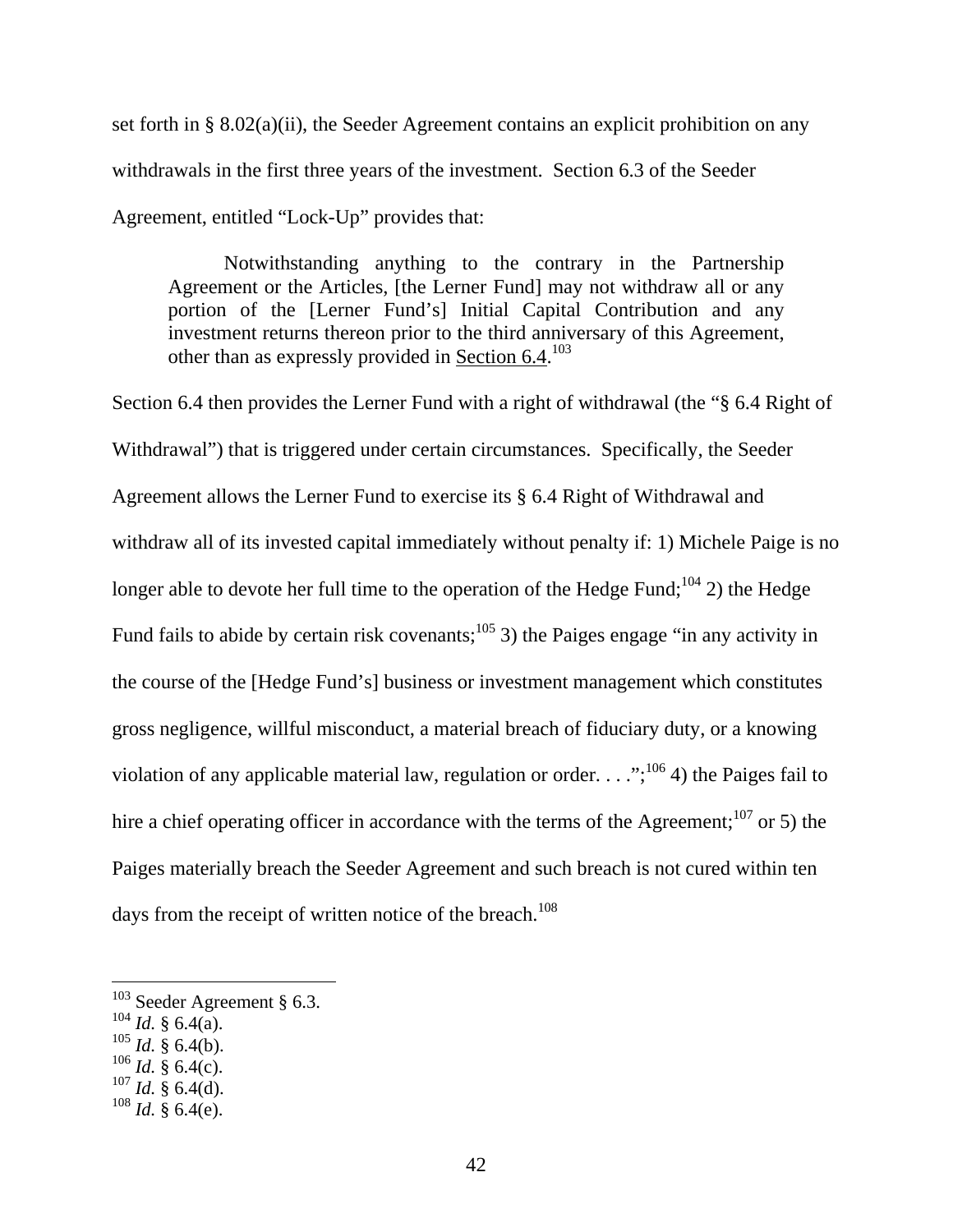In other words, § 6.3 of the Agreement prohibits the Lerner Fund from

withdrawing any of its invested capital for the first three years of the parties' relationship but then § 6.4 provides the Lerner Fund with various protections that gives it a right of withdrawal in the first three years in the enumerated circumstances just described.<sup>109</sup>

There is no reference to the Gate Provision in the Seeder Agreement. At the end of the three-year lock up period, the Seeder Agreement contains no restrictions on withdrawals and permits the Lerner Fund to withdraw all of its invested capital, at which point either party may terminate the Seeder Agreement and end the Lerner Fund's entitlement to a share of the Hedge Fund's profits. To that end, § 6.2 addresses the termination of the Seeder Agreement and provides that:

Subject to Section 8.10, this Agreement may be terminated by either Party upon the later of (a) three years from the execution of this Agreement and  $(b)$  the date of withdrawal of all [the Lerner Fund's] Contributed Capital.<sup>110</sup>

Section 8.10, referenced in § 6.2, provides the remedies available to the Paiges if the

Lerner Fund withdraws its funds in violation of the "covenant set forth in Section 6.3."<sup>111</sup>

 $\overline{a}$ <sup>109</sup> Initially, the Lerner Fund asserted, as a basis for its breach of contract counterclaim, that the Paiges breached § 6.4(d) by way of "their [alleged] failure to recruit a replacement COO." Def. Countercl. ¶ 58. But the Lerner Fund did not press this theory of contractual liability at trial, nor did it offer any supporting arguments in its post-trial briefs or at the post-trial argument. In fact, the Lerner Fund acknowledged at the post-trial argument that it decided during the course of the litigation to abandon certain of its initial lines of argument, presumably including its argument about the Paige's failure to recruit a COO. Post-Tr. Tr. at 131-32 (Counsel for the Lerner Fund) (acknowledging that the Lerner Fund decided to abandon certain breach of contract arguments under § 6.4, including one that the Paiges' did not comply with their risk covenants).  $110$  Seeder Agreement § 6.2.

<sup>&</sup>lt;sup>111</sup> *Id.* § 8.10(c). Interestingly, it is not clear how the Lerner Fund could breach § 6.3. The Hedge Fund's accounts are controlled by the Paiges and there is no way that the Lerner Fund could actually effect the withdrawal of its funds without the Paiges' consent. That said, perhaps § 8.10 envisions a scenario in which the Lerner Fund confesses a breach and then is entitled to the return of its capital subject to the penalties in § 8.10.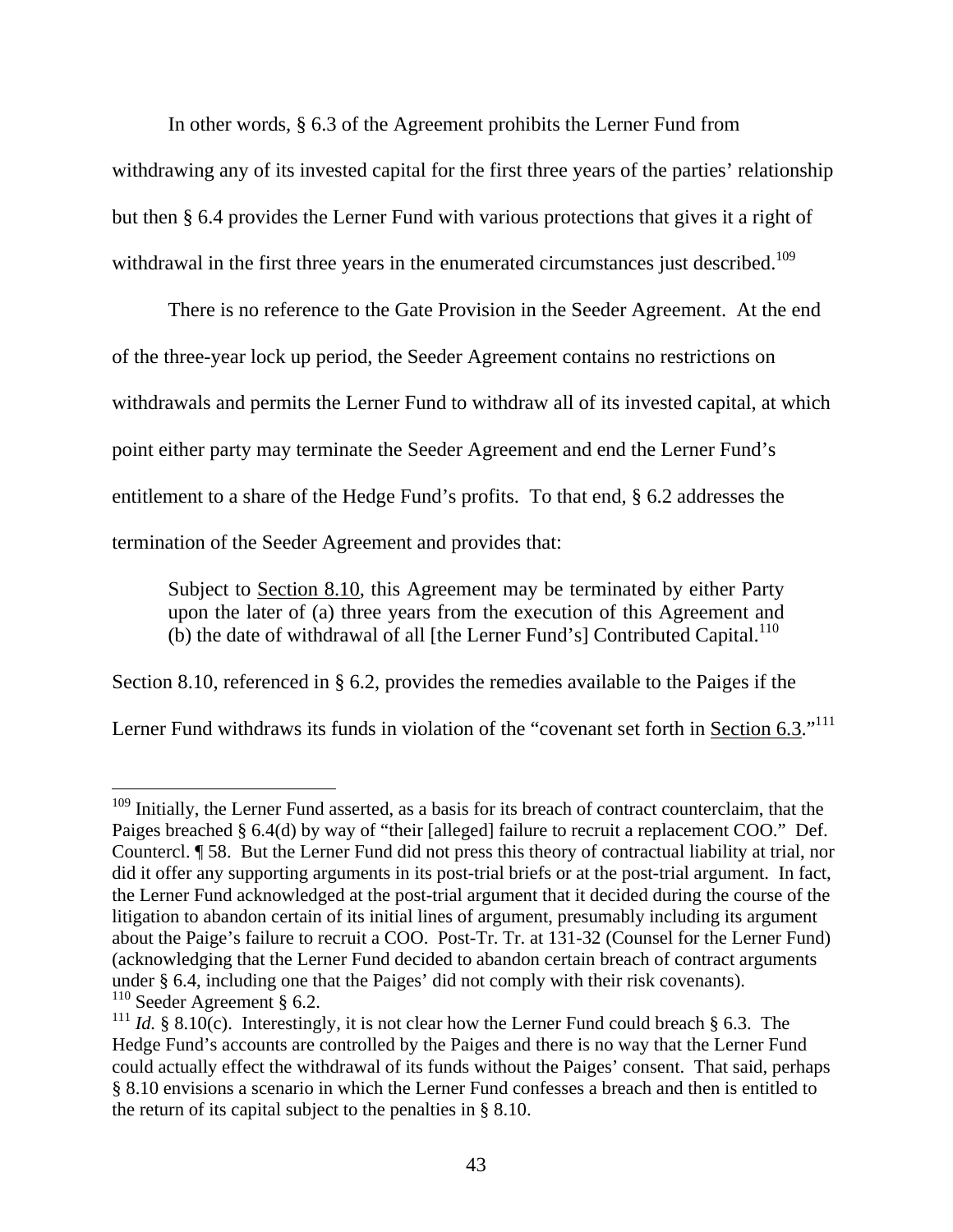That is, while purporting to bar all withdrawals, the Seeder Agreement also sets forth a specific remedy for a breach of that prohibition. Specifically  $\S 8.10(c)$  sets forth the damages to which the Paiges are entitled if the Lerner Fund breaches § 6.3 and withdraws its funds prior to the third anniversary of the Seeder Agreement. That section provides:

In the event that [the Lerner Fund] breaches the covenant set forth in Section 6.3 above, in addition to any of the remedies provided in Section  $8.10(b)$  above,  $112$  and subject to the other terms of this Section 8.10, [the Lerner Fund] agrees to pay [Paige Capital Management] an amount equal to (i) in the event of a breach prior to the first anniversary of the date hereof, ten percent (10%) of the [Lerner Fund's] Initial Capital Contribution and any investment returns thereon; (ii) in the event of a breach subsequent to the first but prior to the second anniversary of the date hereof, four and one-half percent (4.5%) of the [Lerner Fund's] Initial Capital Contribution and any investment returns thereon; and (iii) in the event of a breach subsequent to the second but prior to the third anniversary of the date hereof, three percent (3%) of the [Lerner Fund's] Initial Capital Contribution and any investments returns thereon (in each case, without giving effect to the withdrawal resulting in a breach of Section 6.3) (such amount, as applicable, the "Termination Fee"). The Termination Fee will be due and payable without notice of demand on the date such withdrawal occurs. Notwithstanding anything else herein to the contrary, [the Paiges] shall be entitled to set-off the Termination Fee against any [of the Lerner Fund's] Contributed Capital. Each of the Parties acknowledge that the agreements contained in this Section 8.10(c) are an integral part of the transactions contemplated by this Agreement and that the Termination Fee is not a penalty, but rather is liquidated damages in a reasonable amount that will compensate [Paige Capital Management] for the efforts and resources it has expended and opportunities foregone, which amount would otherwise be impossible to calculate with precision.  $^{113}$ 

Section 8.10(e) states that the liquidated damages remedy that the parties fashioned in

§ 8.10(c), along with the other remedies provided in § 8.10, are the "sole and exclusive

 $112$  Section 8.10(b) states that in the event of an uncured material breach of the Seeder Agreement by the Lerner Fund, the Seeder Agreement will immediately terminate and the Lerner Fund will be required to hold the Paiges harmless for any loss resulting from the breach.

 $^{113}$  *Id.* § 8.10(c).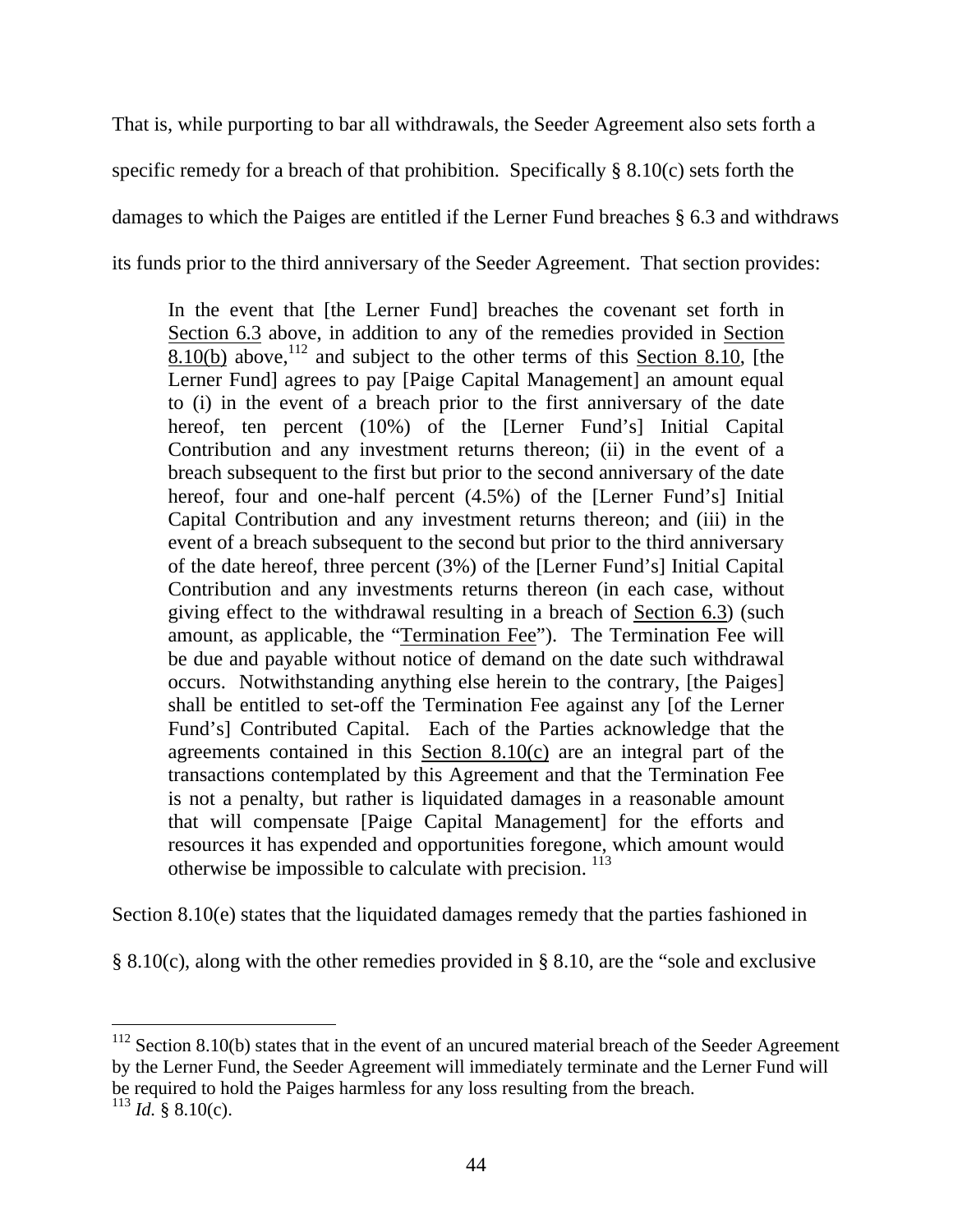remedies of the Parties (and all indemnified Parties) for all disputes arising out of or relating to [the Seeder] Agreement . . . . "<sup>114</sup>

 Finally, another important provision of the Seeder Agreement must be noted, which the Paiges stress. Section 9.8 of the Seeder Agreement bears directly on the effect of the Seeder Agreement on the Partnership Agreement and therefore is important for purposes of analyzing the relationship between the two Agreements. Section 9.8, entitled, "No Amendment to Partnership Agreement or Articles," provides that:

This Agreement shall not be deemed to amend in any manner the Partnership Agreement or the Articles. The parties to the Partnership Agreement and the shareholders of the Offshore Master Fund shall continue to have the rights and obligations provided for under the Partnership Agreement and Articles, respectively, as in effect immediately prior hereto. $^{115}$ 

The Paiges say this makes clear that the Lerner Fund is subject to the Gates. By contrast, the Lerner Fund says that the Seeder Agreement is the sort of specifically negotiated contract with a "large or strategic investor." That is permitted under  $\S$  8.02(d) of the Partnership Agreement.<sup>116</sup> The Seeder Agreement thus is an exercise of the Paiges' authority under the Partnership Agreement to waive the general withdrawal conditions for the Lerner Fund.

The key question that must be addressed, therefore, is whether by entering into the Seeder Agreement the Paiges contractually waived their ability to apply the Gates to the Lerner Fund after the third anniversary of the Lerner Fund's investment. In other words,

 $^{114}$  *Id.* § 8.10(e).

 $^{115}$  *Id.* § 9.8.

<sup>116</sup> *See, e.g.,* Partnership Agreement § 8.02(d).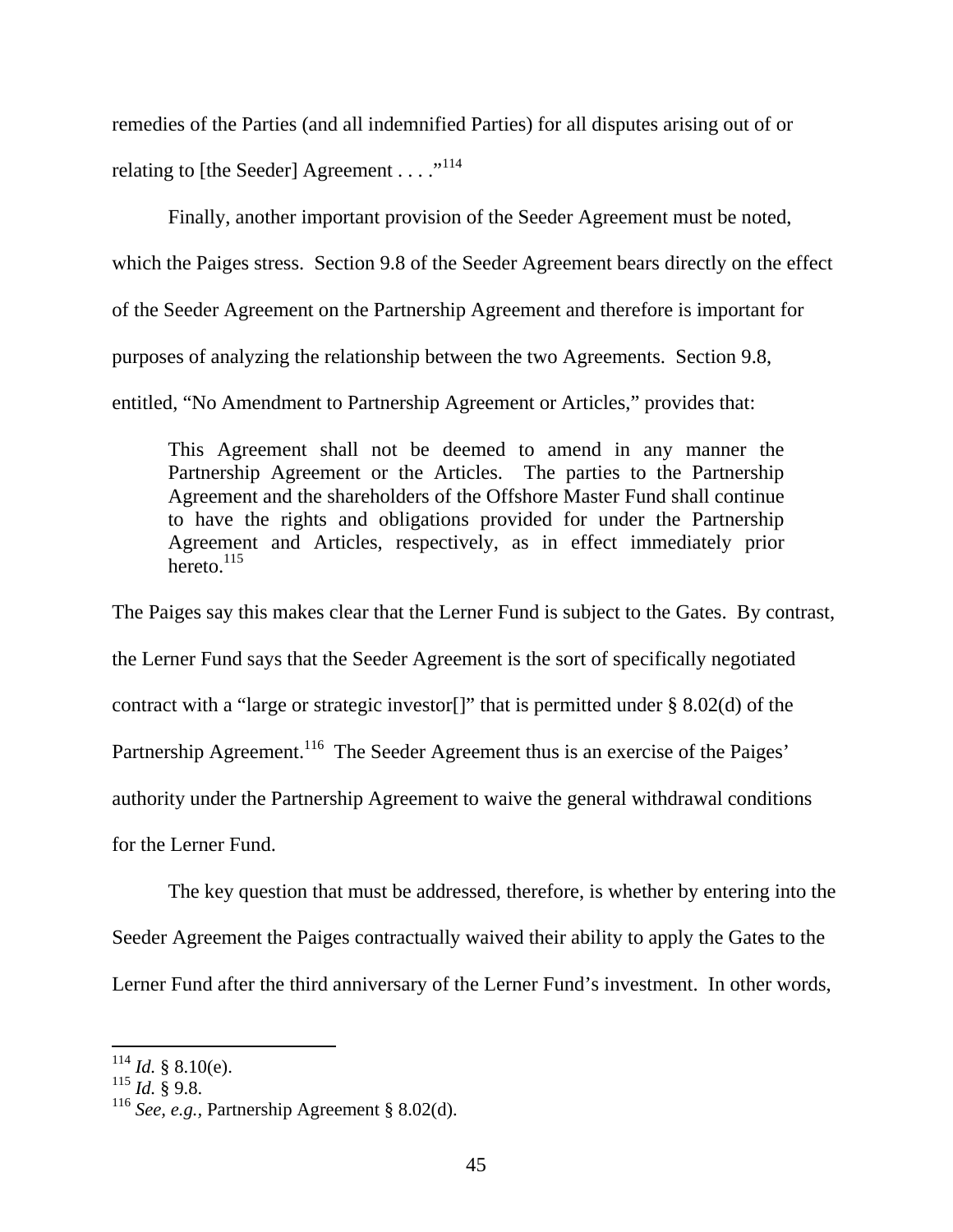does the Seeder Agreement set up a comprehensive withdrawal scheme that displaces the withdrawal provisions of the Partnership Agreement, or does the Seeder Agreement provide additional terms, with the Gate Provision of the Partnership Agreement surviving as a background provision that continues to govern the parties' relationship? It is to the resolution of that question to which I will turn shortly, but first I pause briefly to outline the parties' competing arguments with regard to the proper interplay between the two Agreements, particularly when it comes to the related question of whether the Gate Provision of the Partnership Agreement still applies to the Lerner Fund in light of the Seeder Agreement.

# 2. The Parties' Arguments About The Relationship Of The Seeder Agreement And Partnership Agreement With Regard To Withdrawals

The Paiges argue that the Seeder Agreement did not amend the Partnership Agreement and that therefore the Gate Provision applies to the Lerner Fund. In support of that position, the Paiges advance multiple arguments. First and foremost, the Paiges rely on the fact that § 9.8 of the Seeder Agreement expressly provides that the Seeder Agreement does not amend the Partnership Agreement.<sup>117</sup>

Further, the Paiges argue that the negotiating history of § 9.8 supports their position. First, Michele Paige testified that the Lerner Fund specifically asked for an exemption from the Gate Provision but that she refused. Second, the Paiges contend that the negotiating history of § 9.8 supports their claims that the Seeder Agreement did not change the parties' rights under the Partnership Agreement. Specifically, the Paiges

 $117$  Seeder Agreement § 9.8.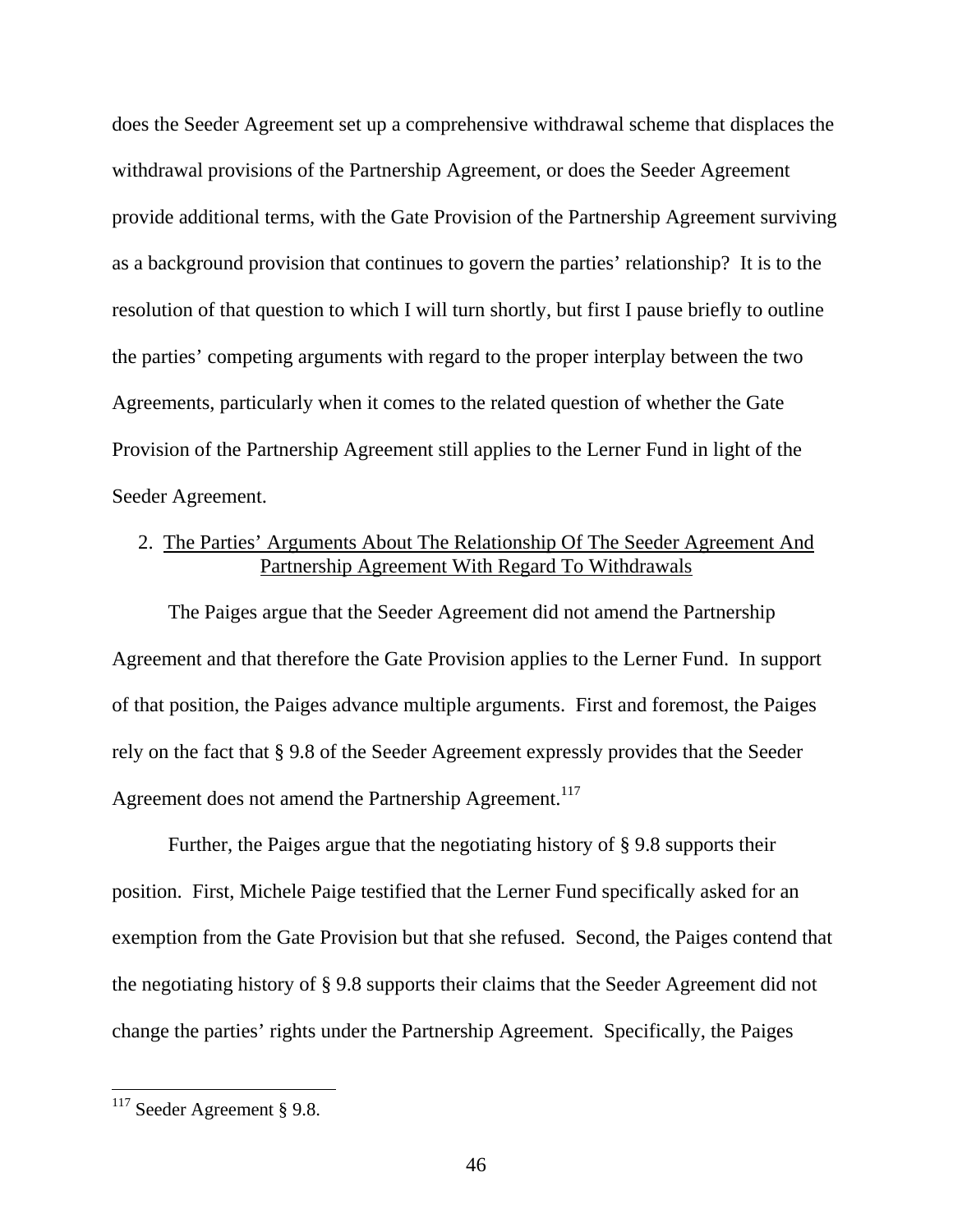argue that the Lerner Fund proposed language in §9.8 that stated that the Seeder Agreement did not amend the Partnership Agreement "except as expressly provided for herein."<sup>118</sup> The Paiges then responded with a draft that removed that language and inserted language that stated that the Seeder Agreement did not amend the Partnership Agreement "in any manner."<sup>119</sup> The Paiges also point to an email from their lawyer to the lawyer for the Lerner Fund stating that he was "reluctant to add any language that suggests that the [Seeder Agreement] amends in any way the [Partnership Agreement]."<sup>120</sup>

 Next, the Paiges argue that "[t]here is no evidence of any Amendment to the [Partnership Agreement]."121 In other words, the Paiges claim that the Seeder Agreement and Partnership Agreement are not in conflict with each other and can be read to exist together. For instance, the Paiges suggest that there is no conflict between the withdrawal fees in the Agreements because the early withdrawal fees in the Partnership Agreement are payable to the Hedge Fund itself, $^{122}$  but the fees payable under the Seeder Agreement are payable to Paige Capital Management, the Hedge Fund manager.<sup>123</sup>

The Lerner Fund counters that the Seeder Agreement trumps the Partnership Agreement and is the document that governs the relationship between the Lerner Fund and the Paiges in the areas addressed by the Seeder Agreement, with the provisions of the

<sup>&</sup>lt;sup>118</sup> JX-24 (Lerner Fund draft of the Seeder Agreement (October 22, 2007)).

<sup>119</sup> JX-26 (Paiges' draft of the Seeder Agreement (October 23, 2007)).

 $120$  JX-29 (email from Michael Wolf to Daniel Berick and others (October 24, 2007)).

 $121$  Pl. Rep. Post-Tr. Br. at 6.

<sup>&</sup>lt;sup>122</sup> Partnership Agreement § 8.02(a)(ii).

 $123$  Seeder Agreement § 8.10(c).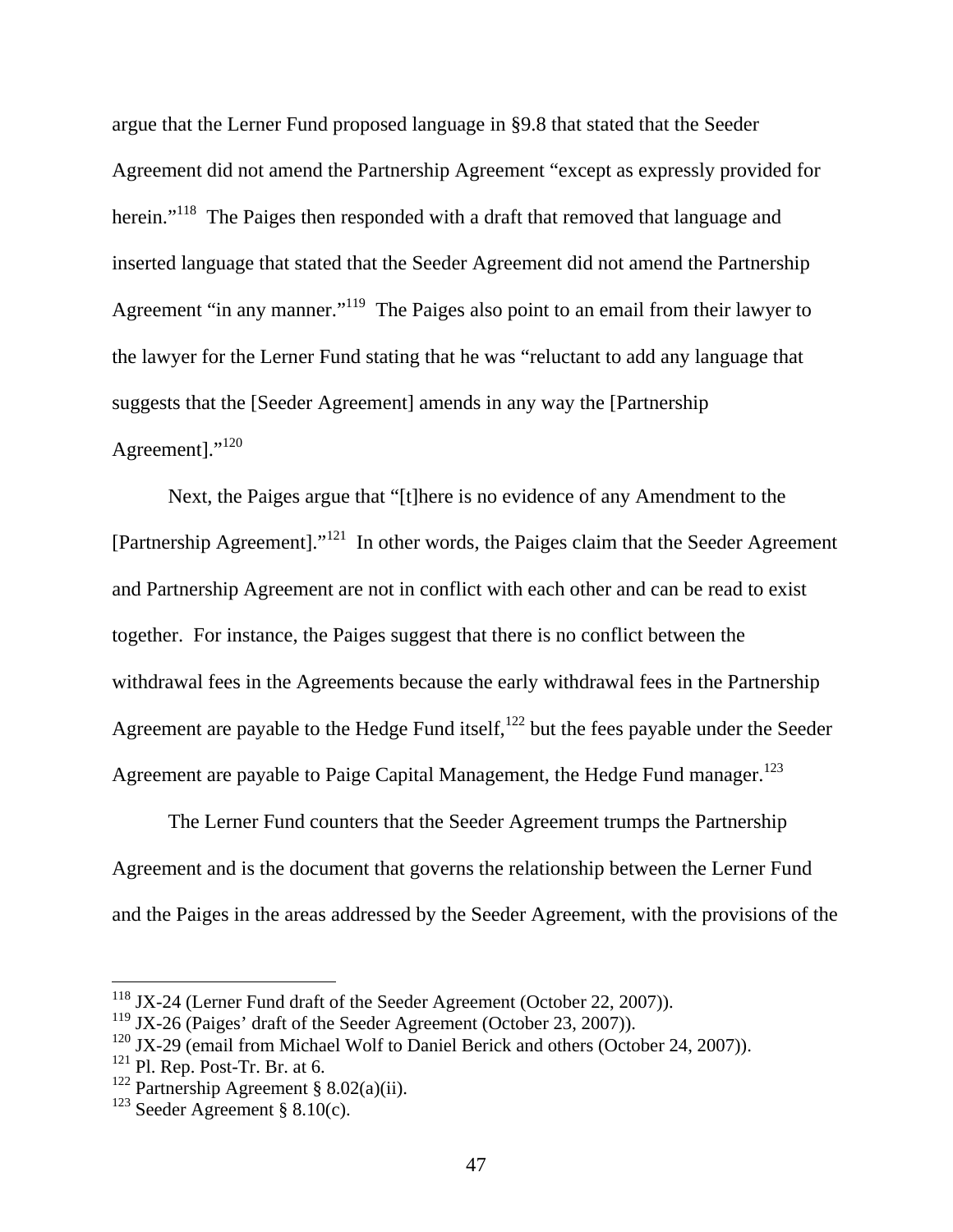Partnership Agreement dealing with those areas giving way to the Seeder Agreement. In support of that position the Lerner Fund advances several arguments of its own.

First, the Lerner Fund argues that as a matter of New York contract law, when there are two documents that govern the relationship between parties and one is "specifically prepared for the transaction in question and the other a general form," the more specific document takes precedence as to "all provisions [that] are repugnant in the two documents."<sup>124</sup>

Second, the Lerner Fund contends that the overall structure of the Partnership Agreement and Seeder Agreement supports the Lerner Fund's position because the Partnership Agreement provides for three specific instances in which Paige General Partner can modify the Partnership Agreement for "large or strategic investors": the management fee;<sup>125</sup> the incentive allocation;<sup>126</sup> and withdrawals.<sup>127</sup> And, the parties chose to address each of those three areas in the Seeder Agreement.<sup>128</sup>

Third, the Lerner Fund argues that it is unreasonable to read the two agreements so that, after three years, the Gate Provision is applicable but the protections of the § 6.4 Right of Withdrawal in the Seeder Agreement is inapplicable. In other words, the Lerner Fund argues that under the Paiges' reading, after three years, the Paiges could run the Hedge Fund however they wanted and the Lerner Fund would have no § 6.4 Right of

<sup>124</sup> Def. Op. Post-Tr. Br. at 47-48 (quoting *Oakgrove Constr., Inc. v. Genesee Valley Nurseries, Inc.,* 834 N.Y.S.2d 822, 823 (N.Y. App. Div. 2007)).

<sup>125</sup> Partnership Agreement § 4.04.

 $^{126}$  *Id.* § 6.01(b).

 $^{127}$  *Id.* § 8.02(d).

<sup>128</sup> Seeder Agreement arts. IV, V, VI, §§ 8.2, 8.3, 8.10(c).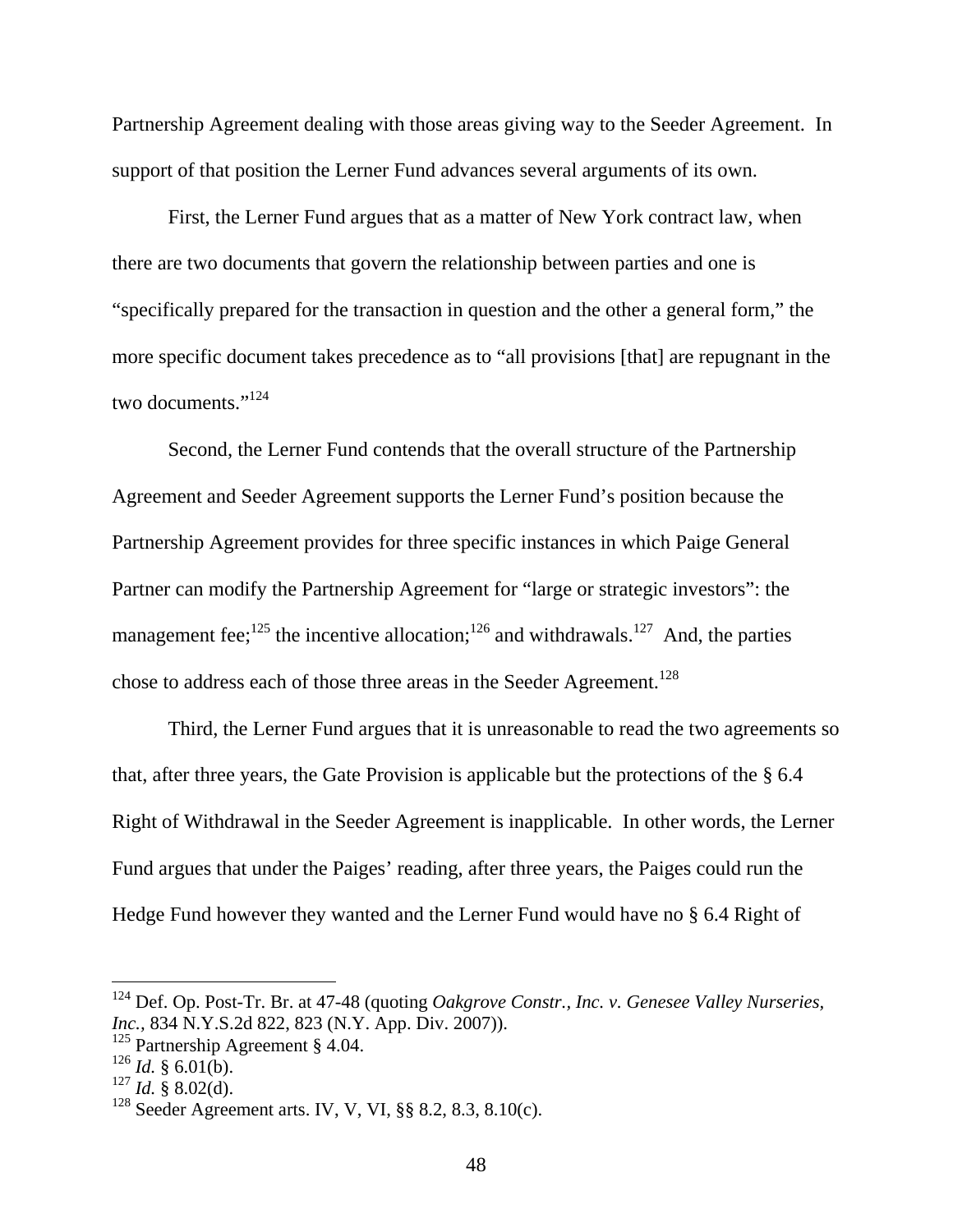Withdrawal under the Seeder Agreement *and* would be trapped by the Gate Provision of the Partnership Agreement.<sup>129</sup>

Finally, the Lerner Fund takes issue with the Paiges' characterization of the negotiation of the Agreements and argues that the negotiation history actually supports its position. Specifically, the Lerner Fund points out that Michele Paige and her lawyer both sent communications stressing that the Seeder Agreement was just the type of separately negotiated deal with a large or strategic investor that the Partnership Agreement contemplated in, for instance, § 8.02(d). The Lerner Fund claims that the possibility of gating the Lerner Fund's investment was never discussed during the negotiations.<sup>130</sup> And, if that is how Michele Paige thought that the Agreements would be read, then the Lerner Fund contends that the forthright negotiator principle requires that the Agreements be construed against her because she should have spoken up, especially in light of her awareness and stated belief that the Seeder Agreement was a side letter contemplated by § 8.02(d) of the Partnership Agreement.<sup>131</sup>

## 3. The Lerner Fund's Reading Of The Agreements Is The More Reasonable Way To Read The Agreements Together

Before resolving the substantive contract issue, I pause to address a preliminary issue regarding which of the Paige parties can be held liable for breach of the Partnership and Seeder Agreements. The Paiges correctly point out that neither Christopher nor

<sup>&</sup>lt;sup>129</sup> Def. Op. Post-Tr. Br at 49-50; Def. Rep. Post-Tr. Br. at 17 (quoting Gould Dep. at 99 ("I never had any discussions with anyone about the gate.")).

 $130$  Def. Op. Post-Tr. Br. at 50.

<sup>131</sup> *Id.*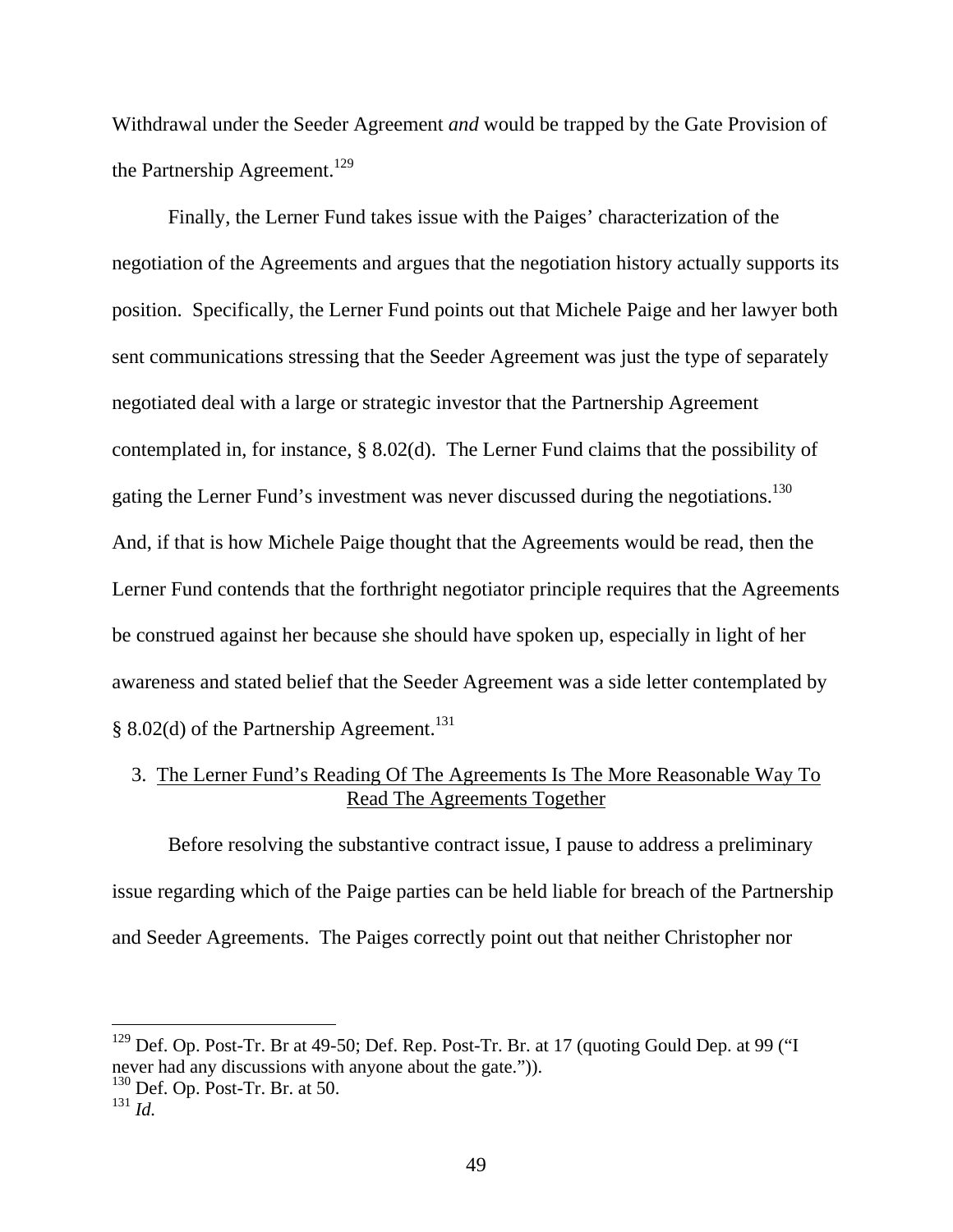Michele Paige<sup>132</sup> are parties to either the Seeder Agreement or the Partnership Agreement. Rather, Paige General Partner, the general partner of the Hedge Fund, and the Lerner Fund are parties to the Partnership Agreement; and Paige General Partner, Paige Capital Management, and the Lerner Fund are parties to the Seeder Agreement. Under New York law, non-parties to a contract generally cannot be held liable for violations of that contract.<sup>133</sup> Therefore, although I will continue to refer to the Paige parties collectively as the Paiges, neither Michele nor Christopher Paige can be held liable for a breach of the Seeder or Partnership Agreement.

I turn now to resolution of the parties' contract claims.

 $\overline{a}$ 

Under New York law, extrinsic evidence may only be considered to aid in the interpretation of an ambiguous contract.<sup>134</sup> In turn, a contract is only ambiguous if it is "reasonably susceptible" to more than one meaning on its face.<sup>135</sup> Therefore, it is only if the Seeder Agreement is reasonably susceptible to more than one meaning that I may consider the evidence of the parties' negotiations.

 $132$  Michele Paige is only a party to the Seeder Agreement for the limited purposes of the section requiring her to maintain personal investments in the Hedge Fund. Seeder Agreement at 1. The Lerner Fund does not allege that that provision was violated.

<sup>133</sup> *Walz v. Todd & Honeywell, Inc.,* 599 N.Y.S.2d 638, 639 (N.Y. App. Div. 1993) (holding that a non-party cannot be held liable for a breach of a contract).

<sup>134</sup> *W.W.W. Assocs., Inc. v. Giancontieri*, 566 N.E.2d 639, 642 (N.Y. 1990) ("A familiar and eminently sensible proposition of law is that, when parties set down their agreement in a clear, complete document, their writing should as a rule be enforced according to its terms. Evidence outside the four corners of the document as to what was really intended but unstated or misstated is generally inadmissible to add to or vary the writing.").

<sup>135</sup> *Greenfield v. Philles Records, Inc.*, 780 N.E.2d 166, 171 (N.Y. 2002) ("[I]f the agreement on its face is reasonably susceptible of only one meaning, a court is not free to alter the contract to reflect its personal notions of fairness and equity.").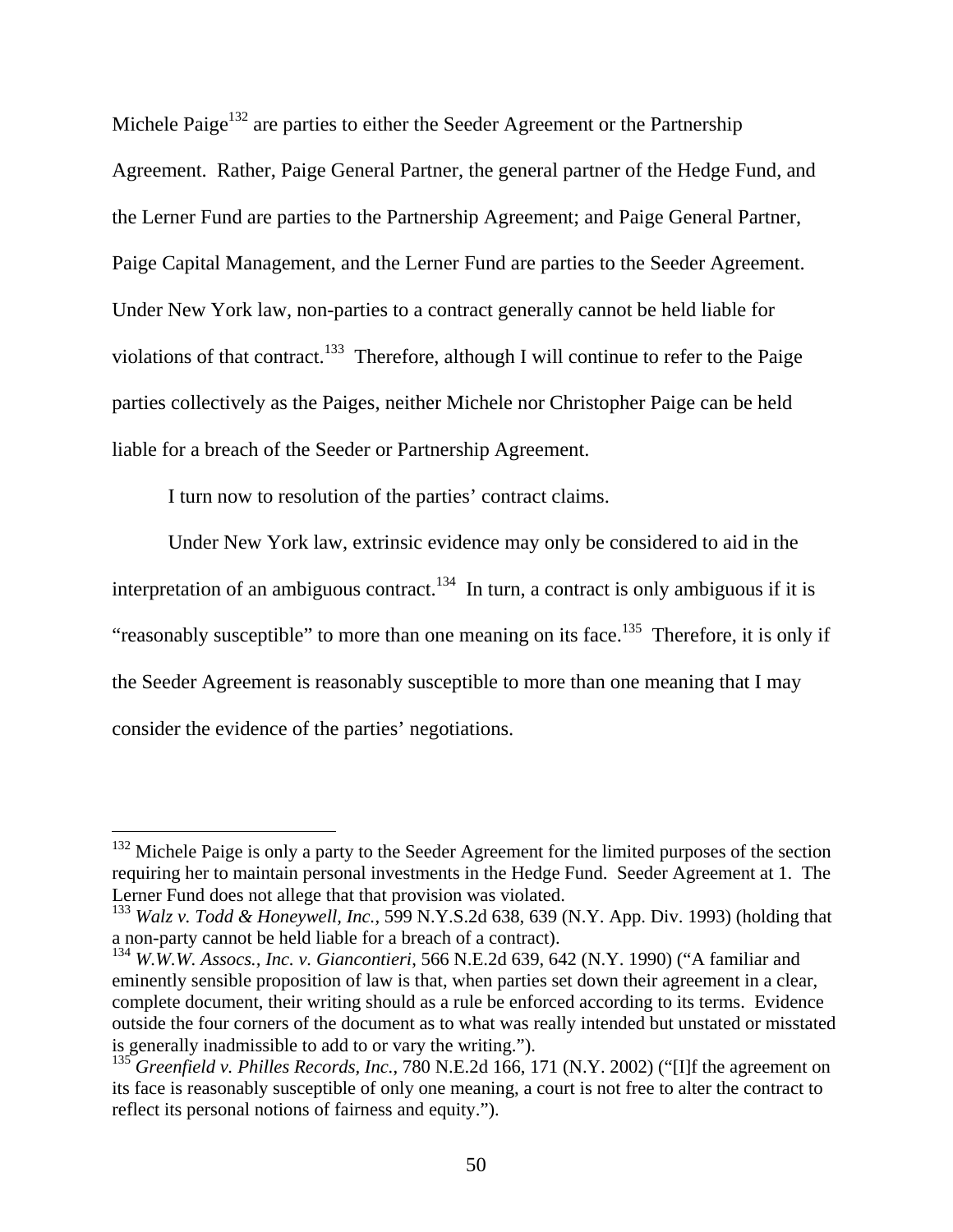# a. The Agreements Are Ambiguous With Regard To The Applicability Of The Gate Provision To The Lerner Fund, But The Lerner Fund's Reading Is Better Supported By The Text Of The Agreements

Although the reading of the Agreements urged by the Paiges, i.e., that the Gate Provision of the Partnership Agreement applies to the Lerner Fund irrespective of the terms of the Seeder Agreement, is reasonable enough to render the Agreements ambiguous on that point, the Lerner Fund's reading of the Agreements is the most reasonable way to read the Agreements together based on the text of the Agreements. Like Delaware law,  $136$  New York law is clear that contracts must be read as a whole and in a manner that gives effect to every provision.<sup>137</sup> Where there is more than one agreement that governs a contractual relationship of parties, then a court may look to the agreements to see if they have a "collective design."<sup>138</sup> And, where there is more than one agreement, the more specific agreement is generally given precedence over the more general.<sup>139</sup>

The Paiges place great weight on the fact that the Seeder Agreement does not in any way amend the Partnership Agreement. But that argument misses the point. The Partnership Agreement specifically contemplates that the Paiges may modify that Agreement's terms for "certain large or strategic investors" in three areas: management

<sup>136</sup> *E.g., Kuhn Const., Inc. v. Diamond State Port Corp*., 990 A.2d 393, 396-97 (Del. 2010) ("We will read a contract as a whole and we will give each provision and term effect . . . .").

<sup>137</sup> *E.g., Beal Savings Bank v. Sommer*, 865 N.E.2d 1210, 1213-14 (N.Y. 2007). <sup>138</sup> *Id.* at 1215.

<sup>139</sup> *Oakgrove Constr., Inc. v. Genesee Valley Nurseries, Inc.,* 834 N.Y.S.2d 822, 823 (N.Y. App. Div. 2007); *see also* RESTATEMENT (SECOND) OF CONTRACTS § 203(d) (1981) ("Separately negotiated or added terms are given greater weight than standardized or other terms not separately negotiated.").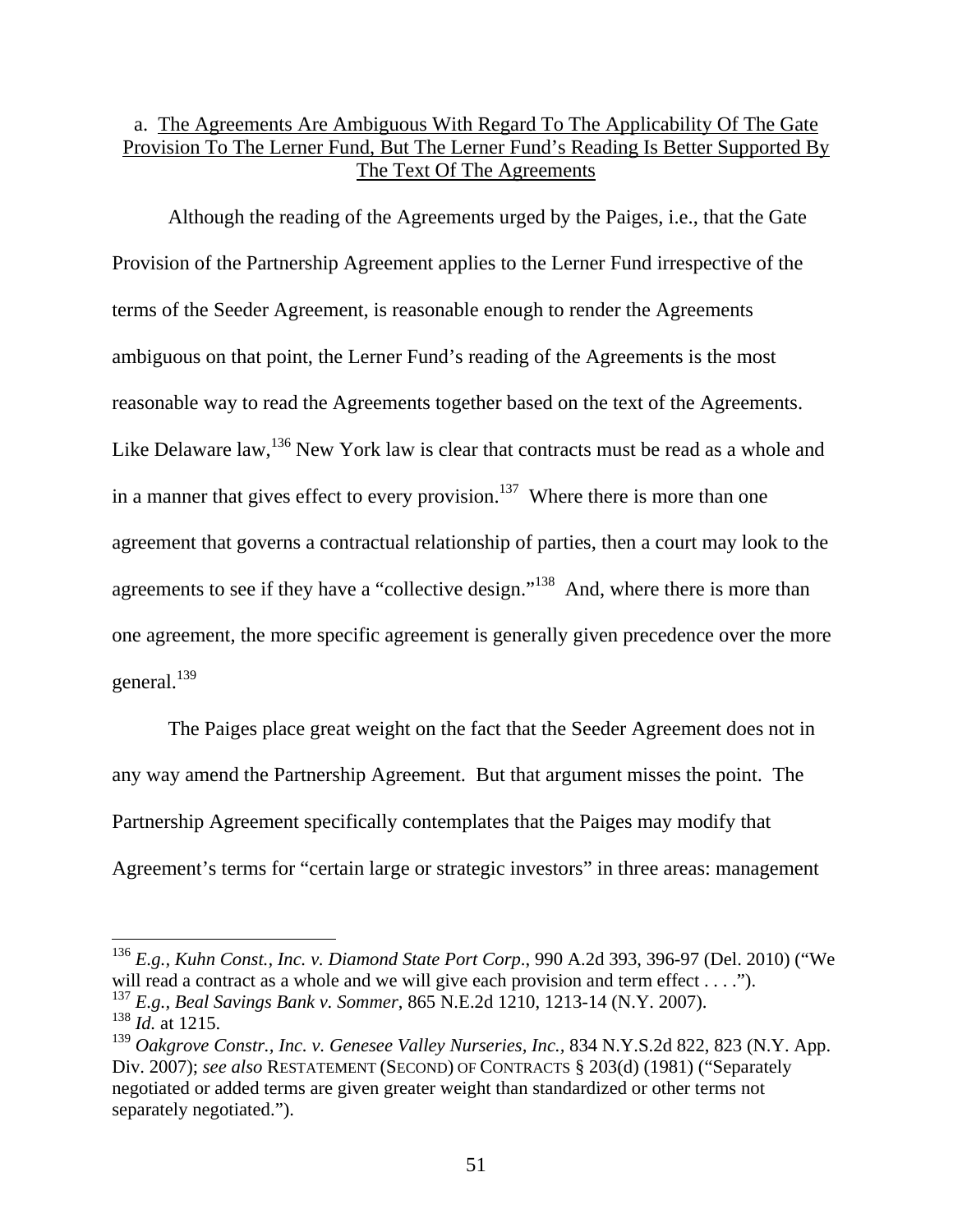fees,<sup>140</sup> incentive fees,<sup>141</sup> and withdrawal restrictions.<sup>142</sup> Thus, there was no need to explicitly amend the Partnership Agreement, a generally applicable document, because the Lerner Fund was just the type of "large or strategic investor[]" that the Partnership Agreement allowed the Paiges to make accommodations for without any explicit amendment. It is uncontested that the parties took advantage of those provisions in the Partnership Agreement and that therefore the Seeder Agreement *did* alter the Partnership Agreement in certain important ways with respect to the Lerner Fund. For instance, the Lerner Fund is not required to pay the 15% incentive fee to the Paiges that is specified in the Partnership Agreement.<sup>143</sup> Instead the parties agreed in the Seeder Agreement "to" modify the incentive allocation percentage applicable to [the Lerner Fund's] Capital Account(s) to ten percent  $(10\%)$ ."<sup>144</sup> Similarly, the Lerner Fund is not required to pay the 1.5% management fee that is specified in § 4.04 of the Partnership Agreement.<sup>145</sup> Instead the parties again agreed to "modify the management fee percentage applicable to [the Lerner Fund's] Capital Account(s)" and require the Lerner Fund to pay a management fee dependent on the amount of assets the Paiges had under management.<sup>146</sup> The fact that the parties took advantage of the Partnership Agreement's permission to make exceptions for "large or strategic investors" with regard to the incentive and management fees lends weight to the Lerner Fund's argument that the sections of the Seeder Agreement that deal

<sup>&</sup>lt;sup>140</sup> Partnership Agreement § 4.04.

 $^{141}$  *Id.* § 6.01(b).

 $^{142}$  *Id.* § 8.02(d).

 $^{143}$  *Id.* § 6.01(b).

<sup>&</sup>lt;sup>144</sup> Seeder Agreement § 4.2.

<sup>&</sup>lt;sup>145</sup> Partnership Agreement § 4.04.

<sup>&</sup>lt;sup>146</sup> Seeder Agreement § 4.1.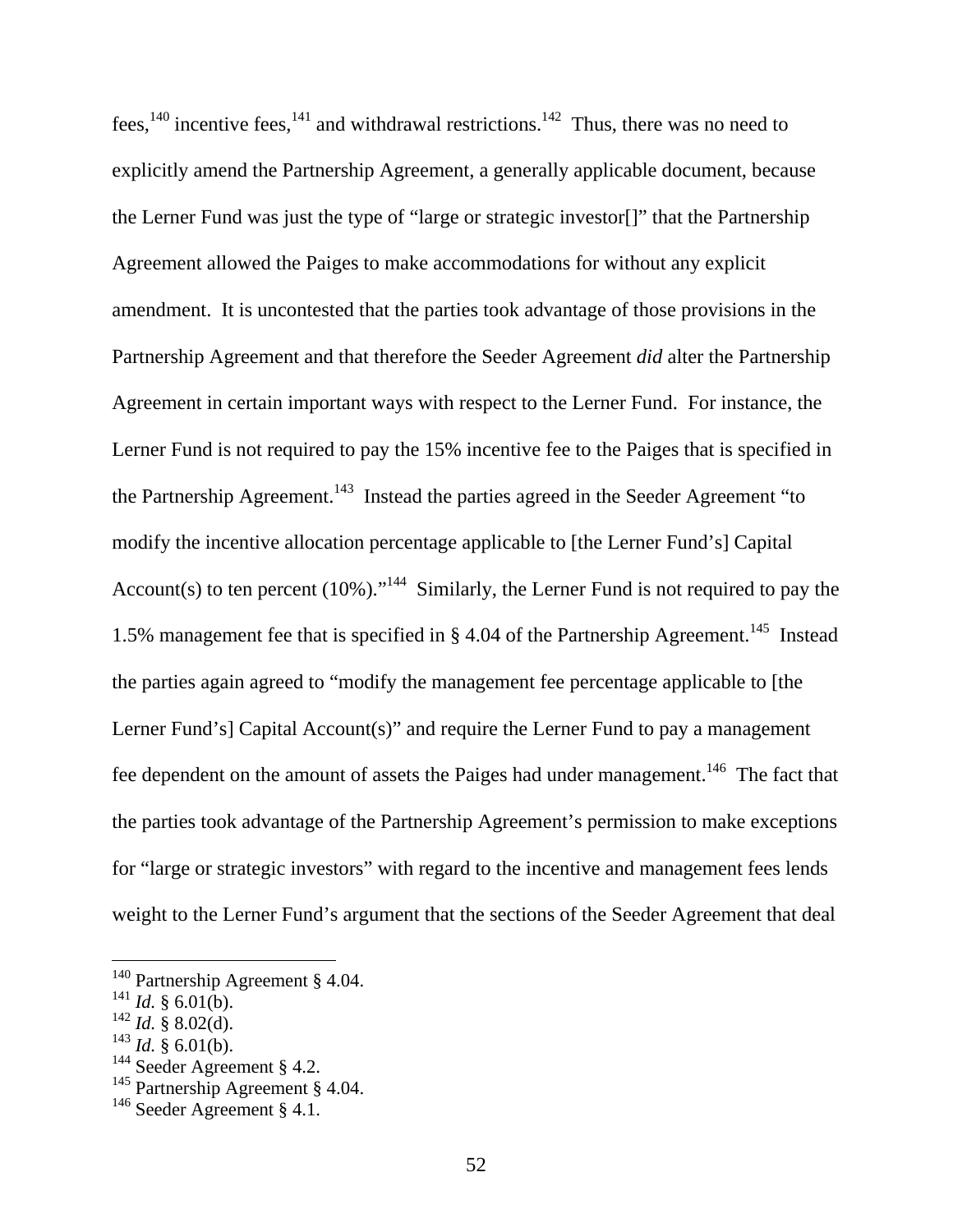with withdrawals were also meant to supplant the sections of the Partnership Agreement dealing with withdrawals, including the Gate Provision.

That reading is also bolstered by the fact that § 8.10, the section that spells out the remedy for a breach of the withdrawal restriction in the Seeder Agreement, provides the "sole and exclusive" remedy for such a breach.<sup>147</sup> If the Paiges' reading of the two Agreements was correct, then the damages provided for in the Seeder Agreement would be layered on top of the early withdrawal fees provided for in the Partnership Agreement. But, the terms of § 8.10(e) make clear that the liquidated damages remedy provided in the Seeder Agreement is the sole and exclusive remedy of the parties for an early withdrawal of the Lerner Fund's capital, and by agreeing to the Seeder Agreement, the Paiges agreed that the remedy for such an early withdrawal would be the damages provided in the Seeder Agreement to the exclusion of the early withdrawal fee that other investors in the Hedge Fund would have to pay under the terms of the Partnership Agreement.

The Paiges insist that the damages provision of the Seeder Agreement is not in conflict with the early withdrawal fees in the Partnership Agreement because the fees in the Partnership Agreement are "payable to the Partnership" (i.e., the Hedge Fund),  $^{148}$  but the fees in the Seeder Agreement are paid to Paige Capital Management,  $149$  the investment management company that operates the Hedge Fund. That argument fails for two reasons. First, the plain terms of § 8.10(e) dictate that the remedy found in the

 $^{147}$  *Id.* § 8.10(e).

<sup>&</sup>lt;sup>148</sup> Partnership Agreement § 8.02(a)(ii) ("All withdrawal fees are payable to the Partnership."). <sup>149</sup> Seeder Agreement § 8.10(c) ("[The Lerner Fund] agrees to pay [Paige Capital] Management] . . . .").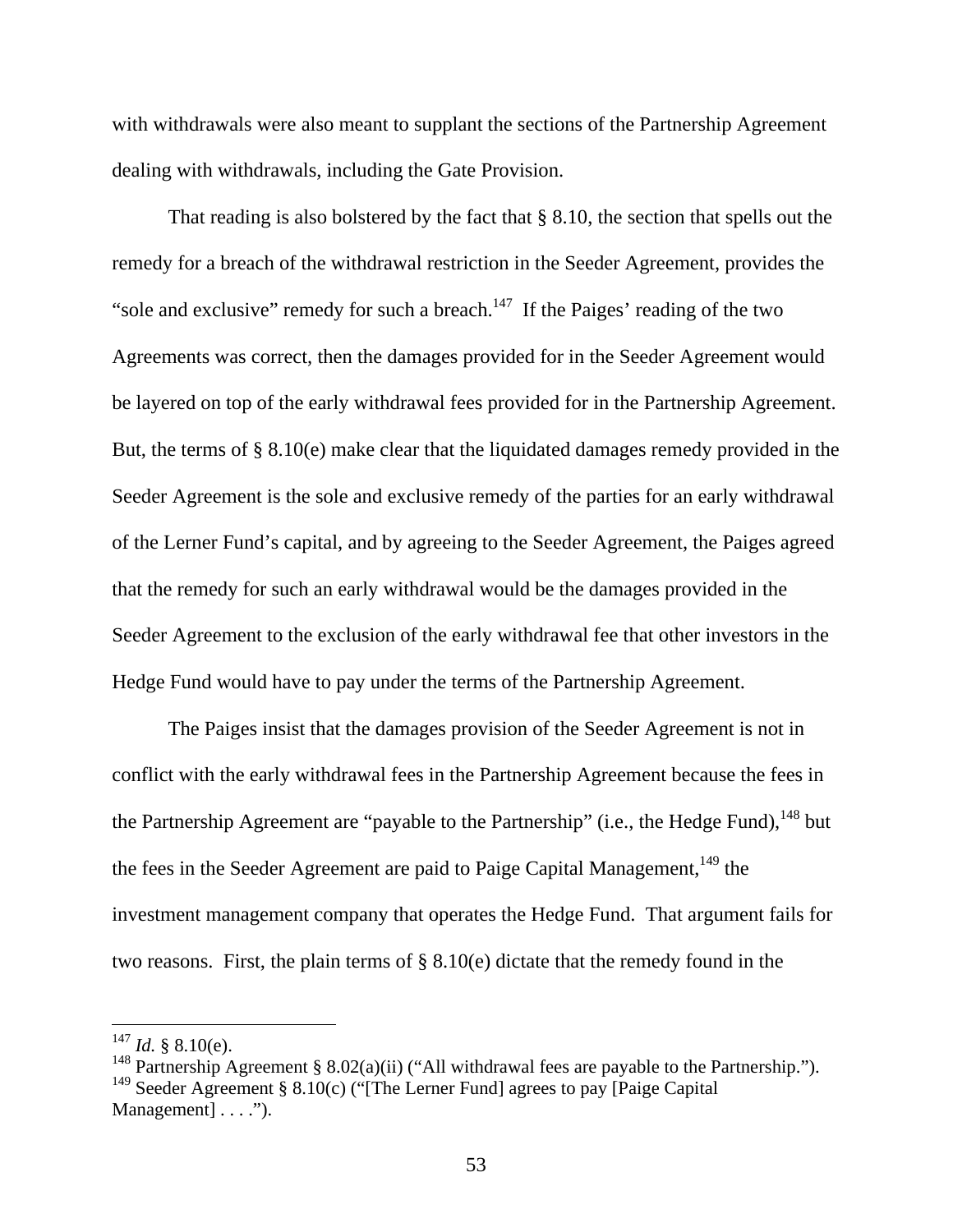Seeder Agreement is the "sole and exclusive" remedy and it "replaces all other rights and remedies that any of the Parties may have under any law, rule, regulation *or otherwise*."150 The "Parties" to the Seeder Agreement were the Lerner Fund, Paige Capital Management, and Paige General Partner. Therefore, by executing the Seeder Agreement, Paige General Partner, the general partner in the Partnership Agreement, had all the other remedies that it might have been entitled to as a result of the Lerner Fund's early withdrawal — i.e., the withdrawal fees found in the Partnership Agreement replaced by the liquidated damages found in the Seeder Agreement. In that sense, it is immaterial that the fees provided for in the Partnership Agreement were payable to the "Partnership." Second, even if that were not the case, the reality is that the Paiges control the Hedge Fund, Paige Capital Management, and Paige General Partner. Therefore, the fact that in negotiating the Seeder Agreement they chose to have the liquidated damages payable to one of those entities (Paige Capital Management, the one that benefitted the Paiges personally the most), as opposed to another entity, does nothing to persuade me that the liquidated damages provision was somehow meant to protect some distinct interest of Paige Capital Management as opposed to being simply a choice made by the Paiges as to where those funds were to be paid. The Paiges locked the Hedge Fund in to that choice as the general partner by the exclusive remedy provision of the Seeder Agreement.

The Lerner Fund's reading of the Agreements is also more reasonable because reading the Agreements so that Article VI (relating to withdrawals) of the Seeder

<sup>&</sup>lt;sup>150</sup> Seeder Agreement § 8.10(e) (emphasis added).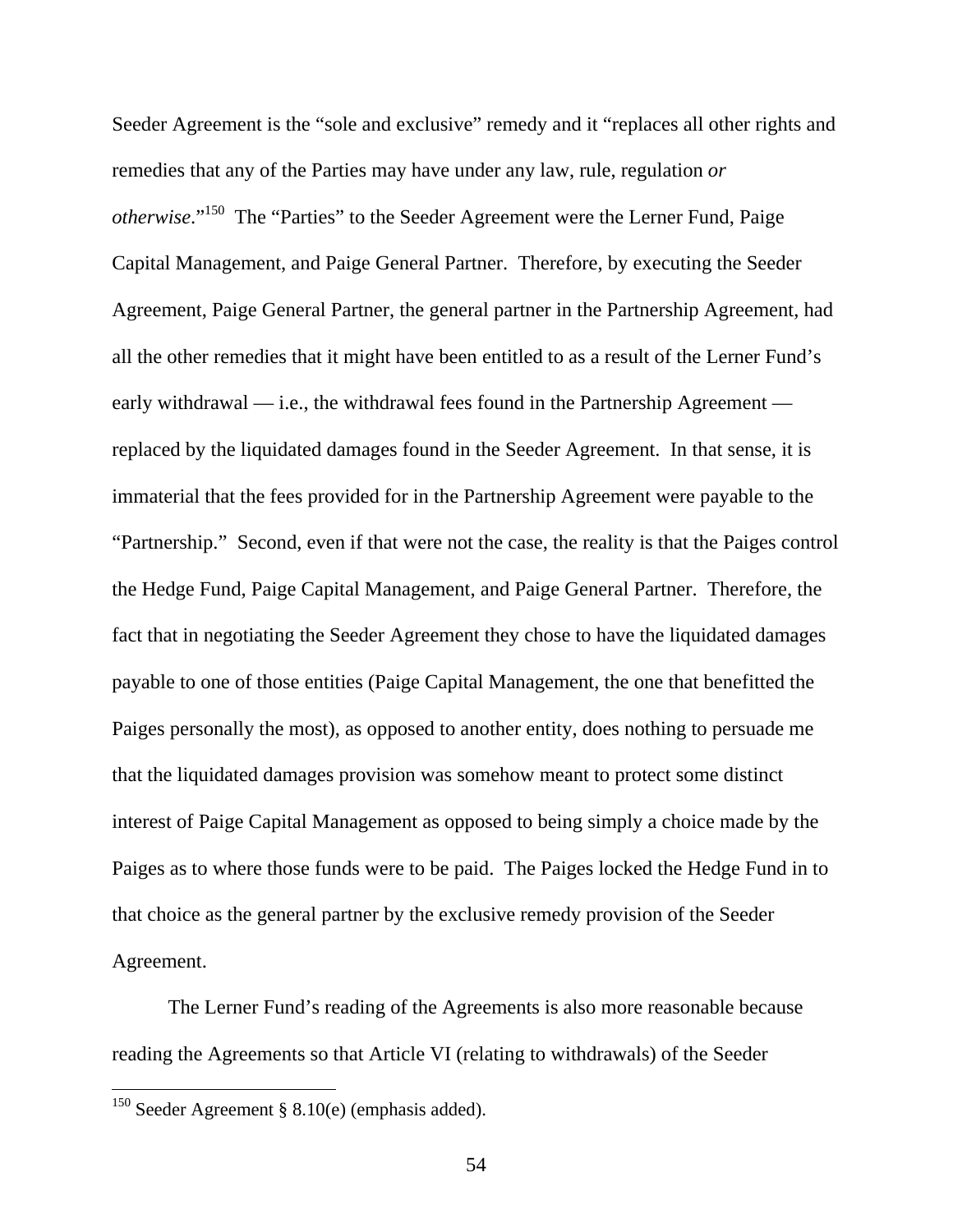Agreement does not amend the Partnership Agreement's Gate Provision leads to unreasonable results. In essence, the relationship between the parties established by the two Agreements can be viewed as having two distinct time periods: the first three years; and everything after the first three years. During both of those time frames, the interpretation of the Agreements urged by the Paiges — i.e., that the Gates in the Partnership Agreement survived the enactment of the Seeder Agreement unscathed leads to unreasonable results.

During the first three years, the Seeder Agreement prohibits the Lerner Fund from withdrawing its capital from the Hedge Fund but provides certain safety valves that would trigger the § 6.4 Right of Withdrawal. For instance, if the Paiges breached their fiduciary duties or materially violated the terms of the Seeder Agreement, the Lerner Fund would be allowed to withdraw its capital. Under the pure version of the Paiges' position, even such a withdrawal would be subject to the Gates that the Paiges claim remain in full effect despite the Seeder Agreement. At trial, Michele Paige backpedaled from that position and acknowledged that if the § 6.4 Right of Withdrawal was triggered, then the Gates would not apply.<sup>151</sup> In other words, Michele Paige acknowledged that the Gates were in fact altered by the Seeder Agreement during the first three years of the parties' relationship. That acknowledgement was necessary because otherwise the Paiges' position led to the strained proposition that the safety provided to the Lerner Fund

<sup>&</sup>lt;sup>151</sup> Tr. at 393 (Michele Paige) ("[B]ecause under the § 6.4 [R]ight of [W]ithdrawal, it's irrespective of [the] [G]ates.").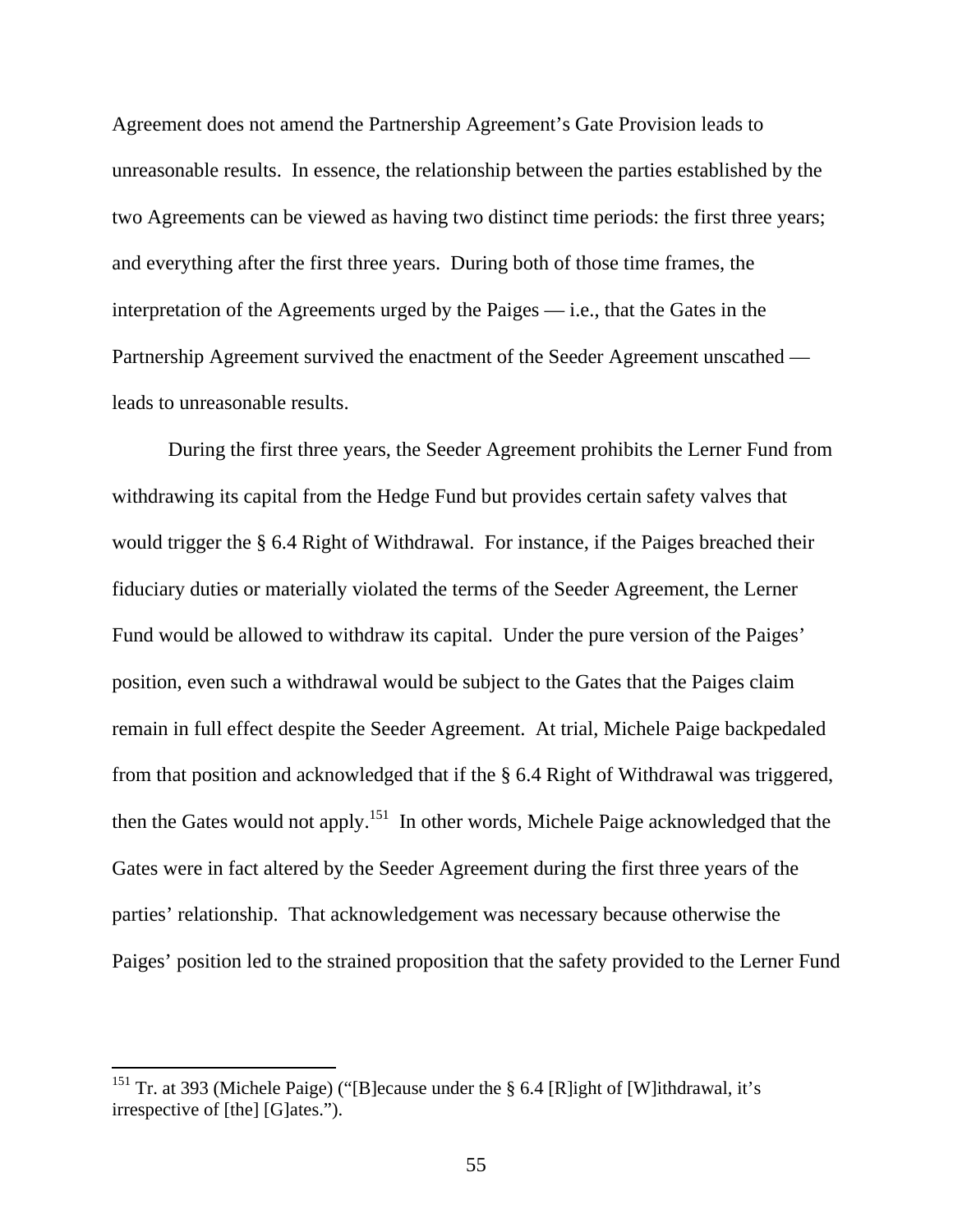by the § 6.4 Right of Withdrawal in the Seeder Agreement could be undermined by a residual application of the Gates.

Under the pure version of the Paiges' position, another issue arises. If the Lerner Fund could withdraw its capital in the first three years because an event triggered a § 6.4 Right of Withdrawal, the Paiges would claim that even though the Lerner Fund would not be subject to the liquidated damages provision of the Seeder Agreement, it would still have to pay the early withdrawal fee under the Partnership Agreement. This scenario also supports the inference that the withdrawal provisions of the Seeder Agreement displaced the withdrawal provisions of the Partnership Agreement as the Lerner Fund argues.

After the three-year lock up period in the Seeder Agreement, the Paiges' position leads to a different but related problem. On its face, the Seeder Agreement does not restrict the Lerner Fund's ability to withdraw its capital after three years and therefore the protection granted to the Lerner Fund by the § 6.4 Right of Withdrawal in that Agreement does not apply after three years. Therefore, under the Paiges' reading of the Agreements, the Lerner Fund would be subject to the Gates after three years but the protections afforded by the § 6.4 Right of Withdrawal in the Seeder Agreement would not apply. It is not reasonable to read the Seeder Agreement in a way that would deprive the Lerner Fund of those protections but keep it subject to the Gate Provision in the Partnership Agreement so that it would be unable to withdraw all of its money after three years *even if*, for instance, the Paiges breached their fiduciary duties or materially breached the Seeder Agreement.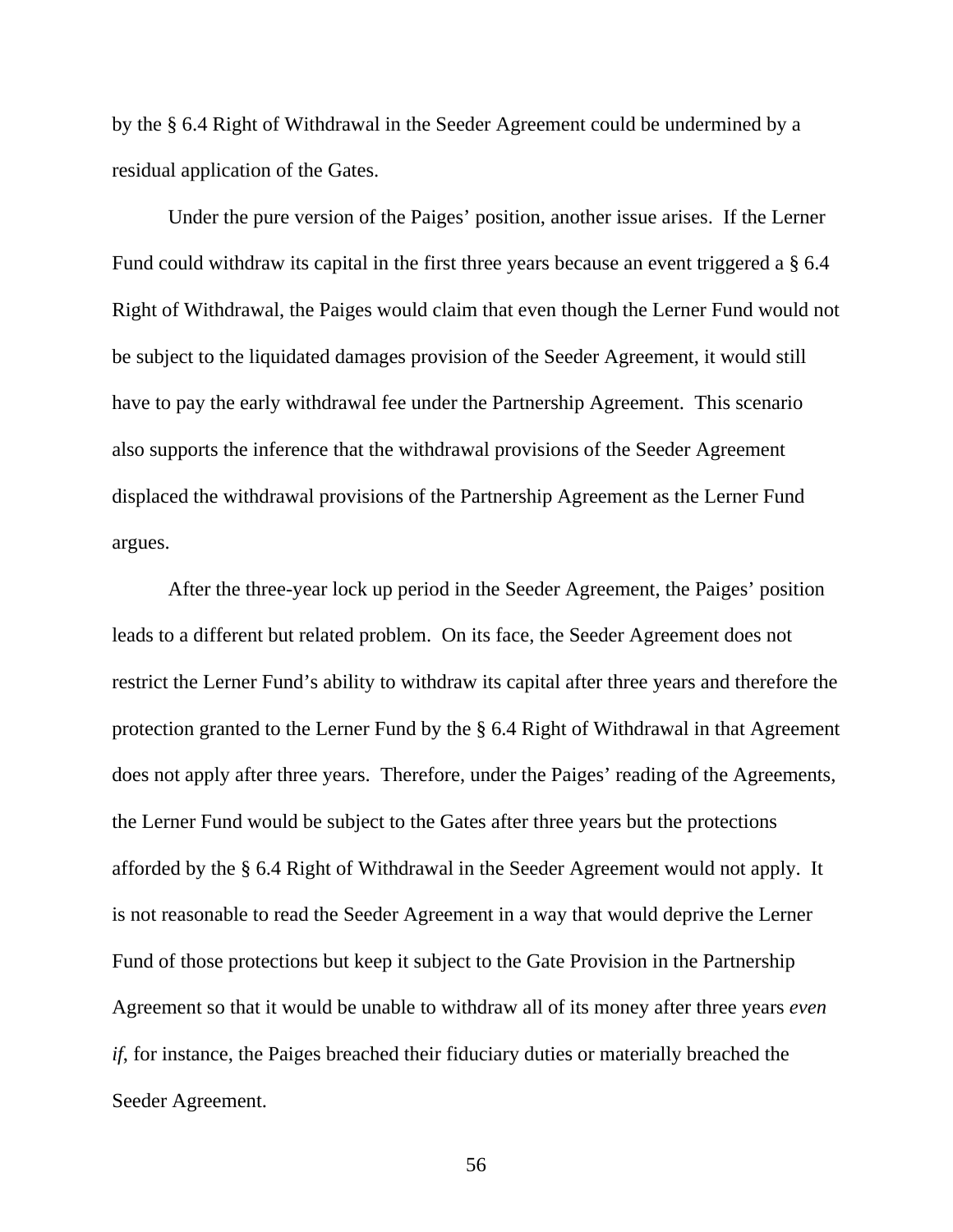As a business matter then, the Lerner Fund's reading of the Agreements makes more sense. The Lerner Fund contends that the Seeder Agreement creates a comprehensive withdrawal scheme that displaces the Gates in the Partnership Agreement. In that regard, the Lerner Fund's claim is strengthened by the fact that the Seeder Agreement does create a comprehensive and logically cohesive withdrawal scheme. As the seed investor, the Lerner Fund committed in the Seeder Agreement to stay invested in the Hedge Fund for three years. But, they secured the § 6.4 Right of Withdrawal that would allow them to exit the investment early and without penalty if the Paiges, for instance, violated the Seeder Agreement or breached their fiduciary duties. After the three-year lock up was over, the withdrawal scheme in the Seeder Agreement then allows the Lerner Fund to withdraw all of its capital at any time, rendering the protections of the § 6.4 Right of Withdrawal unnecessary. Similarly, after year three, the Seeder Agreement can be terminated by either party once the Lerner Fund withdraws all of its capital.<sup>152</sup> That means that after three years, the Lerner Fund is free to withdraw all of its funds at which point the Paiges could terminate the Seeder Agreement so that the Lerner Fund no longer shared in the Hedge Fund's profits and management fees. If, on the other hand, the Paiges' reading of the Agreements was correct, a situation could arise after three years where the Lerner Fund wished to withdraw all of its capital, the Paiges used the Gates to keep the Lerner Fund invested, the Lerner Fund would not have any of the protections of the § 6.4 Right of Withdrawal in the event that, for instance, the Paiges

 $152$  Seeder Agreement § 6.2. After five years, the Seeder Agreement gave the Paiges the right to "buy back" the Lerner Fund's revenue sharing rights for a calculated fee. Seeder Agreement § 5.4.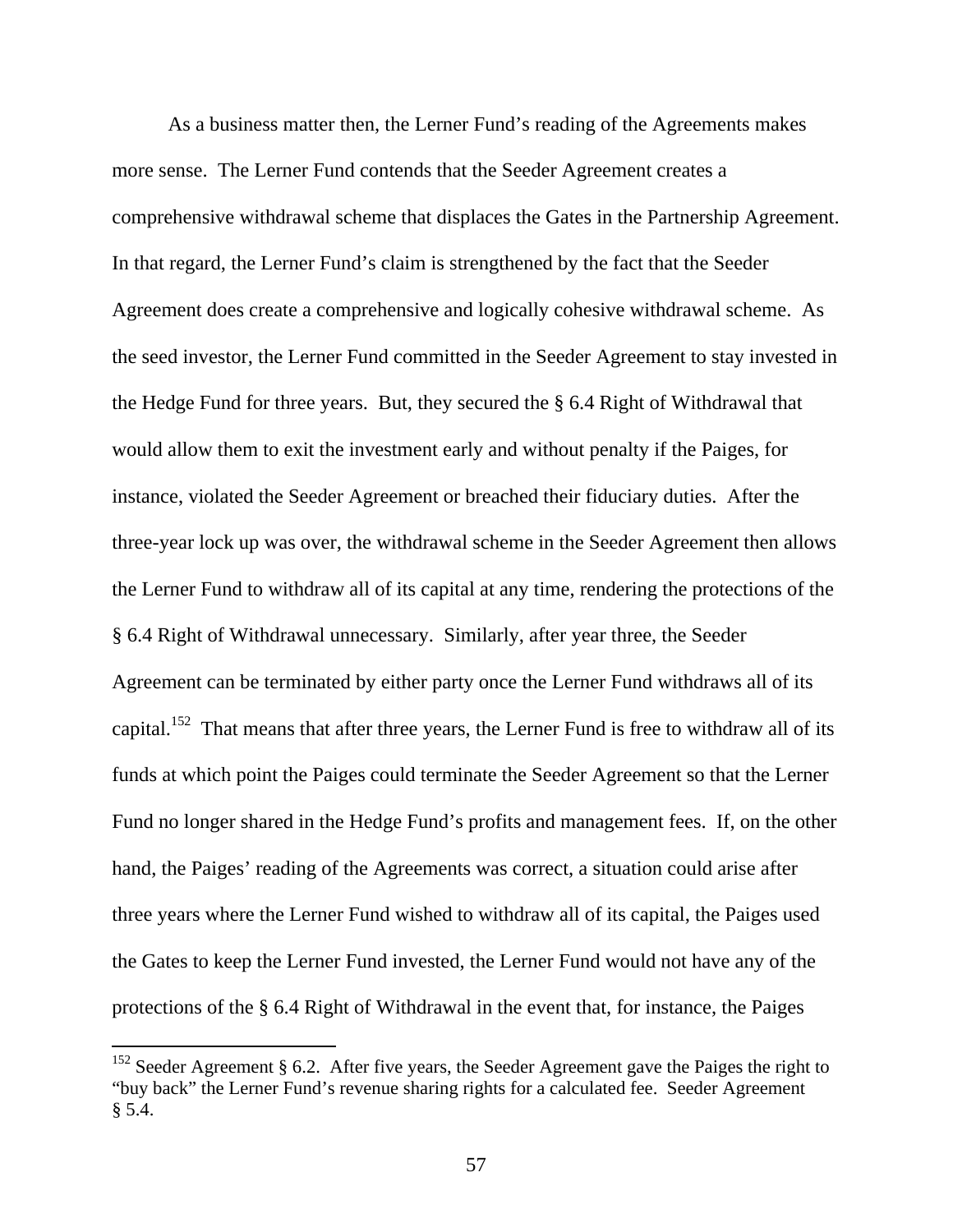breached their fiduciary duties<sup>153</sup> or materially breached the Seeder Agreement,<sup>154</sup> and would have its capital tied up by the Gates until it could completely withdraw, a process that could take many years if the Paiges continued to apply the Gates.<sup>155</sup>

In sum, the Lerner Fund's reading of the two Agreements that the Seeder Agreement was the parties' deal about the conditions of withdrawal, with the Partnership Agreement giving way, is better supported by the text of those Agreements. But, because the Paiges' reading is a reasonable, albeit strained, one, it is proper to examine the negotiating history of the Agreements in order to see which meaning was intended by the parties.

## b. The Bargaining History Also Supports The Lerner Fund's Position

That the Lerner Fund's reading of the Agreements is the more reasonable reading is confirmed by the bargaining history of the Agreements. As an initial matter, it is important to note that the Seeder Agreement was the document on which the parties focused in the negotiations. The more generally applicable Partnership Agreement was only agreed to in final form after the negotiation of the Seeder Agreement was complete.156 The parties disagree about two key aspects of the negotiating history of the Agreements. First, they disagree about whether the Lerner Fund specifically sought an exemption from the Gate Provision of the Partnership Agreement during the negotiations.

 $^{153}$  *Id.* § 6.4(c).

 $^{154}$  *Id.* § 6.4(e).

<sup>&</sup>lt;sup>155</sup> For instance, if the Lerner Fund remained the only investor in the Hedge Fund and tried to withdraw all of its capital as quickly as it could but the Paiges used the Gates, the Lerner Fund would still have over \$4 million invested in the Fund after five years.

<sup>156</sup> Alimansky Dep. at 158-59.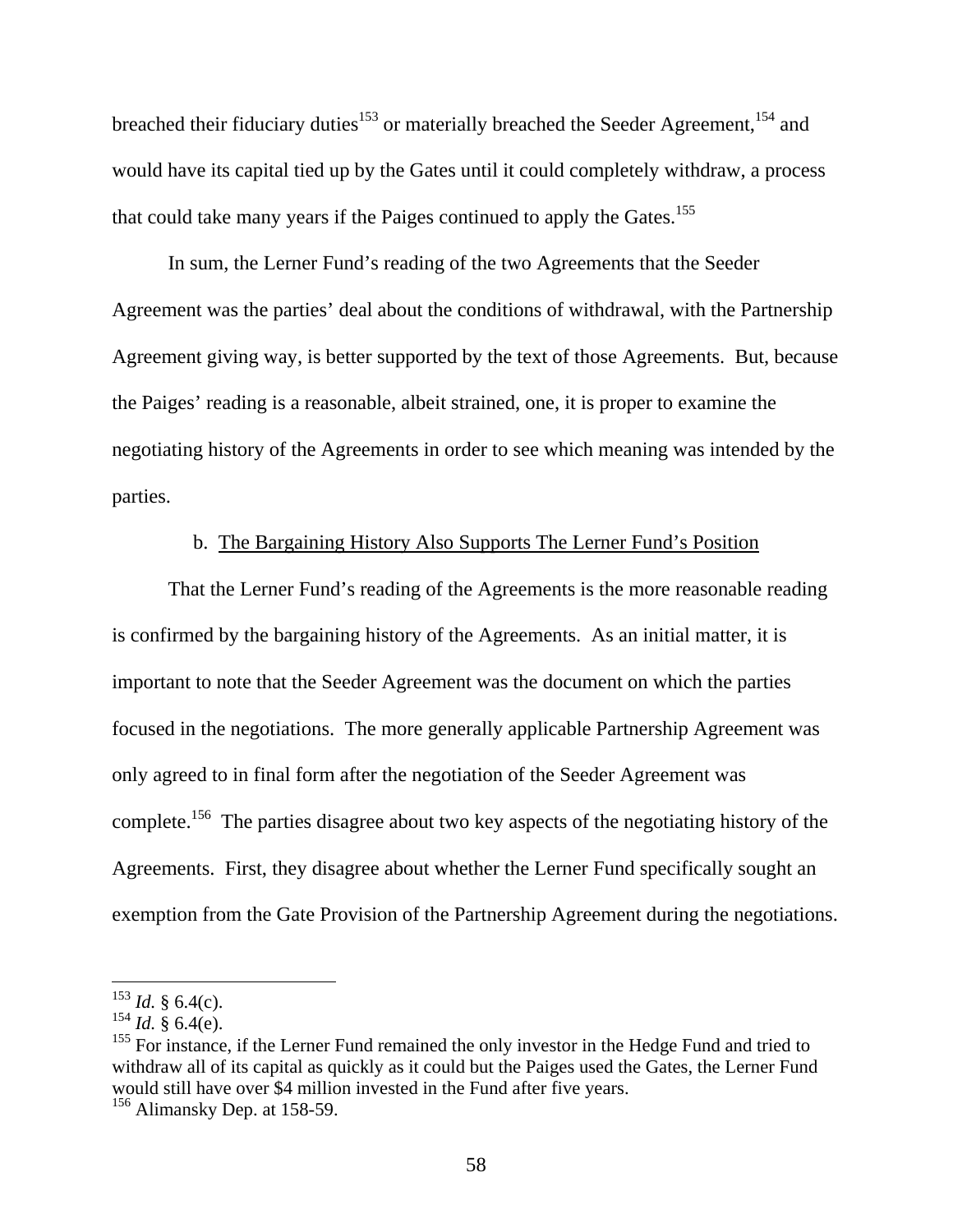Second, they disagree about the import of § 9.8, the section that states that the Seeder Agreement does not amend the Partnership Agreement, and how the history of that provision bears on its meaning.

As to the first issue, Michele Paige testified that during the negotiations of the Seeder Agreement, the Lerner Fund specifically asked to be exempted from the Gates and she refused because the Gates were important to her.<sup>157</sup> Her testimony on this was sketchy, but she claims that the Gates were intended to be a contractual tool to protect Paige Capital Management and Paige General Partner's fee stream and business interests.158 Her testimony is vague, but she says she told the Lerner Fund why the Gates were important to her and refused to remove the Gates.<sup>159</sup> But, the person that Michele Paige says she spoke with at the Lerner Fund about waiving the Gate Provision for the Lerner Fund, Jared Gould, testified that he never had any discussions with anyone about the Gate Provision in the Partnership Agreement.<sup>160</sup> Frankly, this is a case where I do not place great weight on the unsupported testimony of either party. Importantly, however, there is no documentary evidence that the Lerner Fund requested that the Gate Provision specifically be waived during negotiations, no email seeking such a waiver, and no draft of one of the Agreements offered by the Lerner Fund effecting such a waiver. Nor is there any written retort by Michele Paige or her representatives. This is at odds with the bargaining record on other issues, where there was a written give and take. In light of

<sup>159</sup> *Id.* at 85-86 (Michele Paige).

 $157$  Tr. at 85 (Michele Paige).

<sup>&</sup>lt;sup>158</sup> *Id.* at 84-86 (Michele Paige) (stating that Jared Gould of the Lerner Fund called her and requested that the Lerner Fund be exempted from the Gates).

<sup>160</sup> *Id.* at 1172 (Gould).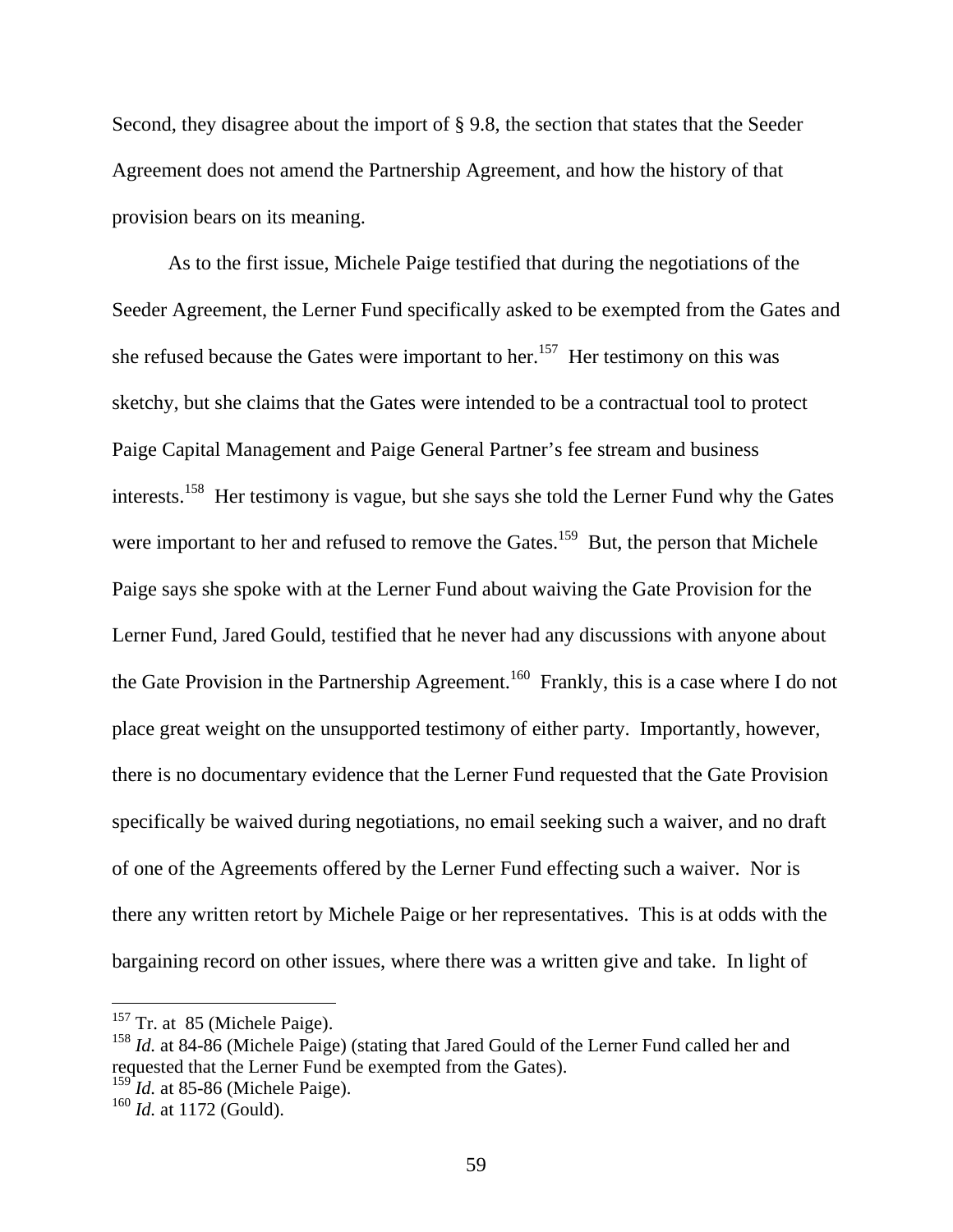that dearth of supporting evidence, I am not inclined to give credence to Michele Paige's self-interested testimony that the Lerner Fund requested a waiver of the Gate Provision during negotiations and was rebuffed by the Paiges. For reasons I later reiterate, I believe that this case would have never arisen if events were as Michele Paige claims. If Michele Paige, an unproven investment manager, had, as she suggests she did, told a large investor like the Lerner Fund that she wanted the right to gate its capital to protect her fee stream, the Lerner Fund would have refused to invest with her.

What little documentary evidence exists about the history of the negotiation of the Seeder Agreement, and in particular its effect on the Partnership Agreement, supports the Lerner Fund's proposition that the Seeder Agreement was the deal between the parties and contained the terms that would govern their relationship. The record reflects that the Lerner Fund attempted to make clear during the drafting of the Seeder Agreement that the Seeder Agreement would alter its rights under the Partnership Agreement, and proposed language for what would become § 9.8 that stated that the Seeder Agreement was not amending the Partnership Agreement "except as expressly provided for herein."<sup>161</sup>

The Paiges rely on the fact that § 9.8 of the Seeder Agreement was amended during the negotiations to make clear that the Seeder Agreement did not amend the Partnership Agreement. But, critically, Michele Paige told the Lerner Fund that § 9.8 as the Lerner Fund had suggested it was not necessary precisely because the Partnership Agreement allowed for separately negotiated side deals like the Seeder Agreement.<sup>162</sup>

 $161$  JX-24 (Lerner Fund draft of the Seeder Agreement (October 22, 2007)).

 $162$  JX 22 (email from Michele Paige to Ben Alimansky (October 18, 2007)).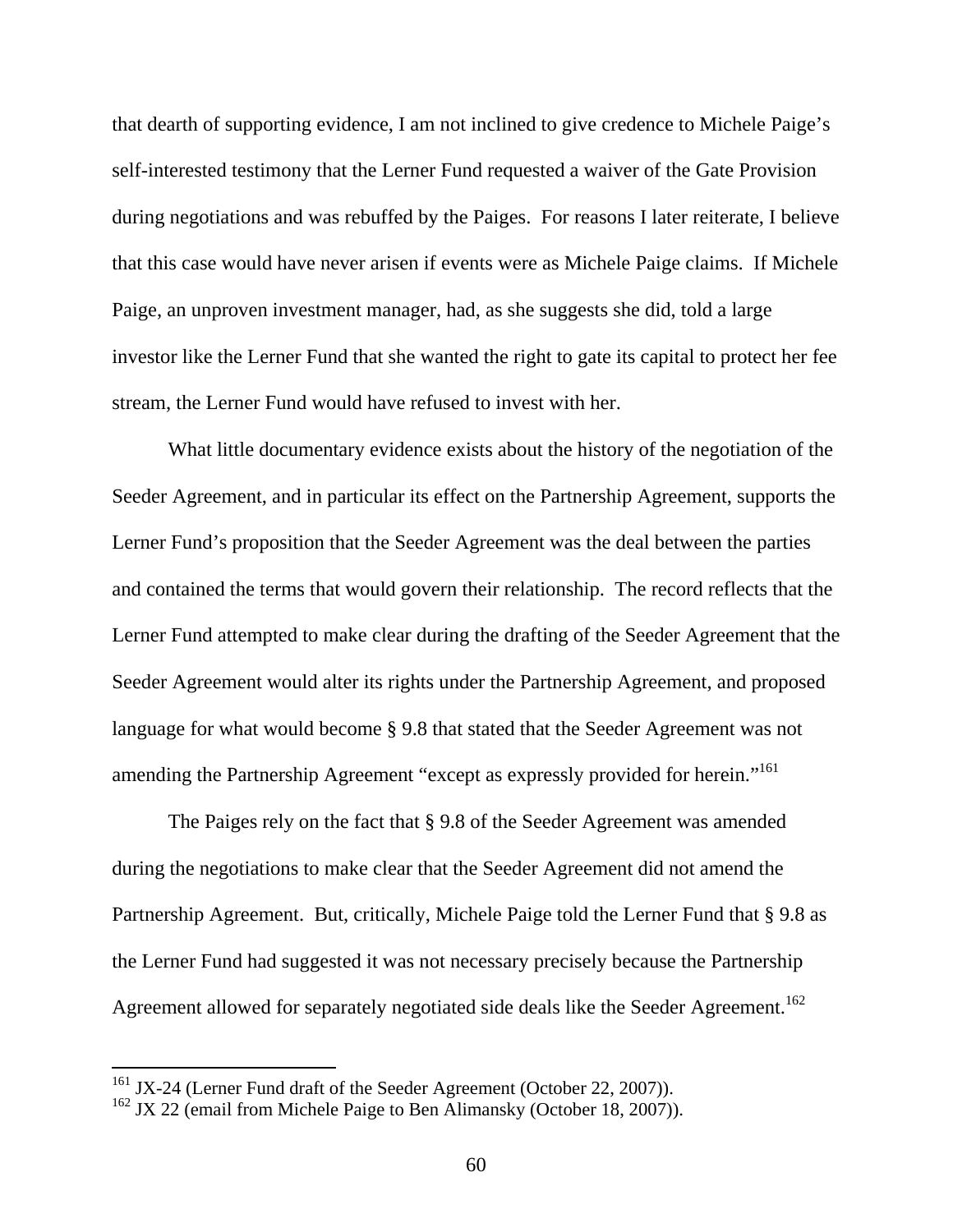For instance, less than two weeks before the parties signed the Agreements, in an October 18, 2007 email to the Lerner Fund, Michele Paige states:

Also, we're making it clear both here & in Section 9.8 that we're not amending the offering docs [i.e., the Partnership Agreement] because the offering docs expressly permit agreements like ours & thus, *our agreement doesn't conflict with the offering docs*. (Technically, *our agreement is more like a side letter than an amendment*. Frankly, I don't know why this distinction matters, so I'd leave it to the lawyers.)<sup>163</sup>

The Paiges' outside counsel described the relationship between the Seeder Agreement and the Partnership Agreement in similar terms in an October 24, 2007 email to the Lerner Fund's counsel stating that "[t]he reductions in management fee and incentive allocations are permitted by the terms of the [P]artnership [A]greement without requiring an amendment. In some ways, the [Seeder Agreement] is no different than a side letter."<sup>164</sup> The terms of the Partnership Agreement permitting this were what would become §§ 4.04, 6.01(b), and 8.02(d) of the Partnership Agreement which allow the Paiges to "waive or modify" the management fees, incentive fees, and withdrawal conditions for "certain large or strategic investors" like the Lerner Fund.<sup>165</sup>

In other words, during the negotiation of the Agreements, the Lerner Fund sought to insert language that made clear that the Seeder Agreement would be amending the Partnership Agreement, and the Paiges rejected that notion not because the Seeder Agreement would not be altering the Lerner Fund's rights, but because such contractual language was *unnecessary* given the Partnership Agreement's specific contemplation of

<sup>163</sup> *Id.* (emphasis added).

<sup>&</sup>lt;sup>164</sup> JX-29 (email from the Paiges' counsel to the Lerner Fund's counsel (October 24, 2007)).

<sup>&</sup>lt;sup>165</sup> Partnership Agreement  $\S$ § 4.04, 6.01(b), 8.02(d).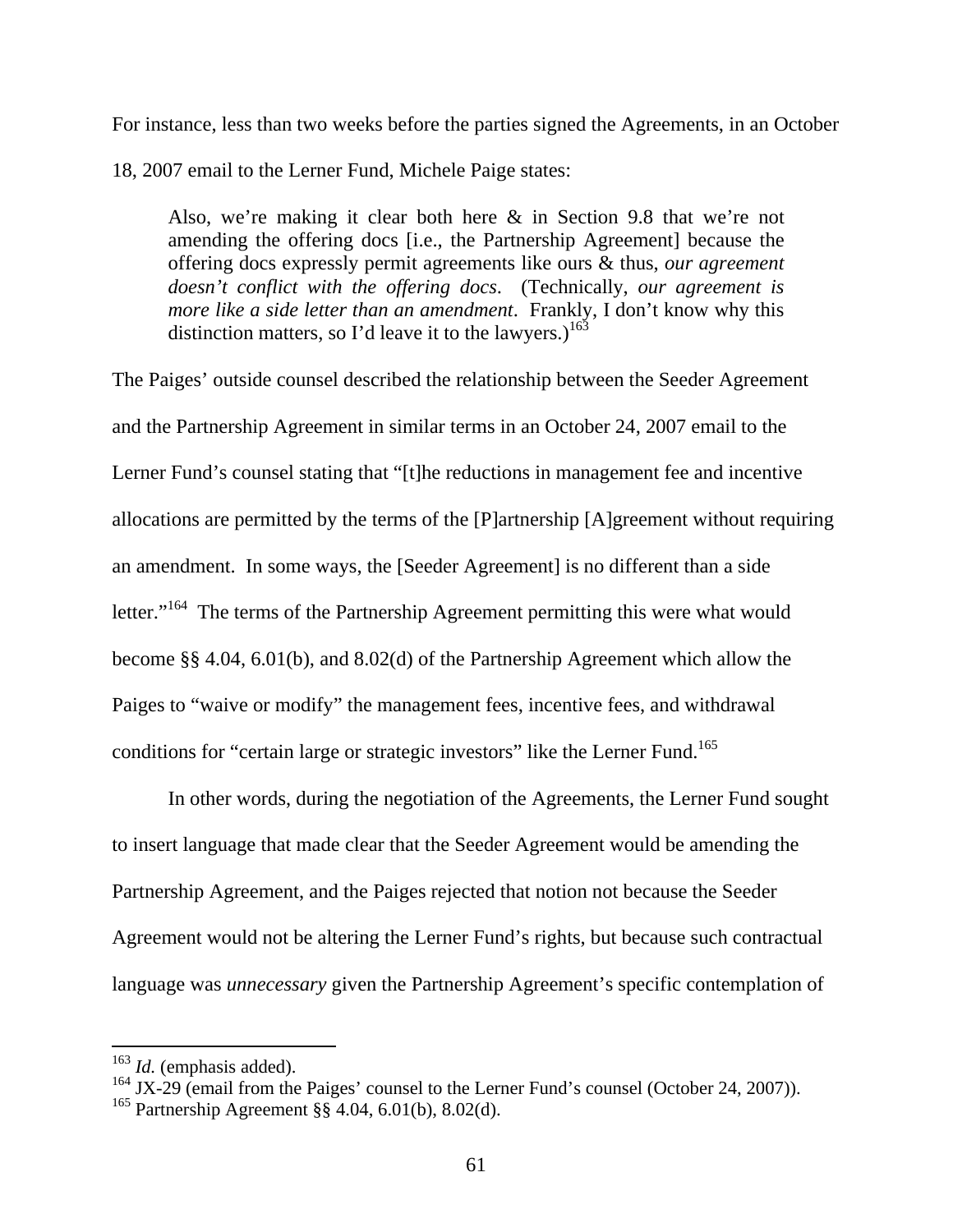side deals like the one with the Lerner Fund. That history explains the apparent conflict between § 9.8 and the other terms of the Partnership and Seeder Agreements and supports the Lerner Fund's position.

During the parties' attempts to find a mutually agreeable exit plan in early 2010, the Lerner Fund's internal email traffic mentioned application of the Gate Provision.<sup>166</sup> For instance, on February 8, 2010, Randy Lerner emailed Bolandian saying that he should "sit with [Michele Paige] immediately and hear what she has in mind – [G]ates etc."167 Bolandian responded that "bringing up the Gate[s] will be tricky. I would hate to bring undue attention to it  $\dots$  ."<sup>168</sup> The Paiges latch on to those emails as evidence that the Lerner Fund "knew that the [G]ates applied."<sup>169</sup> But, those emails are hardly an admission from the Lerner Fund that the Paiges had a right to apply the Gate Provision to its investment. Rather, they are better understood as a recognition by the Lerner Fund that the Paiges were resistant to allowing the Lerner Fund to withdraw and might well use any means possible to thwart a withdrawal. Notably, during the February 2009 meeting and at earlier times, the Paiges did not refer to the Gates. The first time the Paiges mentioned the Gate Provision was in Christopher Paige's hostile March 2010 Letter.<sup>170</sup>

At bottom, the Seeder Agreement is best viewed exactly as the Paiges described it during negotiations, as a side letter permitted by the Partnership Agreement; a side letter

<sup>166</sup> *See, e.g.,* JX-160 (email from Bolandian to Lerner (January 15, 2010)) ("There was no discussion of a gate – we obviously did not bring it up.").

<sup>&</sup>lt;sup>167</sup> JX-166 (email from Lerner to Bolandian (February 8, 2010)).

<sup>168</sup> *Id.*

 $169$  Pl. Op. Post-Tr. Br. at 18.

 $170$  Tr. at 384 (Michele Paige).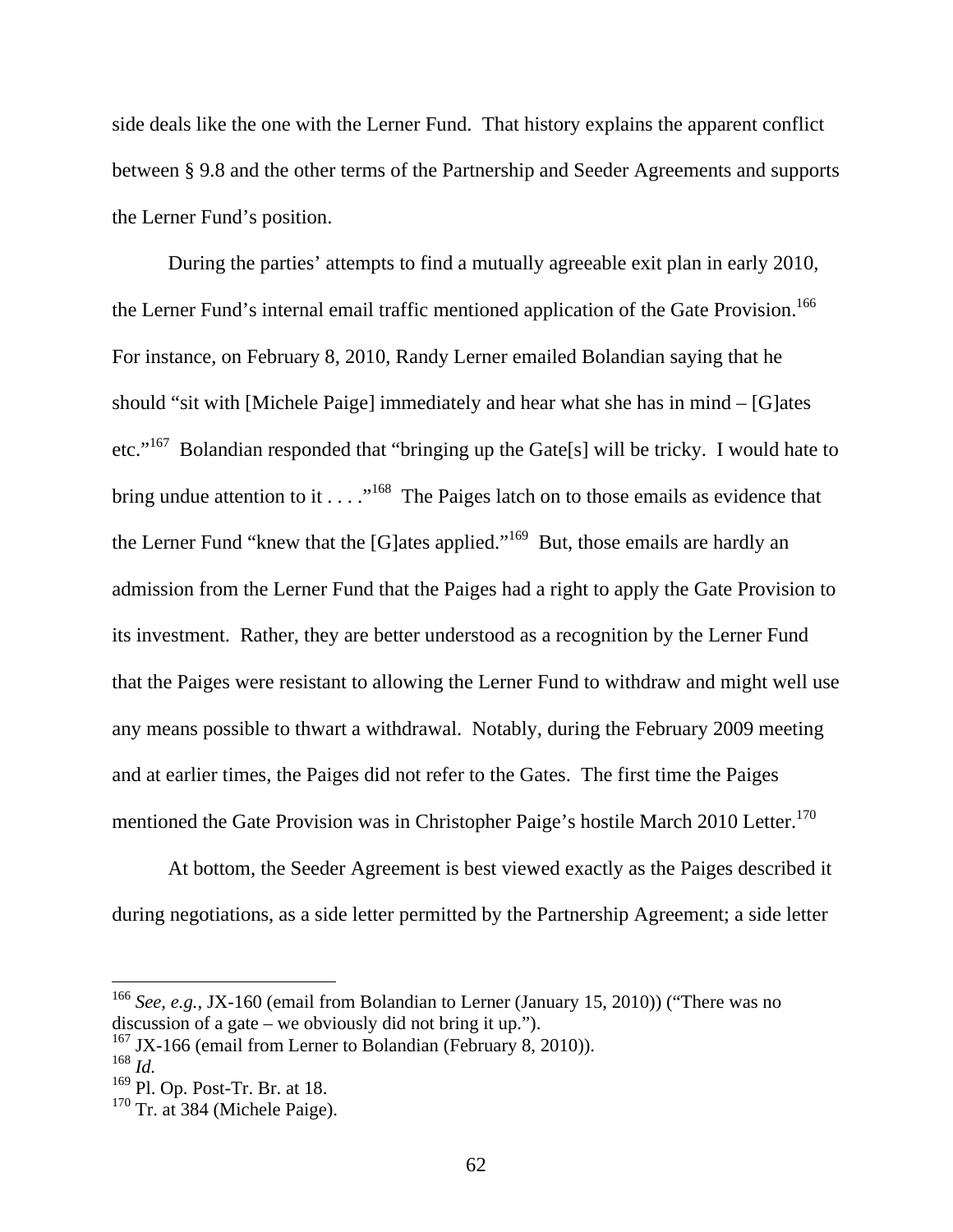that contains the specific terms of the deal between the Lerner Fund and the Paiges. It is important to remember the underlying nature of both the Agreements. The Partnership Agreement was meant to serve as the standard agreement for all investors in the Hedge Fund — a large number of investors if the Paiges' expectations were realized. That meant that two years into the parties' relationship there could have been dozens of investors in the Hedge Fund, all of whom, other than the Lerner Fund, would have their rights and obligations governed by the Partnership Agreement. In that sense, it was critical for the Seeder Agreement to make clear in § 9.8 that the lowercase "p" "parties to the Partnership Agreement"<sup>171</sup> would not have their rights or obligations changed by the Seeder Agreement. Rather, the Seeder Agreement changed the rights and obligations of only the capital "P" Parties to the Seeder Agreement, i.e., the Lerner Fund and the Paiges, by taking advantage of the Paiges' ability under the Partnership Agreement to waive or modify provisions for "certain large or strategic investors,"172 and it changed them in three important ways: the management fee; the incentive fee; and withdrawal rights. Therefore, by executing the Seeder Agreement with the Lerner Fund, the Paiges waived their right under the Partnership Agreement to wield the Gate Provision of that Agreement against the Lerner Fund. Instead, the withdrawal rights of the Lerner Fund are governed by the Seeder Agreement, and after the three-year lock up period expired on October 31, 2010, the Lerner Fund was entitled to an immediate return of *all* of its invested capital. The Paiges' refusal to do so was thus a breach of contract.

 $171$  Seeder Agreement § 9.8. Elsewhere in the Seeder Agreement, the Paiges and the Lerner Fund are referred to as the "Parties," with a capital "P." *See*, *e.g*., Seeder Agreement § 8.10(c). <sup>172</sup> *See, e.g.,* Partnership Agreement § 8.02(d).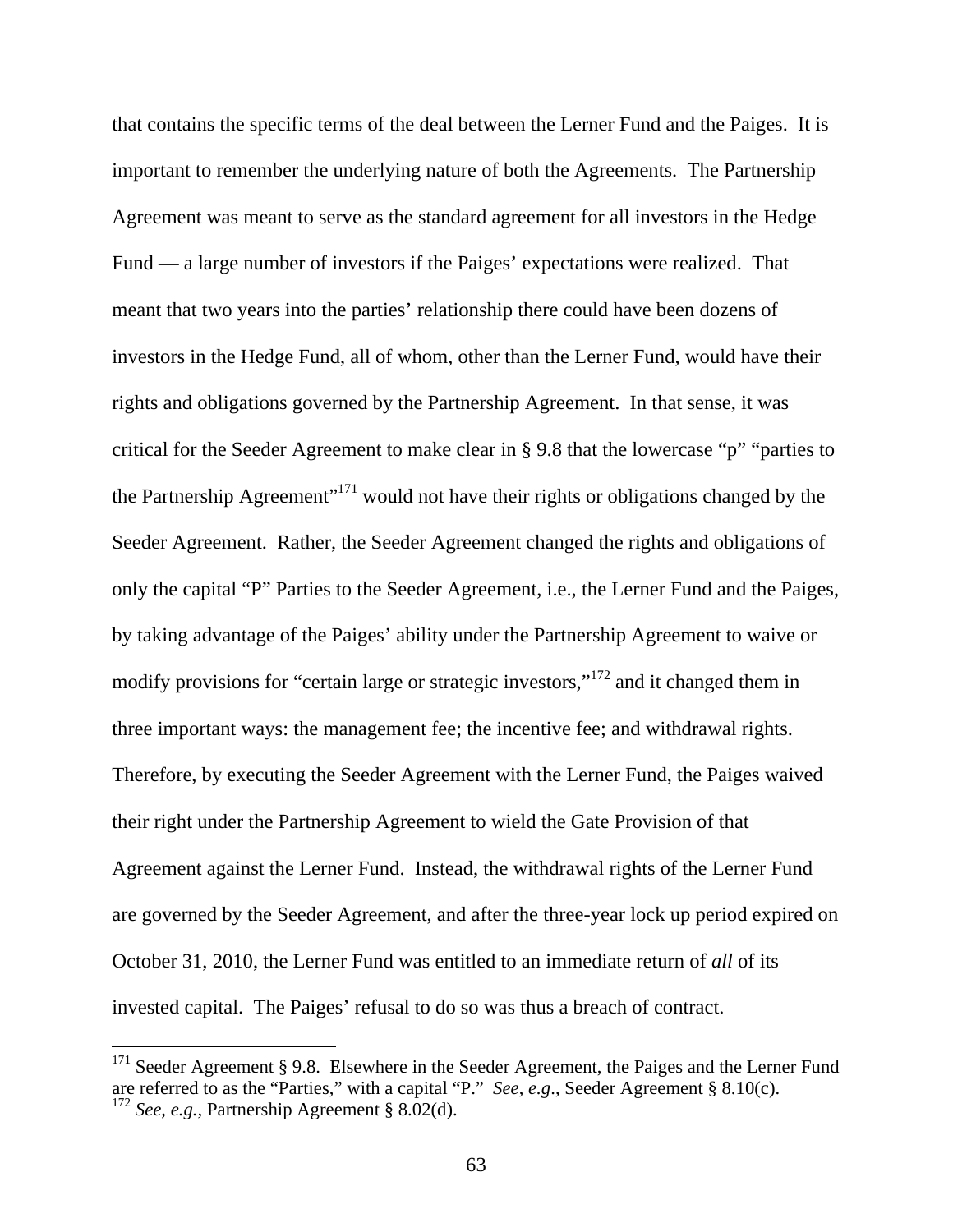## 4. Even If The Paiges Had Not Contractually Waived The Gate Provision In The Seeder Agreement, Their Fiduciary Duties Would Have Required Them To Waive The Gate Provision For The Lerner Fund

The Lerner Fund argues that, in addition to being a breach of contract, it was also a breach of fiduciary duty for the Paiges not to waive the Gate Provision for the Lerner Fund and return all of its capital after the expiration of the three-year investment term on October 31, 2010.

As the Lerner Fund acknowledges, the Gate Provision in § 8.02(b) states that "if as of any withdrawal date" the Hedge Fund receives withdrawal requests in excess of 20% of the Hedge Fund's net assets, then "[Paige] General Partner *will* reduce on a pro-rata basis the amounts requested to be withdrawn" so that no more than 20% of the Hedge Fund's net assets are withdrawn.<sup>173</sup> But the Lerner Fund then notes that the mandatory language is tempered by the language in § 8.02(d) that says that "[Paige] General Partner, in its sole discretion, may waive or modify the conditions relating to withdrawals . . . for certain large or strategic investors."174 The Lerner Fund thus argues that even if the Gate Provision had force, Paige General Partner had a fiduciary duty to consider in good faith whether to use the Gates against the Lerner Fund, which was a "large or strategic investor[]" that was clearly requesting that all of its capital be returned. If the use of the Gates by Paige General Partner was not justified by a proper purpose, but only by the self-interest of Paige General Partner and its affiliates (such as Michele Paige and the investment manager, Paige Capital Management), then the Lerner Fund contends that the

 $173$  *Id.* § 8.02(b) (emphasis added).

 $^{174}$  *Id.* § 8.02(d).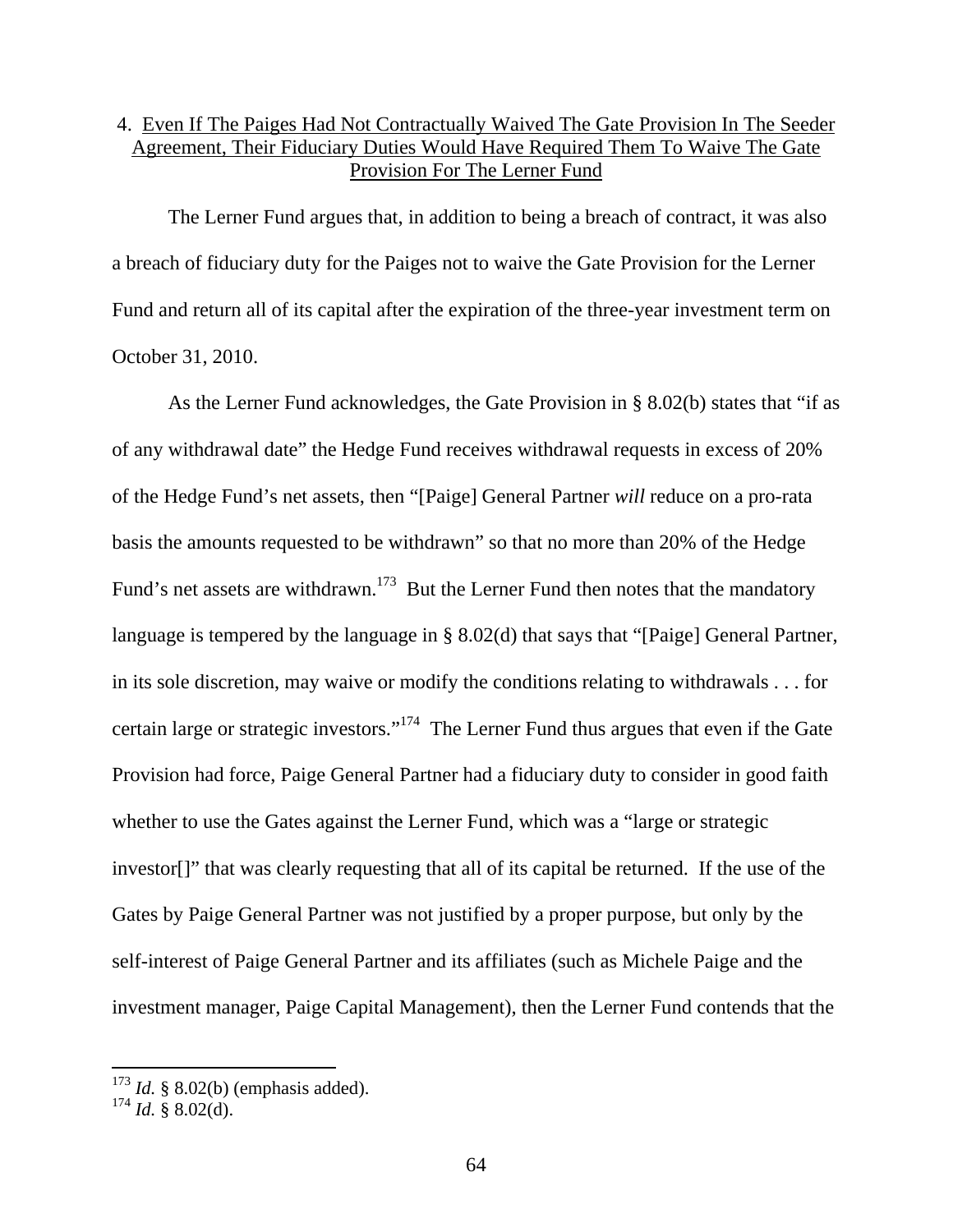use of the Gates was a breach of fiduciary duty. As relief for that breach, the Lerner Fund seeks to have all of its capital returned.

The Paiges advance two types of arguments with regard to whether a failure to waive the Gate Provision was a violation of their fiduciary duties. First, the Paiges argue that by naming not only Paige General Partner, but also Paige Capital Management and Michele and Christopher Paige as defendants in its claim for breach of fiduciary duty, the Lerner Fund improperly attempts to impose fiduciary duties on parties that do not owe such duties to the Lerner Fund. Second, the Paiges argue that it was not a violation of Paige General Partner's fiduciary duty to refuse to waive the Gate Provision because the Partnership Agreement provides Paige General Partner with the "sole discretion" to waive or modify the Gates. $175$  I will address each type of argument in turn.

I begin with the Paiges' arguments regarding which Paige parties owe fiduciary duties to the Lerner Fund. Before turning to that argument, however, I pause to note a few critical facts regarding the structure of the Paige entities and the authority vested in them by the Partnership Agreement. Although neither party is precise in their briefing when addressing which entity was charged with making the decision whether to waive the Gate Provision,  $176$  the terms of the Partnership Agreement clearly entrust that decision to the Hedge Fund's general partner, Paige General Partner. Again, § 8.02(d) provides that "[Paige] General Partner, in its sole discretion, may waive or modify the conditions

 $175$  *Id.* § 8.02(d).

<sup>&</sup>lt;sup>176</sup> *E.g.*, Pl. Rep. Post-Tr. Br. at 23 (stating that the Lerner Fund claims that Michele Paige breached a fiduciary duty "when [*Paige Capital Management*] asserted its right to continue managing [the Lerner Fund's] investment"); Def. Op. Post-Tr. Br. at 43 ("Michele's decision to impose the [G]ate[s] breached the fiduciary duties . . . .").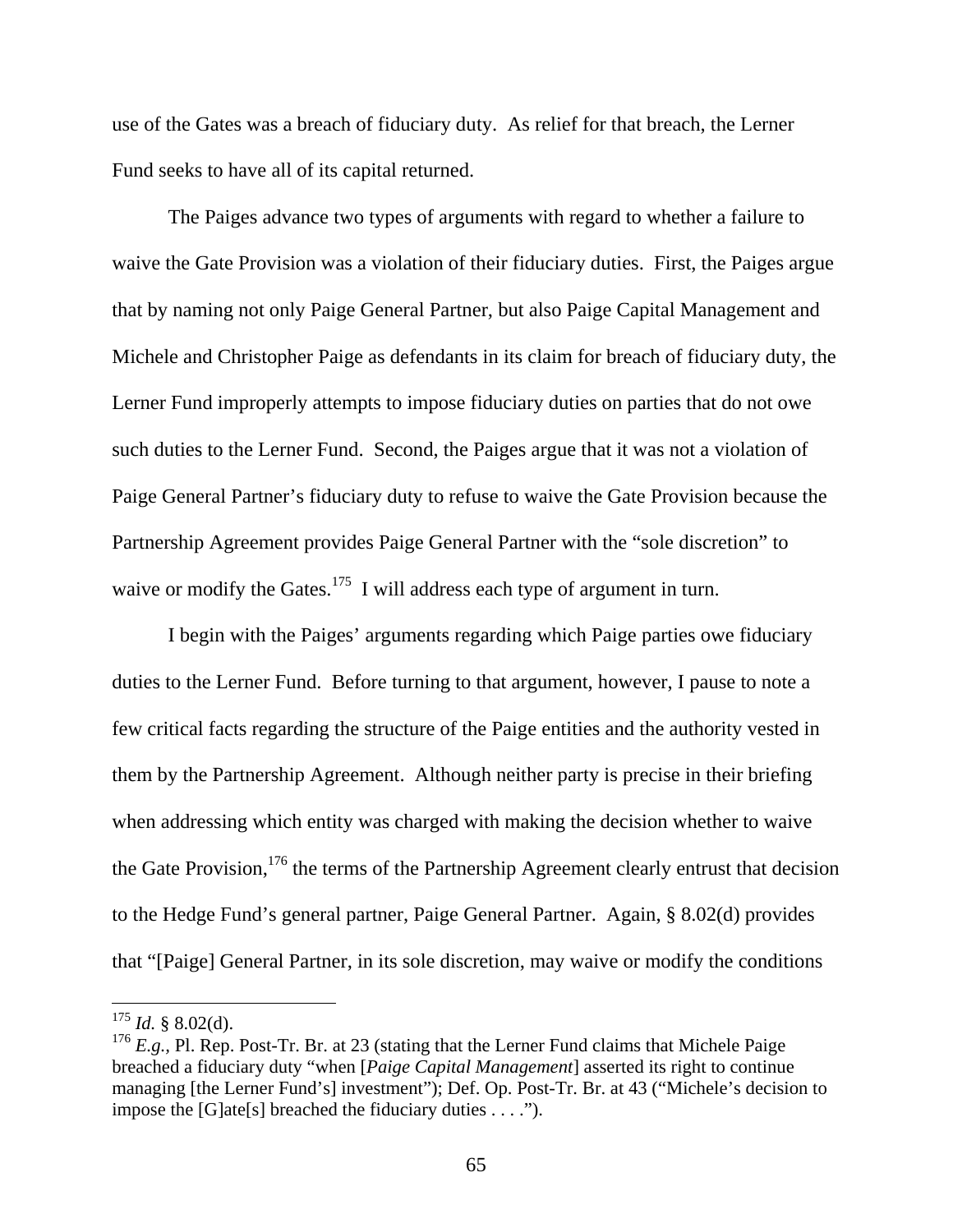relating to withdrawals  $\ldots$  for certain large or strategic investors."<sup>177</sup> It is also undisputed that Michele Paige is the managing member of Paige General Partner,  $178$  and was also the managing member of Paige Capital Management, the entity that serves as the Hedge Fund's investment manager and receives the  $1.5\%$  management fee.<sup>179</sup> Although Paige General Partner is undoubtedly an affiliate of Paige Capital Management, the decision to use the Gates was one for Paige General Partner, not Paige Capital Management, to make. Unlike his wife, Christopher Paige was not directly employed by Paige General Partner as an officer or member, but instead served as the general counsel of Paige Capital Management.

With that in mind, I turn to the Paiges' two arguments regarding which entities owe fiduciary duties to the Lerner Fund. First, in a footnote to their opening post-trial brief, the Paiges state that "Mr. and Ms. Paige likewise owe no fiduciary duty to [the Lerner Fund], but rather only to their LLC and its members."<sup>180</sup> In support of that proposition, the Paiges cite to *Bay Center Apartments Owner, LLC v. Emery Bay PKI, LLC,*181 and apparently suggest that Michele and Christopher Paige do not exert the necessary control over the Hedge Fund (i.e., the partnership) to owe the Hedge Fund and its investors any fiduciary duties. In a footnote of its own in its reply brief, the Lerner Fund disagrees and argues that Michele and Christopher Paige not only exerted control

<sup>&</sup>lt;sup>177</sup> Partnership Agreement § 8.02(d).

 $178$  Pre-Tr. Stip.  $\overline{\P}$  5.

 $179$  Partnership Agreement § 4.04. But, Paige General Partner receives the incentive fees. Partnership Agreement § 6.01(b).

 $180$  Pl. Op. Post-Tr. Br. at 34 n.21.

<sup>181</sup> *Bay Center Apartments Owner, LLC v. Emery Bay PKI, LLC*, 2009 WL 1124451, at \*8-9 (Del. Ch. Apr. 20, 2009).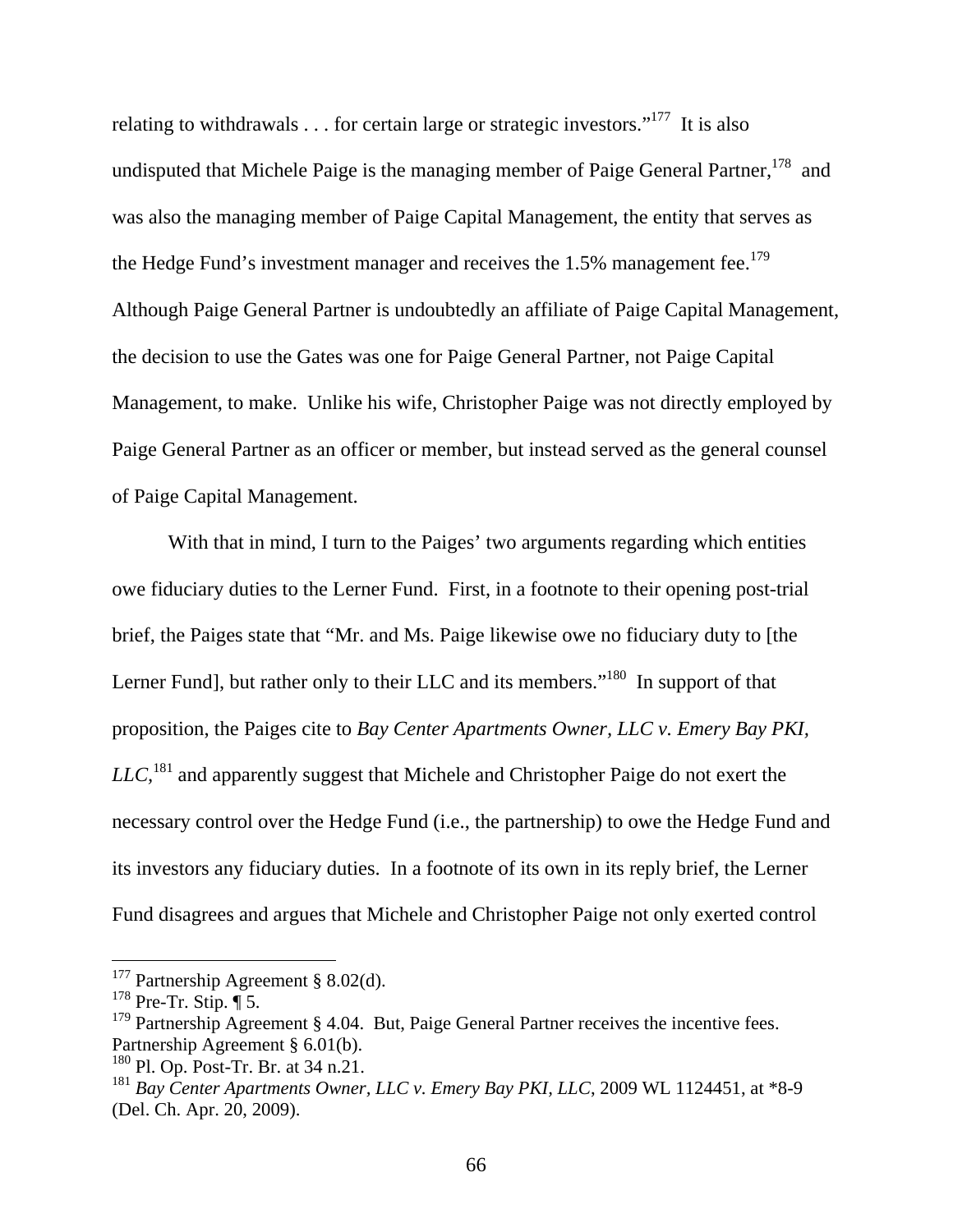over the Hedge Fund, but used that control to embark on an "extortionate scheme" against the Lerner Fund.<sup>182</sup> To the extent that the Paiges suggest that Michele Paige did not "exert control over the assets of [the Hedge Fund]"<sup>183</sup> and therefore does not have a duty "not to use [that] control over the [Hedge Fund's] property to advantage [herself] at the expense of the [Hedge Fund],"184 that argument is without merit. Michele Paige is the managing member of Paige General Partner, the entity whose decision it was to use the Gate Provision, itself a contractual provision specifically designed to control the property of the Hedge Fund by not allowing an investor, like the Lerner Fund, to withdraw its capital when it would otherwise want to do so.

To the extent that what is necessary to impose fiduciary duties on Michele Paige, the managing member of the Hedge Fund's general partner (i.e., Paige General Partner, a limited liability company), is the control she exerted over the Hedge Fund's assets, i.e., the Lerner Fund's invested capital, Michele Paige would qualify under a line of Delaware precedent that began with *In re USACafes, L.P. Litigation*. 185 That case and its progeny have established that a director, member, or officer of a corporate entity serving as the general partner of a limited partnership, like Michele Paige, who exercises control over the partnership's property owes fiduciary duties directly to the partnership and its limited partners.186

 $182$  Def. Rep. Post-Tr. Br. at 1 n.2.

<sup>183</sup> *Bay Center Apartment*, 2009 WL 1124451, at \*9.

 $184$  *Id.* at \*10.

<sup>185</sup> *In re USACafes, L.P. Litig.*, 600 A.2d 43 (Del. Ch. 1991).

<sup>186</sup> *See id.* at 48 ("I therefore conclude that the amended complaint does allege facts which if true establish that the director defendants have breached fiduciary obligations imposed upon them as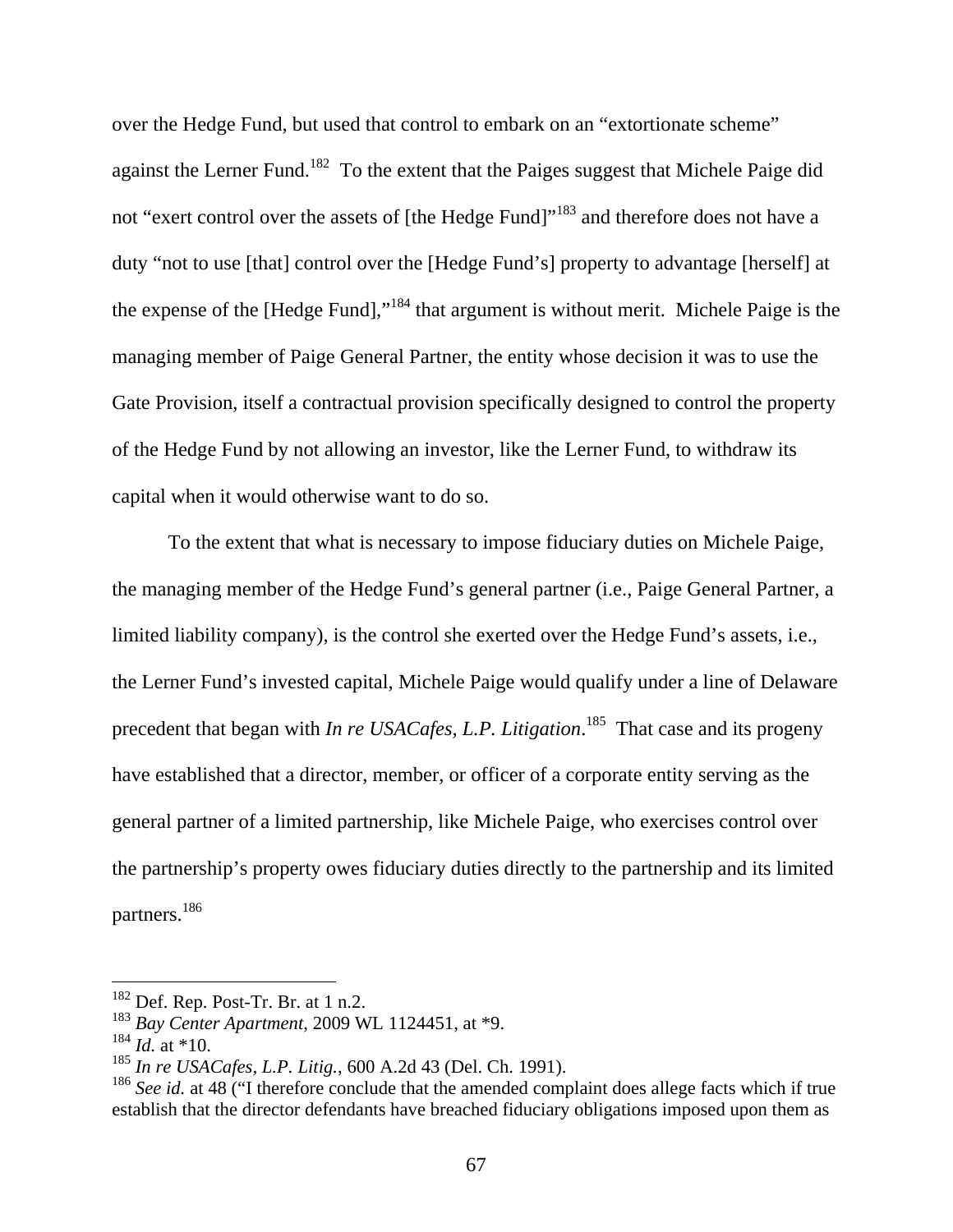With regard to Christopher Paige and Paige Capital Management, however, the Paiges are correct on this poorly briefed part of the record. It is no doubt correct that Christopher Paige was intimately involved in his wife's decision to cause Paige General Partner to use the Gate Provision against the Lerner Fund. But formalism matters in the area of entity law. Even as to Michele Paige, it is a bit of an oddment that our alternative entity law has treated a director of a corporation that is the general partner of a limited partnership as a fiduciary owing fiduciary duties to the limited partnership and its investors, i.e., limited partners. That step was taken in *USACafes* without much analysis of why the investors in the limited partnership were not required, in the absence of a reason for veil piercing, to look solely to the entity they knew was their fiduciary for relief.<sup>187</sup> With no helpful briefing on this subject from the Lerner Fund, I refuse to go further and hold that someone like Christopher Paige, who is not even an officer, director, or member of the governing fiduciary is a direct fiduciary of the limited partnership and its investors. It may be that he can be held responsible for aiding and abetting or on other

directors of a Delaware corporation [serving as the general partner] or have participated in a breach of such duties by the General Partner."); *see also Bay Center Apartments*, 2009 WL 1124451, at \*9 (holding that a person who was the owner and manager of the LLC that served as the managing member of a second LLC owed fiduciary duties directly to the other members of the second LLC because that person exerted control over the assets owned by the second LLC). I have on previous occasions noted my concerns with the core concept underlying applying fiduciary duties to Michele Paige in a situation such as this. *See, e.g., Gelfman v. Weeden Investors, L.P.*, 792 A.2d 977, 992 (Del. Ch. 2001) ("[The defendants'] argument in this regard raises yet again the awkward position occupied by directors of corporate General Partners . . . . Do they owe fiduciary duties to limited partners akin to those owed by corporate directors to stockholders, even though it is the corporate general partner which is the core fiduciary?"); *Gotham Partners, L.P. v. Hallwood Realty Partners, L.P.*, 2000 WL 1476663, at \*20 (Del. Ch. Sept. 27, 2000) (opining that a broad application of a principle that would impose such fiduciary duties on managing members like Michele Paige is difficult to square with traditional understandings of the corporate form and corporate veil piercing).

187 See the brief discussion of some of the concerns about *USACafes* in note 186, *supra*.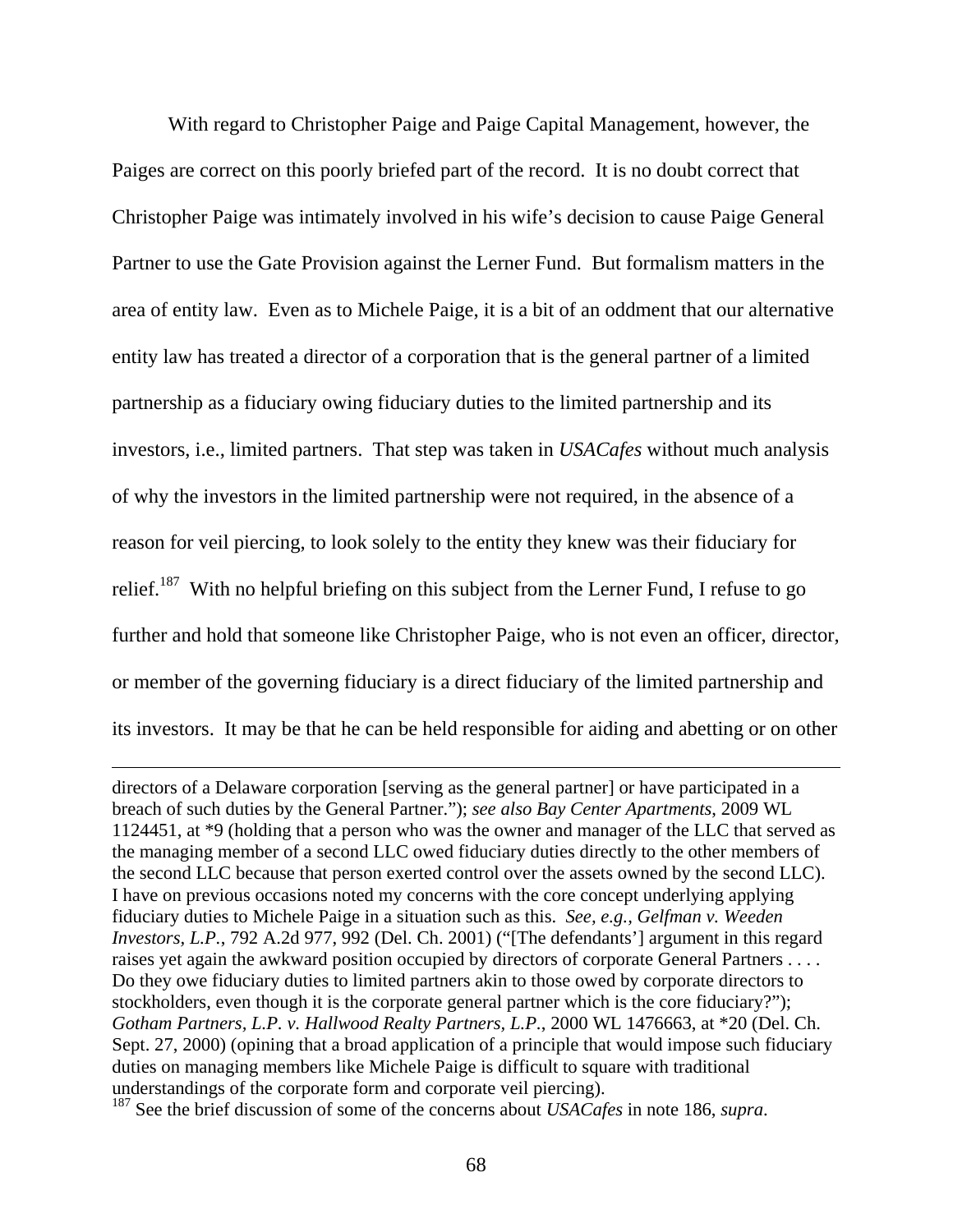grounds such as unjust enrichment, but none of those grounds has been pled here. The same is also true as to Paige Capital Management. But, because the Paiges raised these issues only in a footnote in their post-trial opening brief, I dismiss the fiduciary duty count against Christopher Paige and Paige Capital Management without prejudice, reserving to the Lerner Fund the right to bring an aiding or abetting or unjust enrichment claim *in the event that* Michele Paige and Paige General Partner do not satisfy the final judgment.

I now turn to the second, more substantive, argument made by the Paiges, which is nothing if not innovative.

As to Michele Paige and Paige General Partner, the Paiges make the argument that those defendants owed no fiduciary duties to the Hedge Fund and its investors in deciding whether to waive the Gates because that decision was one that presented a conflict of interest for Michele Paige and Paige General Partner. Because Paige General Partner and those who controlled it  $-$  i.e., Michele Paige  $-$  owed fiduciary duties to Paige General Partner and its sole member, i.e., Michele Page herself, and because a decision to waive the Gates would injure Paige General Partner and Michele Paige by depriving them of the financial benefits of continuing to manage the Lerner Fund's capital longer, they were in an impossible position. To waive the Gates in the best interests of the Fund's investors would cause them to breach their obligations to themselves, and thus the answer is that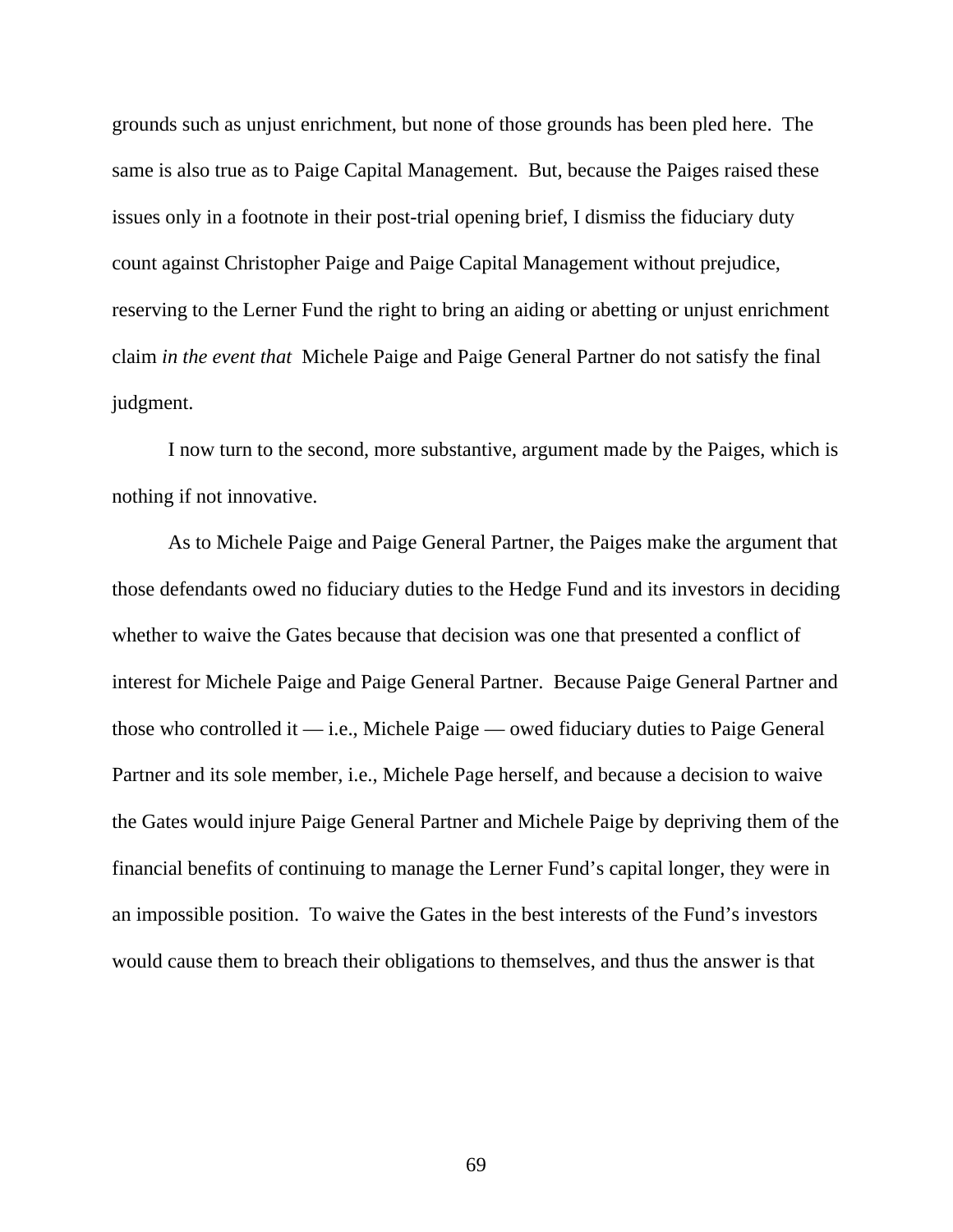they owed the Fund and its investors no fiduciary duties in deciding whether to waive the Gates.<sup>188</sup>

The Paiges' novel argument fails to persuade me.

As a matter of default law, Paige General Partner clearly owes fiduciary duties to the limited partners in the Hedge Fund.<sup>189</sup> Although Delaware's Revised Uniform Limited Partnership Act permits the waiver of fiduciary duties, $190$  such waivers must be set forth clearly, and as we shall see, there is no provision of the Partnership Agreement that says that Paige General Partner does not owe fiduciary duties to the Fund and its investors. As a result, when Paige General Partner acts as the general partner, it must do so in the good faith belief that it is advancing the best interests of the Fund and its investors, i.e., the limited partners.

As a matter of settled law, it is clear that the existence of a conflict does not absolve a governing fiduciary of responsibility for acting in its own self-interest. To the contrary, when a fiduciary acts in a conflicted situation it is, for that very reason, subjected to a more searching form of judicial review, most commonly one known as the

<sup>188</sup> Pl. Rep. Br. at 21-22 (citing *Kelly v. Blum*, 2010 WL 629850, at \*10 n.67 (Del. Ch. Feb. 24, 2010); *Bay Center Apartments*, 2009 WL 1124451, at \*8-9); *see also* Post-Tr. Tr. at 52-53 (Counsel for the Paiges).

<sup>189</sup> *See, e.g.,* MARTIN I. LUBAROFF & PAUL M. ALTMAN, DELAWARE LIMITED PARTNERSHIPS § 11.2.2 (2010) ("Under Delaware law, a general partner of a Delaware limited partnership owes a fiduciary duty to the limited partnership and to the other partners in the limited partnership."). <sup>190</sup> 6 *Del. C.* § 17-1101(f) ("A partnership agreement may provide for the limitation or elimination of any and all liabilities for breach of contract and breach of duties (including fiduciary duties) of a partner or other person to a limited partnership or to another partner or to another person that is a party to or is otherwise bound by a partnership agreement; provided, that a partnership agreement may not limit or eliminate liability for any act or omission that constitutes a bad faith violation of the implied contractual covenant of good faith and fair dealing."); MARTIN I. LUBAROFF & PAUL M. ALTMAN, DELAWARE LIMITED PARTNERSHIPS § 11.2.6.2 (2010).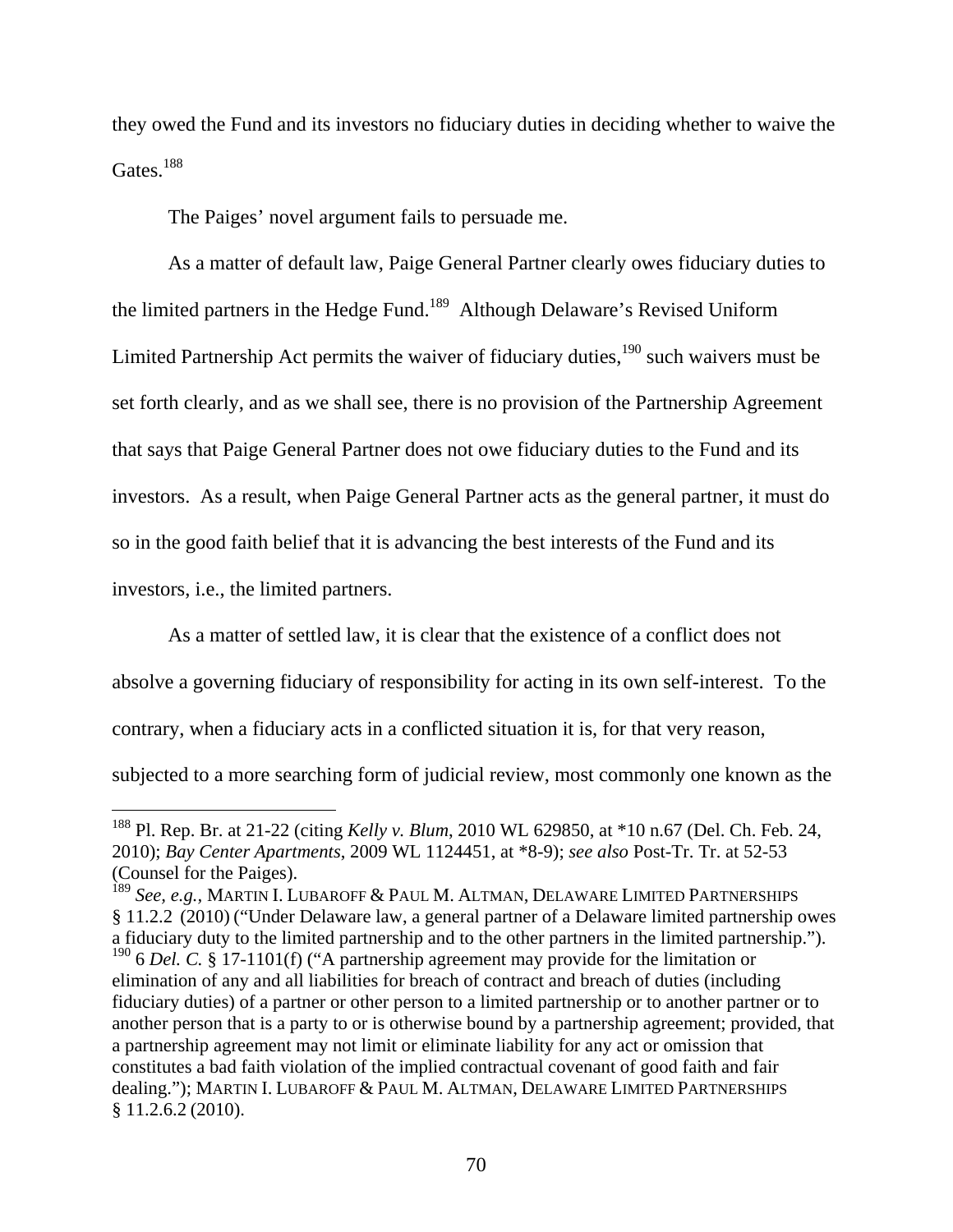entire fairness standard of review. For example, it is common in situations involving squeeze-out mergers by controlling stockholders for both the controlling stockholder and those of its affiliates on the board of the squeezed out subsidiary to face potential liability under the entire fairness standard if the merger is not fair to the subsidiary's minority stockholders. The iconic case of *Weinberger v. UOP, Inc.*,<sup>191</sup> and its progeny stand for that mundane proposition. In the alternative entity context, similar principles apply and controlling fiduciaries and their affiliate directors who are the human instruments through which control of the alternative entity is actually exercised have faced close review when they make decisions where the controller's self-interest conflicts with the best interests of the alternative entity's investors.<sup>192</sup>

I see no sound basis in public policy for our state to turn its back on the use of judicial review to make sure that investors in Delaware entities can hold fiduciaries accountable for compliance with their fiduciary duties. To find that a conflicted fiduciary is by virtue of that status absolved of fiduciary responsibility would be an astounding decision with deleterious consequences for investors, the cost of capital, and the integrity of our law. I refuse the invitation to take such an unwise step. Rather, I proceed from the more traditional premise that Paige General Partner, as the general partner of the Hedge

<sup>191</sup> *Weinberger v. UOP, Inc.* 457 A.2d 701 (Del. 1983).

<sup>192</sup> *See, e.g., In re Boston Celtics Ltd. P'ship S'holders Litig.*, 1999 WL 641902, at \*4 (Del. Ch. Aug. 6, 1999) (noting that where a plaintiff can rebut the presumptions of the business judgment rule by pleading that the corporate general partner and its directors engaged in self-interested conduct, the court will review those actions under the entire fairness standard of review) (citations omitted).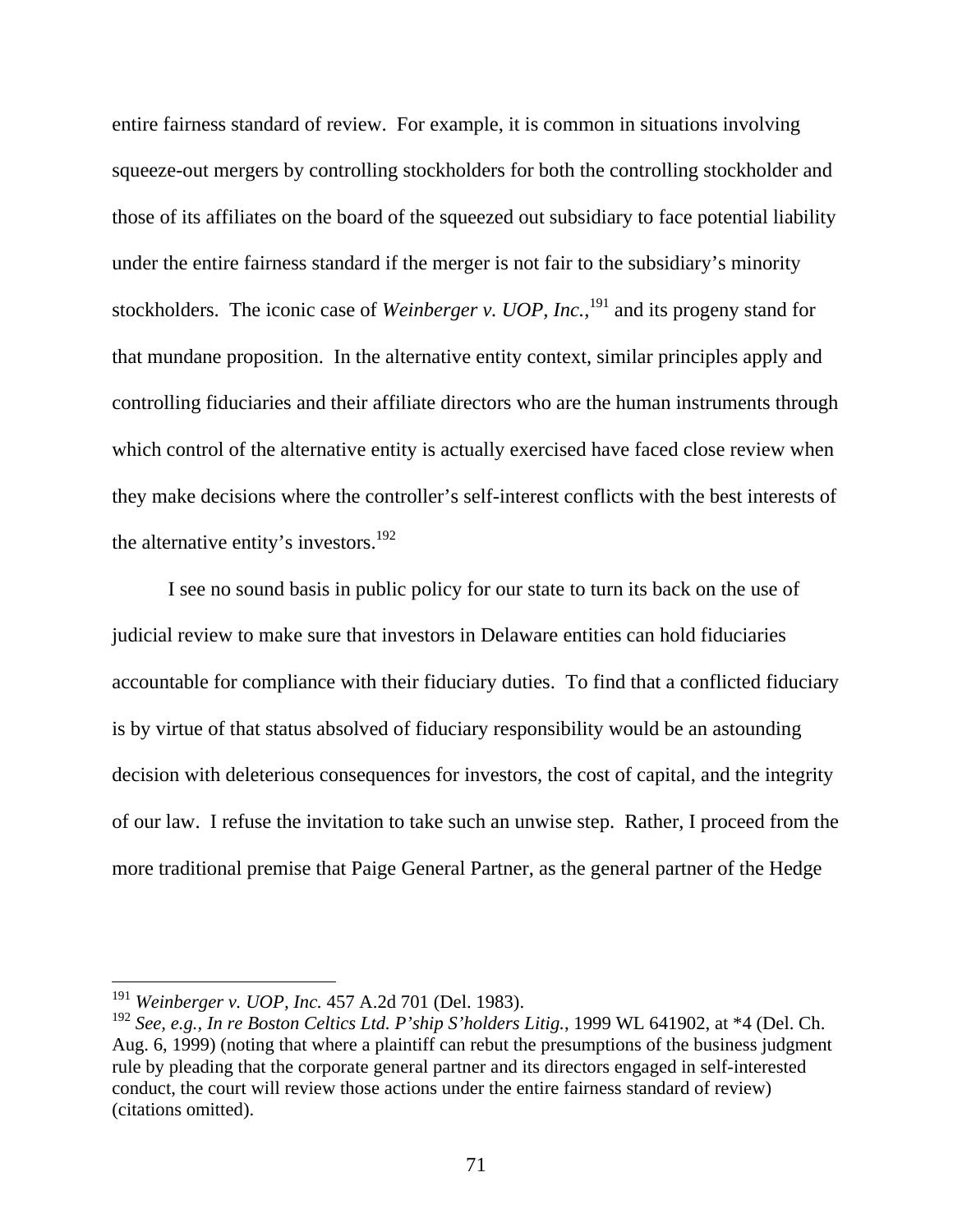Fund, owed a fiduciary duty to the limited partnership (the Hedge Fund) and its investors (the limited partners).

Even assuming that traditional premise, the Paiges have another argument as to why fiduciary duties do not apply that is less novel.

The Paiges argue that because the Partnership Agreement gave Paige General Partner the "sole discretion" to determine whether to "waive or modify the conditions relating to withdrawal [i.e., the Gate Provision],"<sup>193</sup> the governing contract, which takes precedence over default statutory law when there is a conflict,  $194$  clearly provides that Paige General Partner may fail to waive the Gates solely for its own self interest, without any consideration of the best interest of the Hedge Fund and its investors. The Lerner Fund disagrees with that assertion and I find that its position is the better one.

Unlike contractual provisions stating that the general partner has "sole discretion" to make a decision for any reason, and then clarify that such "sole discretion" means that the general partner need not consider any other interests, like those of the limited partners,<sup>195</sup> the provision at issue in this case only says that Paige General Partner gets to

<sup>&</sup>lt;sup>193</sup> Partnership Agreement § 8.02(d).

<sup>194</sup> *Arvida/JMB Partners, L.P. v. Vanderbilt Income and Growth Assocs., L.L.C.*, 1997 WL 294440, at \*2 (Del. Ch. May 23, 1997); *Monterey Investments, Inc. v. HealthCare Investments, Inc.*, 1997 WL 367038, at \*1 (Del. Ch. June 26, 1997).

<sup>&</sup>lt;sup>195</sup> In *Gotham Partners, L.P. v. Hallwood Realty Partners, L.P.*, this court addressed a limited partnership agreement that provided the general partner "sole and complete discretion" to decide issues related to the issuance of partnership units. *Gotham Partners, L.P. v. Hallwood Realty Partners, L.P.*, 2000 WL 1476663, at \*5 (Del. Ch. Sept. 27, 2000). But that partnership agreement also went on to state that:

Whenever in this Agreement . . . the General Partner is permitted or required to make a decision (i) *in its "sole discretion" or "discretion" or under a similar grant of authority or latitude, the General Partner shall be entitled to consider only such interests and factors as it desires and shall have no duty or obligation*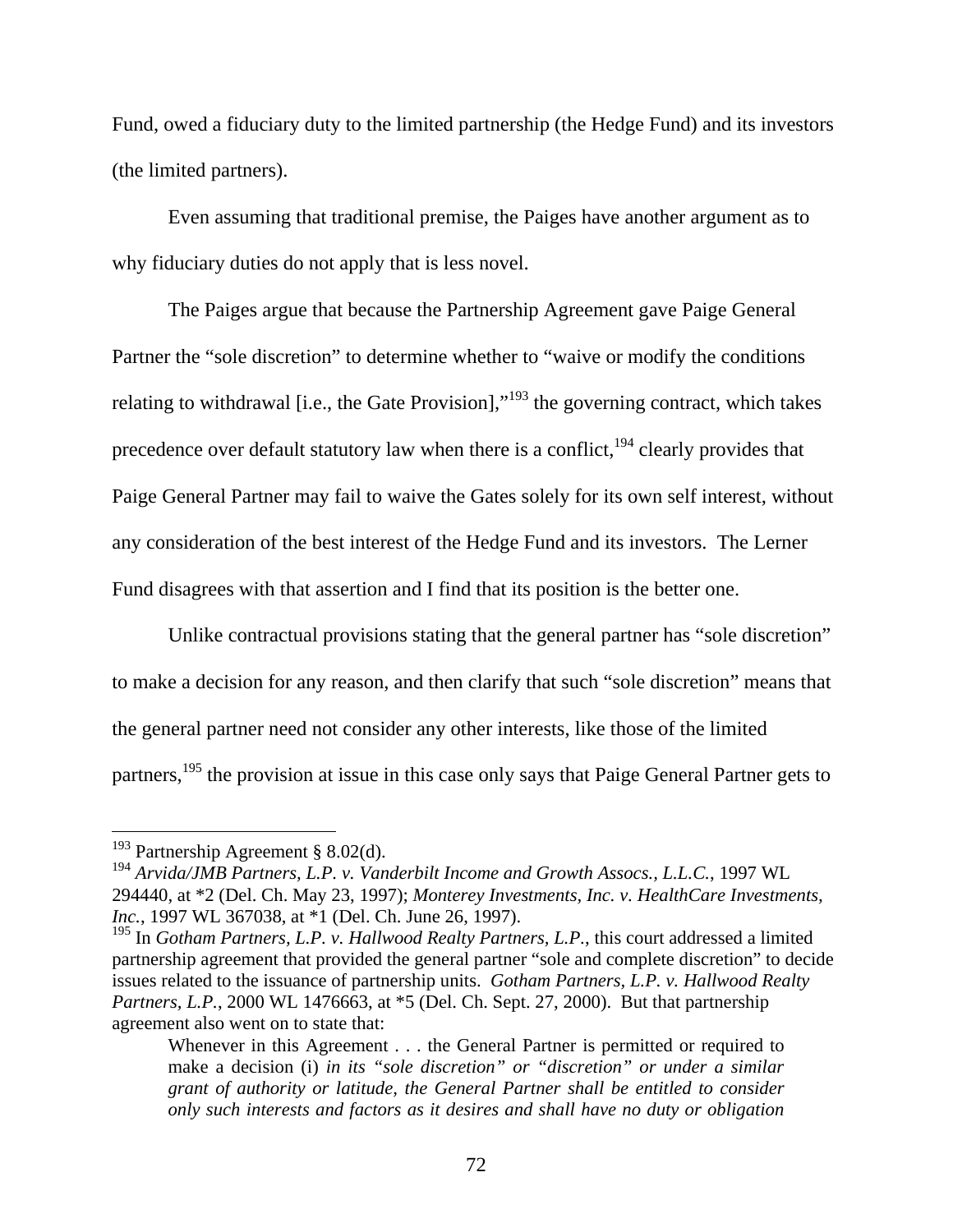act in its sole discretion and does not further flesh out what that term means. That bare statement does nothing to absolve Paige General Partner of the duty to act for a proper fiduciary purpose; it simply says that Paige General Partner has the singular (i.e., sole) authority (i.e., discretion) to consider and decide this matter. My conclusion that this is so is supported not only by the plain language of the clause, which says only that, but also by prior well-reasoned precedent of this court. In *Cantor Fitzgerald, L.P. v. Cantor*, then-Justice, now Chief Justice, Steele, sitting by designation on the Court of Chancery, similarly found that any "sole and absolute discretion granted by a particular provision is subject to the global requirement that every partner abide by its duty of loyalty . . . and . . . exercise 'good faith' in making all determinations and judgments," and that the "sole discretion" language in the partnership agreement meant only that the party upon whom it was conferred did not need to "seek the guidance or approval of others" in making the decision.196 The decision in *Gotham Partners, L.P. v. Hallwood Realty Partner, L.P.* 

*to give any consideration to any interest of or factors affecting the Partnership,* . . . *the Limited Partners or the Assignees.* 

 $\overline{a}$ 

*Id.* at \*6 (emphasis in original). Based on that contractual language, this court concluded that the "sole and complete" discretion afforded to the general partner supplanted that partner's traditional duty to consider the interests of the partnership and its limited partners in making a decision. *Id.* at \*10. *See also Gelfman v. Weeden Investors, L.P.*, 792 A.2d 977 (Del. Ch. 2001) (holding that where a limited partnership agreement gave the general partner the "*sole [and complete] discretion*," and further clarified that this meant that the general partner "*shall be entitled to consider only such interests and factors as it desires and shall have no duty or obligation to give any consideration to any interest or factors affecting the Partnership . . . , the Limited Partners or the Assignees*," the partnership agreement "clearly preclude[d] the application of *all aspects of* the traditional fiduciary duty of loyalty . . . and the General Partner will not be liable for beach of contract or fiduciary duty simply because the result of its action produces is not 'entirely fair.'") (emphasis in original).

<sup>196</sup> *Cantor Fitzgerald*, *L.P. v. Cantor*, 2001 WL 1456494, at \*7 (Del. Ch. Nov. 5, 2001).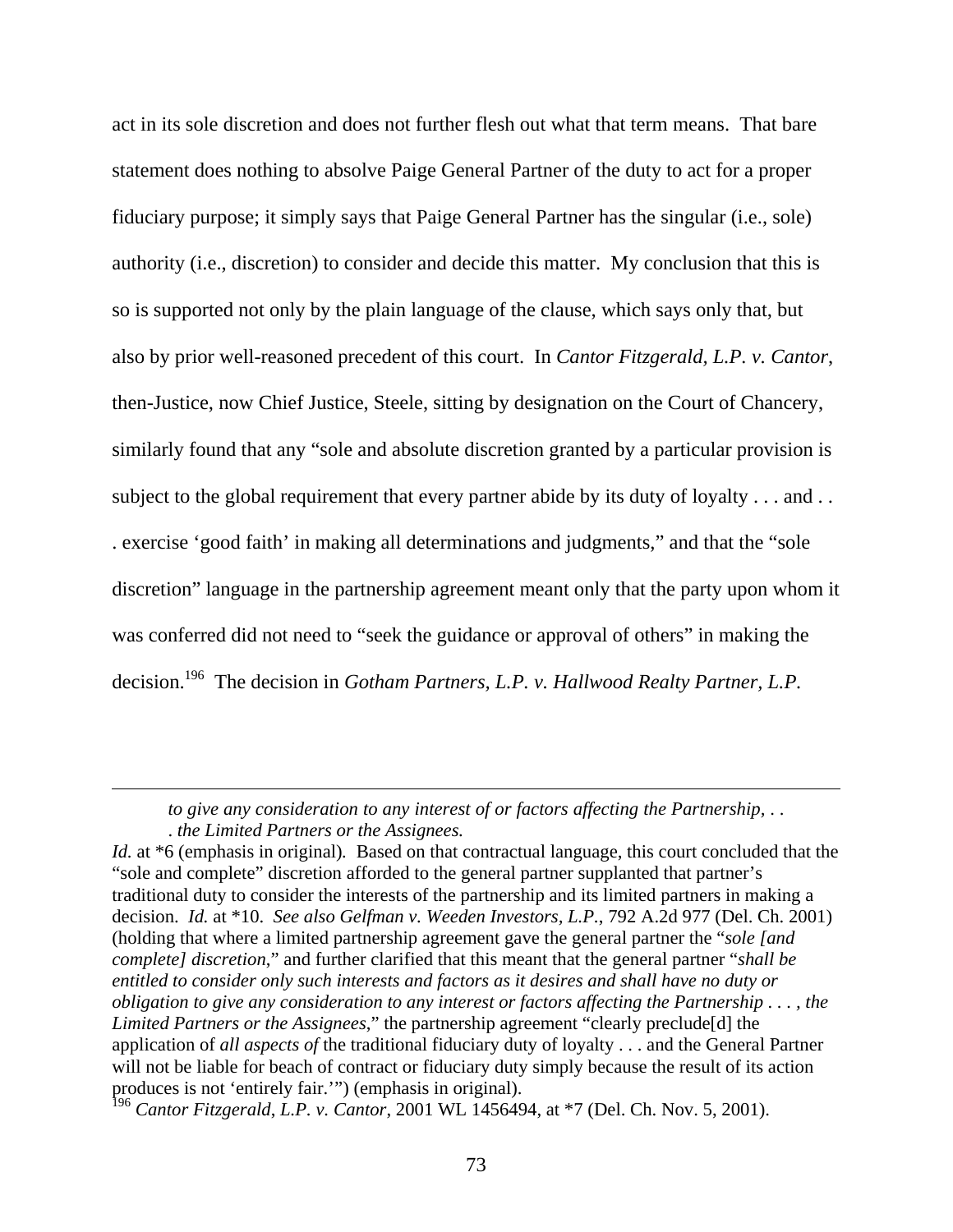and my decision here are also consistent with the basic requirement that any contractual displacement of the fiduciary duties of loyalty and care be made with clarity.<sup>197</sup>

With that underbrush cleared, I turn to the remaining question which is whether the decision not to waive the Gates was a justifiable fiduciary act.

Regrettably, this is too easy a call. The record is uncontroverted that the Paiges' decision to gate the Lerner Fund's capital was entirely self-interested and not justified by the best interests of the Hedge Fund and its investors. Indeed, the record is devoid of any rational reason to gate the capital in order to protect *either* of the investors in the Fund the Lerner Fund or Michele Paige — *as investors*. As the Paiges' own expert, Christianna Wood, agreed at trial, the purpose of gate provisions generally is to ensure that there is no "run on the bank" and protect investors in a fund from large withdrawals by departing investors that might require the fund manager to sell assets at an inopportune time to be able to satisfy withdrawal requests.<sup>198</sup> In this case, as of October 31, 2010, when the Paiges chose to use the Gate Provision to restrict the Lerner Fund's withdrawal, the Lerner Fund had approximately \$39.5 million dollars invested in the

<sup>197</sup> *See, e.g., Miller v. Am. Real Estate Partners, L.P.*, 2001 WL 1045643, at \*8 (Del. Ch. Sept. 6, 2001) (citing *Sonet v. Timber Co., L.P.*, 772 A.2d 319, 322 (Del. Ch. 1998)) ("But just as investors must use due care, so must the drafter of a partnership agreement who wishes to supplant the operation of traditional fiduciary duties. In view of the great freedom afforded to such drafters and the reality that most publicly traded limited partnerships are governed by agreements drafted exclusively by the original general partner, it is fair to expect that restrictions on fiduciary duties be set forth clearly and unambiguously.").

<sup>&</sup>lt;sup>198</sup> Tr. at 971-72 (Wood) (agreeing with the characterization of gate provisions in Nora Jordan, et al., Advising Private Funds: A Comprehensive Guide to Representing Hedge Funds, *Private Equity Funds and their Advisers* § 20:12 (2010)). The Lerner Fund's expert, John Maltby, also agreed. Tr. at 1203 (Maltby) ("[T]he primary reason for gate or for gating a fund is to protect investors from a run on the bank and to protect investors from a fire sale of their assets.").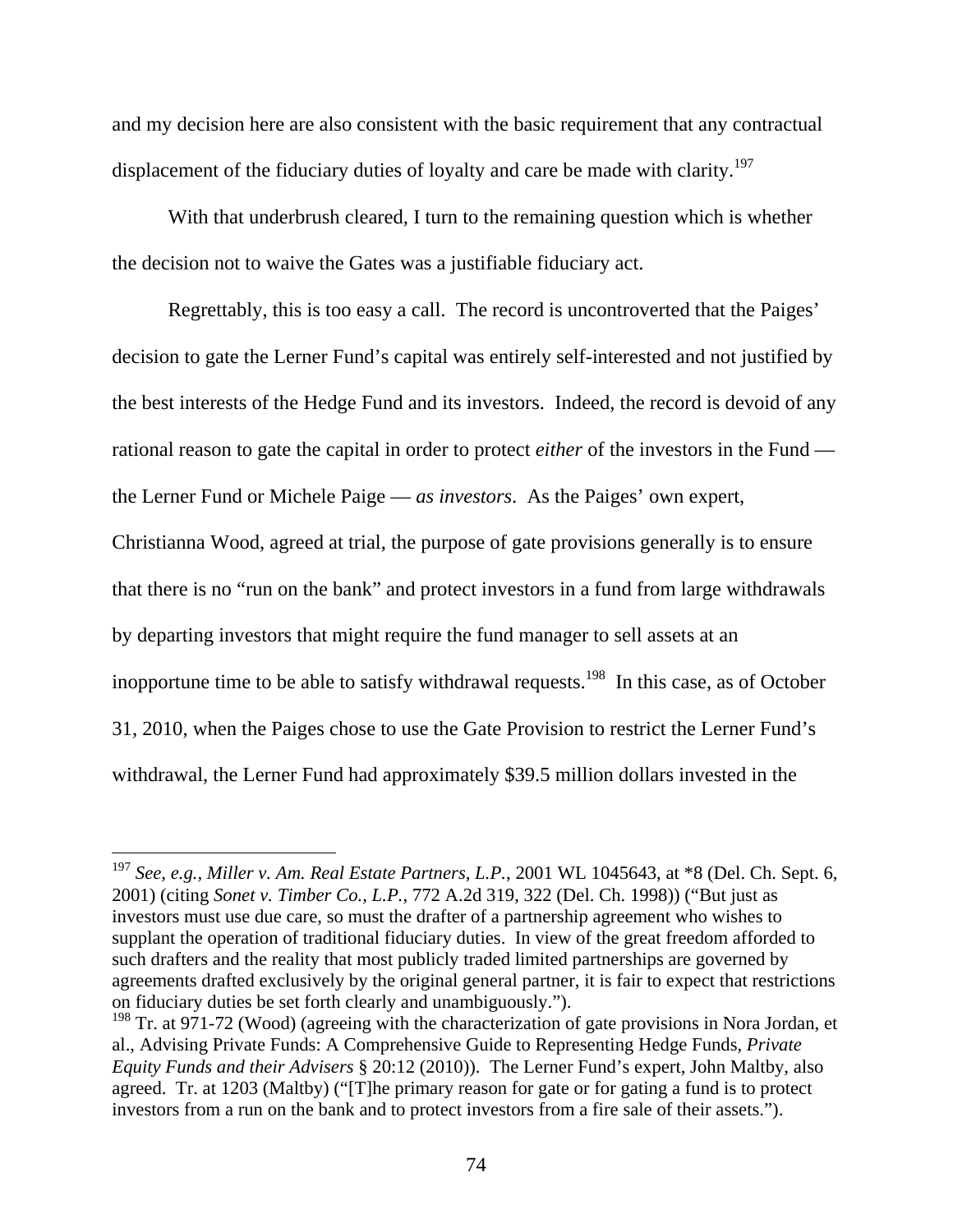Hedge Fund,199 and Michele Paige, the only other investor in the Hedge Fund, had \$39,479 invested.<sup>200</sup> Nothing in the record supports an inference that redeeming the Lerner Fund's entire investment endangered Michele Paige's modest investment in the Hedge Fund. In fact, Wood, the Paiges' own expert, filed reports with the court that do not identify any basis for concluding that Michele Paige's invested capital would have been at any risk because of a full redemption of the Lerner Fund's investment.<sup>201</sup> At trial, she was regrettably dodgy on the question when pressed about this point, but eventually admitted that the investor protection rationale often cited as a reason for application of a gate provision did not apply with any material force in this case with regard to Michele Paige's investment.<sup>202</sup> In other words, a "loyal expert" confessed that Michele Paige's investment would not be materially effected by a withdrawal of all of the Lerner Fund's capital. Most important, Michele Paige never attempted to justify her refusal to waive the Gates on the basis that it was *necessary to protect herself as an investor in the Fund*. Rather, she, as I next discuss, straightforwardly indicated that she advanced her own selfinterest as the owner of Paige General Partner and Paige Capital Management in continuing to receive fees by employing the Gates, and was not trying to advance the best

<sup>&</sup>lt;sup>199</sup> JX-1044; JX-1045.

<sup>200</sup> *Id.*

<sup>&</sup>lt;sup>201</sup> JX-318 (Expert Report of Christianna Wood (Feb. 15, 2011)); JX-320 (Expert Rebuttal Report of Christianna Wood (Feb. 25, 2011)). In her initial report, Wood makes the conclusory statement that given Michele Paige's commitment to invest in the Fund, the Gate Provision would "protect [Michele Paige] as the other investor." JX-318 ¶ 53. But, Wood's report contains no discussion of how Michele Paige's investment would be harmed in light of the composition of the Hedge Fund's portfolio and her investment's size. In fact, at trial, Wood admitted that she was never asked to analyze the Hedge Fund's portfolio. Tr. at 953 (Wood). <sup>202</sup> *Id.* at 890-900 (Wood).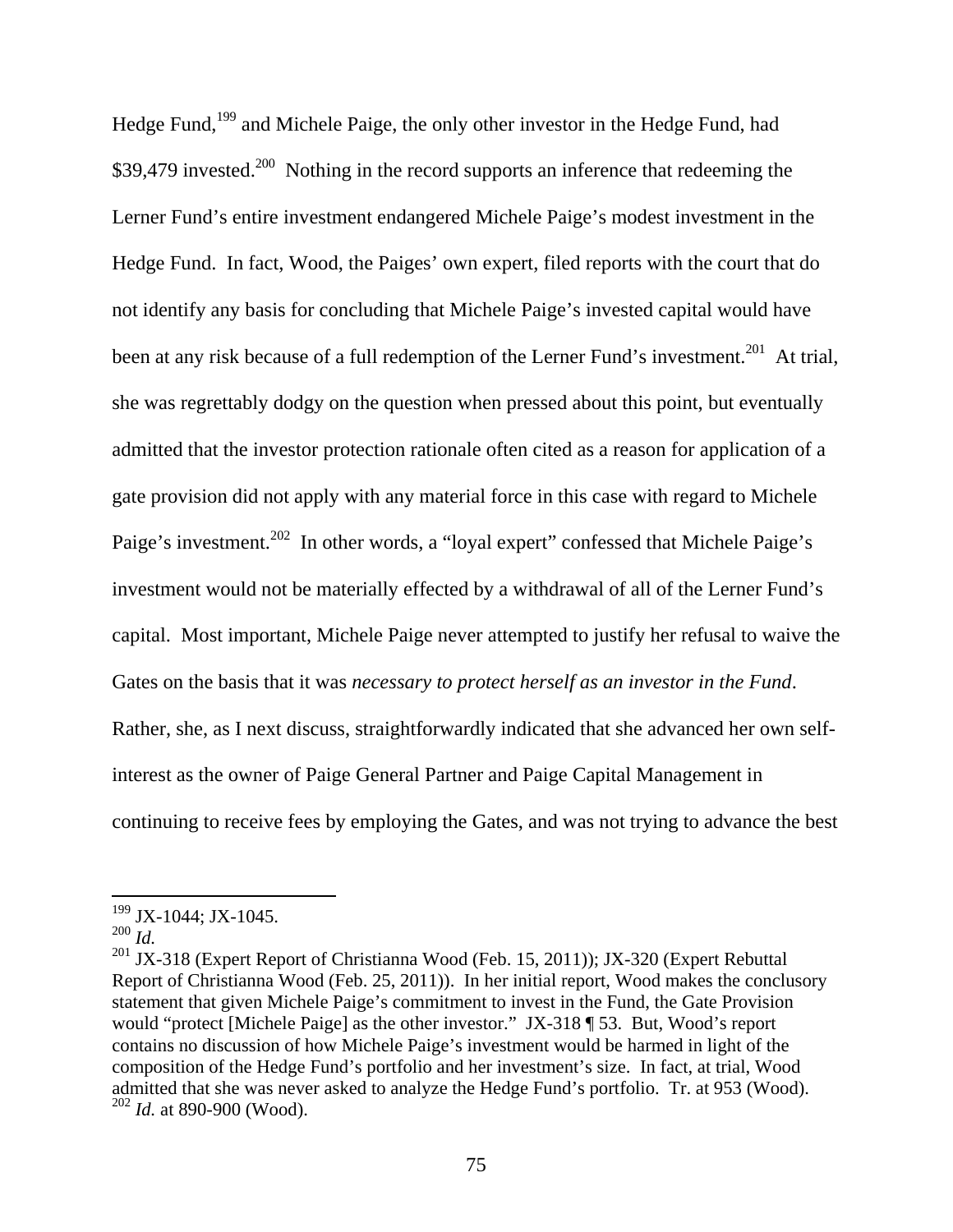interests of the Fund's investors qua investors. That is, she put her self-interest ahead of her fiduciary duties.

To be concrete about that self-interest, by gating the Lerner Fund's capital and allowing it to withdraw only 20% of its investment on October 31, 2010, Paige General Partner secured for Paige Capital Management the management fees associated with that investment. In the year following the application of the Gate Provision, the 1.5% management fee that the Paiges would collect would result in payments to the Paiges of over \$400,000, which would have been lost if the Lerner Fund was allowed to leave the Hedge Fund unimpeded at the end of October 2010. Michele Paige admitted that this amount was material to her. $^{203}$ 

At trial, Michele Paige was asked by her own counsel to explain her reasons for not waiving the Gate Provision.<sup>204</sup> Her rambling response contained no rational reason relating to the protection of the investors in the fund as investors. Instead, she talked about how she (and her family) had invested in excess of one million dollars *into the*  "*operations of the company*."<sup>205</sup> By that she clearly was not referring to investments made by her and her family as investors in the Hedge Fund, but rather investments as the controllers of the Hedge Fund's controlling entities — Paige General Partner and Paige Capital Management — and her consequent desire to "keep employees" and have "business continuity" going forward.<sup>206</sup> To be sure, if Paige General Partner thought in

<sup>&</sup>lt;sup>203</sup> *Id.* at 321 (Michele Paige).

<sup>&</sup>lt;sup>204</sup> *Id.* at 386-87 (Michele Paige).

<sup>205</sup> *Id.* at 386 (Michele Paige) (emphasis added).

<sup>206</sup> *Id.* at 386-87 (Michele Paige).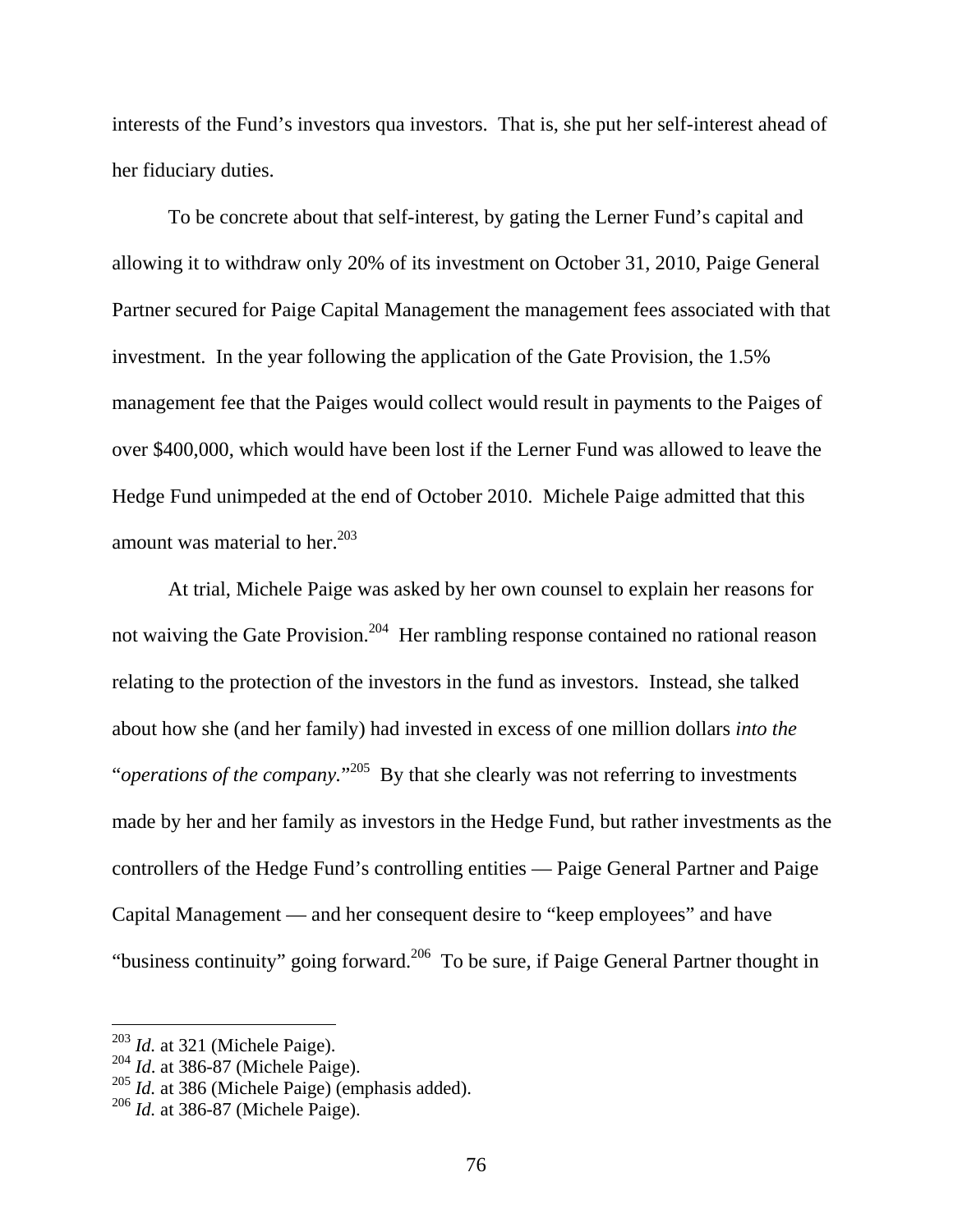good faith that applying the Gate Provision was necessary to protect some interest other than the Paiges' own interest as managers, then applying the Gate Provision might have been proper regardless of how much the Paiges incidentally stood to gain personally from its application. If, for instance, application of the Gate Provision was necessary to protect Michele Paige, in her capacity as an investor, then perhaps Paige General Partner's decision would pass fiduciary muster. But, as shown, that was not the case here. There was no danger to Michele Paige as an investor. Rather, this was a simple decision of a conflicted fiduciary advancing its own self-interest in conflict with the best interests of those it was charged with protecting. The Hedge Fund's best interests are not some ethereal concept for philosophers to debate in this context, they are rather mundane, and consist in what is best for the Fund's investors.

The Paiges argue, however, that even if the decision not to waive the Gate Provision was self-interested, they are statutorily exculpated from liability by 6 *Del. C.* § 17-1101(e). That provision provides that:

Unless otherwise provided in a partnership agreement, a partner or other person shall not be liable to a limited partnership or to another partner or to another person that is a party to or is otherwise bound by a partnership agreement for breach of fiduciary duty for the partner's or other person's good faith reliance on the provisions of the partnership agreement.<sup>207</sup>

Thus, this court has held that if a provision of a limited partnership agreement is ambiguous, good faith reliance on an incorrect interpretation will not give rise to liability

 $\overline{a}$ 207 6 *Del. C.* §17-1101(e).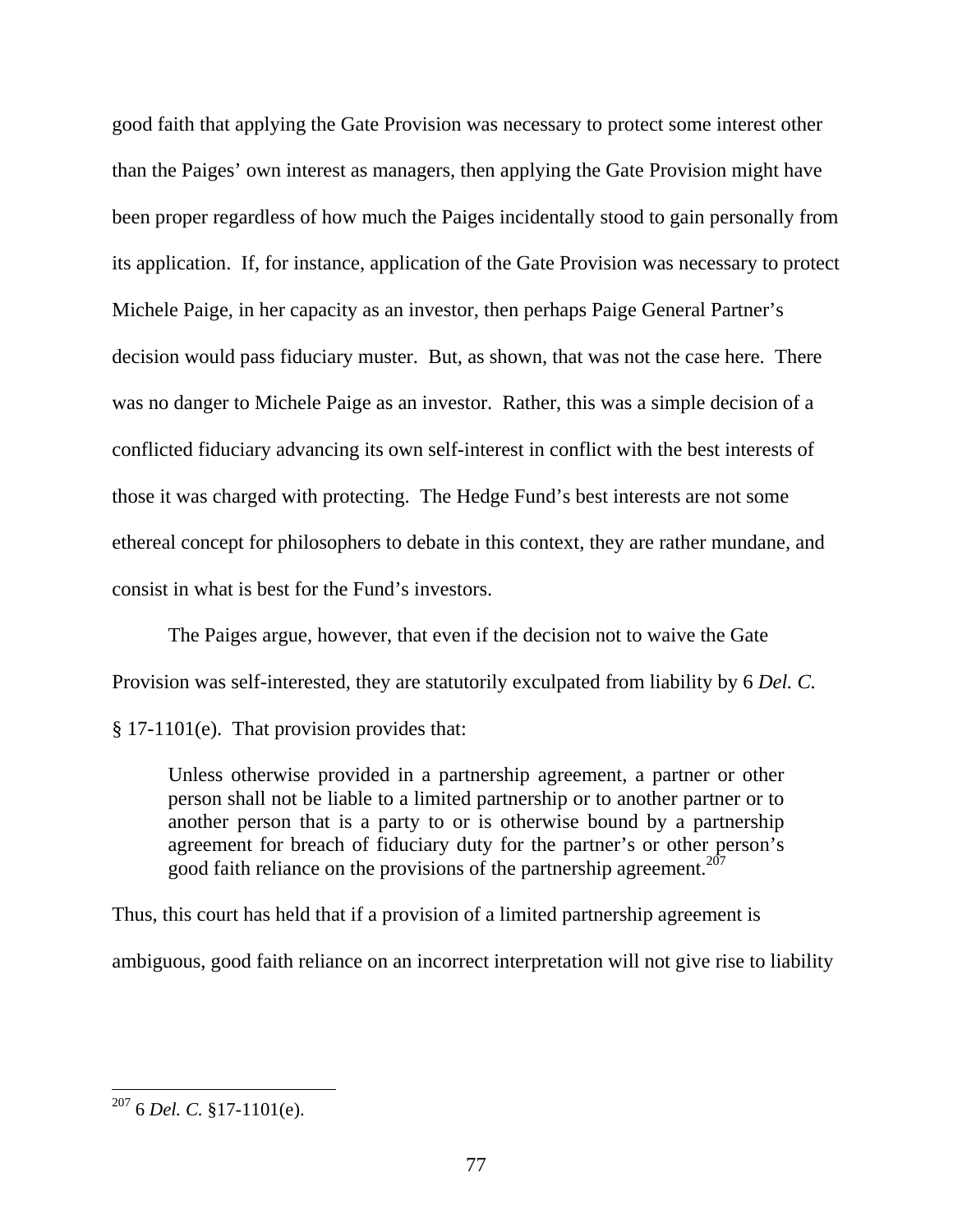for breach of fiduciary duty.<sup>208</sup> But critically, it is the Paiges that must demonstrate that they "acted in good faith reliance on the [P]artnership [A]greement if they are to avoid liability."<sup>209</sup>

Although it is regrettable, I cannot conclude that the Paiges have met their burden of showing that they relied on a good faith reading of the Partnership Agreement. Taken as a whole, Michele Paige's testimony in this case can be fairly read as an assertion that she always believed that the Gate Provision in the Partnership Agreement could be properly used to gate the Lerner Fund's capital after three years and that she always believed that the Gate Provision could be used to ensure the revenue stream to Paige Capital Management, rather than as a way to protect the investors in the Hedge Fund. Michele Paige testified that she viewed the Gates as a tool that the Hedge Fund could use to protect the business interests of the Hedge Fund itself, rather than the best interests of its investors.210 She also testified that during the negotiations, the Lerner Fund asked to be exempted from the Gate Provision but she refused because that provision was something important to the Paiges. $^{211}$  She also said she told the Lerner Fund the reason

<sup>208</sup> *Cont'l Ins. Co. v. Rutledge & Co., Inc.*, 750 A.2d 1219, 1240 (Del. Ch. 2000) ("If a [general] partner can interpret reasonably a clause in the limited partnership agreement in more than one manner, and that general partner relies in good faith on the incorrect interpretation, then the Court will excuse the general partner's breach of the limited partnership agreement.").

<sup>209</sup> *In re Nantucket Island Assocs. Ltd. P'ship Unitholders Litig.*, 2002 WL 31926614, at \*2 (Del. Ch. Dec. 16, 2002).

<sup>210</sup> Tr. at 256 (Michele Paige).

<sup>&</sup>lt;sup>211</sup> *Id.* at 115 (Michele Paige) ("Well, because we wanted to attract longer-term capital. So we wanted to make sure people understood that there were break fees and there were [G]ates and it was important to us to have those.").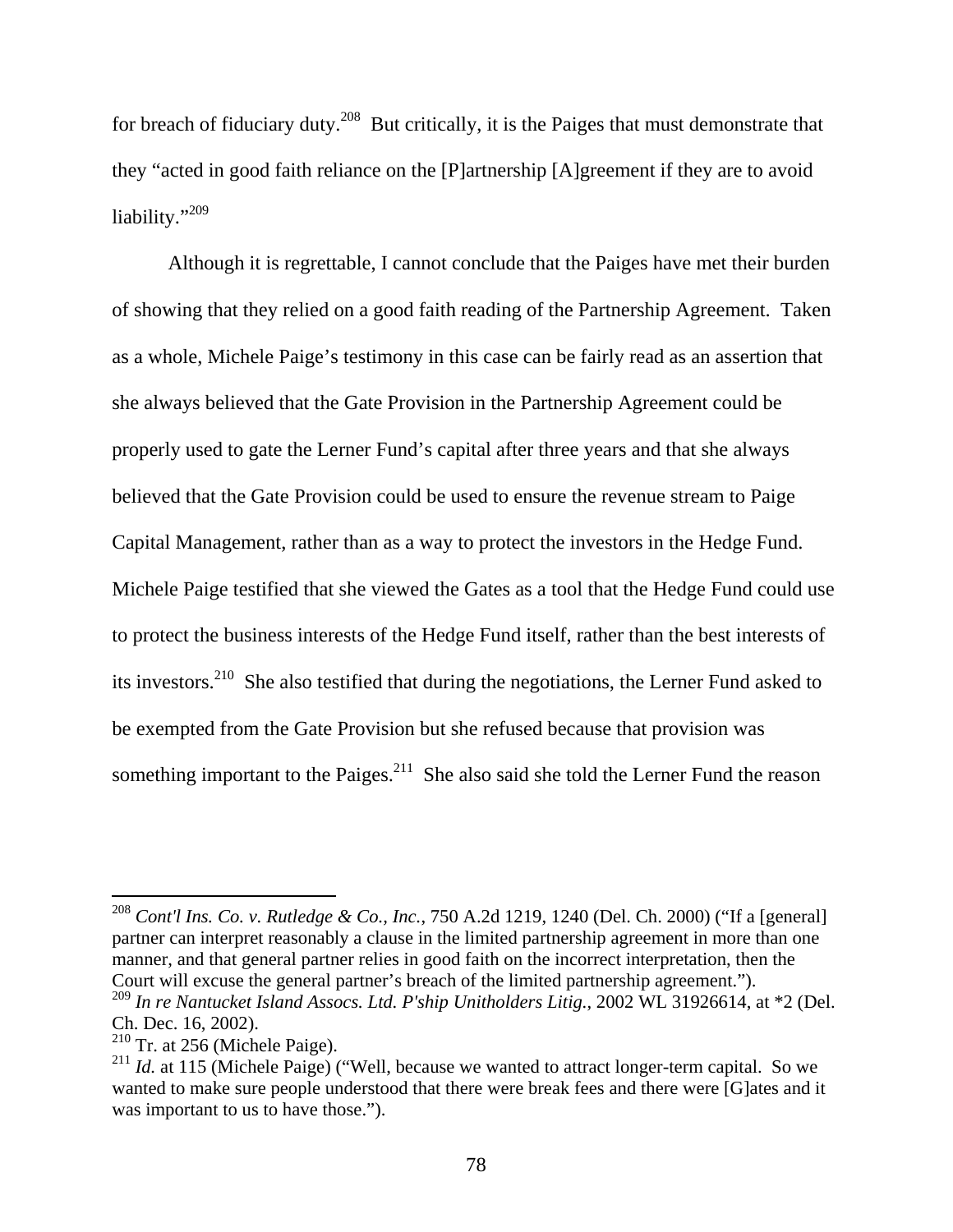"why" it was "very important" to the Paiges.<sup>212</sup> At trial, the only "why" was that it gave the Paiges a continued fee stream and the chance to keep their hopes alive as investment managers. Taken together, that testimony suggests that Michele Paige claims to have viewed the Gates as a means of protecting the self-interest of the Hedge Fund and its business, even when that conflicted with the best interests of the Fund's investors, and that she told the Lerner Fund as much during the negotiations. But, that Michele held that belief and communicated it to the Lerner Fund is, regrettably, not a scenario I find credible. Had Michele Paige, an unproven investment manager, asserted in her negotiations with the Lerner Fund that the Gate Provision was intended to protect her fee stream and business prospects as an investor in the event she could not raise other capital and thus needed to hold the Lerner Fund's capital to maintain her income, she would have never reached a deal with the Lerner Fund. It is reasonable to conclude that the Lerner Fund would have walked away immediately.

I am left with the firm impression that the Paiges' reading of the Partnership Agreement was not that of a good faith fiduciary grappling with the meaning of an ambiguous partnership agreement, but of self-interested minds bent on protecting their own financial interests. Michele Paige's use of the Gates was not inspired by a good faith attempt to advance the interests of the Hedge Fund and its investors, but as leverage to keep a fee stream going to herself and Christopher Paige. When asked directly at trial, by her own counsel, why she did not waive the Gate Provision, Michele Paige could not

<sup>&</sup>lt;sup>212</sup> *Id.* at 85 (Michele Paige) ("I had told [Gould] before why I thought the [G]ates were very important to us.").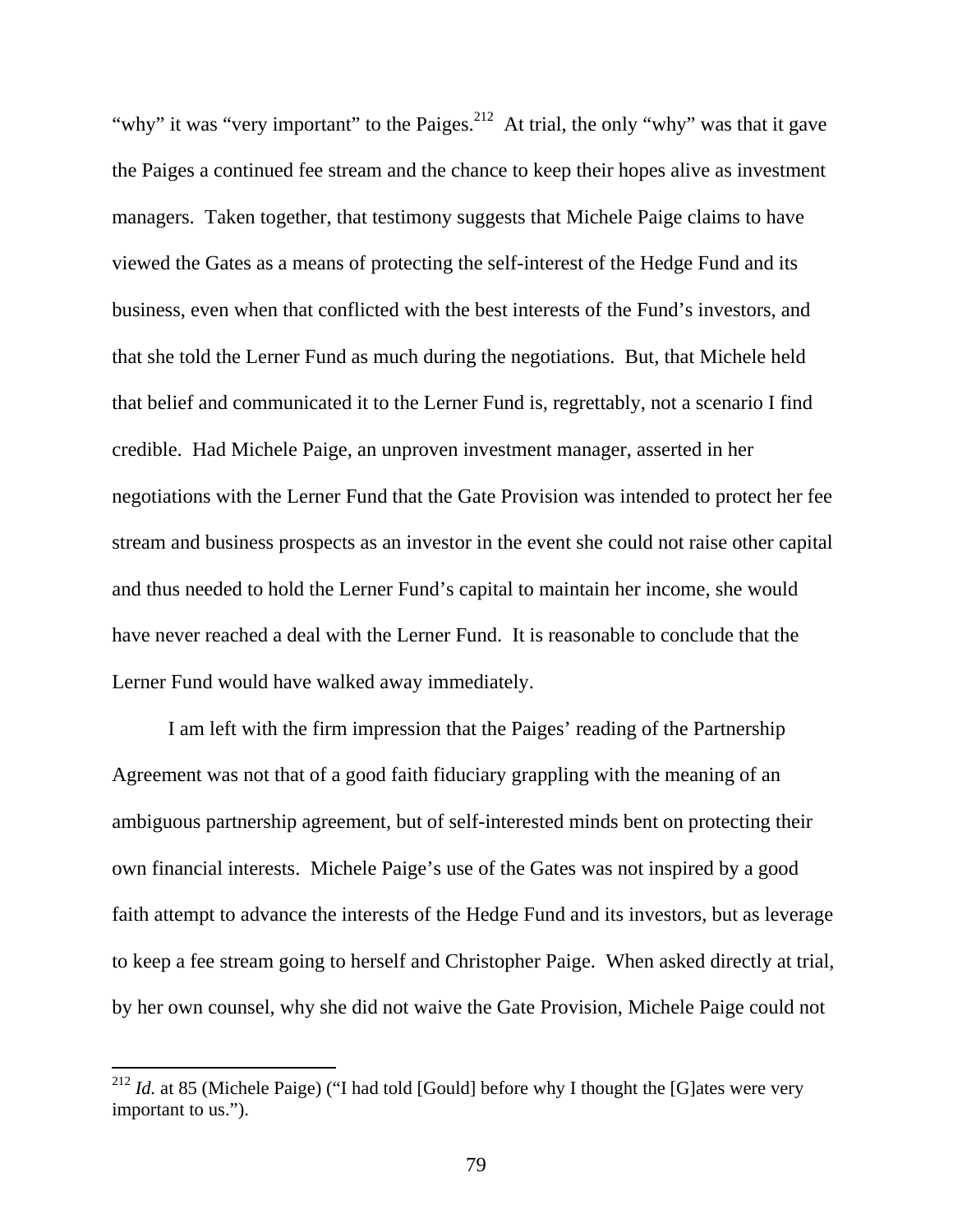articulate a non-self interested reason.<sup>213</sup> That raises another core problem for the Paiges. Section 17-1101(e) is not a license to exculpate fiduciaries for self-serving interpretations of governing instruments. It is best read as ensuring that fiduciaries who take action to advance a proper partnership purpose but do so based on a good faith misreading of the agreement are not tagged for liability for a breach of fiduciary duty. To exculpate a fiduciary for breach of fiduciary duty for making a good faith, but erroneous, determination that the partnership agreement allowed the fiduciary to advance its selfinterest over the best interests of the investors would seem to extend the statute's reach beyond its sensible borders. Because the Paiges have failed to show that their reading of the Partnership Agreement was a good faith interpretation of that Agreement, but rather as a pretext for self-enrichment, the Paiges are not entitled to the protections of 6 *Del. C.* § 17-1101(e).

For all these reasons, I therefore conclude that it was a violation of Paige General Partner's and Michele Paige's fiduciary duties to fail to waive the Gate Provision for the Lerner Fund.

# 5. The Conditions Necessary To Permit The Lerner Fund To Withdraw Its Money Before October 2010 Did Not Exist

Having determined that the Seeder Agreement amended the Partnership Agreement and that the Gate Provision does not apply to the Lerner Fund, it is clear that the Lerner Fund is entitled to the return of its capital. But, the Lerner Fund claims that the Paiges' conduct triggered its § 6.4 Right of Withdrawal under the Seeder Agreement

<sup>&</sup>lt;sup>213</sup> *Id.* at 386-87 (Michele Paige).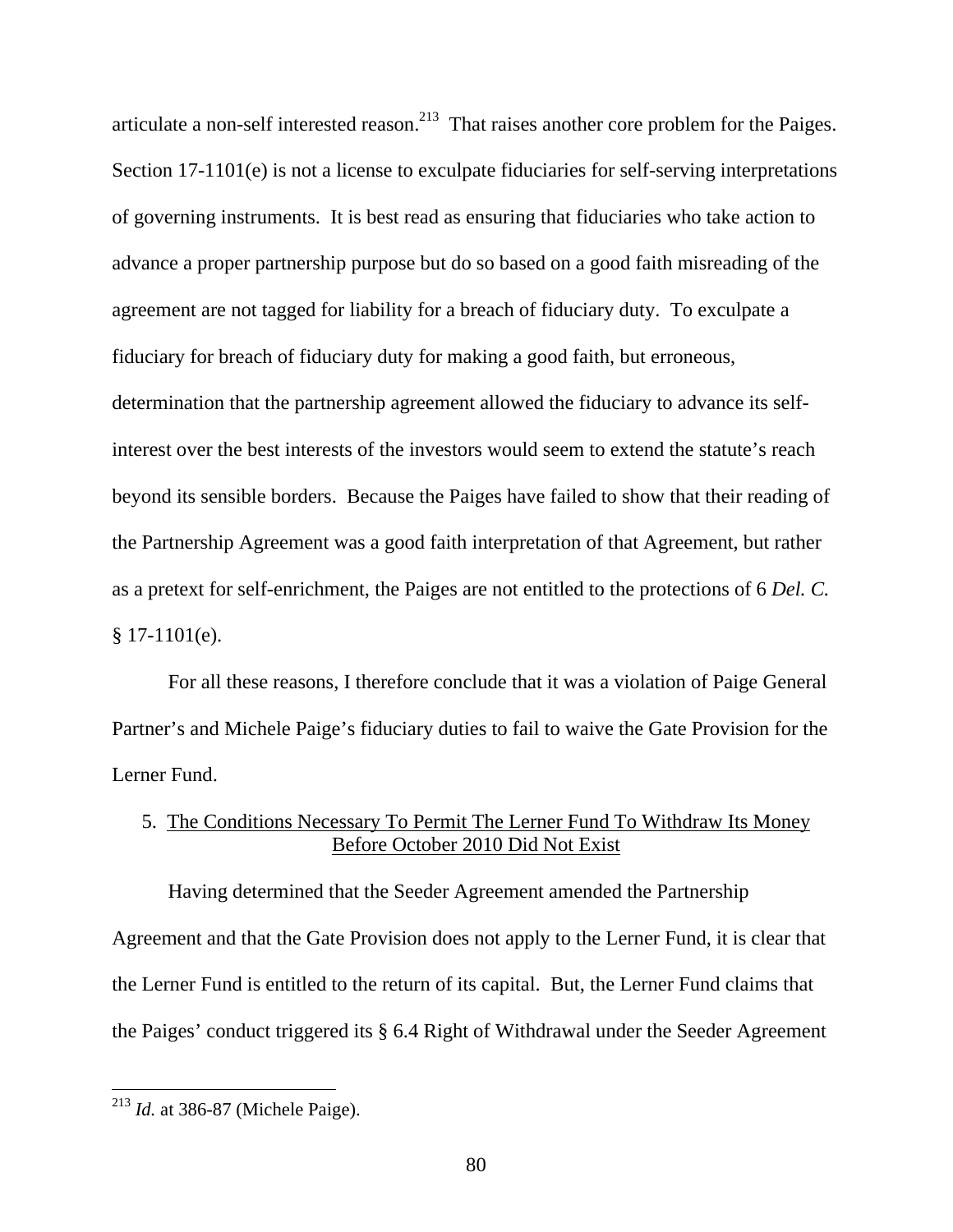in two ways, and thereby entitled the Lerner Fund to withdraw its money before the end of the lock up period. First, the Lerner Fund argues that the Paiges violated its information rights outlined in § 8.2 of the Seeder Agreement. Second, it argues that the Paiges violated their fiduciary duties by engaging in an "extortionate scheme" punctuated by the March 2010 Letter.<sup>214</sup> I deal with each one in turn.

## a. The Lerner Fund Has Not Established A Properly Noticed Breach Of The Information Rights In The Seeder Agreement

As discussed, the § 6.4 Right of Withdrawal entitles the Lerner Fund to withdraw the entirety of its investment immediately if the Paiges engage in certain conduct. Section 6.4(e) entitles the Lerner Fund to withdraw its entire investment if the Paiges materially breach the Seeder Agreement and that breach is not cured within ten days of receipt of written notice of the breach. $^{215}$ 

The Lerner Fund claims that the Paiges have materially breached §§ 8.2(a) and (b) of the Seeder Agreement relating to information rights in two ways:  $^{216}$  first, by refusing to supply the Lerner Fund with the position level detail that it requested in the wake of Christopher Paige's March 2010 Letter — a violation of § 8.2(b); and second, by thwarting the Lerner Fund's efforts to inspect the books and records of Paige Capital Management — a violation of § 8.2(a). Section 8.2(a) of the Seeder Agreement permits the Lerner Fund "with advance written notice to [Paige Capital Management], and during regular business hours, to review the books and records of [Paige Capital Management],

 $214$  Def. Op. Post-Tr. Br. at 40.

<sup>&</sup>lt;sup>215</sup> Seeder Agreement § 6.4(e).

 $216$  Def. Op. Post-Tr. Br. at 52.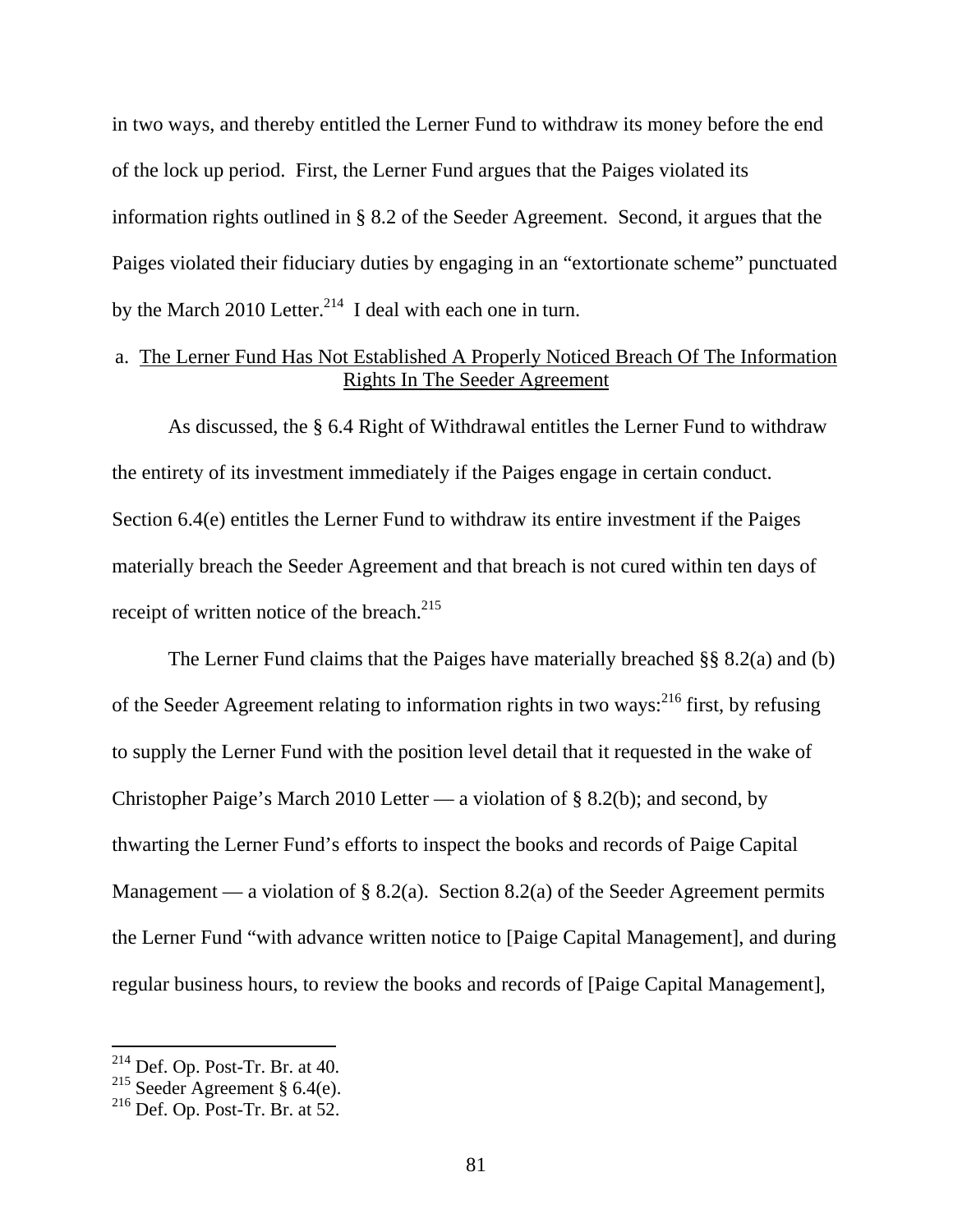at [the Lerner Fund's] expense, for the purpose of verifying compliance with the terms of this Agreement."<sup>217</sup> Section 8.2(b) states that:

As soon as reasonably practicable following the close of each calendar month, [Paige Capital Management] will provide [the Lerner Fund] and any of its affiliates, at the expense of [Paige Capital Management], a report reflecting monthly performance estimates and other portfolio information as may reasonably be requested by [the Lerner Fund] in connection with this Agreement, which may include, among other things, portfolio exposures, portfolio positions, performance analysis and risk reports.<sup>218</sup>

After receiving the March 2010 Letter from Christopher Paige, the Lerner Fund

requested position level detail because it was worried about the safety of its investment. The Lerner Fund contends that the position level request was reasonable because it is specifically contemplated by § 8.2(b) of the Seeder Agreement, which states that the information the Lerner Fund may request includes "portfolio positions."219 The reasonableness of such a request, the Lerner Fund points out, was acknowledged at trial by the Paiges' own expert.<sup>220</sup> Relatedly, the Lerner Fund argues that because of § 9.1 of the Seeder Agreement, a no-waiver clause, it is immaterial that the Lerner Fund never requested detailed information from the Paiges or complained about the sufficiency of the information that the Paiges had been providing in the earlier phases of the parties' relationship, and that such a failure did not prevent the Lerner Fund from requesting reasonable information in the wake of the Paiges' March 2010 Letter.

<sup>&</sup>lt;sup>217</sup> Seeder Agreement § 8.2(a).

 $^{218}$  *Id.* § 8.2(b).

 $^{219}$  *Id.* § 8.2(b).

 $220$  Def. Op. Post-Tr. Br. at 53 (quoting Tr. at 922 (Wood)).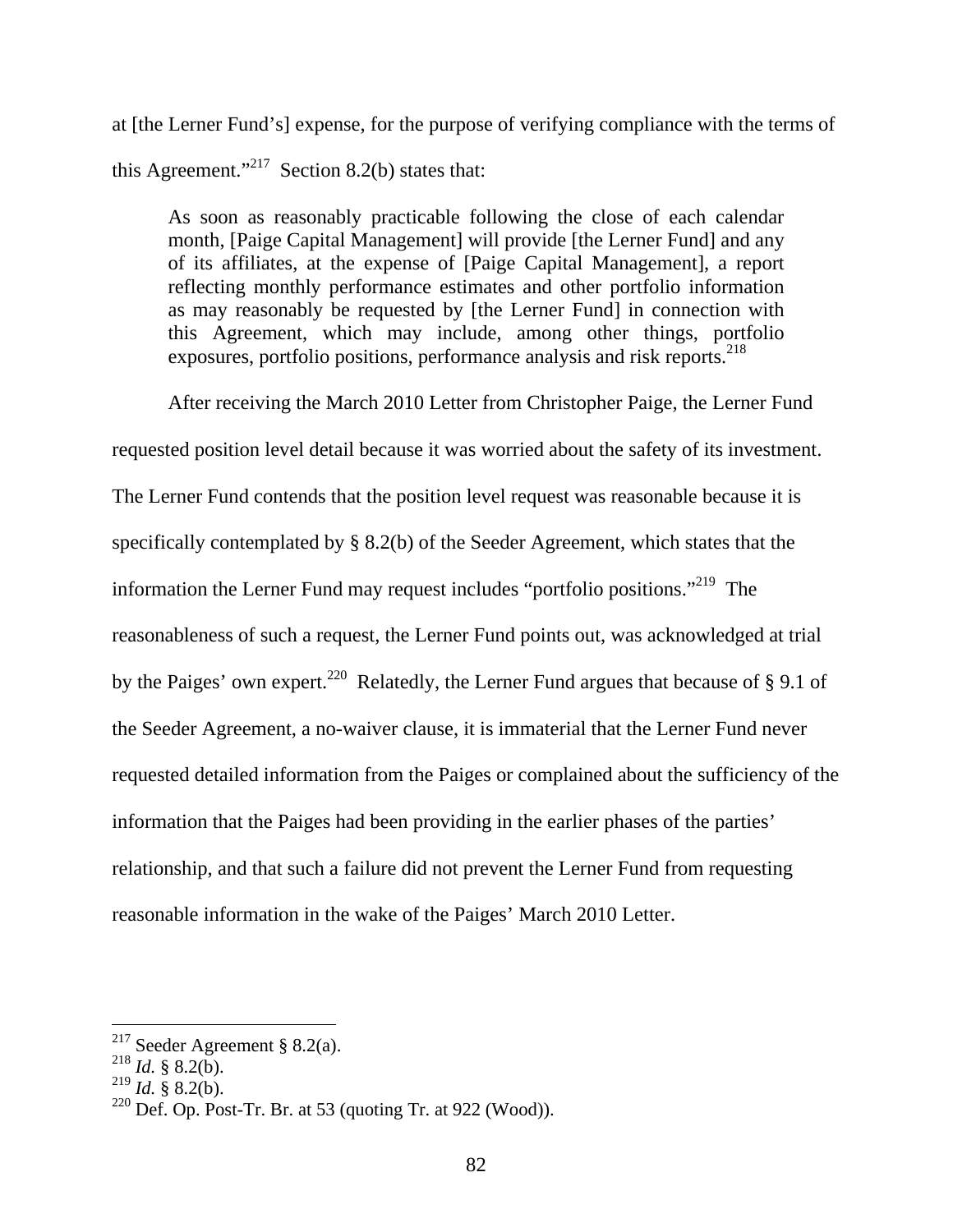Next, the Lerner Fund argues that § 8.2(a), which refers only to the Lerner Fund's right to inspect the books and records of Paige Capital Management — the investment manager — must be read to also allow for inspection of the books and records of the affiliated funds that Paige Capital Management manages, i.e., the Hedge Fund, because the Hedge Fund was the entity in which the Lerner Fund was invested, Paige Capital Manager did all the key investing work for the Hedge Fund, and the information rights were granted to the Lerner Fund to allow it to verify compliance with the Seeder Agreement.<sup>221</sup> Finally, the Lerner Fund argues that it provided notice of the breaches in a July 15, 2010 letter from its counsel to the Paiges' counsel, or, in the alternative, when it filed its counterclaims in this action on July 30,  $2010^{222}$ 

 The Paiges respond with several arguments of their own. Initially, the Paiges say that § 8.2(a) relates only to the books and records of Paige Capital Management and therefore the Lerner Fund has no right to inspect the books and records of the affiliated funds that Paige Capital Management manages, i.e., the Hedge Fund. Conveniently, the Paiges then say that Paige Capital Management has no books and records addressing key issues like the Hedge Fund's investments even though Paige Capital Management, as the investment manager, makes all the investment decisions: a real "gotcha" argument that is never backed up by an explanation of how Paige Capital Management conducts its affairs with no records, when the Hedge Fund itself has no employees. Next, the Paiges contend that the parties' course of dealing under § 8.2(b) establishes that the monthly reports that

 $221$  Def. Op. Post-Tr. Br. at 54.

<sup>&</sup>lt;sup>222</sup> JX-1090 (Letter from Christopher Duffy to Steven Molo (July 15, 2010)).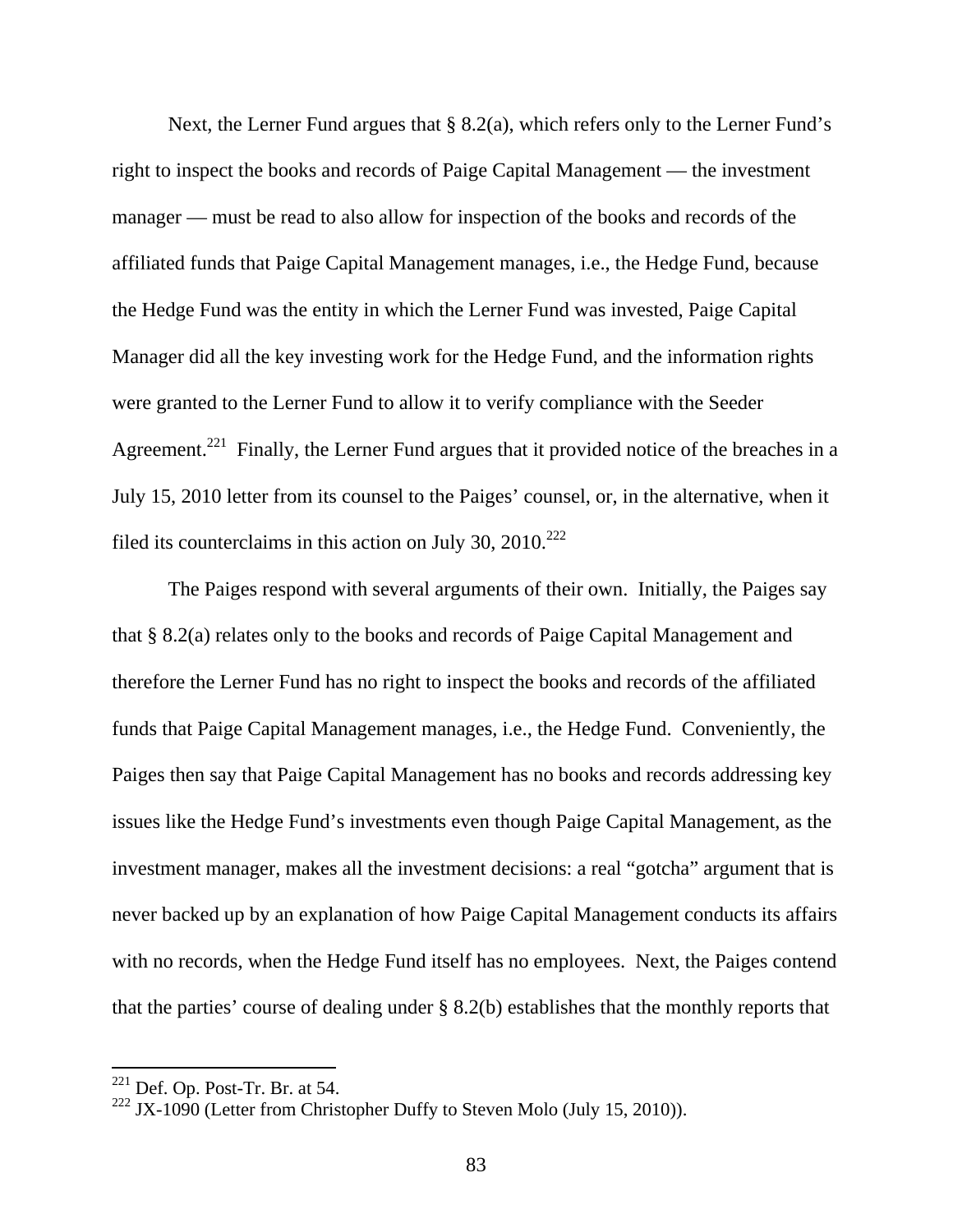the Paiges had been furnishing to the Lerner Fund since the parties' relationship began were satisfactory. Finally, the Paiges insist that the Lerner Fund never provided the contractually required notice until October 22, 2010, nine days before the § 6.4 Right of Withdrawal terminated and that the notice was therefore untimely.

There is no question that the Paiges violated the information rights of the Lerner Fund by refusing to grant its requests for position level detail after sending the March 2010 Letter. The Lerner Fund might be precluded from arguing that the form of the monthly reporting it had agreed to was all of a sudden no longer proper, but it was not precluded from making additional reasonable information requests. In fact, § 8.2(b) specifically provides that the Lerner Fund may request other information, "which may include, among other things*, portfolio exposures, portfolio positions, performance analysis and risk reports*."<sup>223</sup>

Section 8.2(a) gives the Lerner Fund the right to inspect the books and records of Paige Capital Management, which was the investment manager for the Hedge Fund. The Paiges refused to grant the Lerner Fund access to information that they claimed was possessed by the Hedge Fund because the Hedge Fund is a separate entity from Paige Capital Management. That argument is not persuasive for at least two reasons.

First, there is case law in New York that suggests that provisions such as § 8.2(a) of the Seeder Agreement must be read in light of their purpose and not strictly adhered to in cases where entity structure would thwart the clear purpose of the provision.<sup>224</sup> Here,

<sup>&</sup>lt;sup>223</sup> Seeder Agreement § 8.2(b) (emphasis added).

<sup>224</sup> *See Nash v. Gay Apparel Corp.*, 193 N.Y.S.2d 246, 249 (N.Y. App. Div. 1959).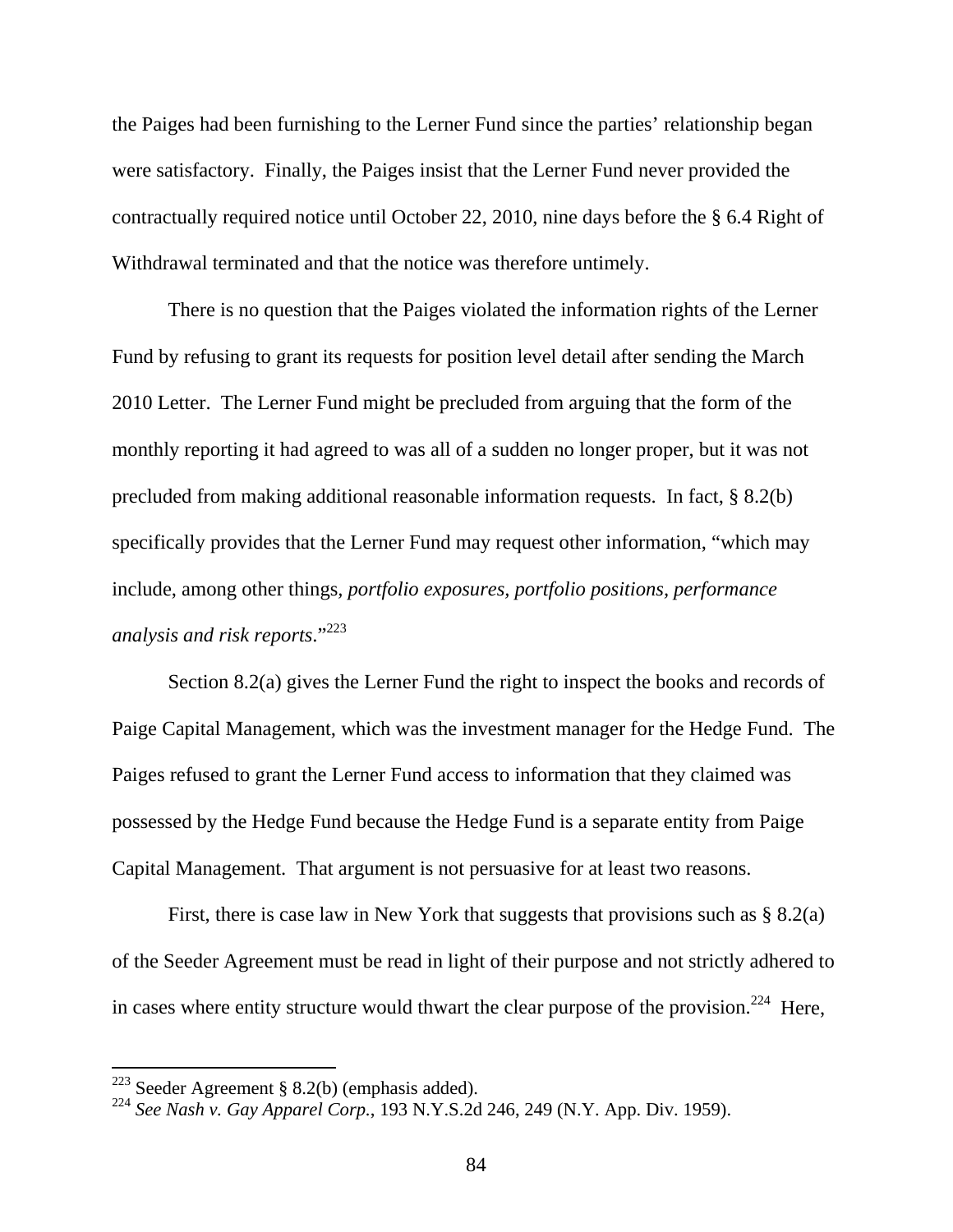the clear purpose of the provision, as the provision itself explicitly states, is to allow the Lerner Fund to "verify $\lceil \cdot \rceil$  compliance with the terms of  $\lceil \cdot \rceil$  (the Seeder) Agreement."<sup>225</sup> Second, and more practically, if Paige Capital Management's "books and records" did not contain information about the positions of the Hedge Fund, how could Paige Capital Management have managed the Fund? As a matter of reality, Paige Capital Management must have had continuous control of the books and records containing portfolio, trading, and other information regarding the Hedge Fund. Paige Capital Management picked the investments and made the trades; the Hedge Fund itself was inert and had no employees of its own. By the terms of the Seeder Agreement, the parties clearly understood that and made Paige Capital Management responsible for giving the Lerner Fund access to those books and records within its control that were necessary to allow the Lerner Fund to "verify $\lceil \cdot \rceil$  compliance with the terms of  $\lceil \cdot \rceil$  (the Seeder Agreement)"<sup>226</sup> because it was managing the Fund. The idea that the investment manager who was making the decisions about how to deploy the Hedge Fund's capital does not have books and records about that Fund's activities is, to be understated, not plausible.<sup>227</sup>

For all these reasons, it is plain that the Paiges breached the information rights provisions contained in §§ 8.2(a) and (b) of the Seeder Agreement. But, the Lerner Fund stumbles on another ground, which is whether the Lerner Fund provided the Paiges with adequate notice and an opportunity to cure under § 6.4(e) of the Seeder Agreement so

<sup>&</sup>lt;sup>225</sup> Seeder Agreement § 8.2(a).

<sup>226</sup> *Id.*

 $227$  I also note in that regard that Paige Capital Management, the investment manager, and Paige General Partner, the general partner of the Hedge Fund, were both managed by Michele Paige and it is likely that their books and records were not kept separate and distinct.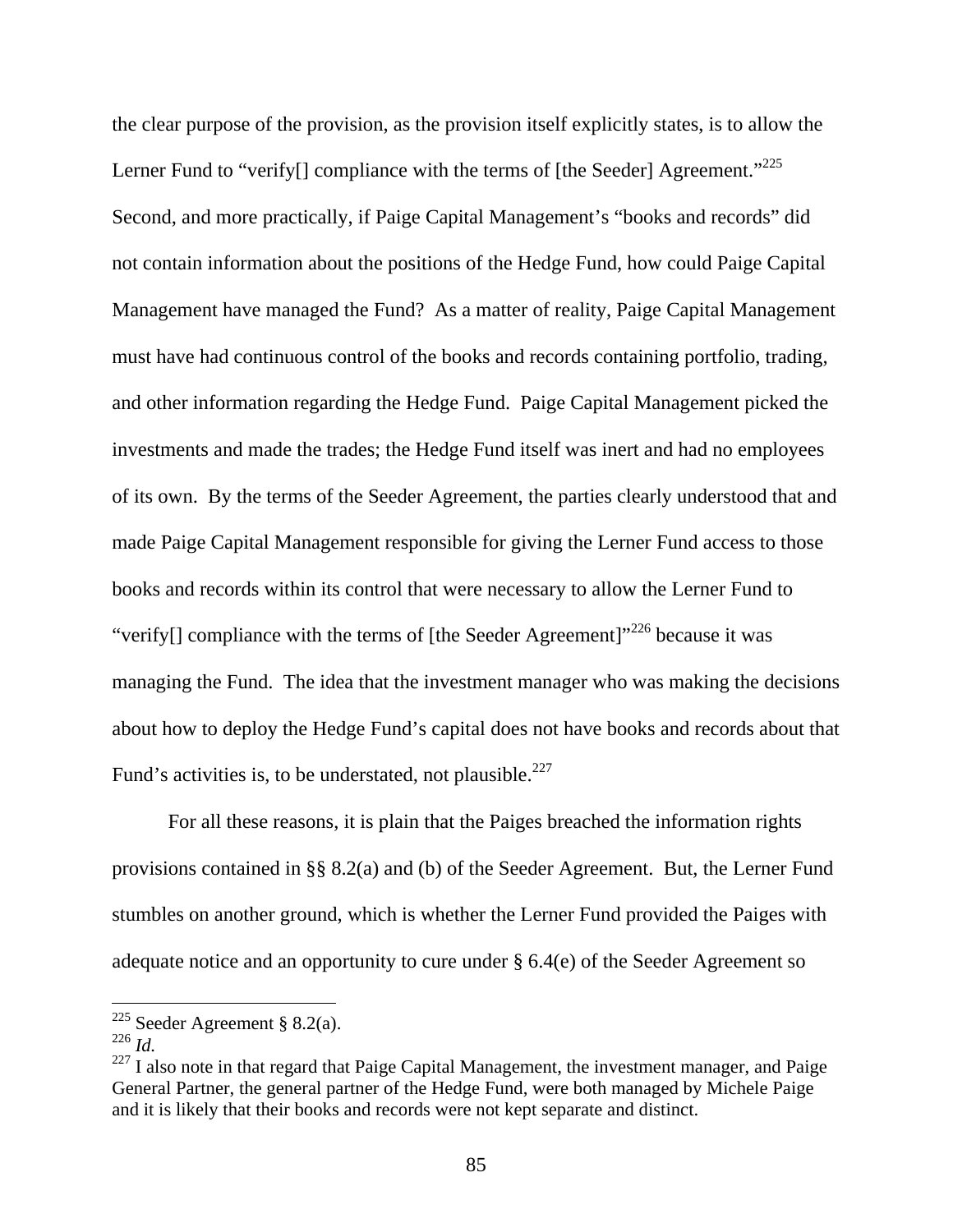that the Paiges' breach of the information rights provisions triggered a § 6.4 Right of Withdrawal. Section 6.4(e) provides that the Lerner Fund may withdraw all its capital if the Paiges materially breach the Seeder Agreement and "such breach is not cured by [the Paiges] to [the Lerner Fund's] reasonable satisfaction within ten (10) calendar days from receipt of written notice thereof."<sup>228</sup> The Lerner Fund contends that a letter it sent to the Paiges on July 15, 2010 acted as notice or, in the alternative, that its counterclaims in this action filed on July 30, 2010 acted as notice.

Under New York notice and cure law, the "notice of default must clearly advise that the cure period has been triggered" and "the notice should apprise the recipient of the drastic legal repercussions that could result from the defaulting party's noncompliance."<sup>229</sup> The party seeking termination has the burden of proving that the notice and cure provision was honored.<sup>230</sup> Given New York law's emphasis on the importance of allowing a period for cure, it is unlikely that New York courts would consider a complaint proper notice, and the letter on July 15 was insufficient in its lack of specificity. Therefore, the Lerner Fund did not provide proper notice of its information rights claims and was unable to use those claims to trigger a § 6.4 Right of Withdrawal.

## b. The Lerner Fund Has Not Demonstrated That The Paiges Violated Their Fiduciary Duties Merely By Sending The March 2010 Letter

The Lerner Fund claims that the Paiges violated their fiduciary duties when they sent the March 2010 Letter by trying to extort a settlement payment from the Lerner

 $^{228}$  *Id.* § 6.4(e).

<sup>&</sup>lt;sup>229</sup> GLEN BANKS, NEW YORK CONTRACT LAW § 13:11 at 498-99 (Thomson West 2006) (citing *Gil Enters., Inc. v. Delvy*, 29 F.3d 241, 246 (2d Cir. 1996)). <sup>230</sup> *Id.*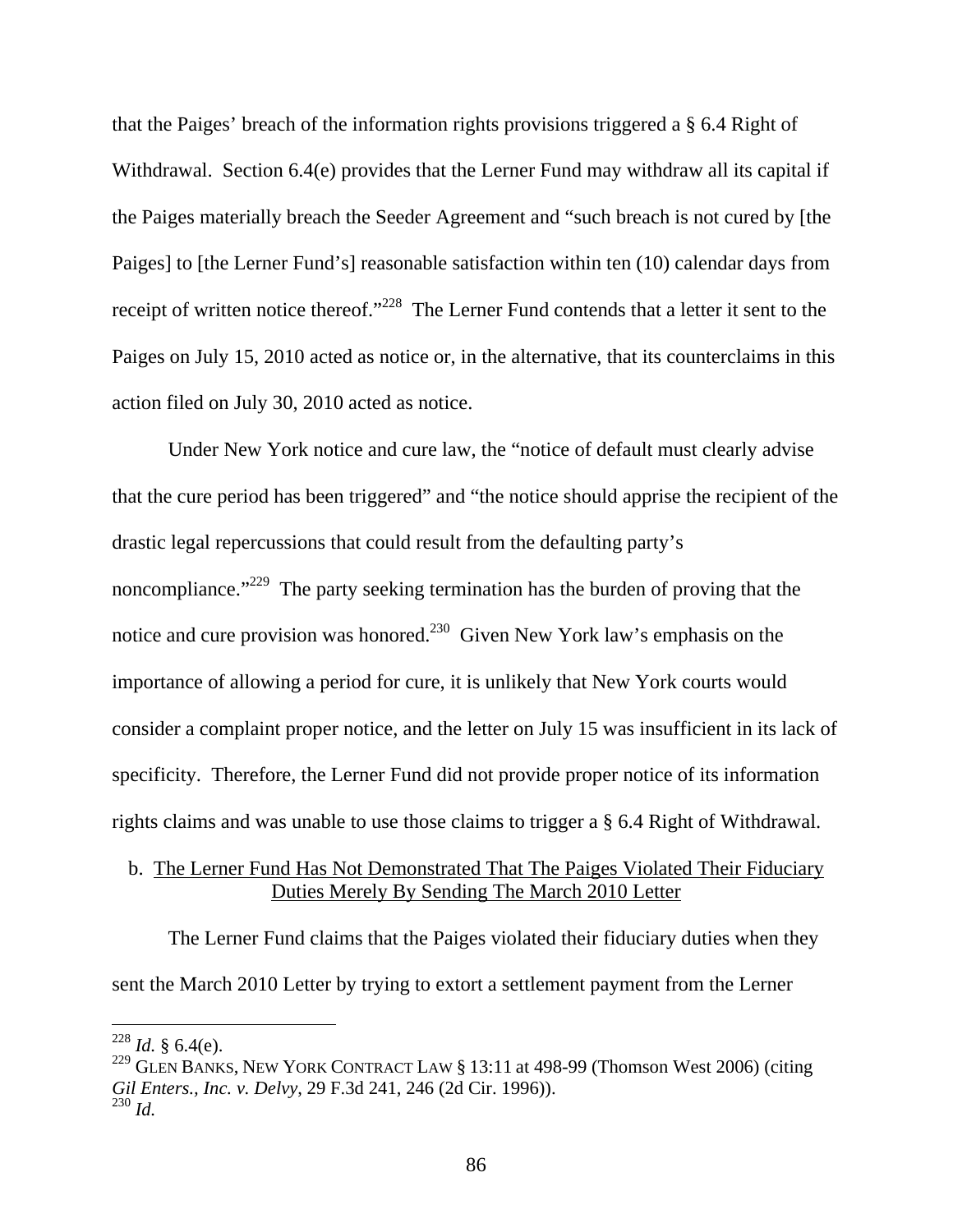Fund. If that were the case, the Lerner Fund would have been entitled to a return of its capital then because a breach of fiduciary duty by the Paiges would have triggered a § 6.4 Right of Withdrawal under the Seeder Agreement.<sup>231</sup> Importantly, unlike a § 6.4 Right of Withdrawal triggered by a material breach of the Seeder Agreement under § 6.4(e), the § 6.4 Right of Withdrawal triggered by a breach of fiduciary duty under § 6.4(c) does not contain a notice provision.<sup>232</sup>

The Lerner Fund argues that the March 2010 Letter was part of an "extortionate scheme" in which the Paiges attempted to use their role as fiduciaries and their control of the Lerner Fund's invested capital to extract a settlement payment from the Lerner Fund in violation of their fiduciary duties.

The Paiges counter that the March 2010 Letter was merely a heated pronouncement of their contractual rights and as such is not actionable.<sup>233</sup> At most, the Paiges concede, the March 2010 Letter could possibly be construed as a threat to violate their fiduciary duties but not itself a violation of those duties.<sup>234</sup> In support of their position, the Paiges again cite to the provision of the Delaware Revised Uniform Limited Partnership Act that provides a defense for actions taken "in good faith reliance on the provisions of the partnership agreement."235

<sup>&</sup>lt;sup>231</sup> Seeder Agreement § 6.4(c); Def. Op. Br. at 69-70.

<sup>&</sup>lt;sup>232</sup> Seeder Agreement §  $6.4(c)$ .

<sup>233</sup> Pl. Op. Post-Tr. Br. at 38-40.

 $^{234}$  *Id.* at 42.

<sup>235</sup> *Id.*. at 37 (citing 6 *Del. C.* § 17-1101(e)).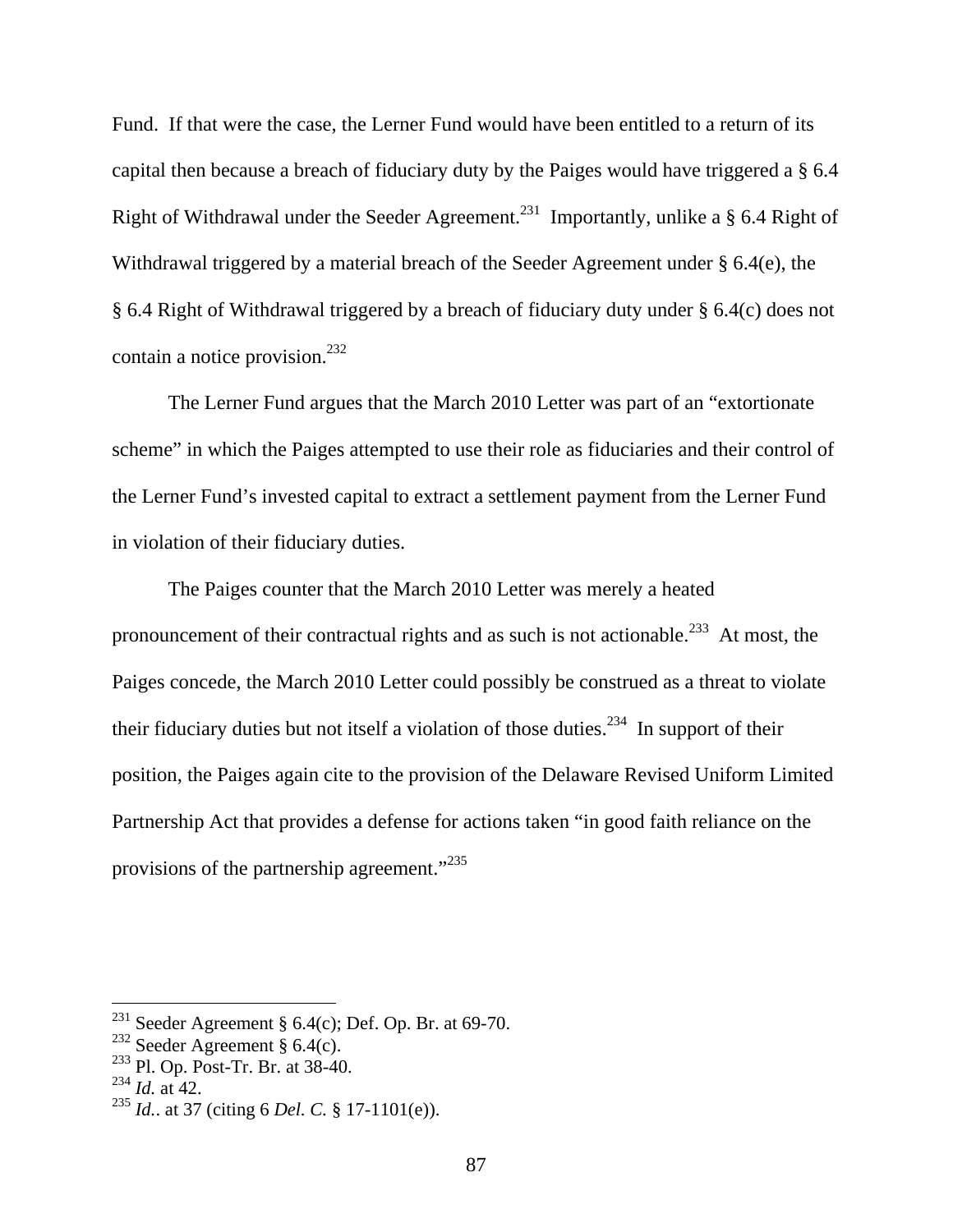Although as I noted in my earlier opinion in this case regarding the absolute litigation privilege,  $^{236}$  it is a colorable reading of the March 2010 Letter that the letter constituted improper threats that could be, by themselves, a violation of fiduciary duty, that color did not blossom into Technicolor at trial. At bottom, the letter is better understood as an inartful, misguided settlement attempt sent in the heat of a personally trying time in which the Paiges use overblown language to convey their mistaken and self-serving beliefs about what the Agreements permitted them to do. Of course, that does not mean that the Paiges' conduct in actually following through on those threats later by gating the Lerner Fund's capital was not a violation of their fiduciary duties. It was, but I am not persuaded on this record to embrace the idea that a heated settlement letter expressing an intent to commit what might be considered a breach of fiduciary duty at a later time itself constituted an immediate, non-curable, breach.<sup>237</sup> Notably, the Lerner Fund itself did not contend so until it filed its counterclaims in July 2010.

## B. The Paiges' Claim That The Lerner Fund Violated The Implied Covenant Of Good Faith And Fair Dealing Fails

The Paiges claim that the Lerner Fund violated the implied covenant by engaging in a course of conduct over the course of the parties' relationship that caused the Paiges not to be able to pursue their investment strategy or attract new investors to the Fund. In essence, the Paiges claim that the Lerner Fund strung them along, insisting that they

<sup>236</sup> *Paige Capital Mgmt., LLC v. Lerner Master Fund, LLC*, 2011 WL 1707346 (Del. Ch. May 5, 2011).

 $^{237}$  By that, I am not referring to a cure for purposes of any contract but instead reflecting my reluctance to use this case to set a precedent for claims of "threatened" breaches of fiduciary duties lest a useful incentive for cooling heads and warming hearts be closed off.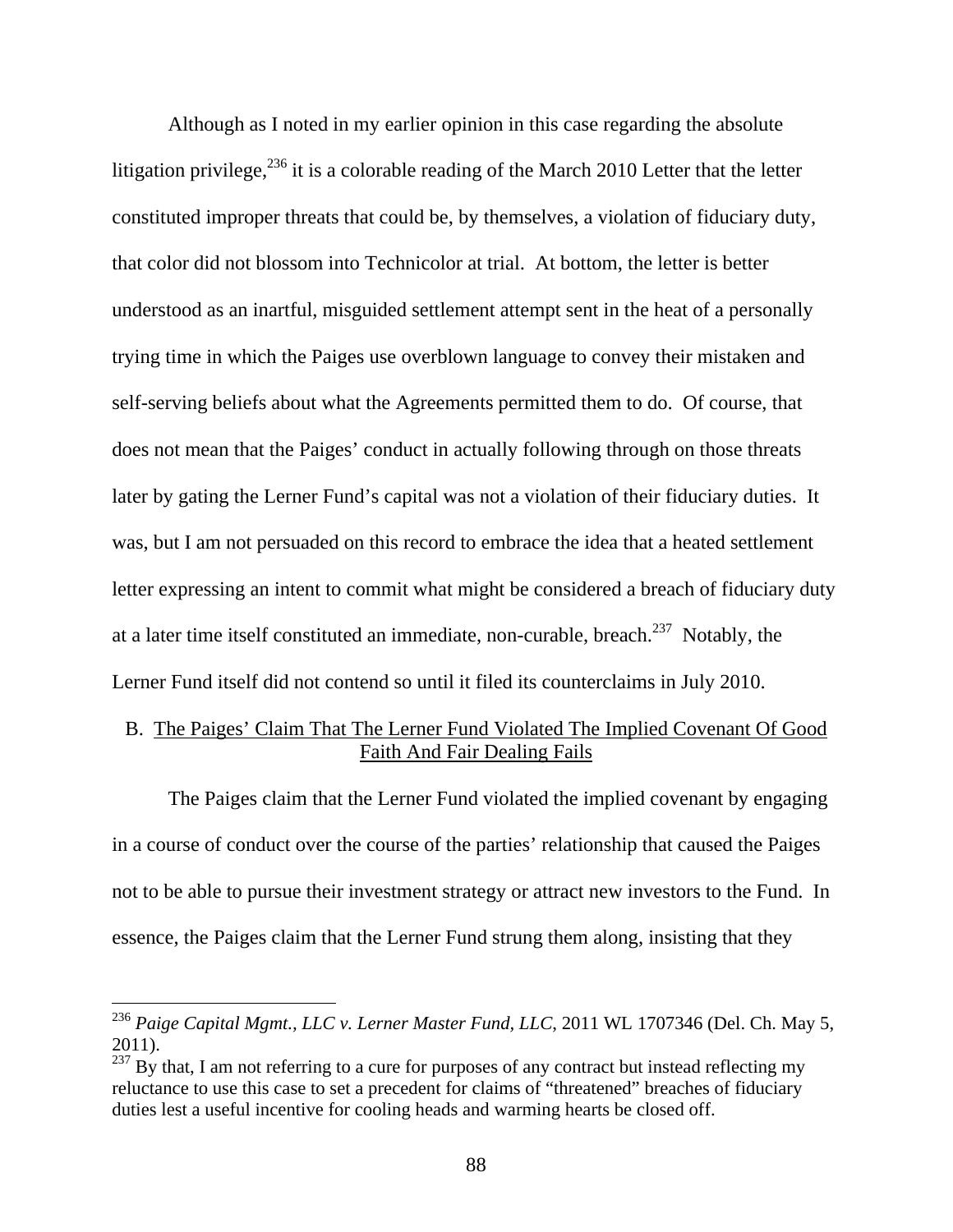remain liquid in the event of a redemption that could come at any moment. The Lerner Fund counters that its conduct over that period was in line with industry best practices and that the Paiges' investment and fundraising problems were of their own making. The Lerner Fund portrays its conduct as notifying the Paiges early on that it planned on redeeming its investment *at the end* of the three-year lock up period and that the Paiges should be mindful of that when formulating their investment strategy. The Lerner Fund also contends that by notifying the Paiges early, the Lerner Fund was helping the Paiges because the Paiges could use the remainder of the three-year lock up period to find a new seed investor.

Although the Lerner Fund's conduct in expressing a desire to leave the Hedge Fund after three years may sully its reputation as a potential seed investor in the future, it did not violate the implied covenant of good faith and fair dealing. That is so for a simple reason. It cannot be a violation of the implied covenant of good faith and fair dealing to exercise a contractual right.<sup>238</sup> And, because I have found that the Lerner Fund was contractually permitted to withdraw its entire investment at the end of the three-year term on October 31, 2010, it could not have been a violation of the implied covenant of good faith and fair dealing to have told the Lerner Fund that it planned on exercising that right.

<sup>238</sup> *See, e.g., Suthers v. Amgen Inc.*, 441 F. Supp. 2d 478, 485 (S.D.N.Y. 2006) ("Indeed, courts have refused attempts to impose liability on a party that engaged in conduct permitted by a contract, even when such conduct is allegedly unreasonable."); *AM Cosmetics, Inc. v. Solomon*, 67 F. Supp. 2d 312, 324 (S.D.N.Y. 1999) ("As a matter of law, enforcing a contract provision agreed to by both parties can not constitute a breach of good faith.").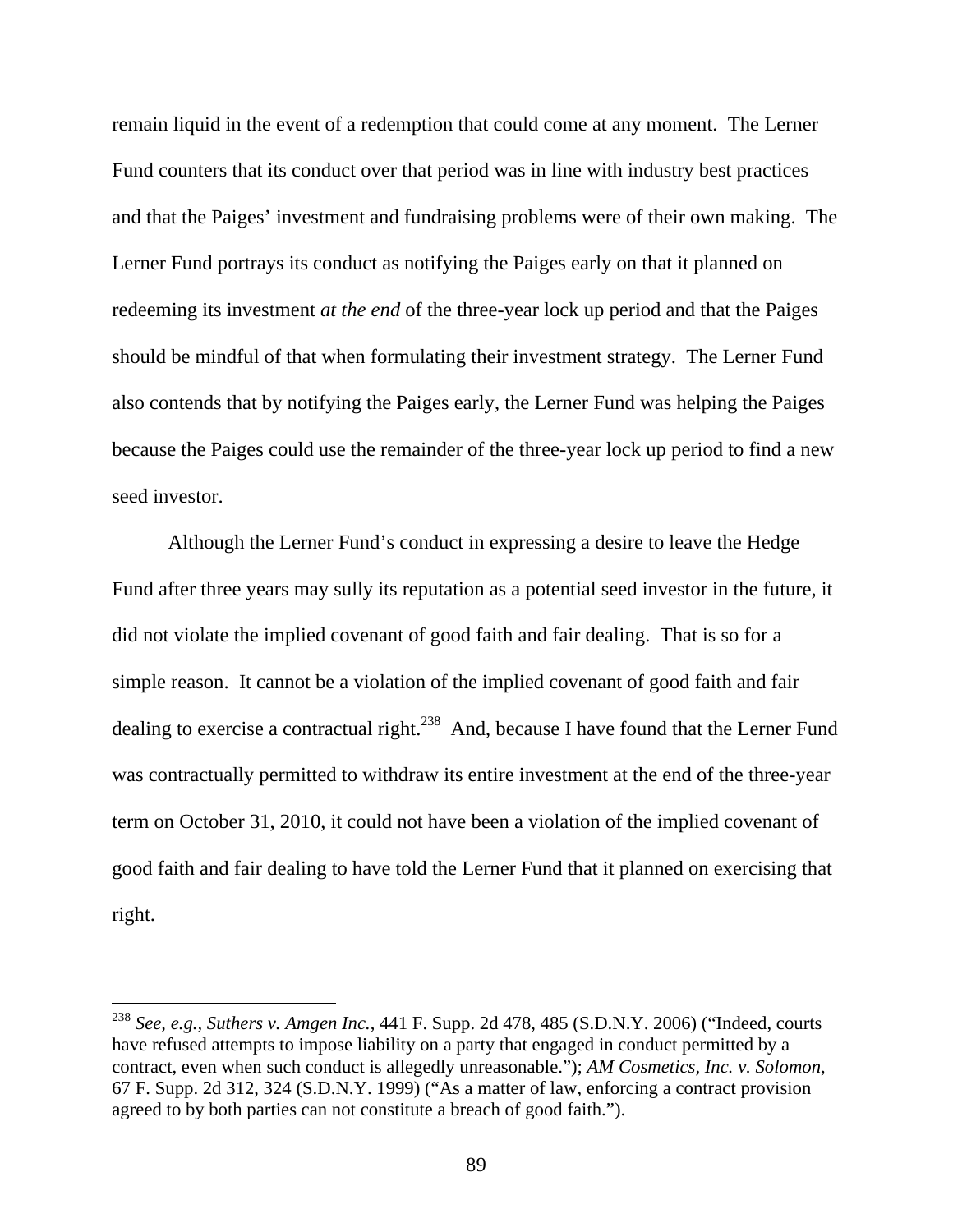#### C. The Paiges' Defamation Claim Fails

The Paiges claim that the Lerner Fund is liable for defamation for two reasons: 1) the Lerner Fund filed a Summons with Notice in New York state court against the Paiges listing "fraud" among its allegations; and 2) the Lerner Fund's counsel, Boies Schiller, made statements to the media that the Lerner Fund did not know where the Hedge Fund was investing its money, and those statements ended up in a story on HedgeFund.net. The parties agree that the Paiges' defamation claims are governed by New York law.

The Lerner Fund offers three arguments as to why its statements do not constitute defamation. First, the Lerner Fund argues that the Summons with Notice it filed in New York state court is protected by a common law litigation privilege recognized by New York.<sup>239</sup> Second, the Lerner Fund argues that the statements by Boies Schiller in response to press inquiries about this case are protected by § 74 of the New York Civil Rights Law.240 Finally, the Lerner Fund argues that the statements to the press that the Paiges take issue with are "substantially true," which under New York law acts as a complete defense to defamation claims.<sup>241</sup> The Lerner Fund's arguments are persuasive.

The Paiges acknowledge that generally, communications such as the Summons with Notice are covered by a litigation privilege in New York. But, the Paiges contend that the privilege does not apply if the statements are made with malice.<sup>242</sup> The Paiges' argument confuses the "sham" litigation exception to the privilege with the effect that

 $^{239}$  Def. Op. Br. at 66.

 $^{240}$  *Id.* at 66-67.

<sup>241</sup> *Id.* at 67 n. 15 (citing *Dillon v. City of New York*, 261 A.D.2d 34 (N.Y. App. Div 1999); *Love v. William Morrow and Co., Inc.*, 193 A.D.2d 586, 587 (N.Y. App. Div. 1993).)

<sup>242</sup> Pl. Op. Post-Tr. Br. at 69 (citing *Williams v. Williams*, 246 N.E.2d 333 (N.Y. 1969)).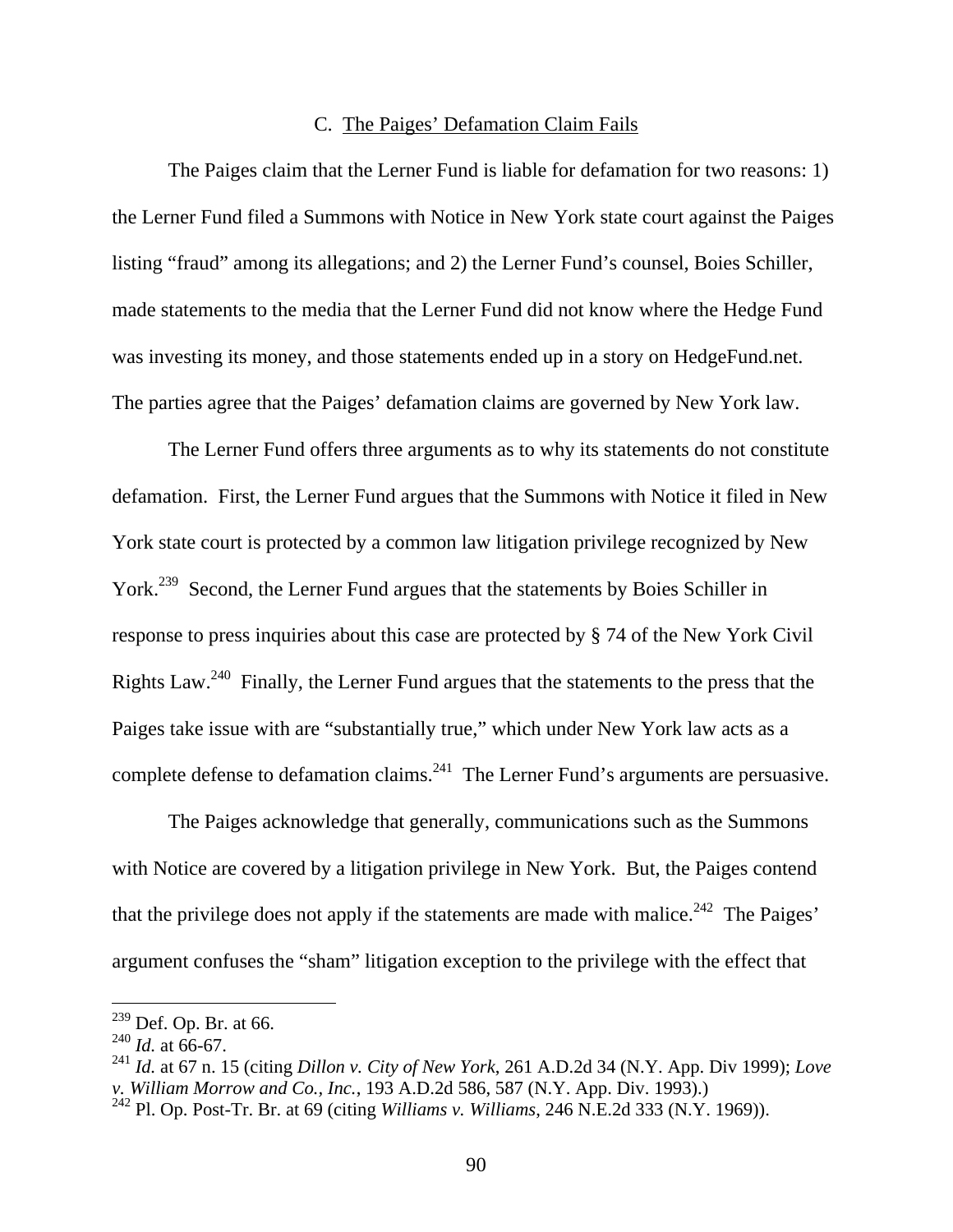malice has on its application. Setting aside the fact that the Paiges have made no credible showing that the statements in the Summons with Notice were made maliciously,  $243$  the law in New York is clear that malice alone will not destroy the application of the privilege.<sup>244</sup> Instead, it is only if the lawsuit itself is brought as a sham for the sole purpose of harming or harassing the opponent that the litigation privilege does not apply.<sup>245</sup> Therefore, in order to lose the protections of the privilege, the Summons with Notice would have needed to be a "sham litigation" filed solely for the purpose of harming or harassing the Paiges. Given that the Lerner Fund filed its suit in New York *after* the Paiges filed this suit, there is little basis to infer that the Lerner Fund brought suit solely for the purpose of harming or harassing the Paiges as opposed to getting judicial relief. In this regard, it is notable that when the Lerner Fund brought claims in this court, when the parties' dispute was ultimately centered here, those claims were not frivolous and several of them have been found to have merit. Although the Lerner Fund

<sup>&</sup>lt;sup>243</sup> Under New York law, malice has been defined as "personal spite or ill will, or culpable recklessness or negligence." *Herlihy v. Metro. Museum of Art*, 633 N.Y.S.2d 106, 112 (N.Y. App. Div. 1995) (internal quotations omitted). Further, "[i]n order to satisfy the malice requirement, plaintiff must demonstrate that the communication involved is consistent with a desire to injure the targeted individual to justify submitting the question of malice to the jury . . . ." *Id.* 244 *Rabiea v. Stein*, 69 A.D.3d 700, 700 (N.Y. App. Div. 2010) ("A statement made by counsel

during a judicial proceeding, *even if made with malice or bad faith*, is protected by absolute privilege as long as the statement may, in some way, be considered pertinent to the litigation  $\dots$ .") (emphasis added).

<sup>245</sup> *See Williams v. Williams*, 246 N.E.2d 333, 343-44 (N.Y. 1969) ("This court — though noting that '(d)amages are rarely recovered \* \* \* for the malicious prosecution of a civil action, unless person or property is interfered with' — made it quite clear that such a suit 'may be founded upon a civil action, when commenced *simply* to harass and oppress the defendant.'") (citations omitted) (emphasis added).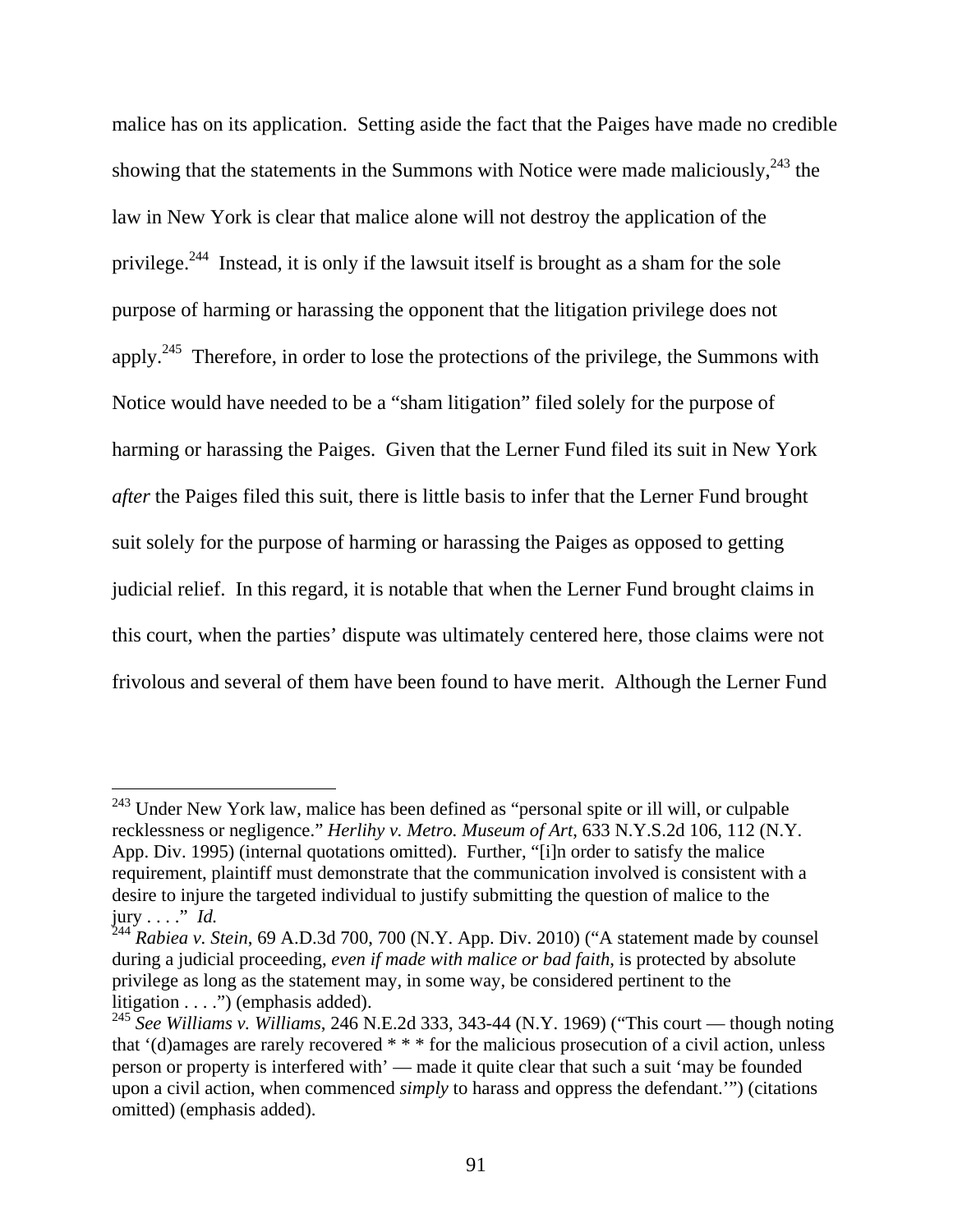ultimately chose not to press a fraud claim, there is no basis to infer that its earlier New York filing was a mere sham.

Finally, the Paiges have done nothing to show that the mere filing of a Summons with Notice that contains the word "fraud" would work reputational harm by that fact alone. The term "fraud" is a common one, and is used in a very loose way even in the law. Thus, there are variations of fraud that require no showing of culpable scienter.<sup>246</sup> On this record, there would be no way one could say that the Lerner Fund's initial filing in New York was defamatory and caused harm simply because it said that "the nature of the action is fraud and breach of fiduciary duty in connection with [the Paiges'] misrepresentations and omissions in their solicitation of funds from [the Lerner Fund] for investment purposes, and [the Paiges'] subsequent misuse of [the Lerner Fund's] funds."247 Notably, in this litigation, the Paiges claim that the Gate Provision was intended by them to protect their fee stream. But I have concluded that, to the extent that Michele Paige says she said that during negotiations, her testimony was not credible. If she did not, as I have found, express that belief that the Gate Provision could be used to protect her management fees, her later use of the Gate Provision for that purpose has a

<sup>&</sup>lt;sup>246</sup> *Ajettix Inc. v. Raub*, 804 N.Y.S.2d 580, 590 (N.Y. Sup. Ct. 2005) ("Constructive fraud is similar to fraudulent concealment except that the element of scienter need not be proven (*Klembczyk v. DiNardo,* 265 A.D.2d 934, 936, 705 N.Y.S.2d 743). '[T]he element of scienter . . . is dropped and is replaced by a requirement that the plaintiff prove the existence of a fiduciary or confidential relationship' . . . .") (citations omitted); *see also* 26 WILLISTON ON CONTRACTS § 69:3 (4th ed. 2011) ("Constructive fraud has similar elements [as actual fraud], though scienter is not required . . . .") (citations omitted); 37 C.J.S. *Fraud* § 39 (2011) ("There is also authority holding that while scienter must be shown where a claim of legal fraud is asserted, scienter need not be shown where a claim of equitable fraud is asserted.") (citations omitted); 37 AM. JUR. 2D *Fraud and Deceit* § 9 (2011) (same).  $^{247}$  JX-208.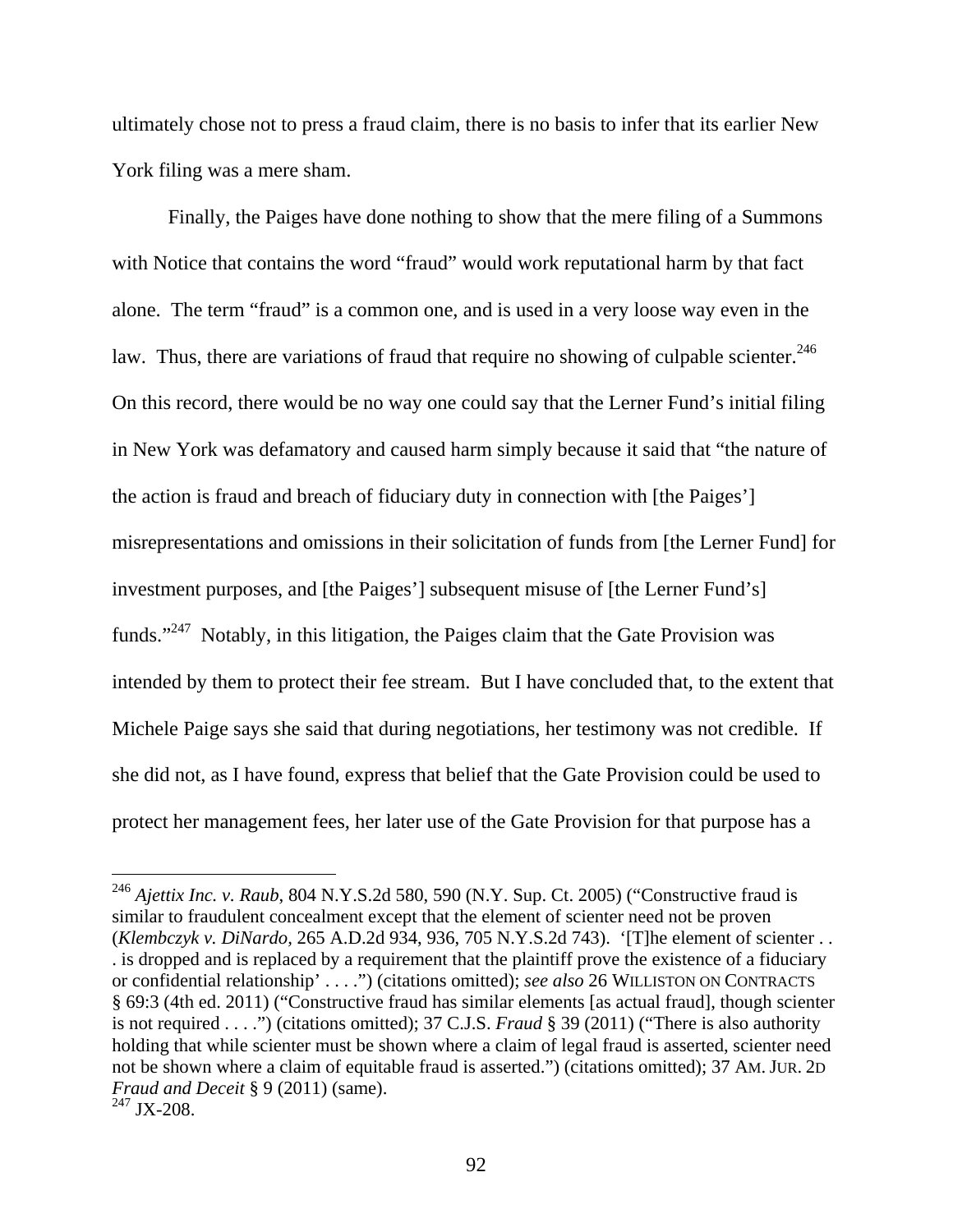colorable relation to the statement in the Summons with Notice that there were material omissions in connection with the Lerner Fund's decision to invest. Furthermore, as was discussed in detail with respect to the Lerner Fund's information rights claims, the Summons with Notice was also filed at a time when the Paiges were adamantly refusing to tell the Lerner Fund where the capital in the Hedge Fund was invested.

With regard to the article published on HedgeFund.net, § 74 of the New York

Civil Rights Law prohibits liability arising from the fair and true report of any judicial

proceeding.<sup>248</sup> The report must only be substantially accurate in order to be covered by

the law.249 In this case, the report on HedgeFund.net that the Paiges take issue with states

that:

 $\overline{a}$ 

"The reason the withdrawal request was made was because [the Lerner Fund] completely lost confidence in these people," [the attorney] told HedgeFund.net. "They were supposed to get significant investments; they wound up getting zero."

[The Lerner Fund] also lost confidence in the hedge fund because it wasn't getting the documentation that had been promised [the attorney] said.

Monthly statements didn't arrive in a timely fashion and, when they did arrive, they included only the amounts supposedly in [the Lerner Fund's] accounts, [the attorney] said, with no additional information about the securities in the [Hedge Fund] or where they were being held. $250$ 

<sup>248</sup> *See* N.Y. Civ. Rights Law § 74 (McKinney) ("A civil action cannot be maintained against any person, firm or corporation, for the publication of a fair and true report of any judicial proceeding, legislative proceeding or other official proceeding, or for any heading of the report which is a fair and true headnote of the statement published."); *see, e.g.*, *Lacher v. Engel*, 33 A.D.3d 10, 17 (N.Y. App. Div. 2006).

<sup>&</sup>lt;sup>249</sup> Fishof v. Abady, 280 A.D.2d 417, 417 (N.Y. App. Div. 2001) ("The absolute privilege under [§ 74 of the Civil Rights Law] also extends to the release of background material with regard to the case, so long as the statement is a substantially accurate description of the allegation.") (internal citations omitted).

 $250$  JX-229 (HedgeFund.net Article (October 8, 2010)).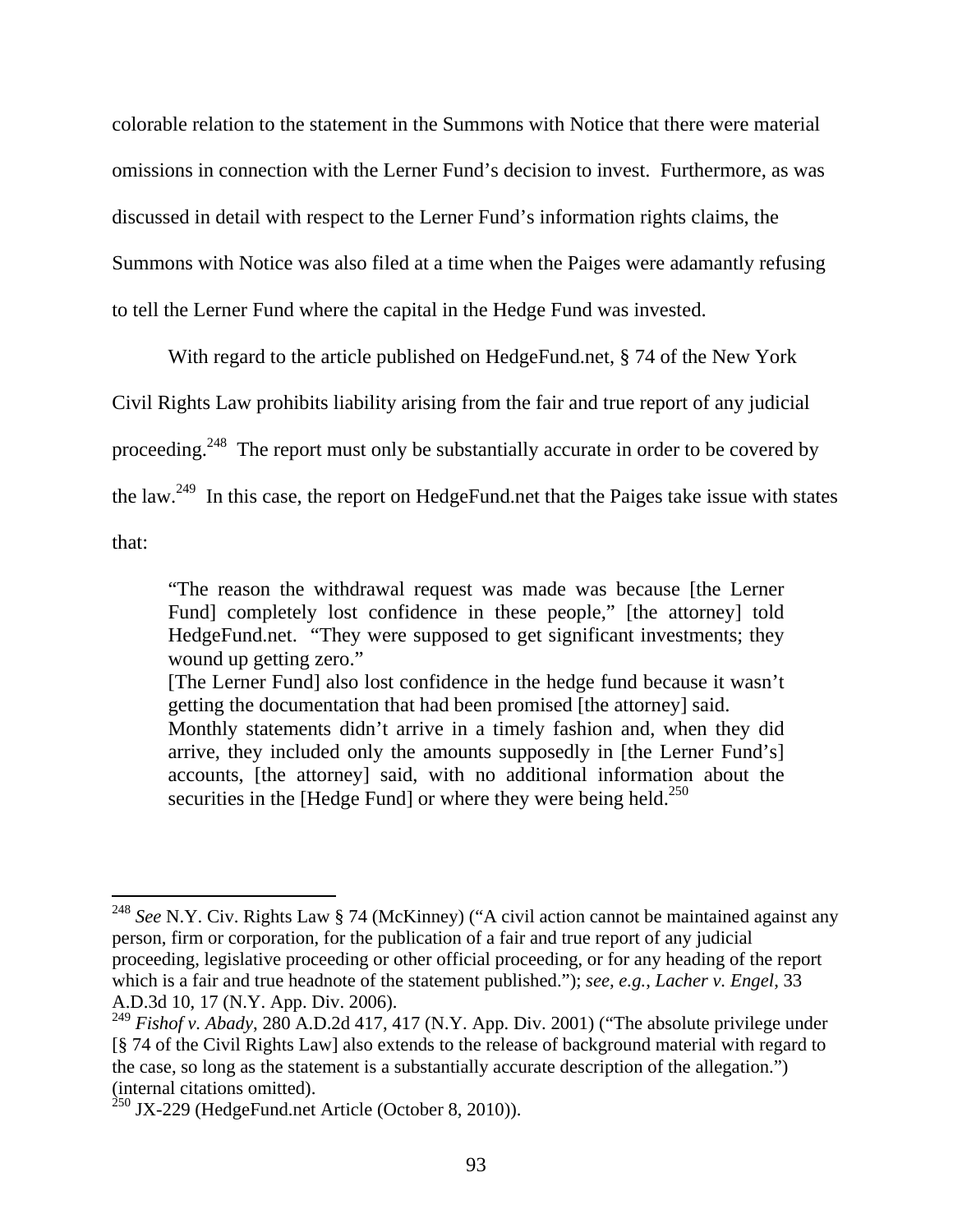The Paiges claim that the comments by the Boies Schiller attorney, especially in the post-Madoff world we now live in, were defamatory because they suggested that the Paiges were hiding the Lerner Fund's money in order to misappropriate it.<sup>251</sup> Further, the Paiges argue that such an implication "strike[s] at the heart of the Paiges' business,"252 and their expert stated in her report that being accused of such conduct will "make it virtually impossible for Michele Paige to be employed as an investment manager again."<sup>253</sup>

The problem with the Paiges' argument, however, is that the statements that the Boies Schiller attorney made to HedgeFund.net were "substantially accurate" for purposes of bringing them under the protections of § 74 of the New York Civil Rights Law,<sup>254</sup> and were also "substantially true" so that no recovery could be made for a defamation claim even in the absence of the Civil Rights Law.255 Although the Paiges were providing the Lerner Fund with some information about the funds, the Lerner Fund was not being told, at the time the statement in the article was made, "where" its money was in the sense that it did not know how the money was invested. The Lerner Fund was refused access to that information after a series of specific demands, and despite a

 $251$  Pl. Op. Post-Tr. Br. at 66.

<sup>252</sup> *Id.*

 $253$  JX-318 ¶ 68.

<sup>254</sup> *Holy Spirit Ass'n for Unification of World Christianity v. New York Times Co.*, 399 N.E.2d 1185, 1187 (N.Y. 1979) ("Section 74 of the Civil Rights Law provides, in relevant part, that '(a) civil action cannot be maintained against any person, firm or corporation, for the publication of a fair and true report of any judicial proceeding, legislative proceeding or other official proceeding.' For a report to be characterized as 'fair and true' within the meaning of the statute, thus immunizing its publisher from a civil suit sounding in libel, *it is enough that the substance of the article be substantially accurate*.") (emphasis added).

<sup>&</sup>lt;sup>255</sup> Ingber v. Lagarenne, 299 A.D.2d 608, 609 (N.Y. App. Div. 2002) ("As a defense, truth need not be established to an extreme literal degree. Provided that the defamatory material on which the action is based is *substantially true* (minor inaccuracies are acceptable), the claim to recover damages must fail.") (internal quotations omitted) (emphasis added).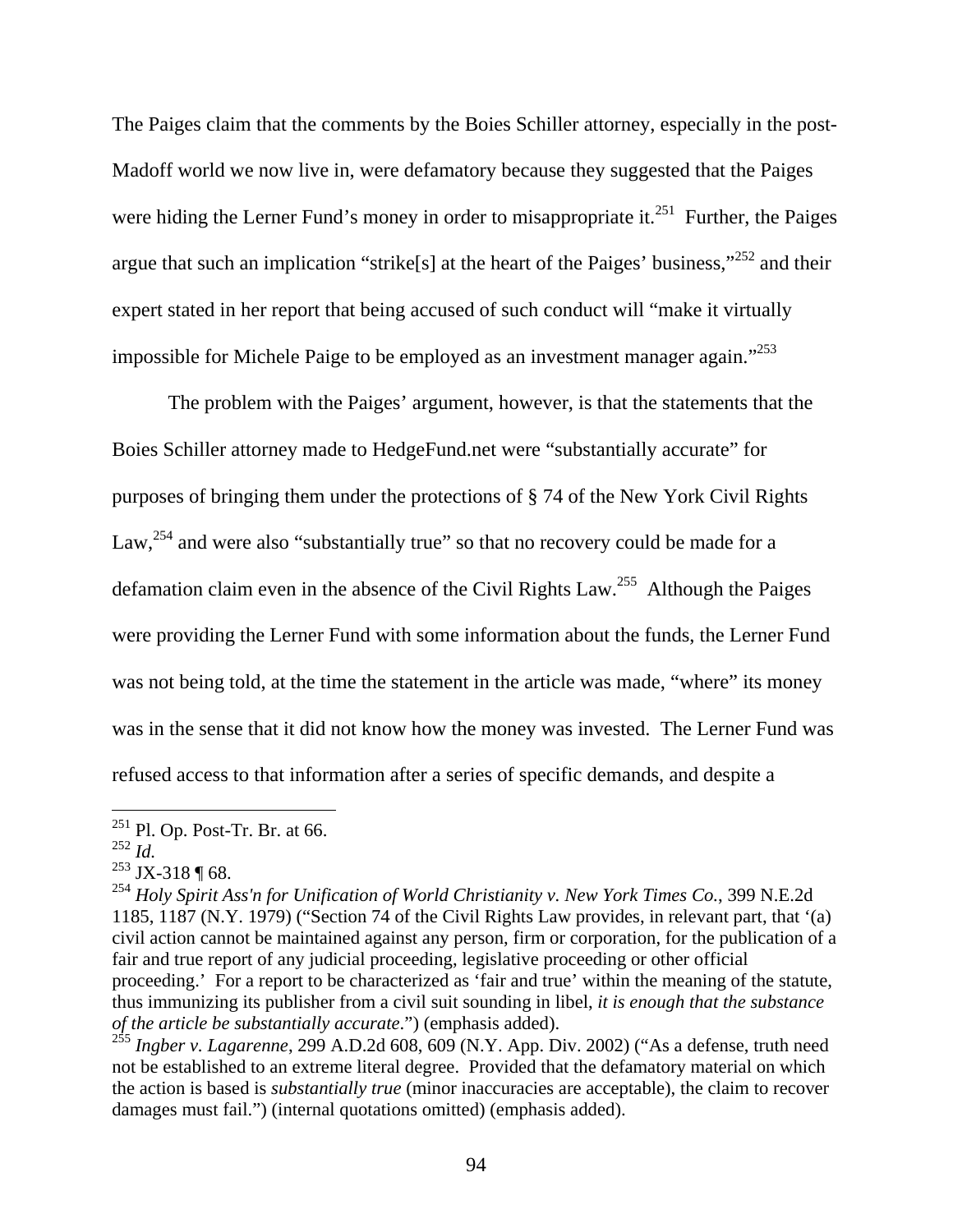contract, the Seeder Agreement, that gave them the right to receive "portfolio positions."256 In that sense, the comparison to the Madoff scandal is apropos. The investors in the Madoff scheme were also being shown reports indicating the balances in their accounts, but did not know where that money was in terms of, for instance, which securities it was invested in. In that regard, the attorney's statements to the media, that the Lerner Fund was not being told where its money was invested, were substantially true, and therefore could not serve as the basis for a defamation claim even if they were not covered by the New York Civil Rights Law, which they are.

 One final note as to this point. The article on HedgeFund.net was published on October 8, long after the Lerner Fund had filed its first document request in this litigation. In other words, when the HedgeFund.net article was published, not only had the Lerner Fund repeatedly asked the Paiges for more detailed information about its investment in the Hedge Fund, it had done so in the context of this judicial proceeding and was still being rebuffed. In fact, the Lerner Fund only received the portfolio position information that it was seeking about its investment in November 2010, after the Lerner Fund had filed a motion to compel. Even after production, the Lerner Fund had to file a motion to vacate the "highly confidential" designations that the Paiges had improperly placed on those records.<sup>257</sup> On this record, it would be impossible to conclude that any reputational harm suffered by the Paiges did not flow primarily from their own actions in: 1) gating for self-serving reasons the funds of an investor whose capital comprised over

<sup>&</sup>lt;sup>256</sup> Seeder Agreement § 8.2(b).

<sup>&</sup>lt;sup>257</sup> Paige Capital Mgmt, LLC v. Lerner Master Fund, LLC, C.A. No. 5502-CS, at 5 (Del Ch. Nov. 24, 2010) (TRANSCRIPT).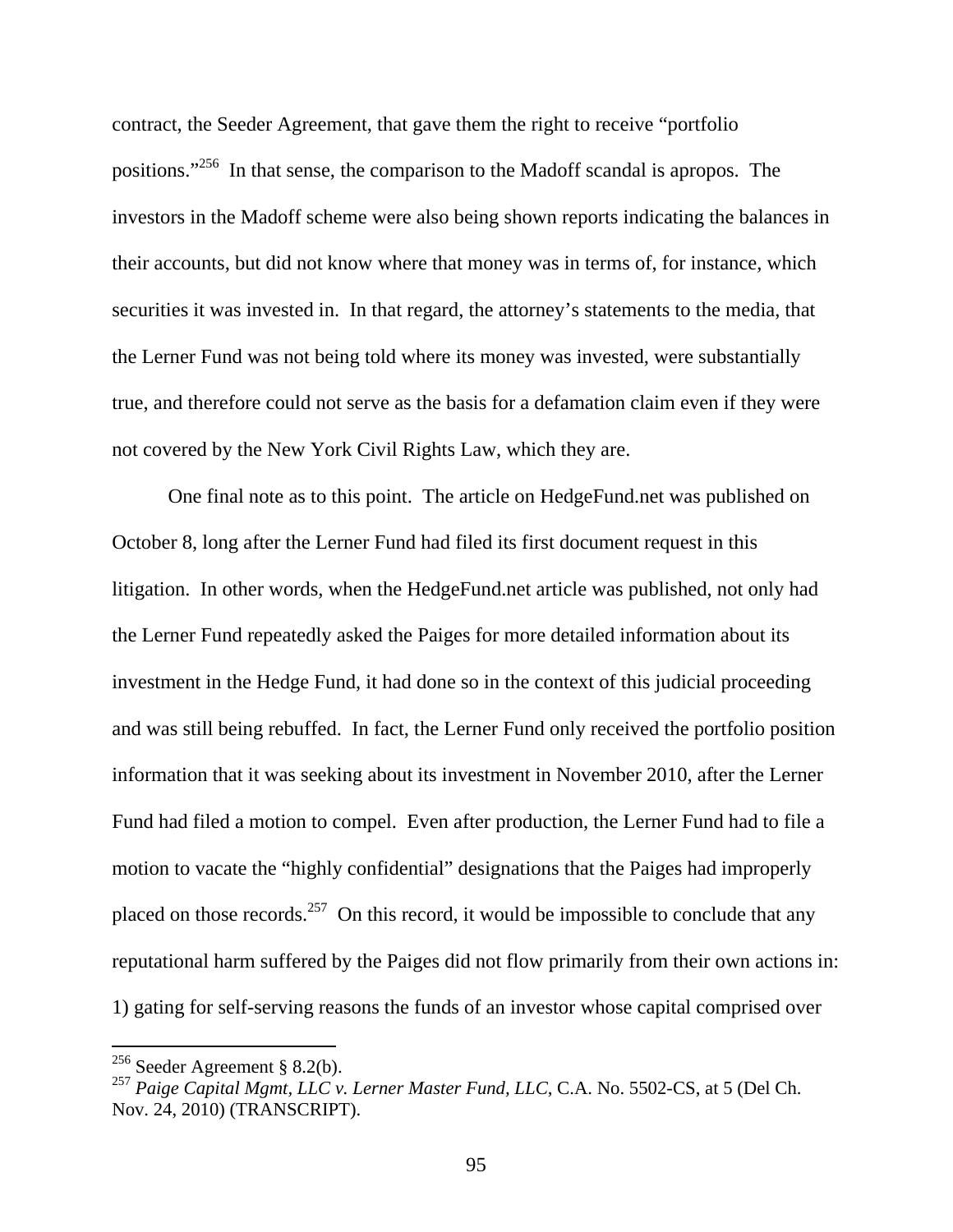99.9% of the Hedge Fund's invested capital; and 2) refusing for nearly eight months to

give that investor information about the Hedge Fund's investments, despite a contractual

provision that gave the investor the right to see the Fund's "portfolio positions" upon

reasonable request.<sup>258</sup>

# D. The Paiges Are Not Entitled To Indemnity For Their Legal Expenses

The final issue that must be addressed is that of indemnification. Section 3.03(b)

of the Partnership Agreement provides that:

[Paige] General Partner, [Paige Capital Management], each of their respective directors, members, partners, shareholders, officers, employees, agents and affiliates . . . (each an "Indemnitee") *shall be indemnified* and held harmless by the [Hedge Fund] to the fullest extent legally permissible under and by virtue of the laws of the State of Delaware, as amended from time to time, from and against any and all loss, liability and expense (including, without limitation, losses due to trade errors caused by such persons, judgments, fines, amounts paid or to be paid in settlement and reasonable attorney's fees and expenses) *incurred, or suffered by the Indemnitee in connection with the good faith performance by the Indemnitee of his, her or its responsibilities to the [Hedge Fund]* provided, however, that an Indemnitee shall not be indemnified for losses resulting from his, her or its gross negligence, willful misconduct or violation of applicable laws  $\ldots$ <sup>259</sup>

In their complaint, the Paiges asserted two counts seeking a declaration under

§ 3.03(b) of their entitlement to indemnification from the Hedge Fund for: 1) the

expenses incurred in this litigation; and 2) the losses suffered by the Paiges as a result of

this litigation, including their "loss of reputation, emotional distress, and decreased ability

to attract investors  $\dots$   $\cdot$   $\cdot$   $\cdot$  Of course, because the Lerner Fund's investment comprises

 $258$  Seeder Agreement § 8.2(b).

<sup>&</sup>lt;sup>259</sup> Partnership Agreement § 3.03(b) (emphasis added).

 $260$  Compl.  $\P$ 92-103.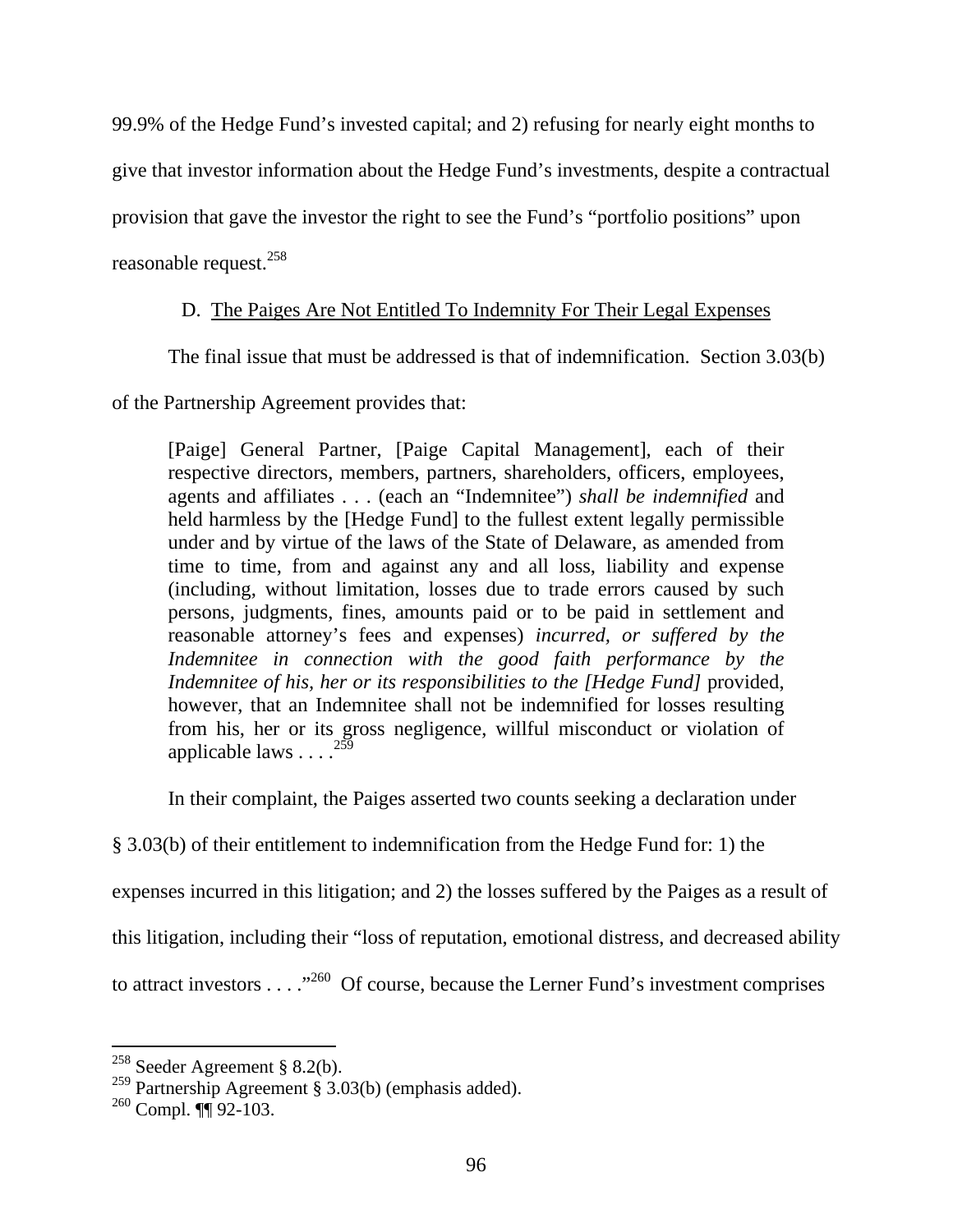over 99.9% of the Fund's invested capital, the Paiges' request for indemnification is in essence a request to shift the costs and other losses incurred in this litigation to the Lerner Fund.

The Paiges make two main arguments as to why the Hedge Fund should indemnify them for the expenses of conducting this litigation.<sup>261</sup> First, as a practical matter, the Paiges point out that their original complaint only sought a declaratory judgment that the Gate Provision applied to the Lerner Fund and that it was the Lerner Fund that materially expanded the scope of the litigation by filing its counterclaims. The Lerner Fund counters that the Paiges' conduct in bringing this litigation was "partisan" and therefore not "in connection with" the performance of their responsibilities to the Hedge Fund. $262$  I agree.

Contrary to what the Paiges argue, the Lerner Fund does not deserve blame for materially expanding the scope of this litigation. The claims the Lerner Fund filed in this

 $^{261}$  In the absence of any argument to the contrary, I apply the usual presumption that the Paiges as the plaintiffs bear the burden to prove their claim. That means that they bear the burden to show that their conduct falls within the coverage of § 3.03(b) of the Partnership Agreement. This is the usual allocation in indemnification cases. *See, e.g., Scharf v. Edgecomb Corp.*, 2004 WL 718923, at \*3 (Del. Ch. Mar. 24, 2004), *rev'd on other grounds*, 864 A.2d 909 (Del. 2004) (placing the burden of proof on a plaintiff director in an action brought by that director in which he sought indemnification under 8 *Del. C.* § 145 and the corporation's mandatory indemnification bylaw for litigation expenses incurred in an action in which the director was not a named party but was subpoenaed to appear before a grand jury). *But see Stockman v. Heartland Indus. Partners, L.P.*, 2009 WL 2096213, at \*13 (Del. Ch. July 14, 2009) (holding that where a party claiming indemnification pleads that it was subject to a proceeding within the scope of a mandatory indemnification provision, and that the proceeding ended favorably for the party seeking indemnity, the party did not have to plead and prove that it was, in essence, not guilty of conduct or scienter that would have taken it outside the provision's reach; but rather, in that limited circumstance, the defendant must, as an affirmative defense, prove that the party's conduct or scienter rendered it ineligible for indemnification).

<sup>262</sup> Def. Rep. Post-Tr. Br. at 34-35 (citing *Active Asset Recovery, Inc. v. Real Estate Asset Recovery Servs.,* 1999 WL 743479 (Del. Ch. Sept. 10, 1999)).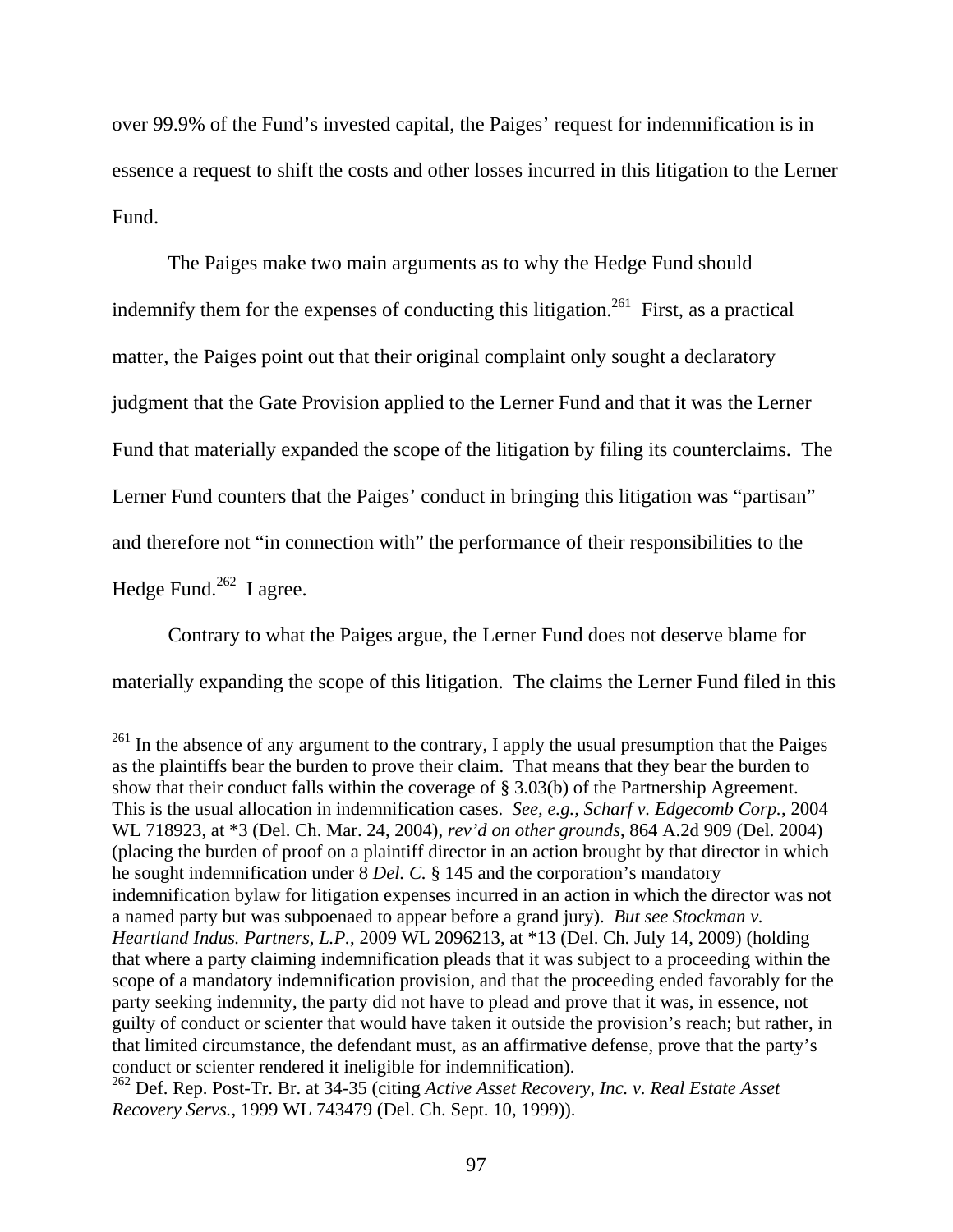action were compulsory counterclaims that were filed in response to the Paiges' original complaint.263

The Paiges' second argument in support of their claim for indemnification is their main one, and is based on the language in § 3.03(b). That is, the Paiges argue that they did not engage in "willful misconduct, gross negligence, or violation of applicable laws," and that in any event, even if the Paiges were incorrect about their reading of the Seeder and Partnership Agreements, such a reading was a good faith and reasonable interpretation of those Agreements such that indemnification is still appropriate.<sup>264</sup> The Lerner Fund counters that the Paiges did not act in good faith, but violated their fiduciary duties by, among other things, sending the March 2010 Letter and applying the Gates against the Lerner Fund.

As an initial matter, I note that the Paiges' second argument in favor of indemnification — that indemnification is proper even if their purported good faith and reasonable reading of the Agreements turned out to be incorrect — is an odd one, and confuses the issue of the Paiges' potential right to indemnification for losses and liabilities under § 3.03(b) of the Partnership Agreement, on the one hand, with the previously discussed issue of statutory exculpation under 6 *Del. C.* § 17-1101(e), on the other. In any event, what seems to be the crux of their argument is that the expenses incurred in this litigation and the losses the Paiges allege to have suffered were incurred

 $^{263}$  Del. Ch. Ct. R. 13(a).

<sup>264</sup> Pl. Op. Post-Tr. Br. at 61-62 (citing *Delphi Easter Partners Ltd. P'ship v. Spectacular Partners, Inc.*, 1993 WL 328079, at \*4 (Del. Ch. Aug. 6, 1993)).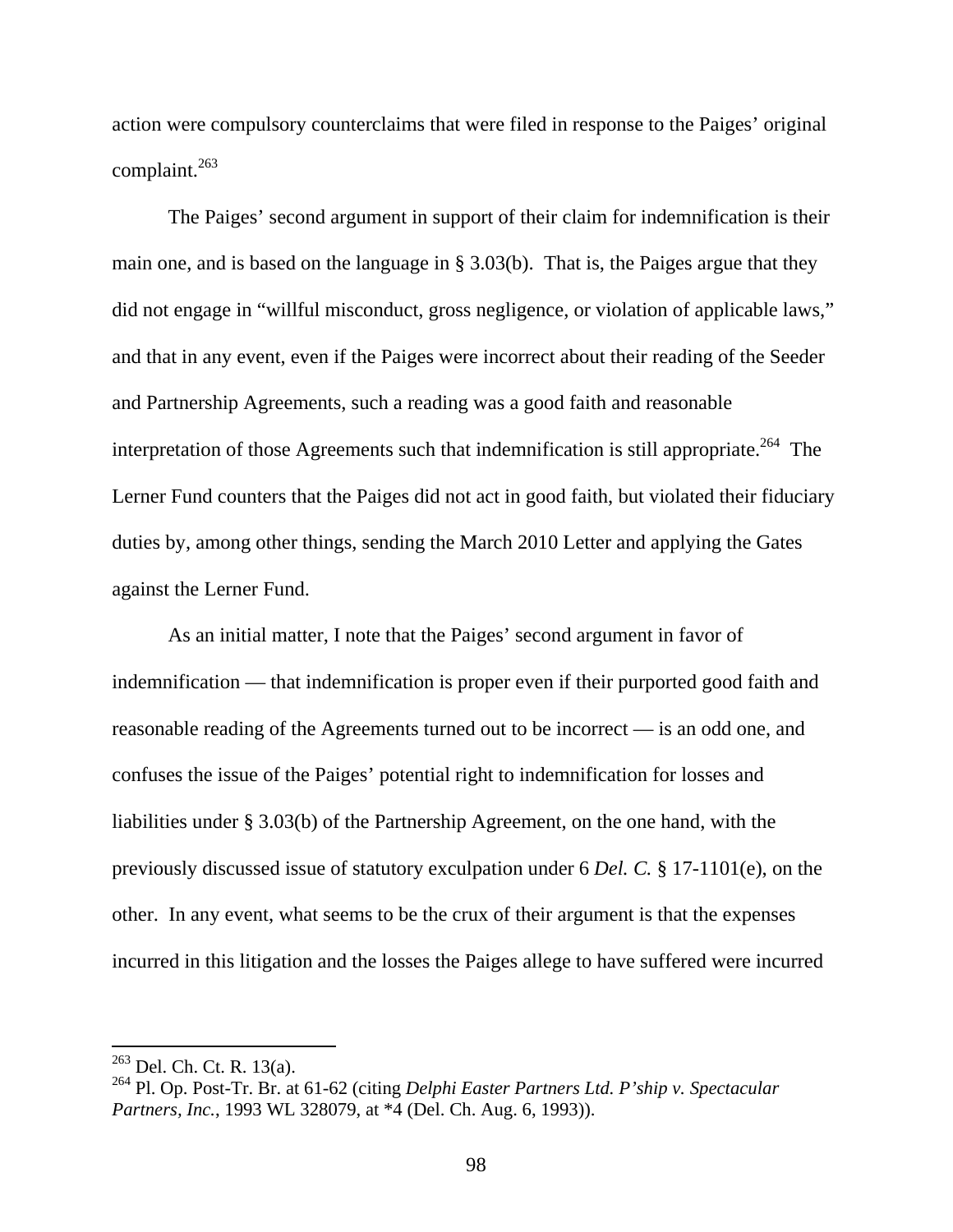and suffered in connection with the Paiges' good faith performance of their responsibilities to the Hedge Fund.

Putting aside for the moment whether the Paiges have met their burden to show that their losses and expenses in this litigation were incurred as a result of conduct undertaken in good faith as § 3.03(b) requires, I note that their claim for defamation was clearly one designed only to serve the partisan ends of the Paiges and is therefore not "in connection" with the performance of the Paiges' "responsibilities to the [Hedge Fund]," $^{265}$  and thus is not indemnifiable.<sup>266</sup>

Having dispensed with that claim, I turn to the question of whether the Paiges' other claims — i.e., those relating to the dispute about the Gate Provision and the Paiges' compliance with their fiduciary duties — are subject to indemnification. Although the litigation of those claims is clearly in connection with the Paiges' performance of their responsibilities to the Hedge Fund, for the reasons I have already discussed at length, the Paiges have not persuaded me that their decision to cause Paige General Partner to impose the Gates was one made in good faith, as opposed to one made to advance their own selfish ends.

<sup>&</sup>lt;sup>265</sup> Partnership Agreement § 3.03(b).

<sup>266</sup> *See, e.g., Active Asset Recovery, Inc. v. Real Estate Asset Recovery Servs.*, 1999 WL 743479, at \*19 (Del. Ch. Sept. 10, 1999) (quoting *Shah v. Shah*, 1994 WL 586820, at \*8 (Del. Ch. Sept. 15, 1994)) (denying indemnification for litigation expenses to a partner where "[m]uch, if not most, of the litigation expense" incurred was of "purely partisan expense, paid to advance [the partner's own] financial position . . . rather than "'for the 'preservation of [the partnership] business or property'").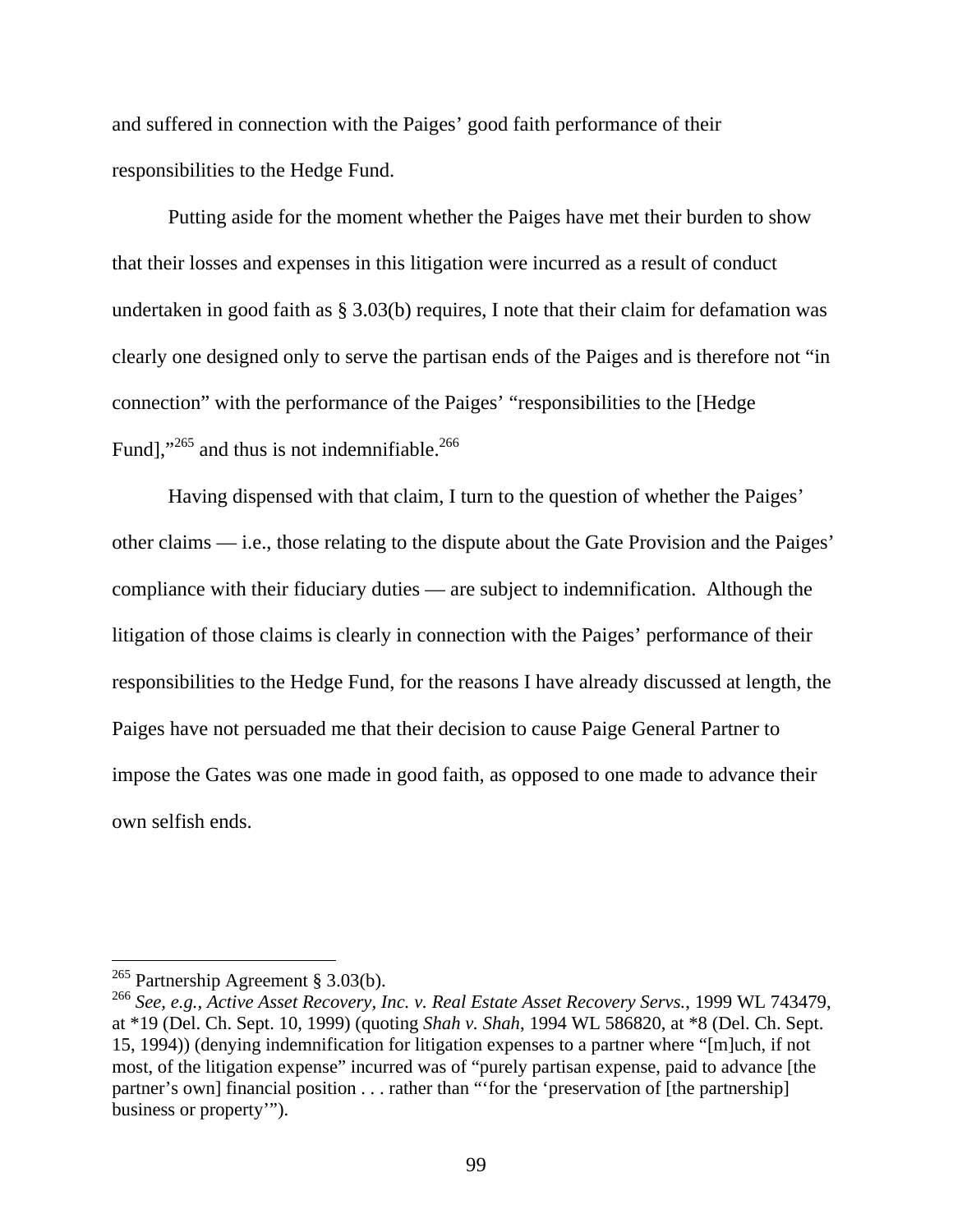For the foregoing reasons, the Paiges have not met their burden, and are not entitled to indemnification under § 3.03(b) of the Partnership Agreement.<sup>267</sup>

#### IV. Conclusion

 For the foregoing reasons, the Lerner Fund has proven that it was a breach of contract and of fiduciary duty for the Paiges to apply the Gate Provision to the Lerner Fund.<sup>268</sup> Therefore, the Lerner Fund was entitled to withdraw all of its capital from the Hedge Fund<sup>269</sup> on October 31, 2010.<sup>270</sup> That capital shall be returned with an appropriate award of pre-judgment interest.

Additionally, the Paiges must repay the Hedge Fund any management and

incentive fees earned on the Lerner Fund's capital since October 31, 2010. The Paiges'

 $\overline{a}$ 

claims against the Lerner Fund for the violation of the implied covenant of good faith and

 $^{267}$  To the extent that the Paiges have received throughout the course of this litigation an advance of their legal fees and expenses, and have now been found not to be entitled to indemnification, the Paiges must repay all advanced amounts. *See Majkowski v. Am. Imaging Mgmt. Servs., LLC*, 913 A.2d 572, 587 (Del. 2006) ("A grant of advancement rights is essentially a decision to advance credit to the company's officers and directors because the officer or director must repay all sums advanced to him if it is later determined that he is not entitled to be indemnified.") (citing *Advanced Mining Sys., Inc. v. Frickle*, 623 A.2d 82, 84 (Del. Ch. 1992)); *see also Homestore, Inc. v. Tafeen*, 888 A.2d 204, 214 (Del. 2005) ("If it is subsequently determined that a corporate official is not entitled to indemnification, he or she will have to repay the funds advanced.").

<sup>&</sup>lt;sup>268</sup> With regard to the Lerner Fund's breach of fiduciary duty claim, as previously discussed, Christopher Paige and Paige Capital Management were not properly subjects of that claim. But, as also noted in that portion of the opinion, I dismiss that claim against them without prejudice. <sup>269</sup> I note again that although this opinion focuses on the Partnership Agreement for the onshore fund, the relief granted applies with equal force to the Lerner Fund's capital held in the offshore fund, both of which are intended to be captured by the use of the term "Hedge Fund." <sup>270</sup> The Lerner Fund's claim that the Hedge Fund should be dissolved under 6 *Del C*. § 17-802 is moot because once the Lerner Fund withdraws all of its capital, it will be retired as a limited partner under the terms of the Partnership Agreement and can terminate the Seeder Agreement. *See* Partnership Agreement § 8.02(f); Seeder Agreement § 6.2.